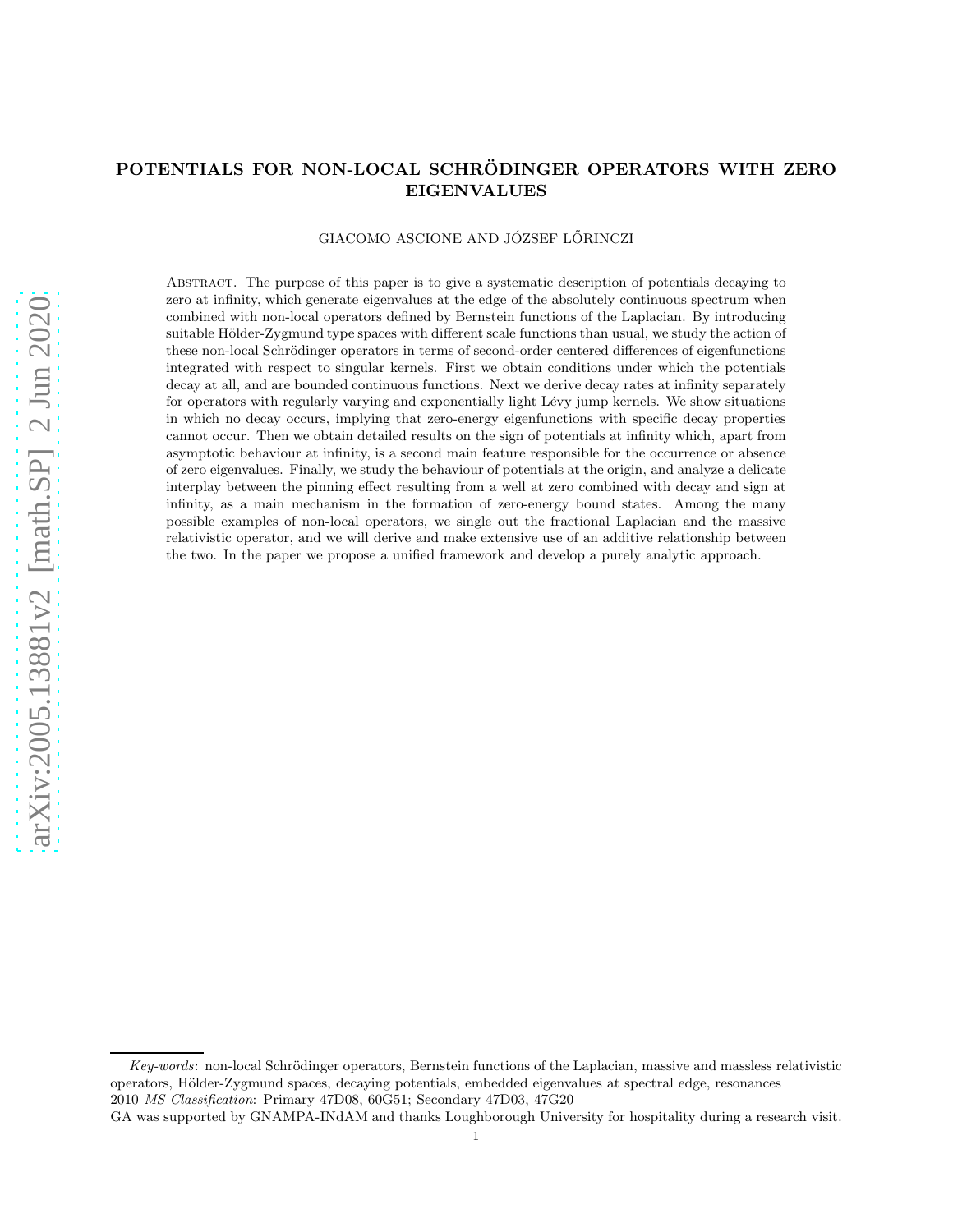### **CONTENTS**

| 1.<br>Introduction                                                              | $\overline{2}$ |
|---------------------------------------------------------------------------------|----------------|
| Non-local Schrödinger operators with Bernstein functions of the Laplacian<br>2. | 9              |
| 2.1.<br>Bernstein functions and Lévy measures                                   | 9              |
| Jump kernels of complete Bernstein functions<br>2.2.                            | 10             |
| The operator $\Phi(-\Delta)$ and function spaces<br>2.3.                        | 18             |
| Boundedness and continuity of the potentials<br>3.                              | 26             |
| <b>Boundedness</b><br>3.1.                                                      | 26             |
| Continuity<br>3.2.                                                              | 27             |
| Decay properties of the potentials at infinity<br>4.                            | 29             |
| Conditions on decay to zero<br>4.1.                                             | 29             |
| Decay rates for regularly varying Lévy intensities<br>4.2.                      | 31             |
| 4.3.<br>Decay rates for exponentially light Lévy intensities                    | 36             |
| $L^p$ -integrability<br>4.4.                                                    | 42             |
| Non-decaying potentials and no-go consequences<br>5.                            | 44             |
| 5.1.<br>Non-decaying potentials for regularly varying Lévy intensities          | 44             |
| 5.2.<br>Non-decaying potentials for exponentially light Lévy intensities        | 45             |
| Sign of the potentials at infinity<br>6.                                        | 48             |
| Sign for regularly varying Lévy intensities<br>6.1.                             | 48             |
| 6.2.<br>Sign for exponentially light Lévy intensities                           | $57\,$         |
| The shape of potentials<br>7.                                                   | 61             |
| 7.1.<br>Symmetry properties                                                     | 61             |
| Behaviour of the potentials at zero<br>7.2.                                     | 62             |
| Pinning effect<br>7.3.                                                          | 68             |
| Appendix<br>8.                                                                  | $72\,$         |
| References                                                                      | 75             |

### 1. Introduction

<span id="page-1-0"></span>The main aim of this paper is to investigate the following type of problem: Given a non-local operator such as the fractional Laplacian  $(-\Delta)^{\alpha/2}$ ,  $0 < \alpha < 2$ , under what conditions does there exist a real-valued bounded continuous function  $V(x)$  on  $\mathbb{R}^d$ , tending to zero as  $|x| \to \infty$ , such that the equation

<span id="page-1-1"></span>
$$
(-\Delta)^{\alpha/2}\varphi + V\varphi = 0
$$

has a non-zero solution  $\varphi \in L^2(\mathbb{R}^d)$ , and what are its more detailed properties. We will address this problem in a greater generality replacing the fractional Laplacian by a Bernstein function  $\Phi$  of the Laplacian, motivated by applications as explained below and by our interest in seeing how the answer depends on the symbol of the operator. Since, as it will be seen,  $Spec \Phi(-\Delta) = Spec_{ess} \Phi(-\Delta)$  $Spec_{ac} \Phi(-\Delta) = [0, \infty)$ , the problem equivalently means that we look for describing potentials V decaying to zero at infinity for which the non-local Schrödinger operator  $H = \Phi(-\Delta) + V$  has an eigenvalue at zero, which is thus embedded in its continuous spectrum. The technical challenge is to establish all these properties for the object

(1.1) 
$$
V(x) = -\frac{1}{\varphi(x)}\Phi(-\Delta)\varphi(x), \quad x \in \mathbb{R}^d,
$$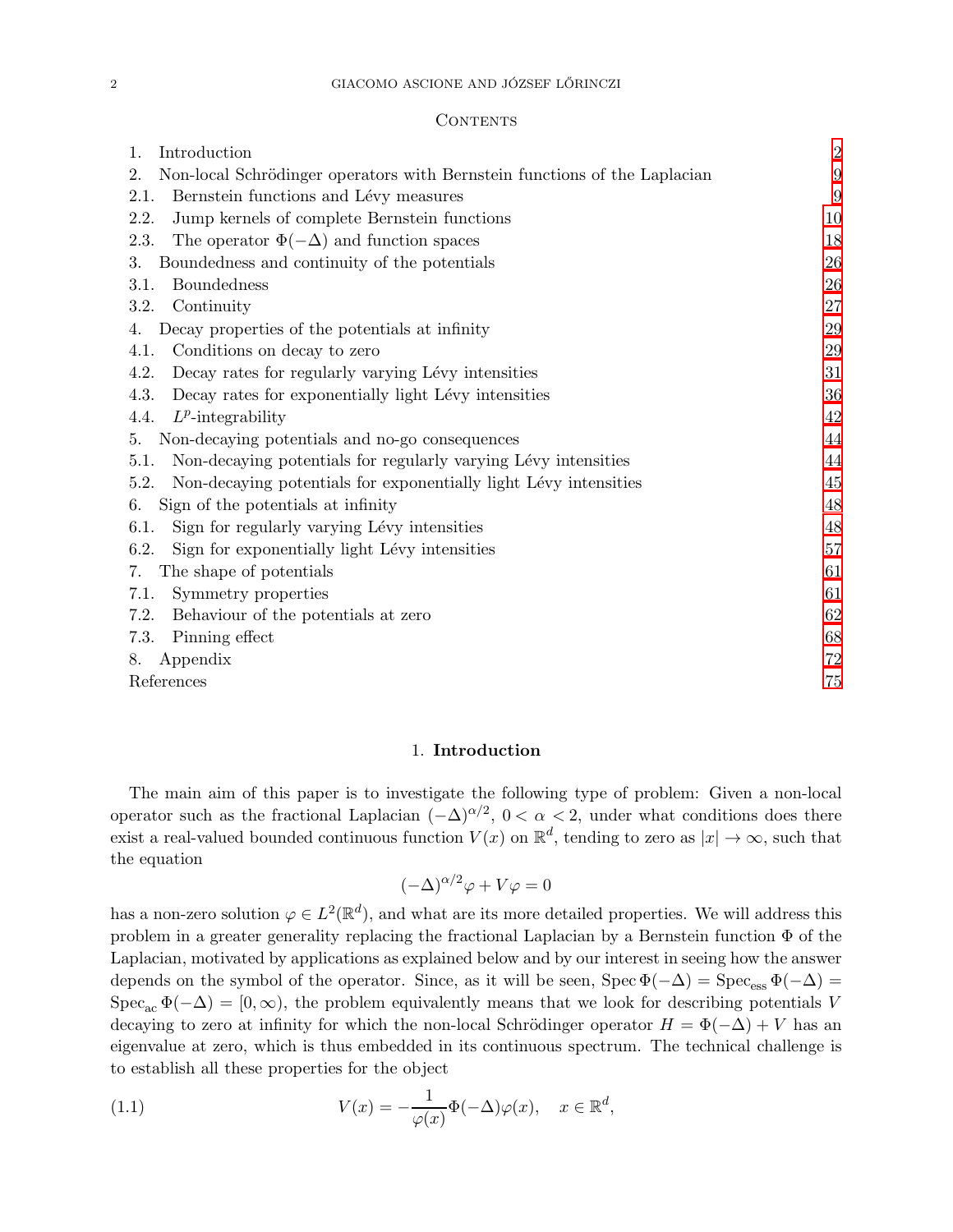in the conditions of  $\Phi(-\Delta)$  being a non-local operator. In the following first we explain these aspects and their context, and next give an outline of the results in this paper.

Non-local Schrödinger operators. A primary source of non-local operators is relativistic quantum theory, in which the square-root of the Laplacian plays a special role. Generalized to other exponents,

$$
\Phi_{m,\alpha}(-\Delta) = L_{m,\alpha} = (-\Delta + m^{2/\alpha})^{\alpha/2} - m, \quad 0 < \alpha < 2, \ m > 0,
$$

and

$$
\Phi_{0,\alpha}(-\Delta) = L_{0,\alpha} = (-\Delta)^{\alpha/2}, \quad 0 < \alpha < 2,
$$

give the massive relativistic (with rest mass  $m > 0$ ) and massless relativistic (i.e., fractional Laplace) operators of index  $\frac{\alpha}{2}$ . The case  $\alpha = 1$ , reproducing the square-root Klein-Gordon operator  $L_{m,1}$ , has been much studied in both the physics and mathematics literature (see below). For cases of other values of  $\alpha$  relevant in laser cooling, optics, anomalous kinetic theory etc we refer to [\[6,](#page-74-1) [51,](#page-76-0) [60,](#page-76-1) [89\]](#page-77-0) and the references therein. A second motivation to a study of non-local operators is provided by potential theory. Like the classical negative Laplacian is the infinitesimal generator of Brownian motion, the operators  $-L_{0,\alpha}$  and  $-L_{m,\alpha}$  are the Markov generators of rotationally symmetric  $\alpha$ stable and rotationally symmetric relativistic  $\alpha$ -stable processes, respectively. These are recently much studied jump Lévy processes, with many applications going beyond relativistic quantum theory. For a review we refer to [\[11\]](#page-75-0) and the subsequent developments.

These and many other non-local operators, as well as the classical Laplacian, can be seen as specific cases of a family defined in terms of Bernstein functions of the Laplacian. A Bernstein function  $\Phi: (0,\infty) \to \mathbb{R}$  can be canonically represented as

<span id="page-2-1"></span>
$$
\Phi(u) = k + bu + \int_{(0,\infty)} (1 - e^{-yu}) \mu(dy),
$$

where  $k, b \geq 0$  and  $\mu$  is a Borel measure with mass on the strictly positive semi-axis only (see Section 2.1 below for the details). In this paper we make the choice  $k = 0 = b$ , and retain the measure  $\mu$ only as an input parameter. Using functional calculus we can then define the operators

(1.2) 
$$
\Phi(-\Delta) = \int_{(0,\infty)} (1 - e^{t\Delta}) \mu(dt).
$$

Their prominent interest in potential theory is due to the fact that such  $\Phi$  are Laplace exponents of subordinators, i.e., of almost surely non-decreasing jump Lévy processes  $(S_t^{\Phi})_{t\geq0}$  so that  $\mathbb{E}^0[e^{-uS_t^{\Phi}}] =$  $e^{-t\Phi(u)}$  holds for every  $u, t \geq 0$ , where the expectation is taken with respect to the probability measure of the subordinator. This implies  $e^{-t\Phi(-\Delta)}f(x) = \mathbb{E}^x[f(B_{S_t^{\Phi}})]$ , where  $(B_t)_{t\geq 0}$  is  $\mathbb{R}^d$ -valued Brownian motion and the new process  $(B_{S_t^{\Phi}})_{t\geq 0}$  is a jump Lévy process called subordinate Brownian motion, i.e., Brownian motion sampled at the random times given by the paths of the subordinator  $(S_t^{\Phi})_{t\geq 0}$ . We have explored this useful representation previously [\[29,](#page-75-1) [32\]](#page-75-2), for a detailed discussion see also [\[61,](#page-76-2) Ch. 4], but in this paper we take another approach and will not use a probabilistic language. Besides potential theory, see [\[82,](#page-77-1) [50\]](#page-76-3), Bernstein functions of the Laplacian are more recently used also in other directions such as maximum principles for non-local equations [\[9,](#page-74-2) [10\]](#page-75-3), a generalization of the Caffarelli-Silvestre extension technique [\[56\]](#page-76-4), and the blow-up of solutions of stochastic PDE with white or coloured noise [\[17\]](#page-75-4).

Take now a Borel measurable function  $V : \mathbb{R}^d \to \mathbb{R}$  called potential, and using it as a multiplication operator, consider the non-local Schrödinger operator

<span id="page-2-0"></span>
$$
(1.3) \t\t\t H = \Phi(-\Delta) + V,
$$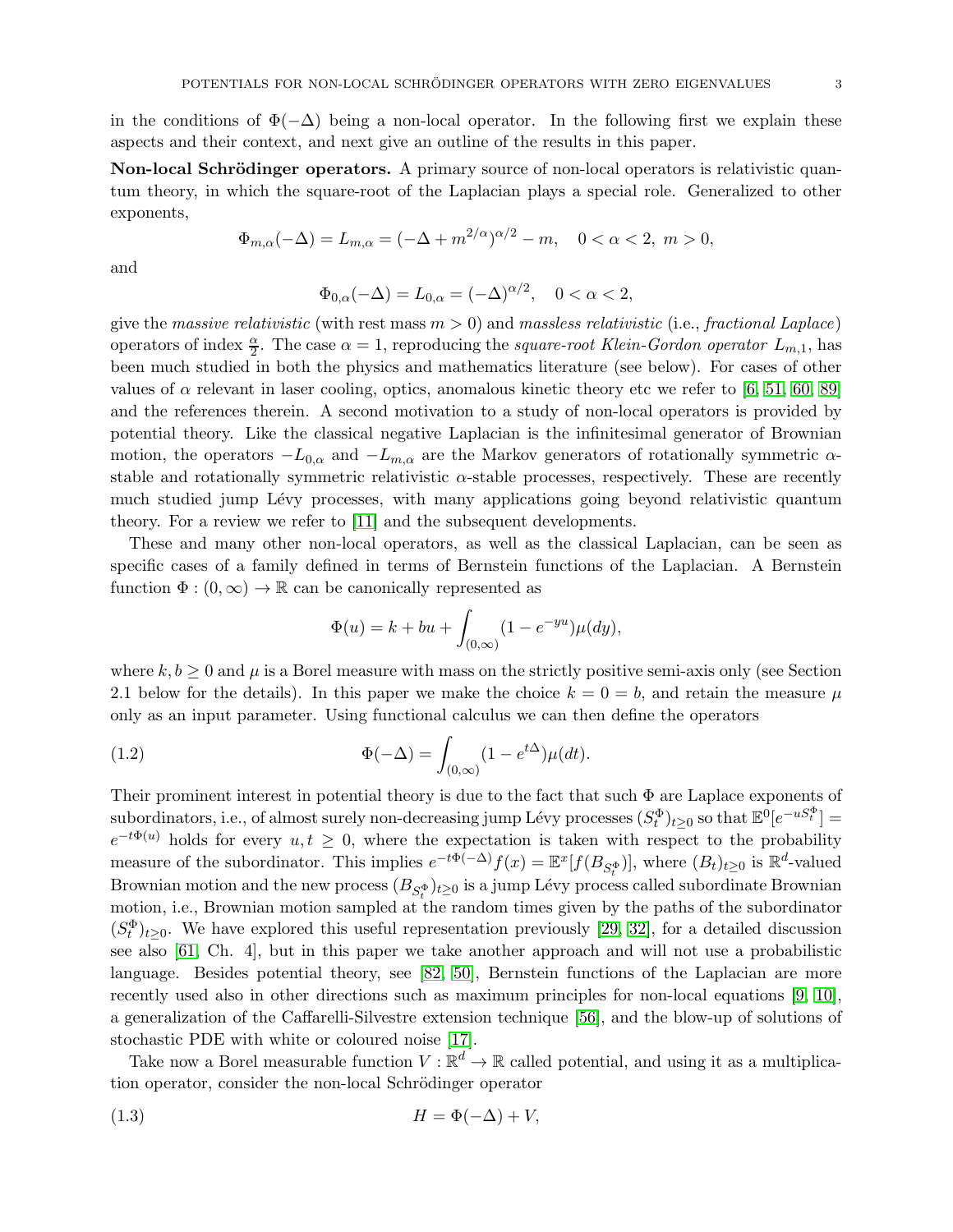which is a counterpart of the classical (local) Schrödinger operator obtained for  $\Phi(u) = \frac{1}{2}u$ . Fractional Schrödinger operators of the type  $H = L_{0,\alpha} + V = (-\Delta)^{\alpha/2} + V$  have been first studied from a potential theory point of view in [\[12,](#page-75-5) [13\]](#page-75-6). An analysis from a different perspective has been made in [\[41\]](#page-75-7), and explicit solutions of the eigenvalue problem for the cases  $d = \alpha = 1$  and  $V(x) = x^2$ (massless relativistic harmonic oscillator), and  $V(x) = x^4$  (massless relativistic quartic oscillator) have been presented in [\[62,](#page-76-5) [21\]](#page-75-8). The relativistic Schrödinger operator  $H = L_{m,1} + V$  has been much studied, see e.g. [\[86,](#page-77-2) [27,](#page-75-9) [14,](#page-75-10) [59,](#page-76-6) [31,](#page-75-11) [72\]](#page-76-7), also with extra terms involving magnetic fields or spin  $[30, 31]$  $[30, 31]$ . For more aspects of the spectral theory of non-local Schrödinger operators we refer to [\[29,](#page-75-1) [32,](#page-75-2) [33,](#page-75-13) [39,](#page-75-14) [1,](#page-74-3) [24,](#page-75-15) [34,](#page-75-16) [54\]](#page-76-8). For a further class of operators which are Markov generators of what we call jump-paring Lévy processes, having a partial overlap with Bernstein functions of the Laplacian, we have obtained detailed results on the asymptotic decay of eigenfunctions at infinity in  $[42, 44]$  $[42, 44]$ , and further studied a hierarchy of contractivity properties of the related Schrödinger semigroups in [\[40\]](#page-75-18). Several of our results show that non-local Schrödinger operators can produce some qualitatively different behaviours from classical Schrödinger operators. We note that further developments include random non-local Schrödinger operators  $[46, 47]$  $[46, 47]$ , and also variants of the fractional Laplacian or the fractional  $p$ -Laplacian in the context of non-linear Schrödinger operators, which go beyond the scope of our paper.

Behaviour at the spectral edge. The spectral behaviour at and around the continuum edge of classical Schrödinger operators is known to produce intricate phenomena, whose analysis led to the development of sophisticated methods. Results on the two aspects of occurrence or absence of embedded eigenvalues in the continuous spectrum are of equal interest. For classical Schrödinger operators  $H = -\frac{1}{2}\Delta + V$  on  $L^2(\mathbb{R}^d)$  we refer to [\[2,](#page-74-4) [36,](#page-75-19) [52,](#page-76-12) [58,](#page-76-13) [81,](#page-77-3) [69,](#page-76-14) [48,](#page-76-15) [49,](#page-76-16) [53,](#page-76-17) [25,](#page-75-20) [19,](#page-75-21) [80\]](#page-77-4), and the syntheses in [\[70,](#page-76-18) [22,](#page-75-22) [15,](#page-75-23) [18\]](#page-75-24) providing further references. The results indicate that the existence of positive embedded eigenvalues is a long range effect, and the appearance of positive point spectrum is a combination of slow decay and oscillations of the potential.

In the borderline case of zero eigenvalues the understanding of the nature of potentials is more limited and calls for further investigation. Zero-eigenvalue/resonance cases relate in a sense to incipient bound states  $(L^2$ -eigenfunctions), giving important insight into the mechanisms of the formation of stable quantum states, such as enhanced binding and the Efimov effect [\[84,](#page-77-5) [83,](#page-77-6) [37\]](#page-75-25), but such potentials appear, for instance, also in wetting phenomena [\[88\]](#page-77-7). For work on the existence of zero-energy eigenvalues and the spatial decay of zero-energy bound states of classical Schrödinger operators we refer to [\[7,](#page-74-5) [3,](#page-74-6) [19,](#page-75-21) [25,](#page-75-20) [28,](#page-75-26) [80\]](#page-77-4), and for related low-energy scattering theory see also [\[87,](#page-77-8) [67\]](#page-76-19). The absence of zero eigenvalues has a further relevance. One reason for which zero eigenvalues can become important is that they may be accumulation points of negative eigenvalues. We refer to [\[77\]](#page-77-9) for a discussion of dispersive estimates related to time evolutions of projections to the continuous spectrum under the unitary Schrödinger semigroup in the absence of a zero eigenvalue. For another application see [\[4,](#page-74-7) [5\]](#page-74-8), in which the existence of time operators is considered, which is a rigorous description of the energy-time complementarity principle in quantum mechanics, and in which the non-existence of zero eigenvalues is an important condition.

While the study of zero eigenvalues of classical Schrödinger operators involves various technical complications, the (partially rigorously proven) picture that emerges from the above and related results is the following. Suppose that the potential has a decay at infinity like  $V(x) \sim C|x|^{-\gamma}$ ,  $\gamma > 0$ , with a definite sign for large enough |x|. Roughly speaking, there are two qualitatively different cases. On the one hand, if  $V$  is positive at infinity, then there is no zero eigenvalue if  $\gamma > 2$ , there may be one if  $\gamma < 2$ , and if  $\gamma = 2$ , then there is a critical coupling constant  $C^* > 0$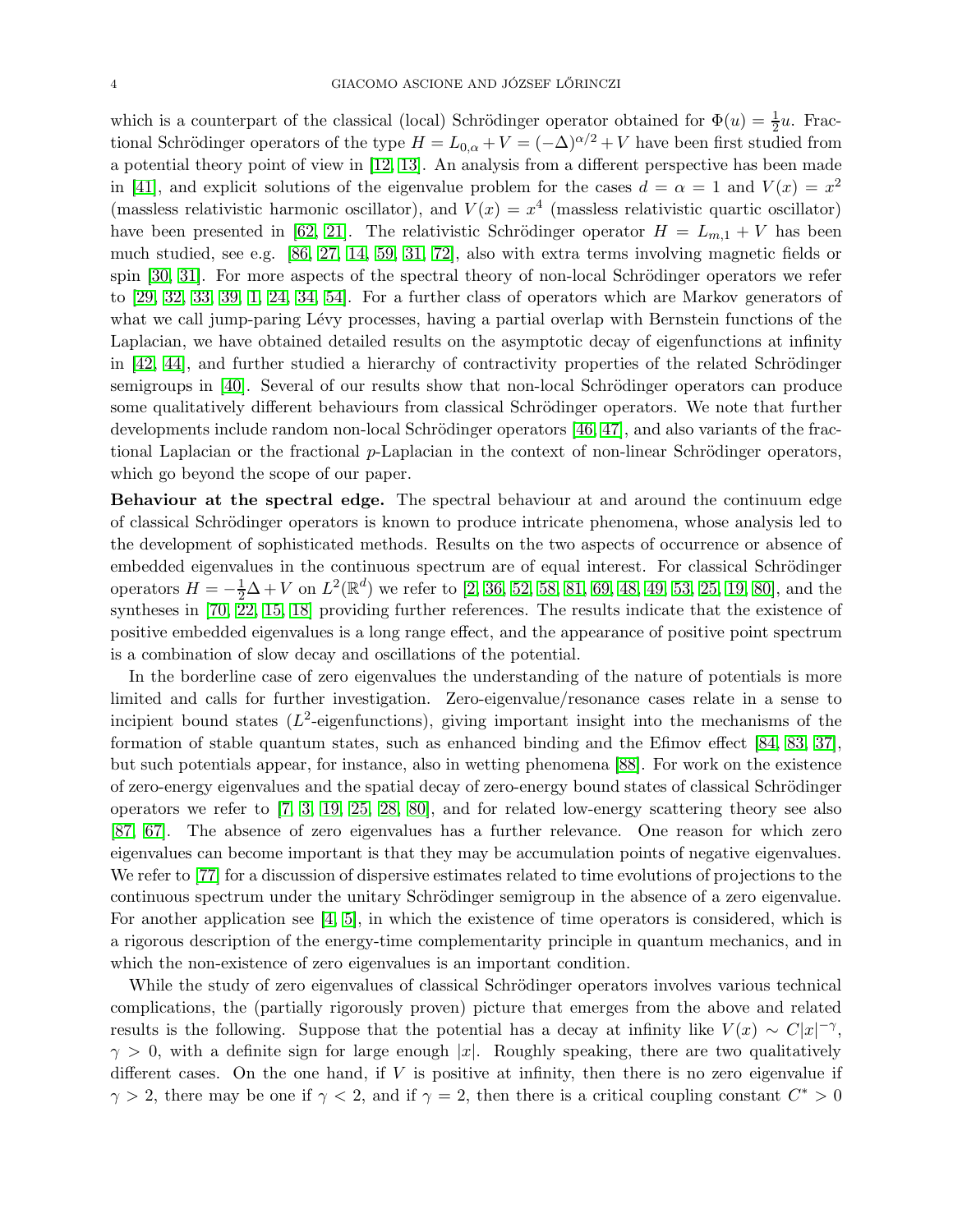such that there is no zero eigenvalue if  $C \leq C^*$  and there is an eigenfunction at zero eigenvalue if  $C > C^*$ . On the other hand, if V is negative at infinity, then there is no zero eigenvalue if  $0 < \gamma < 2$ and there may be otherwise. While a truly rigorous proof explaining the mechanisms behind these behaviours does not seem readily available, one may think that for  $V$  with a positive tail the main reason for the decay cannot be too rapid is that the potential barrier would otherwise be too "thin" to be sufficiently efficient to repel motion back in the bulk and thus support an eigenfunction, while a slowly decaying potential negative at infinity is attracting to a too large degree arbitrarily far from the origin. In a Feynman-Kac representation this picture can be appreciated even more meaningfully.

Apart from classical Schrödinger operators, more recent work started to extend also to relativistic Schrödinger operators. For massless operators  $H = (-\Delta)^{1/2} + V$ , by an analysis of the resolvent around zero it has been shown in [\[71\]](#page-76-20) that for  $V \in L^3(\mathbb{R}^3)$  the set of potentials for which zero is not in the point spectrum contains an open and dense subset of  $L^3(\mathbb{R}^3)$ . A further result is that if zero is not an eigenvalue, then it cannot be the accumulation point of positive eigenvalues, which has no analogue for classical Schrödinger operators. Moreover, if  $|V(x)| \leq (1+|x|^2)^{-\gamma/2}$ ,  $x \in \mathbb{R}^3$ , for  $\gamma > 1$ , and zero is not an eigenvalue, then H has no zero-resonances. Also, for  $d = 3$  the same operator has no non-negative eigenvalues provided  $|V|$ ,  $|x \cdot \nabla V|$  and  $|x \cdot \nabla (x \cdot \nabla V)|$  are jointly bounded by  $C(1+|x|^2)^{-1/2}$  and  $C>0$  is small enough. In [\[64\]](#page-76-21) we have obtained further results on non-existence of embedded eigenvalues. Related work on unique continuation for fractional Schrödinger equations imply further non-existence results [\[78,](#page-77-10) [23,](#page-75-27) [79,](#page-77-11) [73,](#page-76-22) [74,](#page-77-12) [75\]](#page-77-13).

In contrast, in the work [\[63\]](#page-76-23) we have constructed potentials for the massive relativistic operator  $L_{m,1}$  such that for a sufficiently large rest mass  $m > 0$  a strictly positive eigenvalue  $\sqrt{1 + m^2} - m$ exists, and another set of potentials for which zero is an eigenvalue for  $L_{0,1}$ . The possibility of zero eigenvalues for the massive relativistic operator has been studied for a non-positive potential with compact support in [\[65\]](#page-76-24). In a further development [\[35\]](#page-75-28) we constructed explicit potentials on  $\mathbb{R}^d$ ,  $d \geq 1$ , for  $(-\Delta)^{\alpha/2}$  with arbitrary order  $0 < \alpha < 2$ . Specifically, let  $\kappa > 0$ ,  $\alpha \in (0, 2)$ , and P be a harmonic polynomial, homogeneous of degree  $l \geq 0$ , i.e., satisfying  $P(cx) = c^l P(x)$  for all  $c > 0$ , and  $\Delta P = 0$ . Denote  $\delta = d + 2l$ , and consider the potentials and functions

<span id="page-4-2"></span>(1.4) 
$$
V_{\kappa,\alpha}(x) = -\frac{2^{\alpha}}{\Gamma(\kappa)} \Gamma\left(\frac{\delta+\alpha}{2}\right) \Gamma\left(\frac{\alpha}{2}+\kappa\right) (1+|x|^2)^{\kappa} {}_{2}\mathbf{F}_{1}\left(\begin{array}{cc} \frac{\delta+\alpha}{2} & \frac{\alpha}{2}+\kappa \\ \frac{\delta}{2} & \frac{\delta}{2} \end{array}\Big| -|x|^2\right)
$$

$$
\varphi_{\kappa}(x) = \frac{P(x)}{(1+|x|^2)^{\kappa}},
$$

where  ${}_2\mathbf{F}_1$  is Gauss' hypergeometric function. Then

<span id="page-4-1"></span><span id="page-4-0"></span>
$$
(-\Delta)^{\frac{\alpha}{2}}\varphi_{\kappa} + V_{\kappa,\alpha}\varphi_{\kappa} = 0
$$

holds in distributional sense with  $\varphi_{\kappa} \in L^2(\mathbb{R}^d)$  if  $\kappa \geq \frac{\delta}{4}$  $\frac{0}{4}$ , and

(1.5) 
$$
|V_{\kappa,\alpha}(x)| = \begin{cases} O(|x|^{-\alpha}) & \text{if } \kappa \in (l, \frac{\delta}{2}) \setminus \{\frac{\delta-\alpha}{2}\} \\ O(|x|^{-2\alpha}) & \text{if } \kappa = \frac{\delta-\alpha}{2} \\ O(|x|^{-\alpha} \log|x|) & \text{if } \kappa = \frac{\delta}{2} \\ O(|x|^{2\kappa-\delta-\alpha}) & \text{if } \kappa \in (\frac{\delta}{2}, \frac{\delta+\alpha}{2}). \end{cases}
$$

Furthermore, for large  $|x|$  we have that

(1.6) 
$$
V_{\kappa,\alpha}(x) < 0 \quad \text{if} \quad \kappa \in \left(l, \frac{\delta - \alpha}{2}\right]
$$

(1.7) 
$$
V_{\kappa,\alpha}(x) > 0 \quad \text{if} \quad \kappa \in \left(\frac{\delta-\alpha}{2},\frac{\delta+\alpha}{2}\right).
$$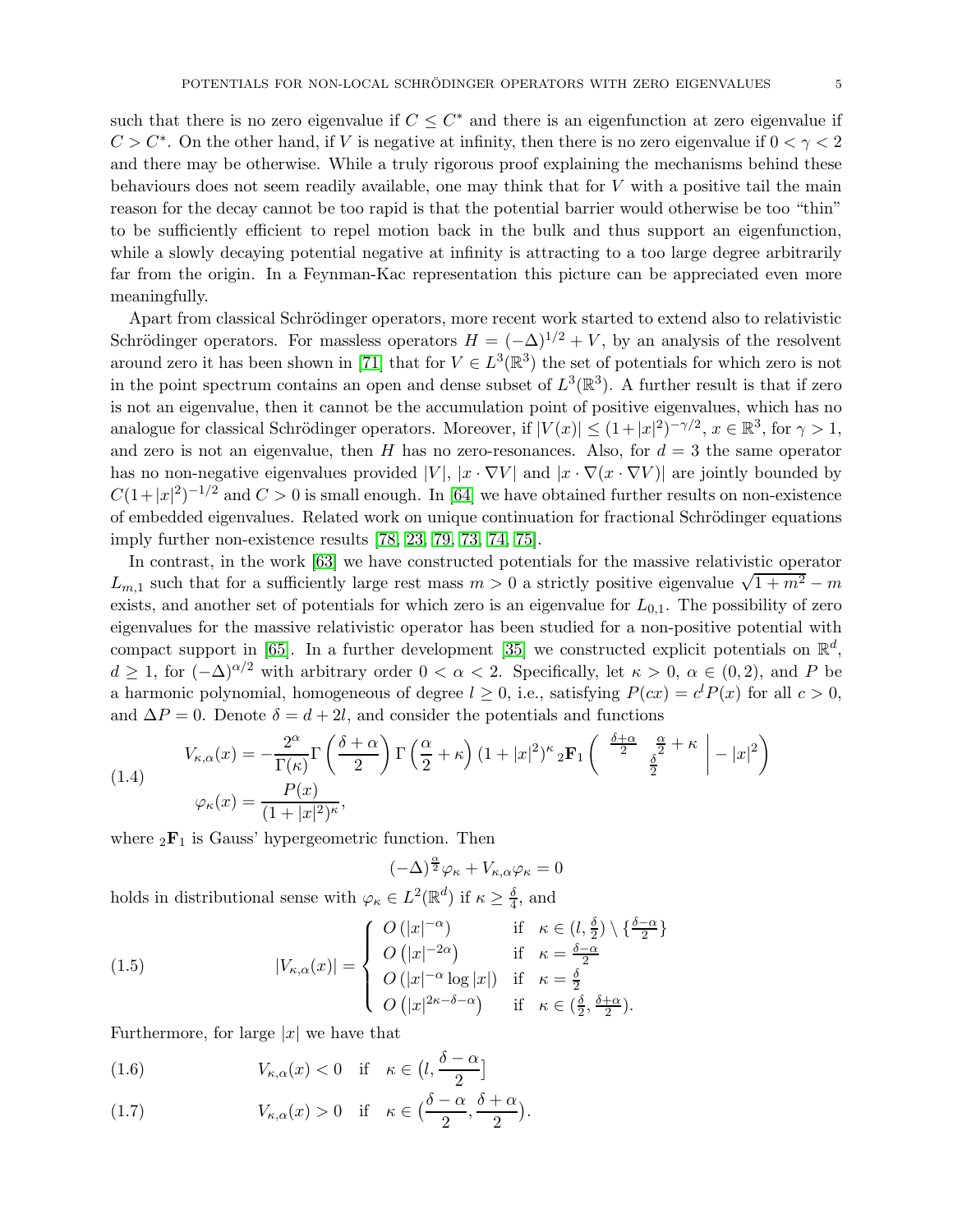More recently, by using methods of path integration, in [\[45\]](#page-76-25) we have obtained detailed decay estimates on eigenfunctions at zero eigenvalue for fractional and related Schrödinger operators. We have identified three different decay scenarios distinguished by the subtle interplays between Φ and the Lévy measure of the non-local operator, for the fractional Laplacian reproducing specifically the behaviours  $(1.5)$  and  $(1.6)-(1.7)$  $(1.6)-(1.7)$ . Due to our probabilistic techniques we were also able to gain some insight into the mechanism of the decay behaviours. On the one hand, unlike for bound states at negative eigenvalues, where the decay rates are governed by the distance of the eigenvalue from the edge of the continuous spectrum, zero-energy bound states depend on vestigial effects of the potential such as its sign at infinity. On the other hand, the specifics of the decay regimes depend on the large  $|x|$  behaviour of the quantity

$$
\frac{\Phi\left(\frac{1}{|x|}\right)}{V(x)} \approx \frac{\mathbb{E}^x\left[\int_0^{\tau_{B(x,|x|/2)}} e^{-\int_0^t V(X_s)ds} dt\right]}{\mathbb{E}^0[\tau_{B(0,|x|)}]} ,
$$

where  $(X_t)_{t\geq 0}$  is the jump Lévy process generated by  $-\Phi(-\Delta)$ ,  $\mathbb{E}^x$  denotes expectation with respect to the probability measure of the process starting at  $x \in \mathbb{R}^d$ ,  $B_r(a)$  denotes a ball of radius r centered in a, and  $\tau_{B_r(a)} = \inf\{t > 0: X_t \in B_r(a)^c\}$  means the first exit time of the process from the given ball. The result shows that the decay of zero-energy bound states are governed by global survival times (in large balls of radii proportional to  $|x|$ ). This is in sharp contrast with the case of bound states with negative eigenvalues [\[44,](#page-76-9) [43\]](#page-76-26) or for confining potentials [\[42\]](#page-75-17), where the decay is played by local survival times (in balls of unit radius), i.e., how soon paths leave local neighbourhoods far out. This also further indicates that a potential leading to a zero eigenvalue must have special features such as discussed above, more than a potential creating a negative eigenvalue which has a comfortable energy margin from the spectral edge. In analytic terms, this translates into a competition at infinity between the symbol of the operator and the potential.

Outline of results. Motivated by these developments, in this paper our goal is to describe the potentials for which non-local Schrödinger operators of the form  $(1.3)$  with  $(1.2)$  have a zero eigenvalue or a zero resonance. Our approach is purely analytic. Classical Schrödinger operators will be discussed in a future work, but our results in this paper provide a context against which perturbations of the Laplacian can be understood in a different light. Assuming that H has an eigenfunction  $\varphi \in \text{Dom}(\Phi(-\Delta)) \subset L^2(\mathbb{R}^d)$ ,  $\varphi \not\equiv 0$ , at eigenvalue zero, solving the eigenvalue equation

<span id="page-5-0"></span>
$$
H\varphi=0,
$$

we obtain for the expression of the potential formula  $(1.1)$  or its equivalent

(1.8) 
$$
V(x) = \frac{1}{\varphi(x)} \int_{(0,\infty)} \left( e^{t\Delta} \varphi(x) - \varphi(x) \right) \mu(dt),
$$

which will be the main object of our analysis. Note that  $e^{t\Delta}\varphi(x) = \int_{\mathbb{R}^d} p_t(x, y)\varphi(y)dy$ ,  $t > 0$ , with integral kernel (in a slight abuse of notation)

<span id="page-5-1"></span>(1.9) 
$$
p_t(x,y) = p_t(x-y) = \frac{1}{4\pi t} e^{-\frac{|x-y|^2}{4t}}, \quad t > 0, \ x, y \in \mathbb{R}^d,
$$

which is weakly convergent to  $\delta(x - y)$  in the  $t \downarrow 0$  limit. Informally, the integral at the right-hand side of [\(1.8\)](#page-5-0) can be expressed as  $\int_{(0,\infty)}$  $\int_{\mathbb{R}^d} (p_t(x, y) - \delta(x - y)) \varphi(y) dy \mu(dt)$ , so the regularization of the "diagonal part" on subtracting the delta-kernel acts to compensate the  $t = 0$  singularity of  $\mu$ allowing the resulting function to be well-defined for suitable  $\varphi$ . A further difficulty in obtaining a bounded potential V as given by [\(1.8\)](#page-5-0) is that by division through  $\varphi$  the zeroes of the expressions involved in the ratio need to be matched, which is generally hard to control for non-local operators.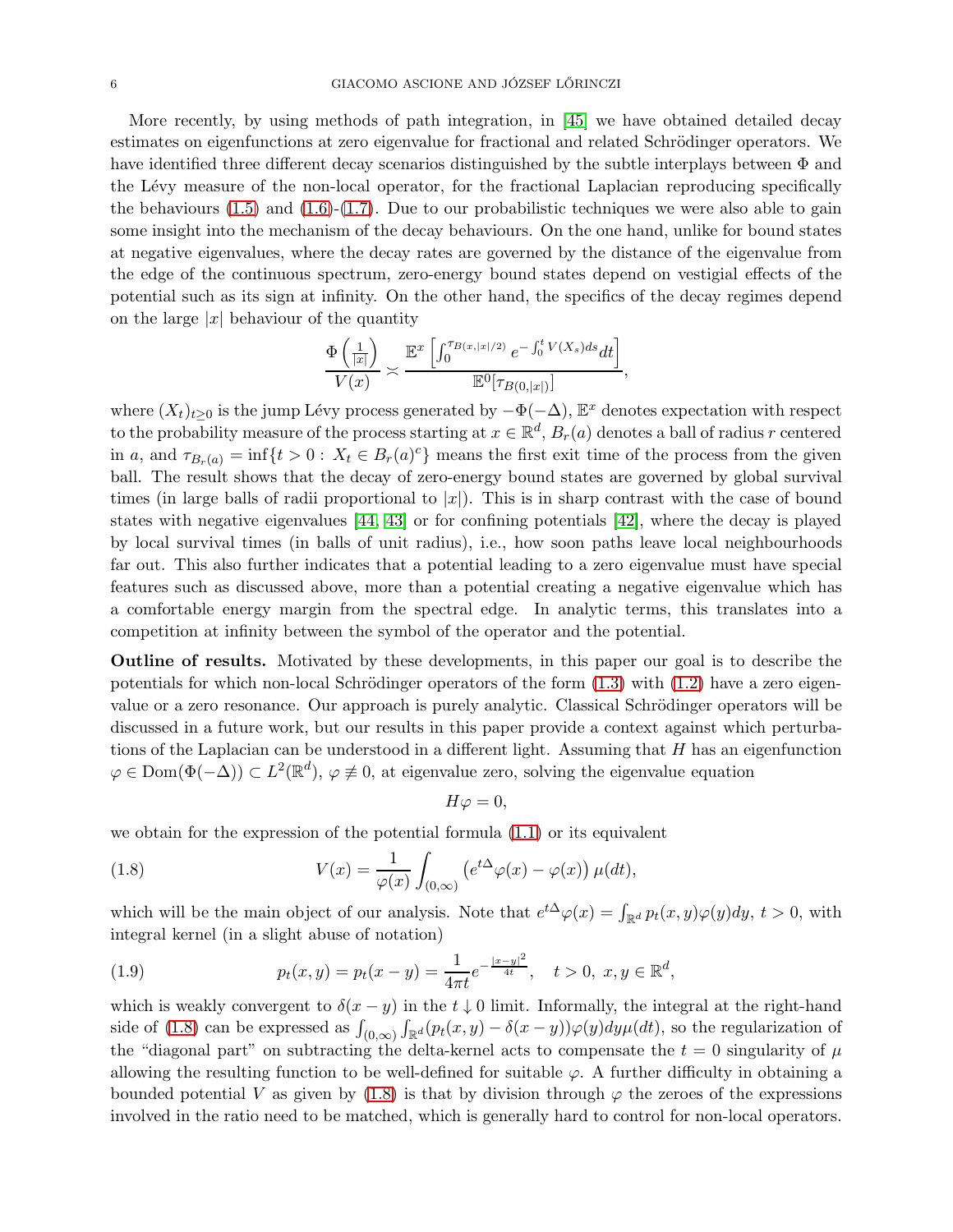For the purposes of our analysis, in Section 2.3 below we will derive the representation

$$
\Phi(-\Delta)f(x) = -\frac{1}{2} \int_{\mathbb{R}^d} D_h f(x) j(|h|) dh
$$

with

$$
D_h f(x) = f(x + h) - 2f(x) + f(x - h)
$$

and  $j(r) = \int_0^\infty p_t(r) \mu(dt) = (4\pi)^{-d/2} \int_0^\infty t^{-\frac{d}{2}} e^{-\frac{r^2}{4t}} \mu(dt)$ , and introduce suitable Hölder-Zygmund type spaces on which it holds, however, which have different scale functions than usual. While we will develop our investigation in the generality of the operators [\(1.3\)](#page-2-0) with kinetic term  $\Phi(-\Delta)$ in order to see the contribution of the symbol in the behaviours, we will also single out the cases  $L_{0,\alpha}$  and  $L_{m,\alpha}$  due to their special interest. In these cases there are explicit formulae available (see [\(2.22\)](#page-21-0)-[\(2.23\)](#page-21-1) below), and they also highlight the qualitatively different behaviours of operators with polynomially decaying Lévy measures  $\mu$  at infinity allowing a heavy tail (massless operator), and those with exponential decay leading to a much lighter tail (massive operator). Furthermore, we will explore and develop the following relationship between the two operators, which can be deduced from a result in [\[76\]](#page-77-14), where the potential theory of the relativistic stable process has been investigated. Formally we can decompose the massive operator in terms of the massless and another term like

<span id="page-6-0"></span>(1.10) 
$$
L_{m,\alpha}f = L_{0,\alpha}f - (\sigma_{m,\alpha} - \delta_0) * f,
$$

where  $\sigma_{m,\alpha}(x)dx$  is a finite measure for which we give an explicit representation (see [\(2.25\)](#page-22-0) below),  $\delta_0$  is Dirac delta concentrated on zero, and the star denotes convolution. As far as we are aware, this relationship has not been observed in the literature apart from its form cited, and we will discuss it rigorously in Section [2.3.2](#page-21-2) below and use it repeatedly.

With input parameters  $\mu$  and  $\varphi$ , we are interested in the following main questions:

(1) Decaying potentials. A first question is under what conditions  $V(x) \to 0$  as  $|x| \to \infty$  at all. This will be answered in Theorems [4.1-](#page-28-2)[4.2](#page-29-0) below, and it will be seen that this is decided by how the control function in x of the centered second-order differences  $D_h\varphi(x)$ , the tails and the second moment of the Lévy measure in dilated balls compare with the decay rate of the eigenfunction  $\varphi$ .

(2) Decay rates. In Theorem [4.3](#page-30-1) we obtain the rates of decay of potentials for operators with regularly varying jump measures. Apart from an extra slowly varying factor which  $\Phi$  may include, the leading terms coincide with the behaviours given by [\(1.5\)](#page-4-0), showing that the operators in this category behave like the fractional Laplacian. However, by tracking the constants one can see the contributions of the individual features of the non-local operator  $\Phi(-\Delta)$  and of the control functions related to the eigenfunctions. The case of operators with exponentially concentrated Lévy measures shows a very different behaviour. Whereas for operators with regularly varying Lévy measures the contribution of local terms (i.e., in bounded neighbourhoods of positions where the decay is analyzed) plays almost no role while the far-away behaviour is crucial, for exponentially light Lévy measures the local terms dominate. In Theorem [4.4](#page-35-1) we prove a generic  $O(|x|^{-2})$  behaviour. Requiring a control on  $D_h\varphi(x)$  also from below, under an excess (lack of balance) condition between the moments of the Lévy measure in regions where  $D_h\varphi(x)$  is positive or negative, in Theorem [4.5](#page-35-2) we show that an  $|x|^{-2}$ -like behaviour holds also from below. In Remarks [4.4](#page-35-3) and [4.5](#page-37-0) (3) we also comment on the possibility of any shorter-range potentials, and further refine these results in Theorems [4.6](#page-39-0) and [4.7.](#page-39-1) Interesting consequences of these behaviours are  $L^p$ -integrability properties of the potentials, see Theorems [4.8](#page-41-1)[-4.9.](#page-42-0)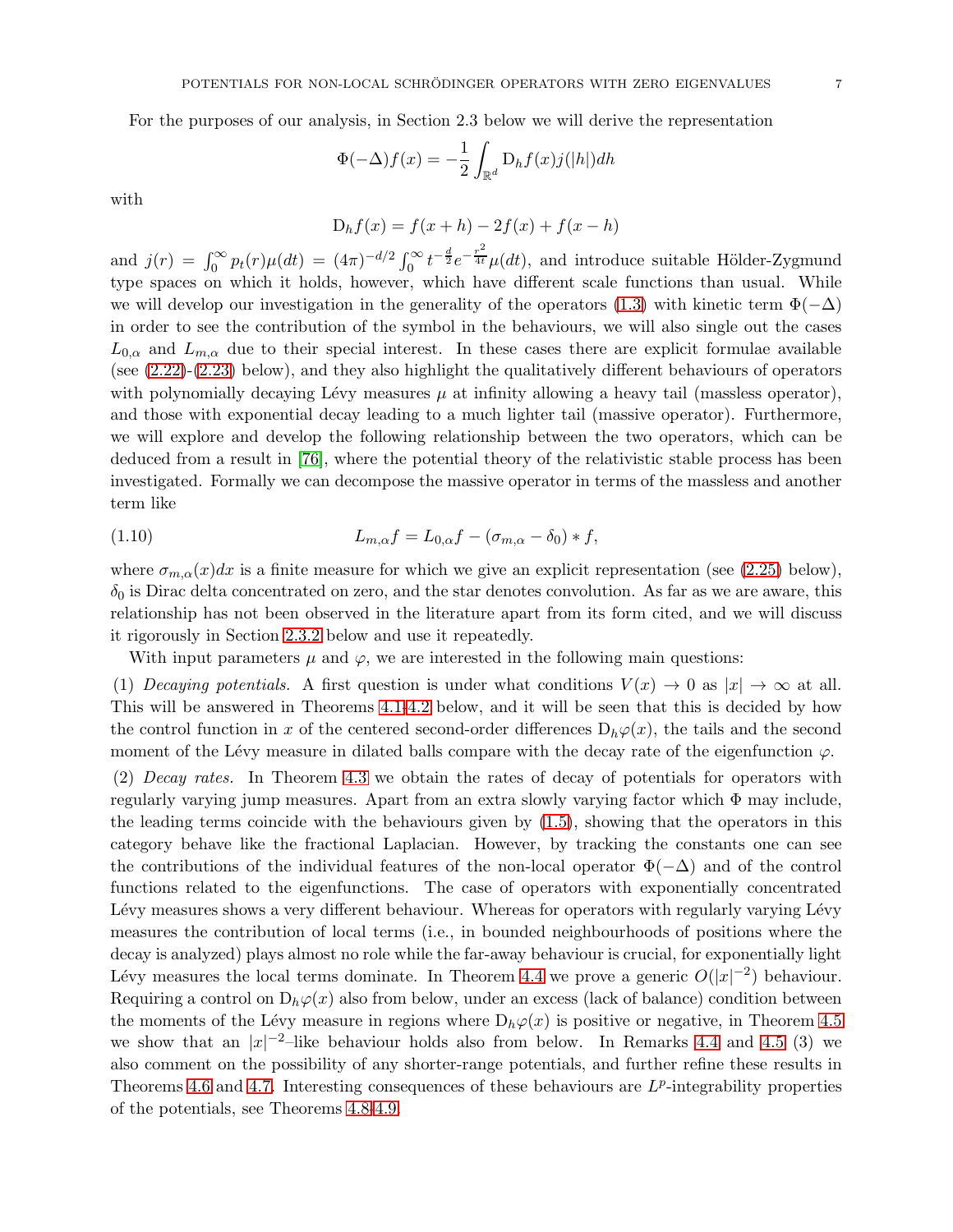(3) Non-decaying potentials. The expression [\(1.1\)](#page-1-1) does not decrease by default on increasing  $|x|$ , and this can be used to show non-existence of eigenfunctions at zero eigenvalue of particular properties. In Theorem [5.1](#page-43-2) we show that the potential goes to infinity if the operator has a slowly varying jump measure and the eigenfunctions are in leading order subexponential or faster decaying. In Theorems [5.2](#page-45-0)[-5.4](#page-46-0) we obtain similar results for exponentially light jump measures, with further degrees of nodecay (e.g., two-sided bounded potentials with bounds away from zero) and dependent on the values of input parameters.

(4) Regularity of the potential. Although it is possible to extend many results to Kato-class potentials, which may have local singularities, we limit our study to bounded continuous potentials not to make this paper longer. These properties are shown in Theorems [3.1-](#page-25-2)[3.2](#page-26-1) and Corollary [3.1.](#page-26-2)

(5) Sign at infinity. While von Neumann-Wigner potentials generating strictly positive embedded eigenvalues in the case of classical Schrödinger operators are oscillating and this is a key feature, one may wonder if this also holds for zero eigenvalues. From the examples [\(1.5\)](#page-4-0) and previous work [\[64,](#page-76-21) [45\]](#page-76-25) there was indication that, at least for non-local cases, potentials giving rise to zero eigenvalues may have a definite sign at infinity, however, positivity or negativity makes a qualitative difference. Here we prove the sign properties of the potentials at infinity separately for operators with regularly varying and exponentially light jump measures. For regularly varying cases, in Theorems [6.1](#page-47-2)[-6.2](#page-51-0) we show positivity, and in Theorem [6.3](#page-53-0) we show negativity of the potentials at infinity. Since in the latter two theorems we arrive at somewhat less immediate criteria, in Proposition [6.1](#page-55-0) we give some sufficient conditions more directly in terms of the input parameters, and show that positivity generally follows for sufficiently rapidly decaying eigenfunctions, and negativity for low values of what would be the exponent of  $(-\Delta)^{\alpha/2}$ . For exponentially light cases we have Theorems [6.4](#page-56-1) and [6.6](#page-59-0) showing positivity, and Theorem [6.5](#page-57-0) showing negativity at infinity. For the massive relativistic operator we have also Proposition [6.2](#page-59-1) showing the sign patterns for annular regions approaching infinity. In Corollaries [4.1,](#page-37-1) [4.3](#page-40-0) and [5.1](#page-46-1) we note that the possible zeroes of the potentials are away from particular regions. From the proofs we can see that the impact of the local and remote terms is similar to how they act in determining the decay behaviours.

(6) Qualitative properties of the potential. In Theorems [7.1](#page-60-2)[-7.3](#page-61-1) we show rotation and reflection symmetries of the potentials. In Theorem [7.4](#page-61-2) we prove that the origin is the location of a strict local minimum of the potential if it is a (local) maximizer of the eigenfunction. In Theorem [7.5](#page-67-1) we show that the potential is negative in the origin, which then inspires the analysis of the pinning effect in Section [7.3.](#page-67-0) Indeed, complementing the picture described above for classical Schrödinger operators, we show in our set-up that there is an interesting interplay between the depth of the negative well around zero on the one hand, and the sign and decay rate of potentials at infinity, on the other. A potential having a positive part at infinity can "afford" to develop a shallower well in the origin due to its repelling part, however, a purely negative potential must follow another mechanism, only relying on the attracting force resulting from a sufficiently deep well around zero.

The remainder of this paper is organized as follows. In Section 2 we discuss all the necessary estimates on the jump kernels entering the class of non-local operators, and give the representations of the operators on suitable Hölder-Zygmund type function spaces. In Section 3 we obtain conditions under which the potentials are bounded and continuous. In Section 4 we consider decay and  $L^p$ properties of the potentials. Section 5 is devoted to cases when the potentials do not decay to zero at infinity, ruling out the existence of eigenfunctions at zero eigenvalue with particular properties. In Section 6 we discuss the sign of the potentials at infinity. Finally, in Section 7 we show symmetry properties of the potentials, and further focus on their behaviour at zero and the pinning effect.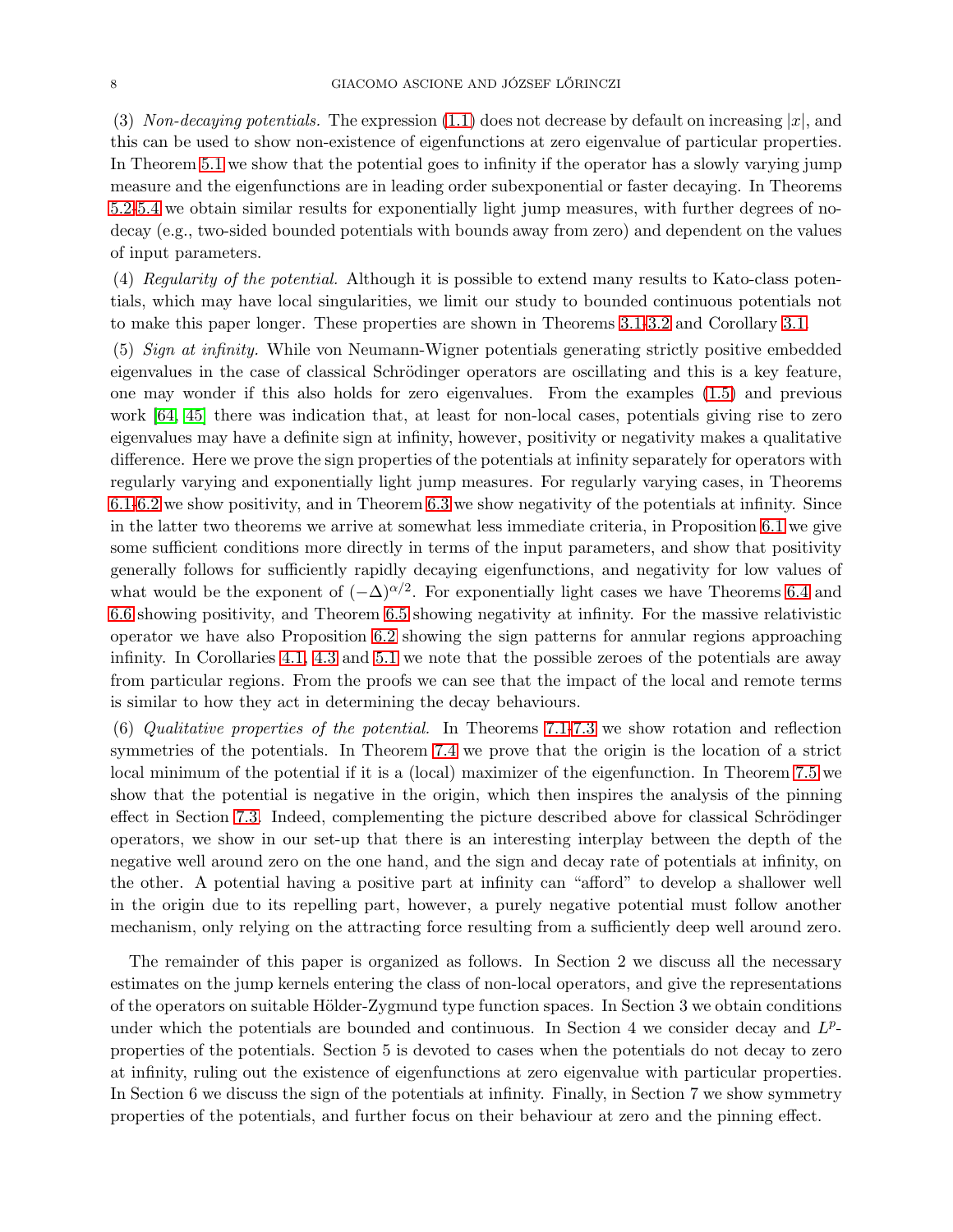#### <span id="page-8-0"></span>2. Non-local Schrödinger operators with Bernstein functions of the Laplacian

#### <span id="page-8-1"></span>2.1. Bernstein functions and Lévy measures

Recall that a Bernstein function is a non-negative completely monotone function, i.e., an element of the convex cone

$$
\mathcal{B} = \left\{ f \in C^{\infty}((0,\infty)) : f \ge 0 \text{ and } (-1)^n \frac{d^n f}{dx^n} \le 0, \text{ for all } n \in \mathbb{N} \right\}.
$$

In particular, Bernstein functions are increasing and concave. A standard reference on Bernstein functions is [\[82\]](#page-77-1). Below we will restrict to the subset

<span id="page-8-4"></span><span id="page-8-3"></span>
$$
\mathcal{B}_0 = \left\{ f \in \mathcal{B} : \lim_{u \downarrow 0} f(u) = 0 \right\}.
$$

Let M be the set of Borel measures  $\mu$  on  $\mathbb{R}\setminus\{0\}$  with the property that

(2.1) 
$$
\mu((-\infty,0))=0 \text{ and } \int_{\mathbb{R}\setminus\{0\}} (y\wedge 1)\mu(dy)<\infty.
$$

Note that every  $\mu \in \mathcal{M}$  is a Lévy measure. Bernstein functions  $\Phi \in \mathcal{B}_0$  can be canonically represented in the form

(2.2) 
$$
\Phi(u) = bu + \int_{(0,\infty)} (1 - e^{-yu}) \mu(dy)
$$

with  $b \geq 0$ , and the map  $[0,\infty) \times M \ni (b,\mu) \mapsto \Phi \in \mathcal{B}_0$  is bijective, for details we refer to [\[82,](#page-77-1) Th. 3.2. The parameters  $(b, \mu)$  make the characteristic Lévy pair of  $\Phi$ .

Next recall that  $\Phi \in \mathcal{B}_0$  is called a complete Bernstein function if its Lévy measure  $\mu(dt)$  is absolutely continuous with respect to Lebesgue measure and its density (called Lévy intensity), which we will keep denoting for simplicity by  $\mu(t)$ , is a completely monotone function. The following result holds in particular for complete Bernstein functions.

<span id="page-8-2"></span>**Lemma 2.1.** Let  $\mu \in \mathcal{M}$  such that  $\mu(dt) = \mu(t)dt$ , with a decreasing non-negative density  $\mu(t)$ . Then for every  $C > 0$  there exists  $t_0(C) \in (0,1)$  such that  $\mu(t) \leq Ct^{-2}$ , for every  $t \in (0, t_0(C))$ .

*Proof.* Suppose, to the contrary, that there exists  $\tilde{C} > 0$  and a decreasing sequence  $(t_n)_{n\geq 1}$  such that  $t_1 < 1$ ,  $t_n > 0$  for all  $n \in \mathbb{N}$ ,  $\mu(t_n) > \widetilde{C} t_n^{-2}$ ,  $t_{n-1} - t_n > \frac{t_{n-1}}{2}$  and  $t_n \to 0$ . Since  $\mu \in \mathcal{M}$ , it satisfies  $\int_0^1 t\mu(t)dt < \infty$ . Write  $\int_0^1 t\mu(t)dt = \int_{t_1}^1 t\mu(t) + \sum_{n=1}^\infty \int_{t_{n+1}}^{t_n} t\mu(t)dt$ . Since  $\mu$  is decreasing, we have  $\int_{t_1}^1 t\mu(t) \ge t_1\mu(1)(1-t_1)$ . Moreover, for any  $n \ge 1$ ,

$$
\int_{t_{n+1}}^{t_n} t\mu(t)dt \geq \mu(t_{n+1}) \int_{t_{n+1}}^{t_n} tdt = \mu(t_{n+1}) \frac{(t_n - t_{n+1})(t_n + t_{n+1})}{2} > \widetilde{C} \frac{t_n t_{n+1}}{4t_{n+1}^2} > \frac{1}{4}.
$$

Hence we get  $\int_0^1 t\mu(t)dt = \int_{t_1}^1 t\mu(t) + \sum_{n=1}^\infty \int_{t_{n+1}}^{t_n} t\mu(t)dt = \infty$ , which is a contradiction.

In the following we will be interested, among others, in asymptotic properties of the expression [\(1.1\)](#page-1-1), which can be related to the asymptotics of  $\Phi$  and of the Lévy measure  $\mu$ . Recall that a measurable function  $\ell : [0, \infty) \to [0, \infty)$  is said to be slowly varying at infinity, if for every  $c > 0$ 

$$
\lim_{t \to \infty} \frac{\ell(ct)}{\ell(t)} = 1
$$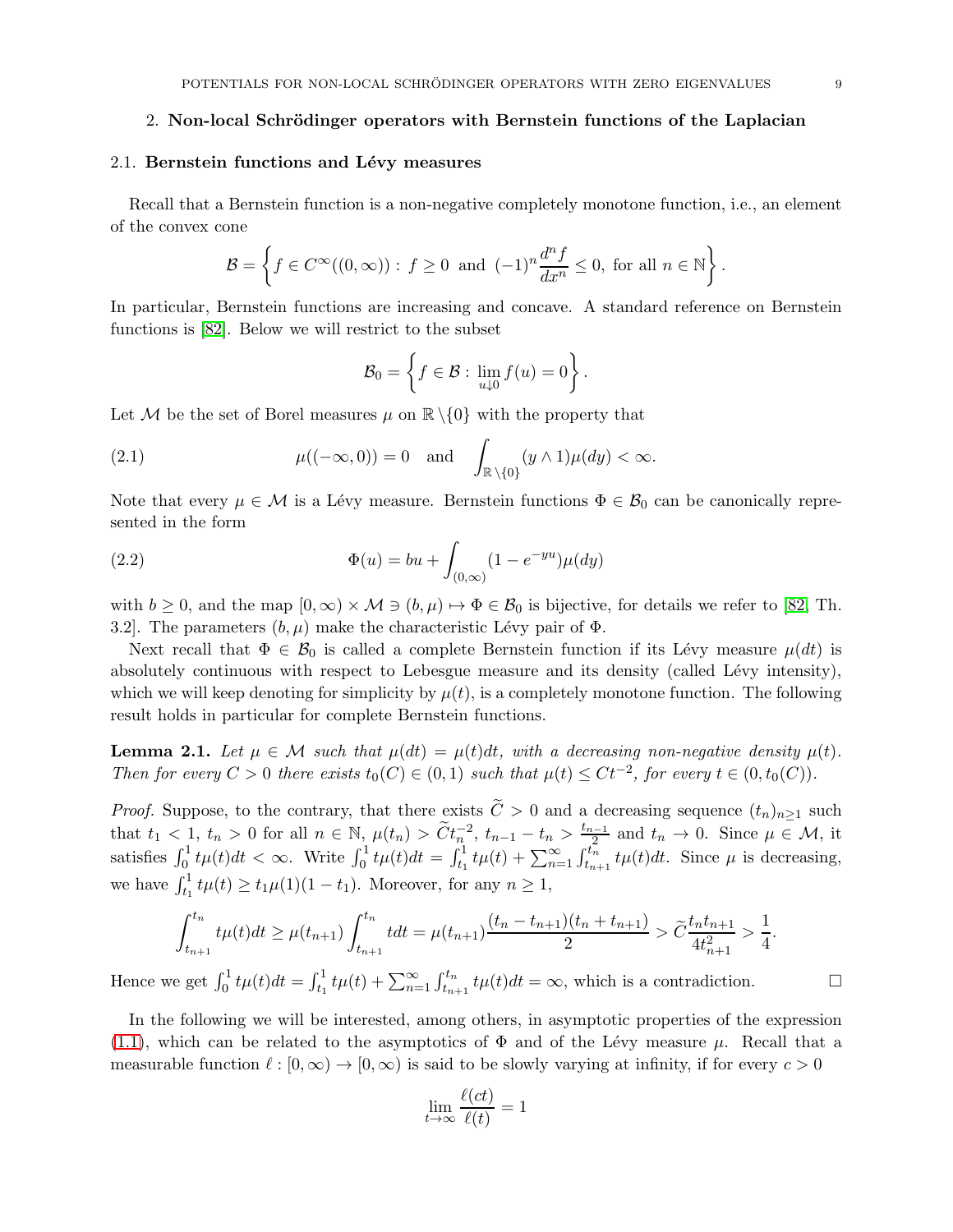holds. Furthermore, a measurable function  $\ell : (0, \infty) \to (0, \infty)$  is said to be slowly varying at zero if the function  $\ell(t) = \ell(1/t)$  is a slowly varying function at infinity. It is known that for every  $\eta > 0$ and any slowly varying function  $\ell$  at infinity

<span id="page-9-2"></span>
$$
\lim_{t \to \infty} t^{-\eta} \ell(t) = 0, \quad \lim_{t \to \infty} t^{\eta} \ell(t) = \infty
$$

hold. Also, the following estimate due to Potter is known for  $\ell$  slowly varying at infinity: for every  $\delta, A > 0$  there exists  $M(\delta, A) > 0$  such that for all  $t, s > M(\delta, A)$ 

(2.3) 
$$
\frac{\ell(t)}{\ell(s)} \leq A \max \left\{ \left( \frac{t}{s} \right)^{\delta}, \left( \frac{s}{t} \right)^{\delta} \right\}.
$$

For details and proofs we refer to [\[8\]](#page-74-9). We will use the following standard notations. Given two real functions f, g defined on  $(0, \infty)$  and  $t_0 \in [0, \infty]$ , we write  $f(t) \sim g(t)$  as  $t \to t_0$  to mean that  $\lim_{t\to t_0} g(t)/f(t) = 1$ . Also, given two functions  $f: \mathbb{R}^d \to \mathbb{R}$  and  $g: \mathbb{R}^d \to [0, \infty)$  the notation  $f(x) = O(g(x))$  means that there exist  $R, C > 0$  such that  $|f(x)| \leq Cg(x)$  for  $|x| \geq R$ . Finally,  $f \approx g$  means that there exist constants  $0 < C_1 < C_2$  such that  $C_1 g \le f \le C_2 g$ .

The following asymptotic result on the Lévy intensity of a complete Bernstein function is known  $[50, Prop. 2.23(ii)].$  $[50, Prop. 2.23(ii)].$ 

<span id="page-9-1"></span>**Proposition 2.1.** Let  $\Phi \in \mathcal{B}_0$  be a complete Bernstein function with Lévy measure  $\mu(dt) = \mu(t)dt$ . Suppose that there exist  $\alpha \in (0,2]$  and a function  $\ell$  slowly varying at zero such that  $\Phi(u) \sim u^{\alpha/2} \ell(u)$ as  $u \downarrow 0$ . Then

$$
\mu(t) \sim \frac{\frac{\alpha}{2}}{\Gamma\left(1-\frac{\alpha}{2}\right)} t^{-1-\frac{\alpha}{2}} \,\widetilde{\ell}(t), \quad t \to \infty,
$$

holds, where  $\tilde{\ell}(t) = \ell(1/t)$ .

<span id="page-9-4"></span>Example 2.1. Some examples of complete Bernstein functions include:

(1) 
$$
\Phi(u) = u^{\alpha/2}, \ \alpha \in (0, 2]
$$
  
(2)  $\Phi(u) = (u + m^{2/\alpha})^{\alpha/2} - m, \ m > 0, \ \alpha \in (0, 2]$ 

- (3)  $\Phi(u) = u^{\alpha/2} + u^{\beta/2}, \alpha, \beta \in (0, 2]$
- (4)  $\Phi(u) = u^{\alpha/2} (\log(1+u))^{-\beta/2}, \ \alpha \in (0, 2), \ \beta \in [0, \alpha)$
- (5)  $\Phi(u) = u^{\alpha/2} (\log(1+u))^{\beta/2}, \ \alpha \in (0, 2), \ \beta \in (0, 2-\alpha).$

In contrast, the Bernstein function  $\Phi(u) = 1 - e^{-u}$  is not a complete Bernstein function.

#### <span id="page-9-0"></span>2.2. Jump kernels of complete Bernstein functions

#### 2.2.1. Properties of subordinate jump kernels

Recall [\(1.9\)](#page-5-1), and let  $\Phi \in \mathcal{B}_0$  with Lévy pair  $(0, \mu)$ . We define the *jump kernel* on  $\mathbb{R}^d$  associated with  $\Phi$  by

<span id="page-9-3"></span>(2.4) 
$$
(0, \infty) \ni r \mapsto j(r) = \int_0^\infty p_t(r) \mu(dt) = \frac{1}{(4\pi)^{\frac{d}{2}}} \int_0^\infty t^{-\frac{d}{2}} e^{-\frac{r^2}{4t}} \mu(dt),
$$

and the related Lévy measure

(2.5) 
$$
\nu(dx) = j(|x|)dx, \quad x \in \mathbb{R}^d \setminus \{0\}.
$$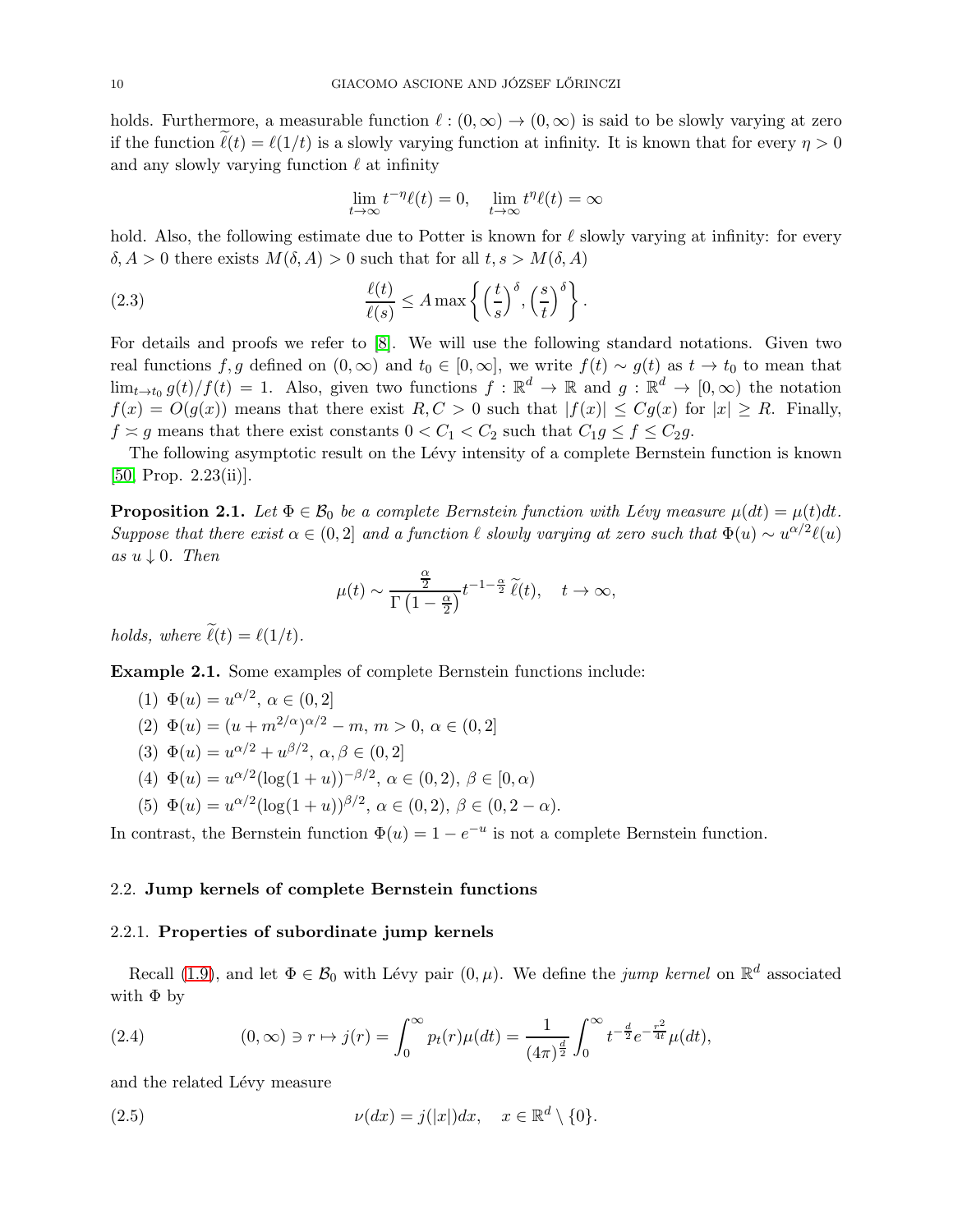The following basic properties of jump kernels will be used throughout below and therefore we provide a proof for self-containedness. We will make use of the upper and lower incomplete Gamma functions

<span id="page-10-0"></span>(2.6) 
$$
\Gamma(s,x) = \int_x^{\infty} t^{s-1} e^{-t} dt \text{ and } \gamma(s,x) = \int_0^x t^{s-1} e^{-t} dt,
$$

respectively.

**Proposition 2.2.** Let  $\Phi \in \mathcal{B}_0$  with Lévy pair  $(0, \mu)$ , and j be the jump kernel associated with  $\Phi$ . The following properties hold:

- (1)  $j(x) < \infty$ , for every  $x \in \mathbb{R}^d$ ;
- (2)  $j(x)$  is a decreasing function;
- (3)  $j(x)$  is continuous in  $\mathbb{R}^d$  and  $\lim_{|x| \to \infty} j(x) = 0;$
- (4)  $\int_1^{\infty} r^{d-1} j(r) dr < \infty$  and  $\int_0^1 r^{d+1} j(r) dr < \infty$ ;
- (5) the measure  $\nu(dx) = j(|x|)dx$  on  $\mathbb{R}^d \setminus \{0\}$  is a Lévy measure;
- (6) the function  $\mathbb{R}^d \ni x \mapsto j(|x|) \in \mathbb{R}$  belongs to  $L^p(B_\varepsilon^c(0))$ , for every  $\varepsilon > 0$  and  $p \in [1, \infty]$ .

*Proof.* (1) Fix  $r > 0$  and with  $|x| = r$  write

$$
j(r) = \frac{1}{(4\pi)^{d/2}} \left( \int_0^1 + \int_1^\infty \right) t^{-\frac{d}{2}} e^{-\frac{r^2}{4t}} \mu(dt) = \frac{1}{(4\pi)^{d/2}} (I_1(r) + I_2(r)).
$$

Since the integrand goes to zero as  $t \downarrow 0$ , we can choose  $C(r)$  for which  $t^{-\frac{d}{2}}e^{-\frac{r}{4t}} \leq C(r)t$  for every  $t \in [0,1]$ . Using the integrability of  $\mu \in \mathcal{M}$  we get  $I_1(r) \leq C(r) \int_0^1 t \mu(dt) < \infty$ . Furthermore, since  $t^{-\frac{d}{2}}e^{-\frac{r}{4t}} \leq 1$  for  $t \in [1,\infty)$ , similarly  $I_2(r) \leq \int_1^{\infty} \mu(dt) < \infty$ . (2) is straightforward, and (3) is immediate by monotone convergence. Consider (4) and the first integral.

$$
\int_{1}^{\infty} j(r)r^{d-1}dr = \frac{1}{(4\pi)^{d/2}} \int_{0}^{\infty} t^{-\frac{d}{2}} \left( \int_{1}^{\infty} r^{d-1} e^{-\frac{r^2}{4t}} dr \right) \mu(dt).
$$

In the inner integral we make the change of variable  $r = 2\sqrt{st}$  giving  $2^{d-1}t^{\frac{d}{2}}\int_{1/(4t)}^{\infty} s^{\frac{d}{2}-1}e^{-s}ds =$  $2^{d-1}t^{\frac{d}{2}}\Gamma\left(\frac{d}{2}\right)$  $\frac{d}{2}, \frac{1}{4i}$  $\frac{1}{4t}$ , with the upper incomplete Gamma function [\(2.6\)](#page-10-0). Hence we have

$$
\int_{1}^{\infty} j(r)r^{d-1}dr \le \frac{1}{2\pi^{\frac{d}{2}}} \left( \int_{0}^{1} + \int_{1}^{\infty} \right) \Gamma\left(\frac{d}{2}, \frac{1}{4t}\right) \mu(dt) = \frac{1}{2\pi^{\frac{d}{2}}} (I_3 + I_4).
$$

Using  $\Gamma\left(\frac{d}{2}\right)$  $\frac{d}{2}, \frac{1}{4}$  $\frac{1}{4t}$ )  $\leq \Gamma \left( \frac{d}{2} \right)$  $\frac{d}{2}$ ) and the integrability of  $\mu$  imply  $I_4 \leq \Gamma\left(\frac{d}{2}\right)$  $\frac{d}{2}$ )  $\int_1^{\infty} \mu(dt) < \infty$ . On the other hand, since  $\lim_{x\to\infty} x^{1-s}e^x \Gamma(s,x) = 1$ , there exists  $C > 0$  such that  $\Gamma\left(\frac{d}{2},\frac{1}{4t}\right) \leq C2^{-d+2}t^{-\frac{d}{2}+1}e^{-\frac{1}{4t}}$  $\overline{2}$ <sup>,</sup>  $\overline{4t}$ for every  $t \in (0,1)$ . Moreover, since  $\lim_{t \downarrow 0} t^{-\frac{d}{2}+2}e^{-\frac{1}{4t}} = 0$ , there exists another constant  $C > 0$  such that  $\Gamma\left(\frac{d}{2}\right)$  $\frac{d}{2}, \frac{1}{4i}$  $\frac{1}{4t}$   $\leq Ct$  for  $t \in (0,1)$ . Thus we have  $I_3 \leq C \int_0^1 t \mu(dt) < \infty$ , using again the integrability of  $\mu$ . Considering the second integral in (4), by Fubini's theorem again

$$
\int_0^1 j(r)r^{d+1}dr = \frac{1}{(4\pi)^{d/2}} \int_0^\infty t^{-\frac{d}{2}} \left( \int_0^1 r^{d+1} e^{-\frac{r^2}{4t}} dr \right) \mu(dt).
$$

Making the same change of variable in the inner integral as before and using the lower incomplete Gamma function [\(2.6\)](#page-10-0) leads to

$$
\int_0^1 j(r)r^{d+1}dr = \frac{2}{\pi^{\frac{d}{2}}} \left( \int_0^1 + \int_1^\infty \right) t\gamma \left( \frac{d}{2} + 1, \frac{1}{4t} \right) \mu(dt) = \frac{2}{\pi^{\frac{d}{2}}} (I_5 + I_6).
$$

Through similar steps as before, using  $\gamma\left(\frac{d}{2}+1,\frac{1}{4d}\right)$  $\frac{1}{4t}$   $\leq \Gamma\left(\frac{d}{2}+1\right)$ , we get  $I_5 \leq \Gamma\left(\frac{d}{2}+1\right) \int_0^1 t \mu(dt)$  $\infty$ . Since  $\lim_{x\to 0} \frac{\gamma(s,x)}{x^s} = \frac{1}{s}$ , there is a constant  $C > 0$  such that  $\gamma\left(\frac{d}{2} + 1, \frac{1}{4t}\right)$  $\frac{1}{4t}$ )  $\leq C2^{-d-2}t^{-\frac{d}{2}-1}$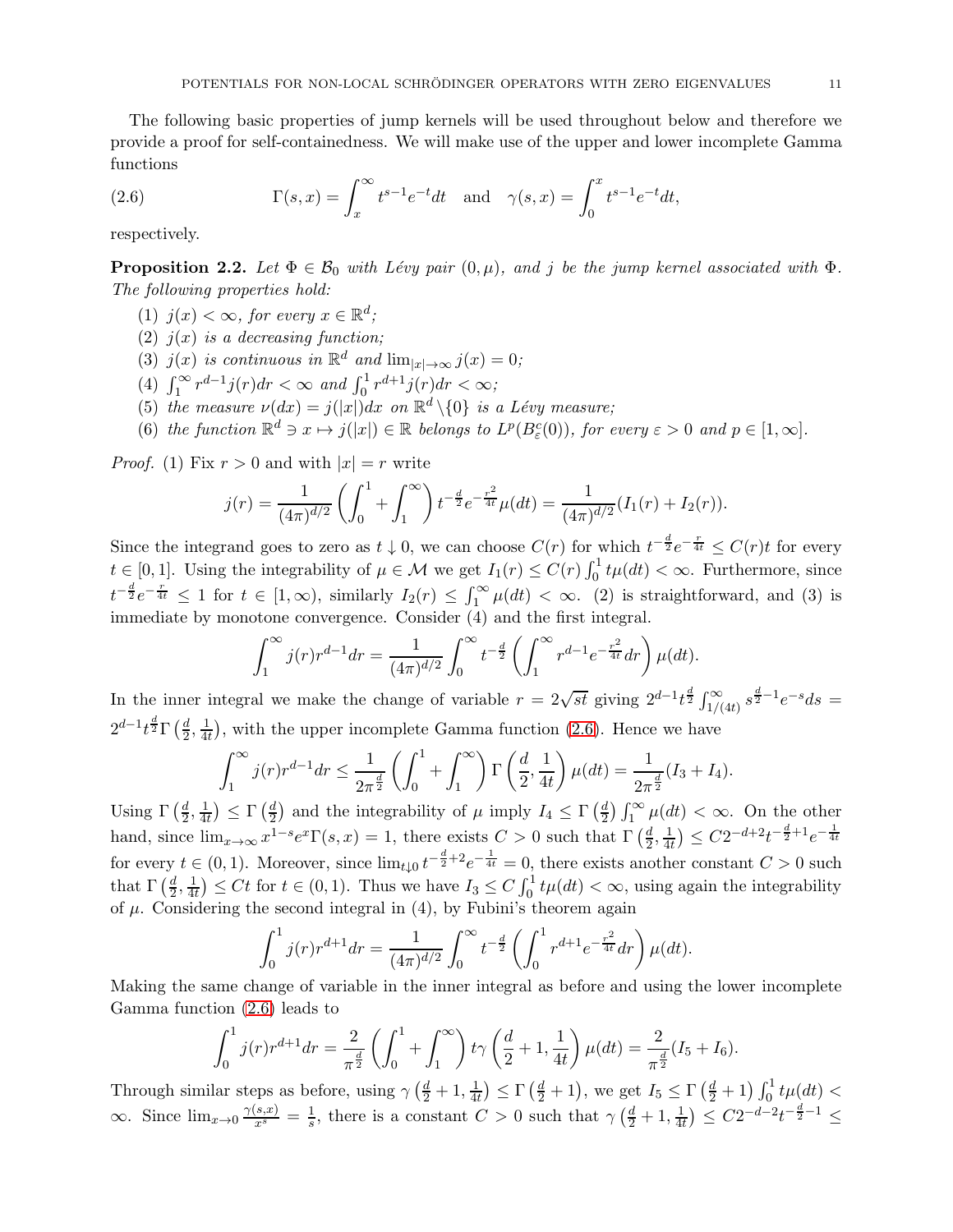$Ct^{-1}$  for  $t \in [1,\infty)$ , and so  $I_6 \le C \int_1^{\infty} \mu(dt) < \infty$ . Next considering part (5), it is immediate by using (4) that

$$
\int_{\mathbb{R}^d \setminus \{0\}} (1 \wedge |x|^2) \nu(dx) = d\omega_d \left( \int_0^1 r^{d+1} j(r) dr + \int_1^\infty r^{d-1} j(r) dr \right) < \infty.
$$

(6) The case  $p = 1$  is an immediate consequence of the fact that  $\nu(dx) = j(|x|)dx$  is a Lévy measure. For  $p = \infty$  it follows from (2) since for every  $x \in B_{\varepsilon}^{c}(0)$  we have  $j(|x|) \leq j(\varepsilon)$ . Consider  $p \in (1, \infty)$ . Since j is decreasing and  $\lim_{r\to\infty} j(r) = 0$ , there exists  $M > 0$  such that  $j(|x|) < 1$  for every  $x \in B_M^c(0)$ . This gives  $j^p(|x|) < j(|x|)$  for every  $x \in B_M^c(0)$ , and if  $\varepsilon \geq M$ , completes the proof. If  $\varepsilon$  < M, then we can use that

$$
\int_{B_{\varepsilon}^c(0)} j^p(|x|) dx = \left( \int_{B_M(0) \setminus B_{\varepsilon}(0)} + \int_{B_M^c(0)} \right) j^p(|x|) dx \leq j^p(\varepsilon) \omega_d(M^d - \varepsilon^d) + \nu(B_M^c(0)) < \infty.
$$

In the following we will be interested in the asymptotic behaviour of the jump kernel  $j$  under various basic assumptions on the related complete Bernstein function  $\Phi$  or Lévy intensity  $\mu$ . We will focus on two different types of behaviours of the Lévy measure: first Lévy intensities which are regularly varying at infinity (i.e., with polynomially heavy tails), and secondly exponentially light Lévy intensities.

#### 2.2.2. Regularly varying Lévy intensities

Instead of requiring the Lévy intensity  $\mu$  to be regularly varying, we will directly use regularly varying Bernstein functions  $\Phi$  since by Proposition [2.1](#page-9-1) this implies our assumption on  $\mu$ .

<span id="page-11-0"></span>**Proposition 2.3.** Let  $\Phi \in \mathcal{B}_0$  be a complete Bernstein function with Lévy pair  $(0, \mu)$ ,  $\alpha \in (0, 2]$ ,  $\ell$  a slowly varying function at zero such that  $\Phi(u) \sim u^{\alpha/2} \ell(u)$  as  $u \downarrow 0$ , and j the jump kernel associated with Φ. Then

$$
j(r) \sim \frac{\alpha \Gamma\left(\frac{d+\alpha}{2}\right)}{2^{2-\alpha}\pi^{\frac{d}{2}}\Gamma\left(1-\frac{\alpha}{2}\right)} r^{-d-\alpha} \widetilde{\ell}(r^2), \quad r \to \infty,
$$

where  $\tilde{\ell}(t) = \ell(1/t)$ .

*Proof.* Choose  $\delta = \frac{\alpha}{2}$  $\frac{\alpha}{2}$  and  $A = 1$  in Potter's bound [\(2.3\)](#page-9-2). Since  $\ell(t)$  is slowly varying at infinity, there exists a constant  $M_1(\alpha)$  such that

$$
\frac{\widetilde{\ell}(t)}{\widetilde{\ell}(s)} \le \max\left\{ \left(\frac{t}{s}\right)^{\frac{\alpha}{2}}, \left(\frac{s}{t}\right)^{\frac{\alpha}{2}} \right\}, \quad t > M_1(\alpha).
$$

Moreover, by Proposition [2.1](#page-9-1) there exists a constant  $M_2 > 0$  such that

$$
\frac{\mu(t)}{\frac{\frac{\alpha}{2}}{\Gamma(1-\frac{\alpha}{2})}t^{-1-\frac{\alpha}{2}}\,\widetilde{\ell}(t)} \leq 2, \quad t > M_2.
$$

Define  $M(\alpha) = \max\{M_1(\alpha), M_2\}$ , and denote it by M for simplicity. By Lemma [2.1](#page-8-2) there exists  $t_0 \in (0,1)$  such that for every  $t \in (0,t_0)$  we have  $\mu(t) \leq t^{-2}$ , where  $\mu$  is the density of the Lévy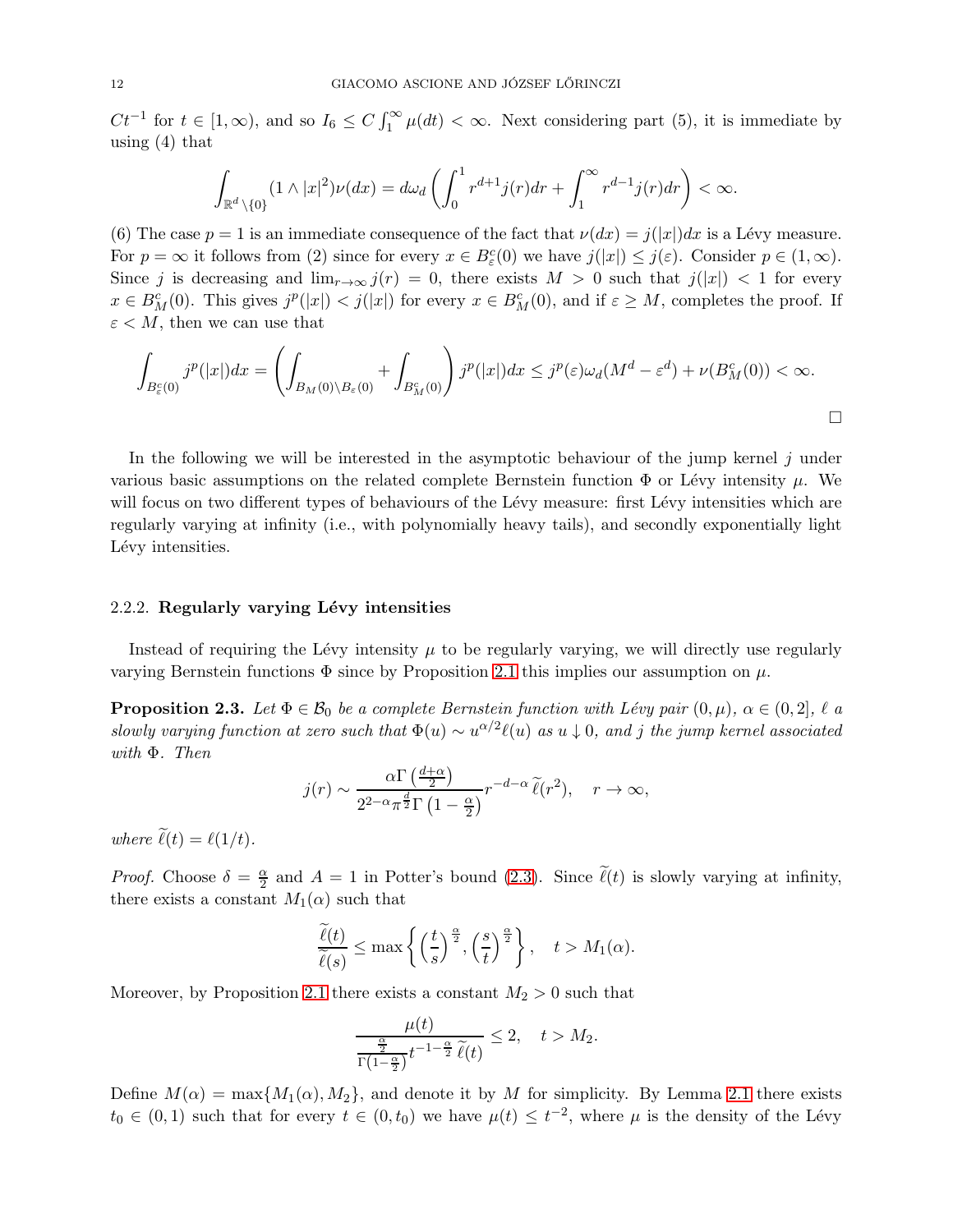measure for  $\Phi$ . The change of variable  $s = r^2/(4t)$  in [\(2.4\)](#page-9-3) and a division on both sides give

$$
\frac{j(r)}{r^{-d-\alpha}\tilde{\ell}(r^2)} = \frac{1}{4\pi^{\frac{d}{2}}}\frac{r^{\alpha+2}}{\tilde{\ell}(r^2)} \left( \int_0^{\frac{r^2}{4M}} + \int_{\frac{r^2}{4M}}^{\frac{r^2}{4t_0}} + \int_{\frac{r^2}{4t_0}}^{\infty} \right) s^{\frac{d}{2}-2} e^{-s} \mu \left( \frac{r^2}{4s} \right) ds
$$
  
= 
$$
\frac{1}{4\pi^{\frac{d}{2}}}(I_1(r) + I_2(r) + I_3(r)),
$$

where we assumed  $t_0 < M$  with no loss of generality.

Consider first the integral  $I_3(r)$ . Observe that since  $s > \frac{r^2}{4tc}$  $\frac{r^2}{4t_0}$ , we have  $\mu\left(\frac{r^2}{4s}\right)$ 4s  $\Big\} < \tfrac{16s^2}{r^4}$  $\frac{6s^2}{r^4}$ . This gives

$$
0 \leq I_3(r) \leq \frac{16}{r^{2-\alpha} \,\widetilde{\ell}(r^2)} \int_{\frac{r^2}{4t_0}}^{\infty} s^{\frac{d}{2}} e^{-s} ds \leq \frac{16\Gamma\left(\frac{d}{2}+1\right)}{r^{2-\alpha} \,\widetilde{\ell}(r^2)}.
$$

Since  $2-\alpha \geq 0$  and  $\ell(r^2)$  is again a slowly varying function at infinity, we have  $\lim_{r\to\infty} r^{2-\alpha} \ell(r^2)$  $\infty$  and thus  $\lim_{r\to\infty} I_3(r) = 0$ . Next consider  $I_2(r)$  and notice that

$$
0 \le I_2(r) \le \frac{r^{\alpha+2}}{\tilde{\ell}(r^2)} \mu(t_0) \int_{\frac{r^2}{4M}}^{\frac{r^2}{4t_0}} s^{\frac{d}{2}-2} e^{-s} \le \frac{r^{\alpha+2}}{\tilde{\ell}(r^2)} \mu(t_0) \Gamma\left(\frac{d}{2}-1, \frac{r^2}{4M}\right).
$$

Using that  $\lim_{x\to\infty} \frac{\Gamma(s,x)}{x^{s-1}e^{-x}} = 1$ , there exists a constant  $C_1 > 0$  such that

$$
\Gamma\left(\frac{d}{2} - 1, \frac{r^2}{4M}\right) \le \frac{C_1}{(4M)^{\frac{d}{2}-2}} r^{d-4} e^{-\frac{r^2}{4M}}.
$$

Since  $\lim_{r\to\infty} r^{\alpha+d+\gamma-2}e^{-\frac{r^2}{4M}}=0$  for any  $\gamma>0$ , for large enough r there exists a constant  $C_2>0$ such that  $r^{\alpha+d-2}e^{-\frac{r^2}{4M}} \leq C_2 r^{-\gamma}$ . Combining this with the above estimates we obtain

$$
0 \le I_2(r) \le \frac{C_1 \mu(t_0)}{(4M)^{\frac{d}{2}-2}} \frac{r^{\alpha+d-2}}{\widetilde{\ell}(r^2)} e^{-\frac{r^2}{4M}} \le \frac{C_1 C_2 \mu(t_0)}{(4M)^{\frac{d}{2}-2}} \frac{1}{r^{\gamma} \widetilde{\ell}(r^2)},
$$

which shows that  $\lim_{r\to\infty} I_2(r) = 0$ . Finally, consider  $I_1(r)$ . Denoting

$$
F(r,s) = \frac{\mu\left(\frac{r^2}{4s}\right)}{\frac{\alpha}{\Gamma(1-\frac{\alpha}{2})}\left(\frac{r^2}{4s}\right)^{-1-\frac{\alpha}{2}}\tilde{\ell}\left(\frac{r^2}{4s}\right)},
$$

we get

$$
I_1(r)=\frac{2^\alpha\alpha}{\Gamma\left(1-\frac\alpha2\right)}\int_0^\infty s^{\frac{d+\alpha}2-1}e^{-s}F(r,s)\frac{\widetilde\ell\left(\frac{r^2}{4s}\right)}{\widetilde\ell(r^2)}1_{\left(0,\frac{r^2}{4M}\right)}(s)ds.
$$

Observe that for  $s < \frac{r^2}{4M}$  we have  $F(r, s) \leq 2$ , moreover, we may suppose  $r^2 > M$  and then by Potter's bound

$$
\frac{\widetilde{\ell}\left(\frac{r^2}{4s}\right)}{\widetilde{\ell}(r^2)} \le \max\{(4s)^{\frac{\alpha}{2}}, (4s)^{-\frac{\alpha}{2}}\} \le (4s)^{\frac{\alpha}{2}} + (4s)^{-\frac{\alpha}{2}}.
$$

A combination of the above gives

$$
s^{\frac{d+\alpha}{2}-1}e^{-s}F(r,s)\frac{\widetilde{\ell}\left(\frac{r^2}{4s}\right)}{\widetilde{\ell}(r^2)}1_{\left(0,\frac{r^2}{4M}\right)}(s)\leq 2^{\alpha+1}s^{\frac{d}{2}+\alpha-1}e^{-s}+2^{-\alpha+1}s^{\frac{d}{2}-1}e^{-s},
$$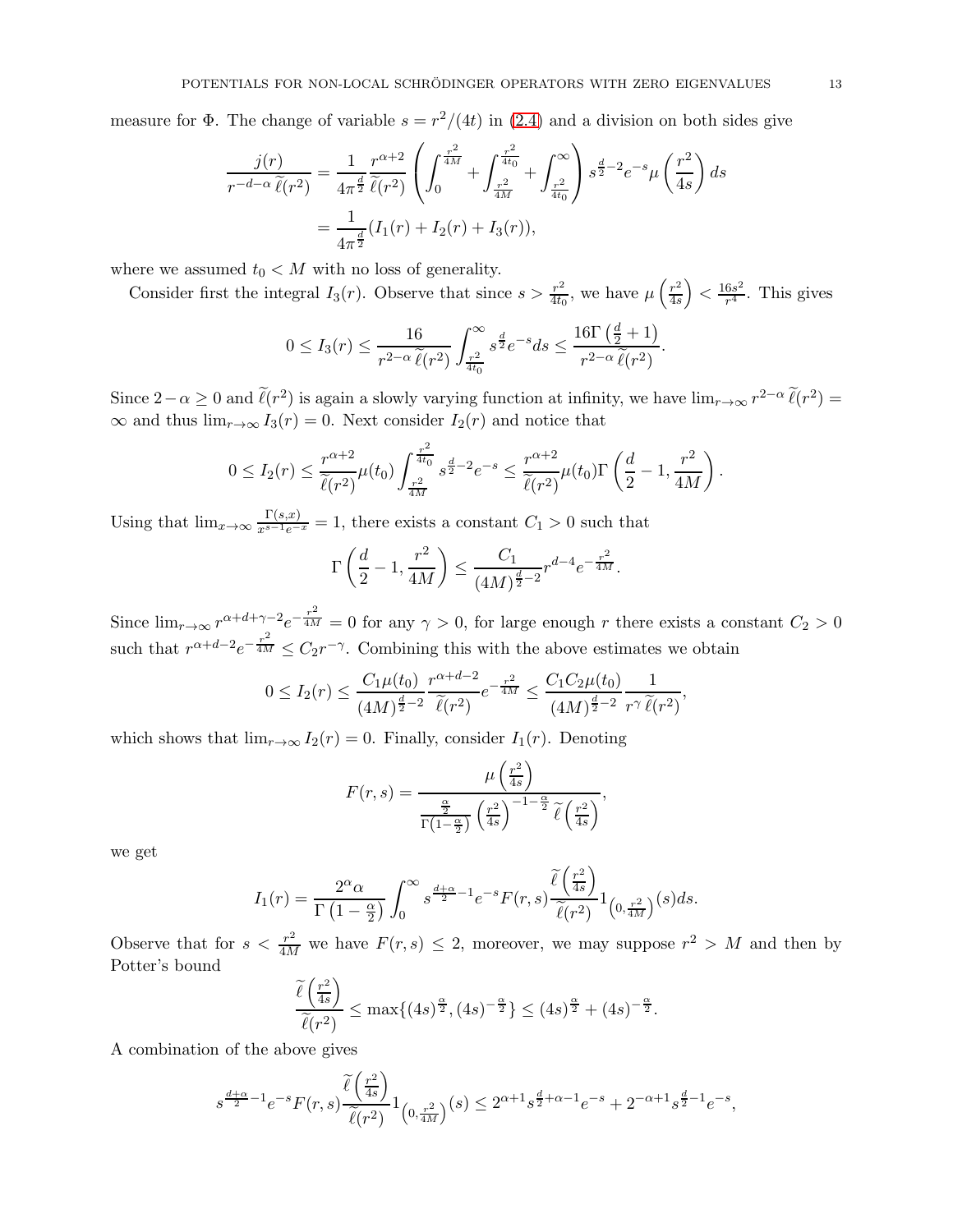and  $\int_0^\infty (2^{\alpha+1}s^{\frac{d}{2}+\alpha-1}e^{-s}+2^{-\alpha+1}s^{\frac{d}{2}-1}e^{-s})ds = 2^{\alpha+1}\Gamma\left(\frac{d}{2}+\alpha\right)+2^{-\alpha+1}\Gamma\left(\frac{d}{2}+\alpha\right)$  $\frac{d}{2}$ ). Thus by dominated convergence

$$
\lim_{r \to \infty} I_1(r) = \frac{2^{\alpha} \alpha}{\Gamma(1 - \frac{\alpha}{2})} \int_0^{\infty} s^{\frac{d + \alpha}{2} - 1} e^{-s} ds = \frac{2^{\alpha} \alpha \Gamma(\frac{d + \alpha}{2})}{\Gamma(1 - \frac{\alpha}{2})},
$$

$$
\lim_{r \to \infty} \frac{j(r)}{r^{-d - \alpha} \tilde{\ell}(r^2)} = \frac{\alpha \Gamma(\frac{d + \alpha}{2})}{2^{2 - \alpha} \pi^{\frac{d}{2}} \Gamma(1 - \frac{\alpha}{2})}.
$$

A useful direct consequence of this result is that we can study the asymptotic behaviour of the Lévy measure  $\nu$  outside balls, some integrals related to the second moment of  $\nu$  within balls, and the  $L^p$  norm of  $j(|x|)$  on  $B_R^c(0)$  for large radii. We will use these estimates below.

<span id="page-13-4"></span>**Corollary 2.1.** Let  $\Phi \in \mathcal{B}_0$  be a complete Bernstein function,  $\alpha \in (0,2]$ , and  $\ell$  a slowly varying function at zero such that  $\Phi(u) \sim u^{\frac{\alpha}{2}} \ell(u)$  as  $u \downarrow 0$ . Also, let  $\nu(dx) = j(|x|)dx$  and  $p > 1$ . Then the following properties hold:

(1)

$$
\nu(B_R^c(0)) \sim \frac{d\omega_d \Gamma\left(\frac{d+\alpha}{2}\right)}{2^{2-\alpha}\pi^{\frac{d}{2}}\Gamma\left(1-\frac{\alpha}{2}\right)}R^{-\alpha}\widetilde{\ell}(R^2), \quad R \to \infty,
$$
  
where  $\widetilde{\ell}(t) = \ell(1/t)$ .

<span id="page-13-3"></span>(2)

(2.7) 
$$
\mathcal{J}(R) := \int_{B_R(0)} |x|^2 j(|x|) dx \sim \frac{d\omega_d \alpha \Gamma\left(\frac{d+\alpha}{2}\right)}{(2-\alpha)2^{2-\alpha}\pi^{\frac{d}{2}} \Gamma\left(1-\frac{\alpha}{2}\right)} R^{2-\alpha} \widetilde{\ell}(R^2), \quad R \to \infty.
$$
\n(3)

$$
||j||_{L^p(B_R^c(0))} \sim \frac{(d\omega_d)^{\frac{1}{p}}\alpha \Gamma\left(\frac{d+\alpha}{2}\right)}{2^{2-\alpha}\pi^{\frac{d}{2}}\Gamma\left(1-\frac{\alpha}{2}\right)} \frac{R^{-\frac{d}{q}-\alpha} \widetilde{\ell}(R^2)}{((p-1)d + p\alpha)^{\frac{1}{p}}}, \quad R \to \infty,
$$
  
where  $q > 1$  is the Hölder-conjugate exponent of p, i.e.,  $\frac{1}{q} + \frac{1}{p} = 1$ .

Proof. We prove (1), the other parts can be shown completely similarly. First, we write

(2.8) 
$$
\nu(B_R^c(0)) = d\omega_d \int_R^{\infty} j(r)r^{d-1}dr,
$$

and denote for a shorthand

<span id="page-13-0"></span>
$$
A = \frac{\alpha \Gamma\left(\frac{d+\alpha}{2}\right)}{2^{2-\alpha}\pi^{\frac{d}{2}}\Gamma\left(1-\frac{\alpha}{2}\right)}.
$$

By Proposition [2.3](#page-11-0) we have that for every  $\varepsilon \in \left(0, \frac{1}{2}\right)$  $\frac{1}{2}$ ) there exists  $R_1(\varepsilon)$  such that for  $r > R_1(\varepsilon)$ 

(2.9) 
$$
1 - \varepsilon \le \frac{j(r)}{Ar^{-d-\alpha} \tilde{\ell}(r^2)} \le 1 + \varepsilon
$$

holds. Moreover, by Karamata's Tauberian theorem [\[8\]](#page-74-9)

<span id="page-13-2"></span><span id="page-13-1"></span>
$$
\int_{R}^{\infty} r^{-1-\alpha} \, \widetilde{\ell}(r^2) dr \sim \frac{R^{-\alpha}}{\alpha} \, \widetilde{\ell}(R^2),
$$

hence for every  $\varepsilon \in \left(0, \frac{1}{2}\right)$  $(\frac{1}{2})$  there exists  $R_2(\varepsilon)$  such that for all  $R > R_2(\varepsilon)$  we have

(2.10) 
$$
1 - \varepsilon \le \frac{\int_R^{\infty} r^{-1-\alpha} \, \widetilde{\ell}(r^2) dr}{\frac{R^{-\alpha}}{\alpha} \, \widetilde{\ell}(R^2)} \le 1 + \varepsilon.
$$

giving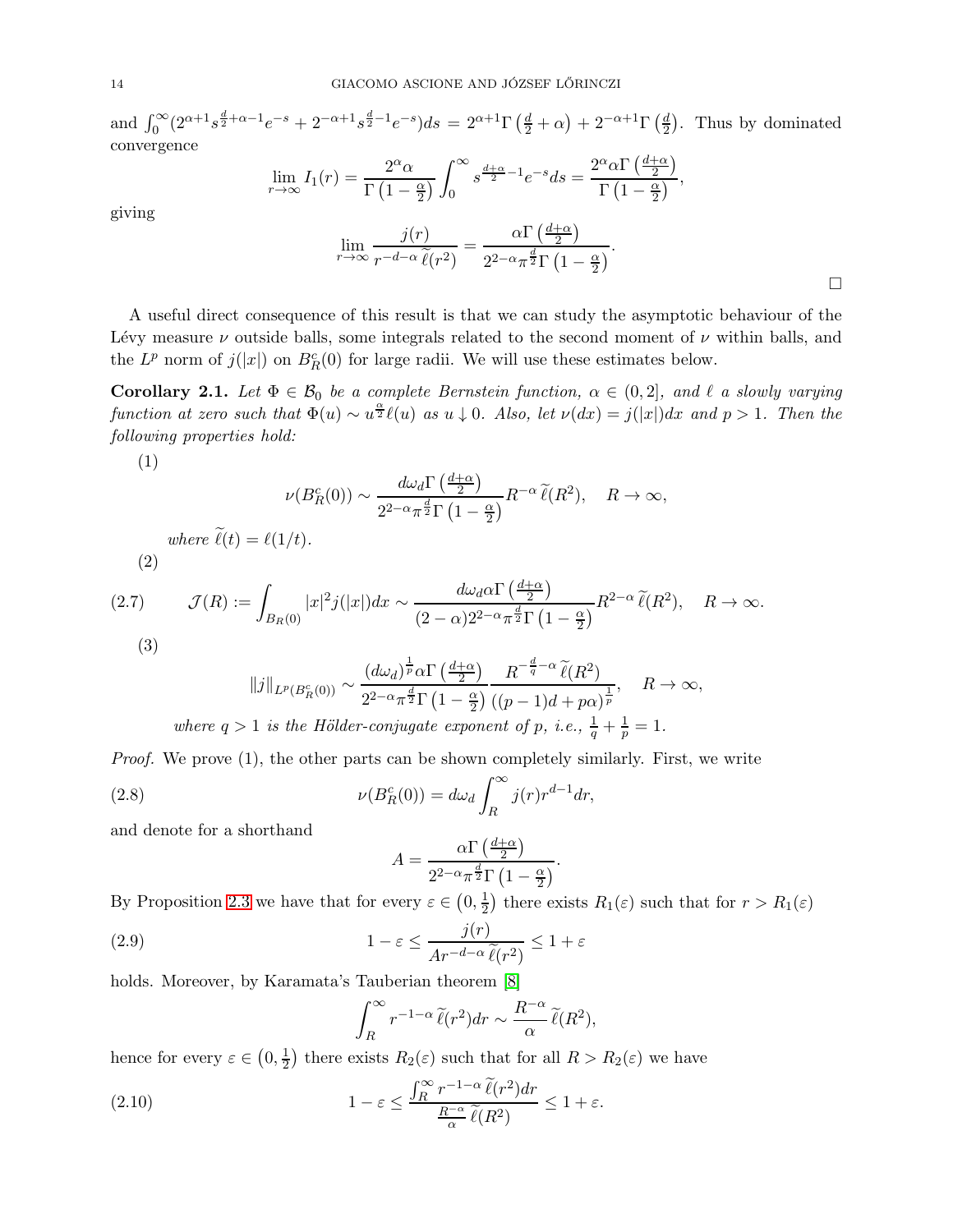Take  $\varepsilon \in \left(0, \frac{1}{2}\right)$  $\frac{1}{2}$  and  $R > \max\{R_1(\varepsilon), R_2(\varepsilon)\}\.$  By [\(2.8\)](#page-13-0),

$$
\nu(B_R^c(0)) = d\omega_d A \int_R^{\infty} \frac{j(r)}{Ar^{-d-\alpha} \tilde{\ell}(r^2)} r^{-1-\alpha} \tilde{\ell}(r^2) dr,
$$

and so

$$
\frac{\nu(B_R^c(0))}{d\omega_d AR^{-\alpha} \tilde{\ell}(R^2)} = \frac{\int_R^{\infty} \frac{j(r)}{Ar^{-d-\alpha} \tilde{\ell}(r^2)} r^{-1-\alpha} \tilde{\ell}(r^2) dr}{\frac{R^{-\alpha}}{\alpha} \tilde{\ell}(R^2)}
$$

.

Choosing  $r > R > R_1(\varepsilon)$ , we get by [\(2.9\)](#page-13-1)

$$
(1 - \varepsilon) \frac{\int_R^{\infty} r^{-\alpha - 1} \, \widetilde{\ell}(r^2)}{\frac{R^{-\alpha}}{\alpha} \, \widetilde{\ell}(R^2)} \le \frac{\nu(B_R^c(0))}{d\omega_d AR^{-\alpha} \, \widetilde{\ell}(R^2)} \le (1 + \varepsilon) \frac{\int_R^{\infty} r^{-\alpha - 1} \, \widetilde{\ell}(r^2)}{\frac{R^{-\alpha}}{\alpha} \, \widetilde{\ell}(R^2)}
$$

and for  $R > R_2(\varepsilon)$  by  $(2.10)$ 

$$
(1 - \varepsilon)^2 \le \frac{\nu(B_R^c(0))}{d\omega_d AR^{-\alpha} \tilde{\ell}(R^2)} \le (1 + \varepsilon)^2,
$$

for arbitrary  $\varepsilon > 0$ , giving the statement in (1).

**Remark 2.1.** We can actually show that for every  $\gamma \in (\alpha, 2]$  and  $0 < R_0 < R$ 

$$
\int_{B_R(0)\backslash B_{R_0}(0)} |x|^{\gamma} j(|x|) dx \sim \frac{d\omega_d \alpha \Gamma\left(\frac{d+\alpha}{2}\right)}{(\gamma - \alpha)2^{2-\alpha} \pi^{\frac{d}{2}} \Gamma\left(1 - \frac{\alpha}{2}\right)} R^{\gamma - \alpha} \widetilde{\ell}(R^2), \quad R \to \infty.
$$

The choice  $\gamma = 2$  is suggested by the fact that since  $j(|x|)$  is the density of a Lévy measure,  $|x|^2 j(|x|)$ is in  $L^1_{loc}(\mathbb{R}^d)$ . In general, we may consider any function  $\beta(|x|)$  such that  $\beta(|x|)j(|x|)$  belongs to  $L^1(B_{R_0}(0))$  for some  $R_0 > 0$  and  $\beta(r) \sim r^{\gamma}$  as  $r \to \infty$ . In this case we can show that

<span id="page-14-3"></span>
$$
\int_{B_R(0)} \beta(|x|)j(|x|)dx \sim \frac{d\omega_d \alpha \Gamma\left(\frac{d+\alpha}{2}\right)}{(\gamma-\alpha)2^{2-\alpha}\pi^{\frac{d}{2}}\Gamma\left(1-\frac{\alpha}{2}\right)}R^{\gamma-\alpha}\widetilde{\ell}(R^2), \quad R \to \infty.
$$

In what follows, we will use for simplicity  $\beta(|x|) = |x|^2$ . In cases when other  $\beta$  will be needed, we will use the notation

(2.11) 
$$
\mathcal{J}_{\beta}(R) = \int_{B_R(0)} \beta(|h|) j(|h|) dh
$$

for  $R > 0$ , whenever  $\beta(|h|)$  belongs to  $L^1_{loc}(\mathbb{R}^d, \nu)$ .

## 2.2.3. Exponentially light Lévy intensities

Next we turn to the asymptotic behaviour of jump kernels for Lévy intensities with exponentially short tails. Recall the modified Bessel function of the third kind given by

(2.12) 
$$
K_{\rho}(z) = \frac{1}{2} \left(\frac{z}{2}\right)^{\rho} \int_0^{\infty} t^{-\rho - 1} e^{-t - \frac{z^2}{4t}} dt, \quad z > 0, \ \rho > -\frac{1}{2}.
$$

We will make repeated use of the asymptotic formula [\[26\]](#page-75-29)

(2.13) 
$$
K_{\rho}(z) \sim \sqrt{\frac{\pi}{2|z|}} e^{-|z|}, \quad |z| \to \infty.
$$

<span id="page-14-1"></span>**Proposition 2.4.** Let  $\Phi \in \mathcal{B}_0$  be a complete Bernstein function with Lévy pair  $(0, \mu)$ , and suppose that there exist  $\alpha \in (0,2], \eta, \theta > 0$  such that  $\mu(t) \sim \theta t^{-1-\frac{\alpha}{2}} e^{-\eta t}$  as  $t \to \infty$ . Then

<span id="page-14-2"></span><span id="page-14-0"></span>
$$
j(r)\sim \theta\pi^{\frac{1-d}{2}}2^{\frac{\alpha-1-d}{2}}\eta^{\frac{d+\alpha+2}{4}}r^{-\frac{d+\alpha+1}{2}}e^{-\sqrt{\eta}r},\quad r\to\infty.
$$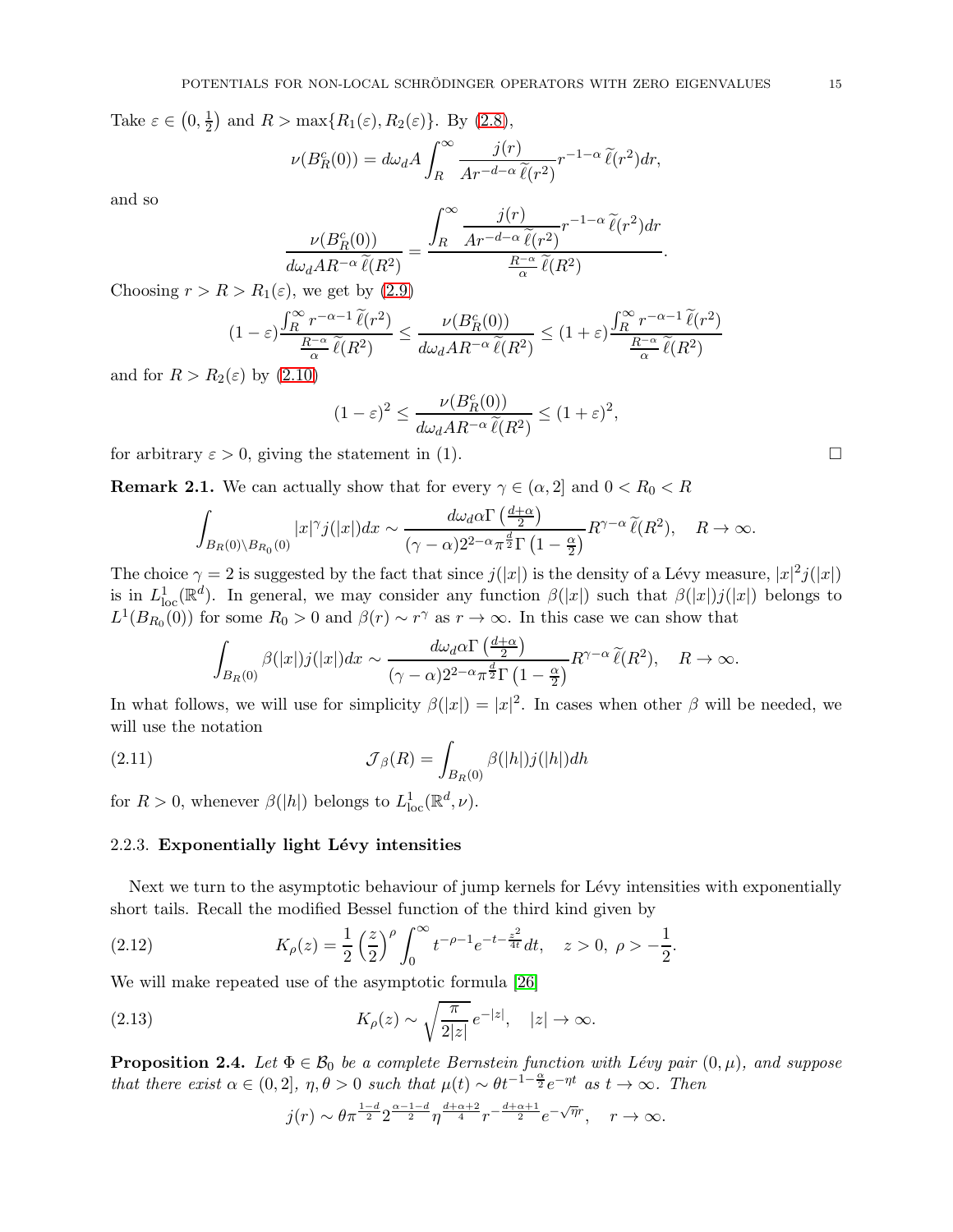*Proof.* With no loss of generality we may set  $\theta = 1$ . Since  $\mu(t) \sim t^{-1-\frac{\alpha}{2}} e^{-\eta t}$  as  $t \to \infty$ , for fixed  $\varepsilon \in (0,1)$  there exists a constant  $t_0 = t_0(\varepsilon)$  such that

$$
(1 - \varepsilon)t^{-1 - \frac{\alpha}{2}} e^{-\eta t} \le \mu(t) \le (1 + \varepsilon)t^{-1 - \frac{\alpha}{2}} e^{-\eta t}
$$

for every  $t > t_0$ . We write  $(2.4)$  as

$$
j(r) = \frac{1}{(4\pi)^{\frac{d}{2}}} \left( \int_0^{t_0} + \int_{t_0}^{\infty} \right) t^{-\frac{d}{2}} e^{-\frac{r^2}{4t}} \mu(t) dt = \frac{1}{(4\pi)^{\frac{d}{2}}} (I_1(r) + I_2(r)).
$$

Clearly,  $I_2(r) \leq (4\pi)^{\frac{d}{2}} j(r) \leq I_1(r) + I_2(r)$ . For the second integral we have

$$
I_2(r) \le (1+\varepsilon) \int_{t_0}^{\infty} t^{-1-\frac{d+\alpha}{2}} e^{-\eta t - \frac{r^2}{4t}} dt
$$
  
\n
$$
\le (1+\varepsilon) r^{-\frac{d+\alpha}{2}} 2^{\frac{d+\alpha}{2}} \eta^{\frac{d+\alpha}{4}} \left(\frac{r}{2\sqrt{\eta}}\right)^{\frac{d+\alpha}{2}} \int_0^{\infty} t^{-1-\frac{d+\alpha}{2}} e^{-\frac{2\eta}{2} \left(t - \frac{r^2}{4\eta t}\right)} dt
$$
  
\n
$$
= (1+\varepsilon) r^{-\frac{d+\alpha}{2}} 2^{\frac{d+\alpha}{2}} \eta^{\frac{d+\alpha}{4}} K_{\frac{d+\alpha}{2}} (\sqrt{\eta}r).
$$

Using  $(2.13)$ , we have

$$
r^{-\frac{d+\alpha}{2}}K_{\frac{d+\alpha}{2}}\left(\sqrt{\eta}r\right) \sim \sqrt{\frac{\pi\eta}{2}}r^{-\frac{d+\alpha+1}{2}}e^{-\sqrt{\eta}r}.
$$

Consider next the integral  $I_1(r)$ . We have

$$
\frac{I_1(r)}{r^{-\frac{d+\alpha+1}{2}}e^{-\sqrt{\eta}r}} = \int_0^{t_0(\varepsilon)} t^{-\frac{d}{2}} r^{\frac{d+\alpha+1}{2}} e^{-\frac{r^2}{4t} + \sqrt{\eta}r} \mu(t) dt.
$$

Define the function

$$
f(r) = r^{\frac{d+\alpha+1}{2}} e^{-\frac{r^2}{8t} + \sqrt{\eta}r}
$$

and notice that it attains its maximum at

$$
r_{\text{max}}(t) = 2\sqrt{\eta}t + \sqrt{4\eta t^2 + 2(d+\alpha+1)t}.
$$

In particular, we have

$$
f(r_{\max}(t)) = g(t)e^{-\frac{\sqrt{\eta}}{2}\left(2\sqrt{\eta}t + \sqrt{4\eta t^2 + 2(d+\alpha+1)t}\right) - \frac{\sqrt{\eta}}{4}(d+\alpha+1)}
$$

with

<span id="page-15-0"></span>
$$
g(t) = \left(2\sqrt{\eta}t + \sqrt{4\eta t^2 + 2(d+\alpha+1)t}\right)^{\frac{d+\alpha+1}{2}} e^{4\eta t + \sqrt{4\eta^2 t^2 + 2\eta(d+\alpha+1)t}}.
$$

Note that  $g(t)$  is an increasing function and we have  $f(r_{\text{max}}(t)) \leq g(t_0(\varepsilon))$  for every  $t \in (0, t_0(\varepsilon))$ , giving

(2.14) 
$$
\frac{I_1(r)}{r^{-\frac{d+\alpha+1}{2}}e^{-\sqrt{\eta}r}} \leq g(t_0(\varepsilon)) \int_0^{t_0(\varepsilon)} t^{-\frac{d}{2}} e^{-\frac{r^2}{8t}} \mu(t) dt.
$$

Since we take  $r \to \infty$ , we may choose that  $r > 1$  to get  $e^{-\frac{r^2}{8t}} \leq e^{-\frac{1}{8t}} \leq C(d)t^{\frac{d+4}{2}}$  with a constant  $C(d) > 0$ . Hence, since  $\mu(t)$  is the density of a Lévy measure, we can use dominated convergence and conclude that the left hand side in [\(2.14\)](#page-15-0) goes to zero in the limit. On division by  $\sqrt{\pi}2^{\frac{d+\alpha-1}{2}}\eta^{\frac{d+\alpha+2}{4}}r^{-\frac{d+\alpha+1}{2}}e^{-\sqrt{\eta}r}$  giving

$$
\frac{j(r)}{\pi^{\frac{1-d}{2}}2^{\frac{\alpha-1-d}{2}}\eta^{\frac{d+\alpha+2}{4}}r^{-\frac{d+\alpha+1}{2}}e^{-\sqrt{\eta}r}}\leq \frac{I_1(r)}{\pi^{\frac{1-d}{2}}2^{\frac{\alpha+1-d}{2}}\eta^{\frac{d+\alpha+4}{4}}r^{-\frac{d+\alpha+3}{2}}e^{-\sqrt{\eta}r}}+(1+\varepsilon)\frac{K_{\frac{d+\alpha}{2}+1}(\sqrt{\eta}r)}{\sqrt{\frac{\pi\eta}{2}}r^{-\frac{1}{2}}e^{-\sqrt{\eta}r}},
$$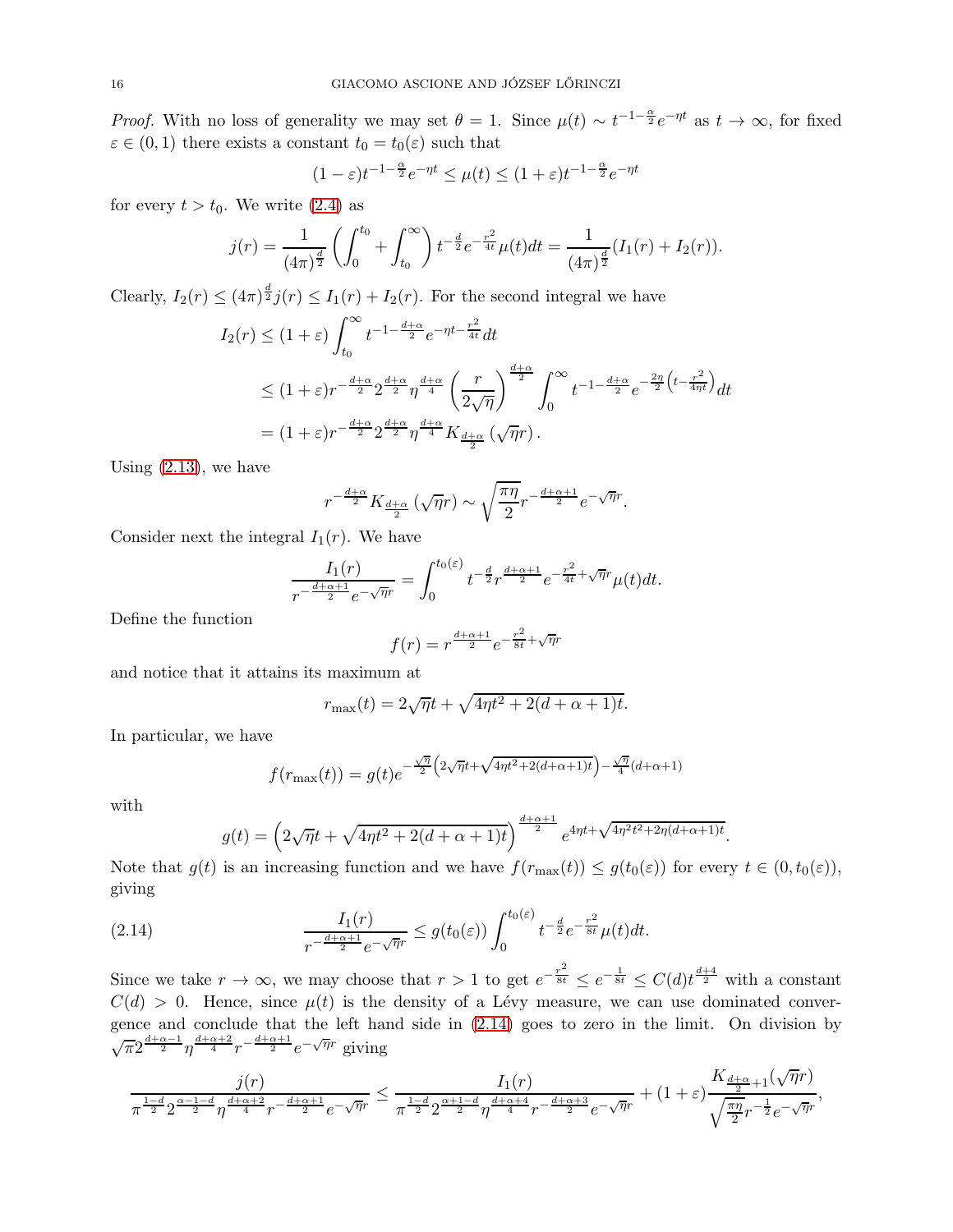and using [\(2.13\)](#page-14-0), we obtain

(2.15) 
$$
\limsup_{r \to \infty} \frac{j(r)}{\pi^{\frac{1-d}{2}} 2^{\frac{\alpha+1-d}{2}} \eta^{\frac{d+\alpha+4}{4}} r^{-\frac{d+\alpha+3}{2}} e^{-\sqrt{\eta}r}} \leq 1 + \varepsilon.
$$

To get the lower bound, observe that

<span id="page-16-0"></span>
$$
I_2(r) \ge (1 - \varepsilon) \int_{t_0(\varepsilon)}^{+\infty} t^{-1 - \frac{d+\alpha}{2}} e^{-\eta t - \frac{r^2}{4t}} dt = (1 - \varepsilon) \left( \int_0^{\infty} - \int_0^{t_0(\varepsilon)} \right) t^{-1 - \frac{d+\alpha}{2}} e^{-\eta t - \frac{r^2}{4t}} dt
$$
  
=  $(1 - \varepsilon) I_3(r) - (1 - \varepsilon) I_4(r).$ 

We have, as before,

$$
I_3(r)=r^{-\frac{d+\alpha}{2}}2^{\frac{d+\alpha}{2}}\eta^{\frac{d+\alpha}{4}}K_{\frac{d+\alpha}{2}}\left(\sqrt{\eta}r\right).
$$

Furthermore,

$$
\frac{I_4(r)}{r^{-\frac{d+\alpha+1}{2}}e^{-\sqrt{\eta}r}} \le g(t_0(\varepsilon)) \int_0^{t_0(\varepsilon)} t^{-1-\frac{d+\alpha}{2}} e^{-\frac{r^2}{8t}} dt,
$$

and then again dominated convergence implies that the left hand side goes to zero as  $r \to \infty$ . Proceeding similarly as with  $I_1$ , we see that

<span id="page-16-1"></span>(2.16) 
$$
\liminf_{r \to \infty} \frac{j(r)}{\pi^{\frac{1-d}{2}} 2^{\frac{\alpha-1-d}{2}} \eta^{\frac{d+\alpha+2}{4}} r^{-\frac{d+\alpha+1}{2}} e^{-\sqrt{\eta}r}} \ge 1 - \varepsilon.
$$

A combination of  $(2.15)-(2.16)$  $(2.15)-(2.16)$  completes the proof.

As before, we will need some information on the asymptotic behaviour of the Lévy measure outside of balls and on the second moment of our L´evy measures, which we discuss next.

<span id="page-16-2"></span>**Corollary 2.2.** Let  $\Phi \in \mathcal{B}_0$  be a complete Bernstein function, and suppose there exist  $\alpha \in (0,2]$ ,  $\eta, \theta > 0$  such that  $\mu(t) \sim \theta t^{-1-\frac{\alpha}{2}} e^{-\eta t}$  as  $t \to \infty$ . The following hold.

(1) As  $R \to \infty$ ,

$$
\nu(B_R^c(0)) \sim \frac{d\omega_d \eta^{\frac{3d-\alpha-4}{4}}}{\pi^{\frac{d-1}{2}} 2^{\frac{d+1-\alpha}{2}}} R^{\frac{d-\alpha-4}{2}} e^{-\sqrt{\eta}R}.
$$

(2) Denote  $C = d\omega_d \eta^{\frac{2\alpha-1}{4}} \pi^{-\frac{d-1}{2}} 2^{-\frac{d+1-\alpha}{2}} \Gamma\left(\frac{d+3-\alpha}{2}, \sqrt{\eta}M(\varepsilon)\right)$ . For every  $\varepsilon \in (0,1)$  there exists a constant  $M(\varepsilon)$  such that

$$
\int_{B_{M(\varepsilon)}(0)}|h|^2j(|h|)dh+(1-\varepsilon)C\leq \int_{\mathbb{R}^d}|h|^2j(|h|)dh\leq \int_{B_{M(\varepsilon)}(0)}|h|^2j(|h|)dh+(1+\varepsilon)C.
$$

In particular, both  $\int_{B_{M(\varepsilon)}(0)} |h|^2 j(|h|) dh$  and  $\int_{\mathbb{R}^d} |h|^2 j(|h|) dh$  are finite.

*Proof.* The proof proceeds similarly to the proof of Proposition [2.4](#page-14-1) and is left to the reader.  $\square$ 

**Remark [2.2](#page-16-2).** Part (2) of Corollary 2.2 holds also for  $\int_{R^d} \beta(|h|)j(|h|)dh$ , whenever  $\beta j \in L^1_{loc}(\mathbb{R}^d)$ and  $\beta(r) \sim r^{\gamma}$  as  $r \to \infty$  for every  $\gamma > 0$ , with a different constant  $C = C(\beta, \gamma)$  and writing  $\mathcal{J}_{\beta}(M(\varepsilon))$  in the integrals appearing in the upper and lower bounds.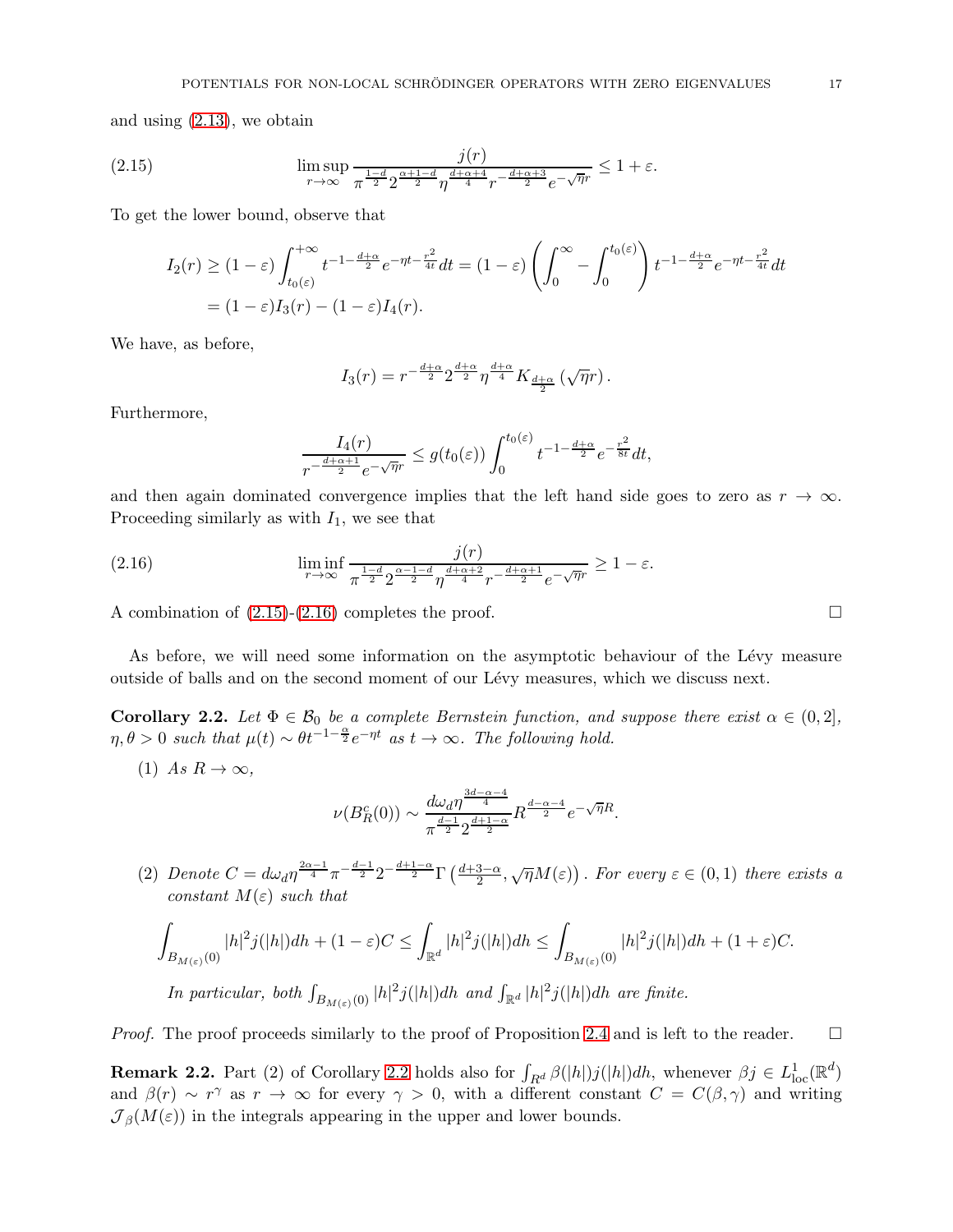## <span id="page-17-0"></span>2.3. The operator  $\Phi(-\Delta)$  and function spaces

## 2.3.1. General expression

<span id="page-17-3"></span>We define the operator  $\Phi(-\Delta)$  by Fourier transform. For  $\Phi \in \mathcal{B}_0$ , we write

(2.17) 
$$
(\widehat{\Phi(-\Delta)f})(y) = \Phi(|y|^2)\widehat{f}(y), \quad y \in \mathbb{R}^d, \ f \in \text{Dom}(\Phi(-\Delta)),
$$

with domain

(2.18) 
$$
\text{Dom}(\Phi(-\Delta)) = \left\{ f \in L^{2}(\mathbb{R}^{d}) : \Phi(|\cdot|^{2})\widehat{f} \in L^{2}(\mathbb{R}^{d}) \right\}.
$$

In the following we will be interested in a more convenient representation of this operator, which we discuss next. Here and below we will frequently use the notation

(2.19) 
$$
D_h f(x) = f(x+h) - 2f(x) + f(x-h)
$$

for centered second order differences of functions f in given spaces.

Given a measure  $\nu$  on  $\mathbb{R}^d$ , consider a modulus of continuity  $\beta : \mathbb{R}^+ \to \mathbb{R}^+$  and the space

<span id="page-17-4"></span><span id="page-17-2"></span>
$$
L^1_{\text{rad}}(\mathbb{R}^d, \nu) = \{ \beta : \mathbb{R}^+ \to \mathbb{R}^+, \, \beta \in L^1_{\text{loc}}(\mathbb{R}^d, \nu) \}.
$$

Let  $\Omega \subset \mathbb{R}^d$  be an open set, and define the space of functions  $\mathcal{Z}^{\beta}(\Omega) = \left\{ f \in L^{\infty}(\mathbb{R}^d) : \exists L_{f,\beta}, R_{f,\beta} : \Omega \to \mathbb{R}^+_* \right\}$ <sup>+</sup>, |D<sub>h</sub>f(x)| ≤ L<sub>f,β</sub>(x)β(|h|), h ∈ B<sub>R<sub>f,β</sub>(x)(0), x ∈ Ω $\Big\}$ ,</sub> where  $\mathbb{R}_{*}^{+} = (0, \infty)$ . We also use the notations

 $\mathcal{Z}^{\beta}(x)$  for  $\Omega = \{x\}$  and  $\mathcal{Z}$ β  $b_{\mathbf{b}}^{\rho}(\Omega)$  for  $R_{f,\beta}(x) = R_{f,\beta} > 0, x \in \Omega$ , and  $L_{f,\beta} \in L^{\infty}(\Omega)$ .

For our purposes below, often it will be sufficient to choose  $\beta(r) = r^2$ , for which we write simply  $\mathcal{Z}(\Omega)$ , and similarly  $\mathcal{Z}(x)$ ,  $\mathcal{Z}_b(\Omega)$ . Note that for this choice of  $\beta$  there exist functions  $f \in \mathcal{Z}(x)$ which are not continuous at x. For instance, taking  $d = 1$ , such a function is  $f(x) = 1_{\{x < 0\}} + 2$ .  $1_{\{x=0\}} + 3 \cdot 1_{\{x>0\}}$ , while  $|D_h f(0)| = 0$  for every h, and thus  $f \in \mathcal{Z}(0)$ .

<span id="page-17-1"></span>**Remark 2.3.** It is readily seen that if  $f \in \mathcal{Z}(x)$ , then for every  $R > 0$  there exists a constant  $L_{R,f}$ such that  $|D_h f(x)| \leq L_{R,f} |h|^2$  for every  $h \in B_R(0)$ . Indeed, if  $R \leq R_f$  we can take  $L_{R,f} = L_f$ . If  $R > R_f$ , then we define  $L'_{R,f} = \frac{4||f||_{\infty}}{R_f^2}$  and set  $L_{R,f} = \max\{L'_{R,f}, L_f\}$ .

By Remark [2.3](#page-17-1) above it follows that if  $f \in \mathcal{Z}(\Omega)$ , then there exists a function  $L_f(x, R)$  such that  $|D_h f(x)| \leq L_f(x,R)|h|^2$ . Below we will often need a control of the form  $L_f(x,R(x))$  where  $R: \mathbb{R}^d \to \mathbb{R}^+$  is itself a function of x, typically for large |x|. We define for a fixed constant  $C \in (0,1)$ 

<span id="page-17-5"></span>
$$
(2.20) \quad \mathcal{Z}_C^{\beta}(\mathbb{R}^d) = \left\{ f \in L^{\infty}(\mathbb{R}^d) : \exists M_{f,\beta} > 0, \ L_{f,\beta} \in L^{\infty}(B_{M_{f,\beta}}^c(0)), \ |D_h f(x)| \le L_{f,\beta}(x)\beta(|h|), \right\}.
$$
\n
$$
x \in B_{M_{f,\beta}}^c(0), \ h \in B_{C|x|}(0) \right\}.
$$

For  $\beta(r) = r^2$  we simply write  $\mathcal{Z}_C(\mathbb{R}^d)$ , with  $L_{f,\beta} = L_f$ ,  $M_{f,\beta} = M_f$ . Clearly, if  $f \in \mathcal{Z}_C(\mathbb{R}^d)$ , then  $f \in \mathcal{Z}_{\text{b}}(B^c_{M_f}(0)).$ 

Define a semi-norm on  $\mathcal{Z}_{b}(\mathbb{R}^{d})$  given by

$$
||f||_{\dot{\mathcal{Z}}_{\mathrm{b}}} := \sup_{h \in \mathbb{R}^d \setminus \{0\}} \frac{|D_h f(x)|}{|h|^2}
$$

and a norm

$$
\left\|f\right\|_{{\mathcal{Z}}_{\rm b}}:=\left\|f\right\|_{\infty}+\left\|f\right\|_{{\dot{\mathcal{Z}}}_{\rm b}}
$$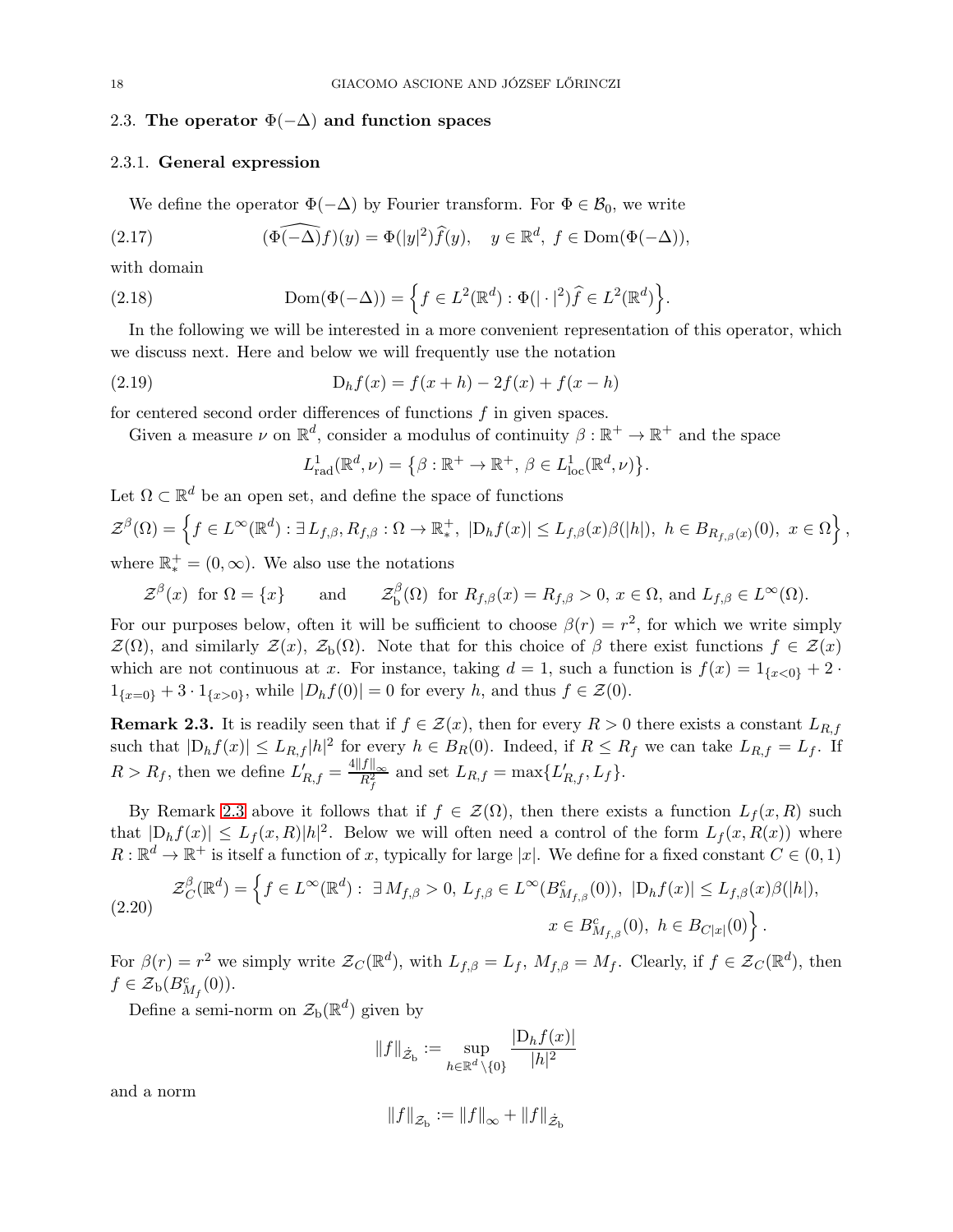under which  $\mathcal{Z}_{b}(\mathbb{R}^{d})$  is a Banach space. We also define a local version by requiring that  $f \in \mathcal{Z}_{b,loc}(\Omega)$ if and only if  $f \in \mathcal{Z}_b(K)$  for every compact set  $K \subset \Omega$ . Clearly,  $C^2(\Omega) \subset \mathcal{Z}(\Omega)$ , and for every  $\Omega'$ such that  $\overline{\Omega}' \subset \Omega$ , we have  $C^2(\Omega) \subset \mathcal{Z}_b(\Omega')$ .

The conditions defining the above spaces are reminiscent of Zygmund-Hölder spaces. Recall the Zygmund-Hölder space  $\mathcal{C}^{\gamma}(\mathbb{R}^d)$  of order  $\gamma = k + s$ , with  $k \in \mathbb{N}_0 = \{0\} \cup \mathbb{N}$  and  $s \in (0, 1]$ , given by the set of real-valued functions  $f \in C^k(\mathbb{R}^d)$  such that the norm

$$
||f||_{C^{\gamma}} = ||f||_{C^{k}} + \max_{\substack{\xi \in \mathbb{N}_0^d \\ |\xi| = k}} \sup_{\substack{x, h \in \mathbb{R}^d \\ h \neq 0}} \frac{\partial^{\xi} f(x+h) - 2\partial^{\xi} f(x) + \partial^{\xi} f(x-h)}{|h|^{s}}
$$

is finite, where  $||f||_{C^k} = \sum_{i=0}^k \sum_{\xi \in \mathbb{N}_0^d, |\xi|=i} ||\partial^{\xi} f||_{\infty}$  (see, e.g., [\[85\]](#page-77-15).) Then for  $\beta(|h|) = |h|^s$  with  $s \in (0, 2)$ , we have that  $\mathcal{Z}_{\mathrm{b}}^{\beta}$  $b^{(\beta)}(\Omega)$  coincides with the Zygmund space  $\mathcal{C}^{s+\lfloor s\rfloor}(\Omega)$  (alternatively, the Besov space  $B^s_{\infty,\infty}(\Omega)$ ). In our space  $\mathcal{Z}_{\text{b}}(\mathbb{R}^d)$  we have a quadratic scale  $s=2$  instead of the linear or sublinear scales appearing in  $C^{\gamma}(\mathbb{R}^d)$  with  $\gamma = s$ .

From the following we see that the space  $\mathcal{Z}_{b}(\mathbb{R}^{d})$  contains functions that are quite regular.

<span id="page-18-0"></span>**Proposition 2.5.** If  $f \in \mathcal{Z}_b(\mathbb{R}^d)$ , then  $f \in C(\mathbb{R}^d) \cap W^{1,\infty}(\mathbb{R}^d)$ .

*Proof.* Define  $D_h^1 f(x) = f(x+h) - f(x)$ ,

$$
R_h^1 f(x) = \frac{D_h^1 f(x)}{|h|}, \quad \omega(f, t) = \sup_{|h| \le t} |D_h^1 f(x)| \quad \text{and} \quad \eta(f, t) = \sup_{|h| \le t} |D_h f(x)|.
$$

It has been shown by Marchaud [\[66,](#page-76-27) Sect. 22] that there exists a constant M such that

$$
\omega(f,t) \le Mt \int_t^\infty \eta(f,u) \frac{du}{u^2}.
$$

Take  $t < R_1$  and observe that since  $f \in L^{\infty}(\mathbb{R}^d)$ , we have  $\eta(f, u) \leq 4 ||f||_{\infty}$ . Hence

$$
\omega(f,t) \le Mt \left(\int_t^{R_1} \eta(f,u) \frac{du}{u^2} + \frac{8}{R_1^3} ||f||_{\infty} \right).
$$

By the assumption it follows that  $\eta(f, u) \leq Lu^2$  for  $u < R_f$ , with  $L = ||f||_{\dot{\mathcal{Z}}_b(\mathbb{R}^d)}$ . Hence we have

$$
\omega(f,t) \leq Mt \left( L(R_f - t) + \frac{8}{R_f^3} ||f||_{\infty} \right).
$$

This gives  $\lim_{t\downarrow 0} \omega(f,t) = 0$  and thus  $f \in C(\mathbb{R}^d)$ . Consider  $h \in B_{R_1}(0)$ . We have  $|D_h^1 f(x)| \le$  $\omega(f, |h|)$  and

$$
|R_h^1 f(x)| \le \frac{\omega(f, |h|)}{|h|} \le M\left(L(R_f - |h|) + \frac{8}{R_f^3} ||f||_{\infty}\right) \le M\left(LR_f + \frac{8}{R_f^3} ||f||_{\infty}\right),
$$

giving

$$
|Dh1 f(x)| \le M \left( LR_f + \frac{8}{R_f^3} ||f||_{\infty} \right) |h|, \quad x \in \mathbb{R}^d.
$$

Take now any  $x, y \in \mathbb{R}^d$  and consider the segment denoted  $\overrightarrow{[x, y]}$ . Choose  $h = \frac{y-x}{m}$  in such a way that  $|h| < R_f$ , i.e.,  $y = x + mh$ . Define  $x_i = x + ih$  for  $i = 0, ..., m$ . Thus for  $i = 1, ..., m$  we have

$$
|f(x_i) - f(x_{i-1})| = |f(x_{i-1} + h) - f(x_{i-1})| = |D_h^1 f(x_{i-1})|
$$
  
\n
$$
\leq M \left( LR_f + \frac{8}{R_f^3} ||f||_{\infty} \right) |h| = M \left( LR_f + \frac{8}{R_f^3} ||f||_{\infty} \right) \frac{|x - y|}{m}.
$$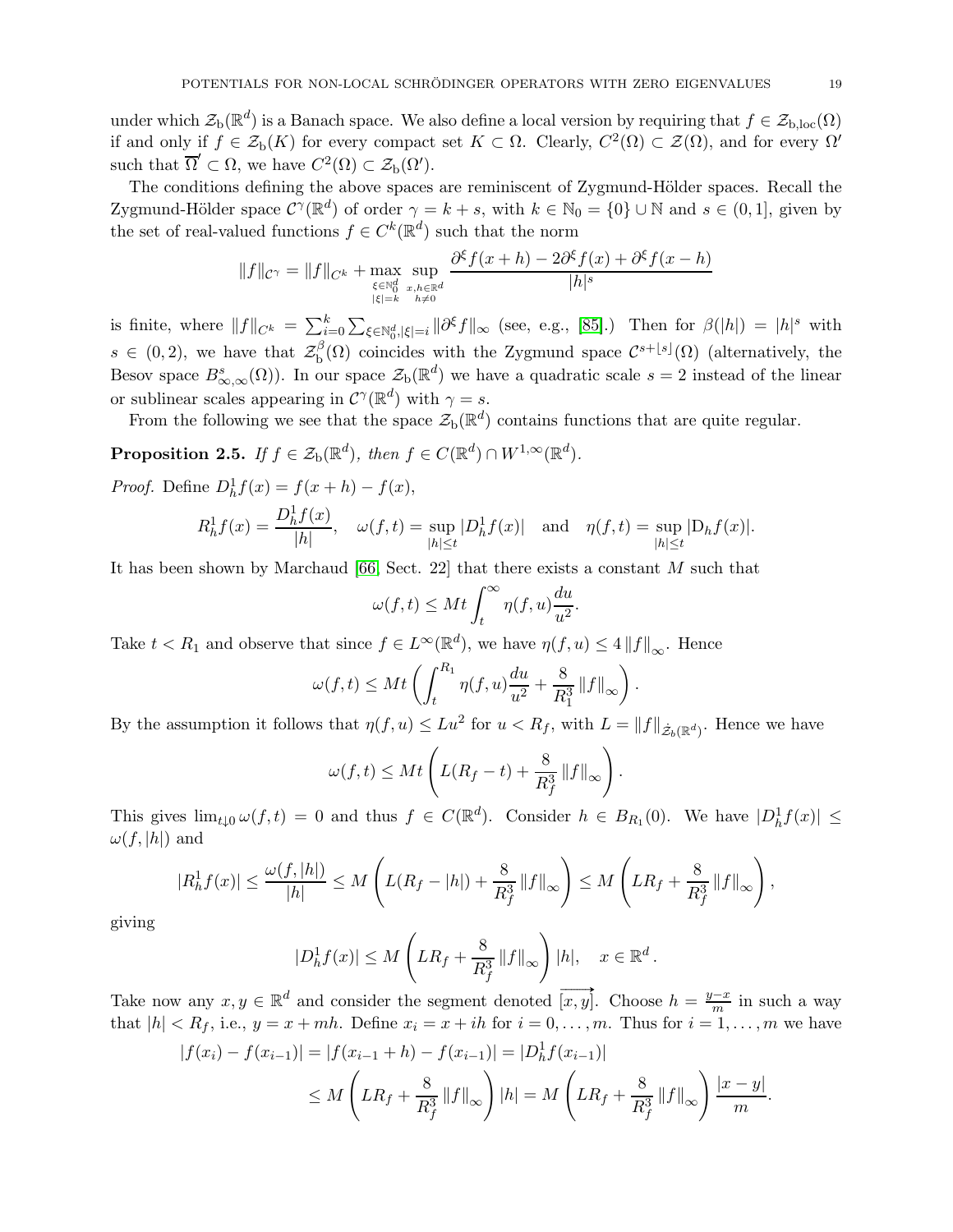This implies

$$
|f(x) - f(y)| \le \sum_{i=1}^{m} |f(x_i) - f(x_{i-1})| \le M \left( LR_f + \frac{8}{R_f^3} ||f||_{\infty} \right) |x - y|.
$$

Note that by using the integrability condition [\(2.1\)](#page-8-3) of the Lévy measure  $\mu$  and that  $1-e^{-ux} \le ux$ for  $u, x \geq 0$ , for  $\Phi \in \mathcal{B}_0$  we have

$$
\Phi(u) = bu + \left(\int_0^1 + \int_1^\infty \right) (1 - e^{-uy})\mu(y) dy \le bu + u \int_0^1 y\mu(y) dy + \int_1^\infty \mu(y) dy \le C_{\Phi}(1 + u).
$$

Thus  $1 + \Phi(y^2) \le \widetilde{C}_{\Phi}(1+|y|^2), y \in \mathbb{R}^d$ , with suitable constants  $C_{\Phi}, \widetilde{C}_{\Phi} > 0$ , implying by Proposition [2.5,](#page-18-0) Sobolev embedding, and [\(2.18\)](#page-17-2) that

$$
\text{Dom}(\Phi(-\Delta)) \supset H^2(\mathbb{R}^d) \supset W^{1,\infty}(\mathbb{R}^d) \supset \mathcal{Z}_{\text{b}}(\mathbb{R}^d).
$$

Also,  $C_c^{\infty}(\mathbb{R}^d) \subset \mathcal{Z}_b(\mathbb{R}^d)$  and thus  $\mathcal{Z}_b(\mathbb{R}^d)$  is a dense subspace of  $Dom(\Phi(-\Delta))$ .

We furthermore note that the Zygmund-Hölder spaces  $C^{\gamma}$  turn out to be of much interest in the study of the domains of non-local operators. From [\[55,](#page-76-28) Th. 3.2] we deduce that for the operator  $\Phi(-\Delta)$  such that  $\Phi \in \mathcal{B}_0$  with  $b = 0$ , is a complete Bernstein function that is regularly varying at zero with exponent  $\alpha/2 \in (0,1]$ , the following inclusions hold. For  $0 < \alpha < 1$  we have  $Dom(\Phi(-\Delta)) \supseteq C^{s}(\mathbb{R}^{d}) \cap C_{0}(\mathbb{R}^{d})$  for all  $\alpha < s \leq 1$ , however, for  $1 \leq \alpha < 2$  we have  $\text{Dom}(\Phi(-\Delta)) \supset C^s(\mathbb{R}^d) \cap C^1_0(\mathbb{R}^d)$  for all  $\alpha < s \leq 2$ , where  $C_0(\mathbb{R}^d)$  denotes the space of real-valued continuous functions on  $\mathbb{R}^d$  vanishing at infinity, and  $C_0^1(\mathbb{R}^d)$  denotes the space of real-valued  $C^1$ functions on  $\mathbb{R}^d$  such that both the function and its derivative are  $C_0(\mathbb{R}^d)$ .

Now we are in the position to give a representation of the action of the operator on functions in the above function spaces, which will be convenient for our purposes below.

<span id="page-19-1"></span>**Proposition 2.6.** Let  $f \in \mathcal{Z}(x)$  for some  $x \in \mathbb{R}^d$ . Then

$$
-\Phi(-\Delta)f(x) = \frac{1}{2} \int_{\mathbb{R}^d} D_h f(x) j(|h|) dh = \lim_{\varepsilon \downarrow 0} \int_{B^c_{\varepsilon}(0)} (f(x+h) - f(x)) j(|h|) dh.
$$

*Proof.* Using  $(2.2)$  and  $(1.9)$ , see also the subordination formula  $(1.2)$ , we have

$$
-\Phi(-\Delta)f(x) = \int_0^\infty (e^{t\Delta} - 1)f(x)\mu(dt)
$$
  
= 
$$
\int_0^\infty \int_{\mathbb{R}^d} (f(y) - f(x))p_t(|x - y|)dy\mu(dt).
$$

Making the change of variable  $y-x=h$ , splitting the integral into two halves of the same integrand, and replacing  $h$  by  $-h$  in one half gives

(2.21) 
$$
\int_{\mathbb{R}^d} (f(y) - f(x)) p_t(|x - y|) dy = \frac{1}{2} \int_{\mathbb{R}^d} D_h f(x) p_t(|h|) dh,
$$

and hence

<span id="page-19-0"></span>
$$
-\Phi(-\Delta)f(x) = \frac{1}{2} \int_0^\infty \int_{\mathbb{R}^d} D_h f(x) p_t(|h|) dh \mu(dt).
$$

We have

$$
\int_{\mathbb{R}^d} |D_h f(x)| \int_0^\infty p_t(|h|) \mu(dt) dh = \left( \int_{B_{R_1}^c(0)} + \int_{B_{R_1}(0)} \right) |D_h f(x)| j(|h|) dh,
$$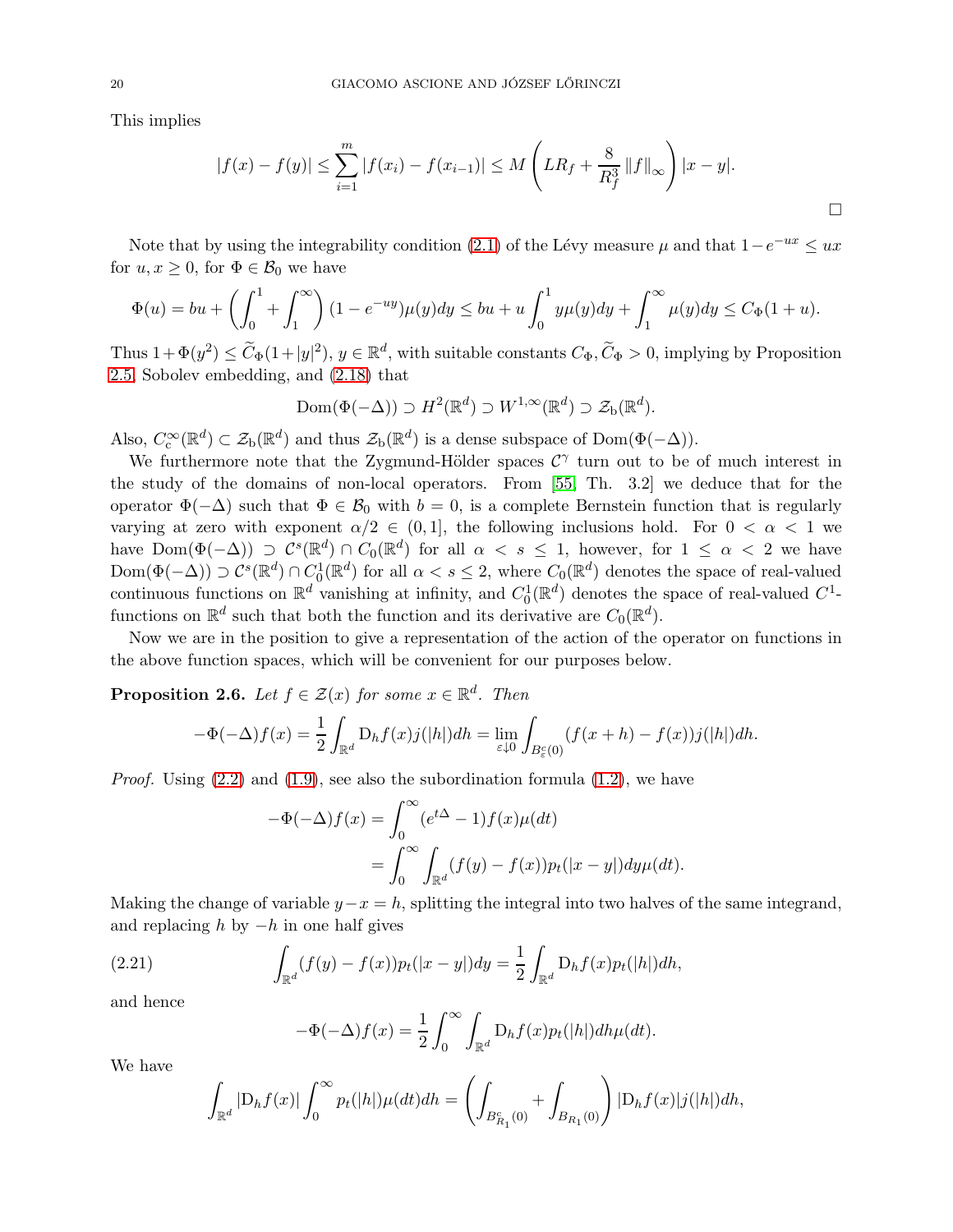where  $R_1 > 0$  is given by the definition of  $\mathcal{Z}(x)$ . The first integral is estimated as

$$
\int_{B_{R_1}^c(0)} |\mathrm{D}_h f(x)| j(|h|) dh \leq 4 \|f\|_\infty \, \nu(B_{R_1}^c(0)) < \infty
$$

using  $\nu(dx) = j(|x|)dx$ . For the second integral we get

$$
\int_{B_{R_1}(0)}|{\rm D}_h f(x)|j(|h|)dh\leq L\int_{B_{R_1}(0)}|h|^2j(|h|)dh<\infty,
$$

using that  $j$  is the density of a Lévy measure. Hence Fubini's theorem gives

$$
-\Phi(-\Delta)f(x) = \frac{1}{2} \int_{\mathbb{R}^d} D_h f(x) j(|h|) dh,
$$

and the first equality in the expression

$$
-\Phi(-\Delta)f(x) = \frac{1}{2} \lim_{\varepsilon \downarrow 0} \int_{B_{\varepsilon}^c(0)} D_h f(x) j(|h|) dh = \frac{1}{2} \lim_{\varepsilon \downarrow 0} \int_{B_{\varepsilon}^c(0)} (f(y) - f(x)) j(|x - y|) dy
$$

follows by dominated convergence, and the second follows by using the same transformations that led to  $(2.21)$ .

<span id="page-20-0"></span>**Corollary 2.3.** Let  $f \in L^{\infty}(\mathbb{R}^d)$  and fix any open set  $\Omega \subseteq \mathbb{R}^d$ . If  $f \in \mathcal{Z}(\Omega)$ , then

$$
-\Phi(-\Delta)f(x) = \frac{1}{2} \int_{\mathbb{R}^d} D_h f(x) j(|h|) dh = \lim_{\varepsilon \downarrow 0} \int_{B_{\varepsilon}^c(0)} (f(x+h) - f(x)) j(|h|) dh, \quad x \in \Omega.
$$

*Proof.* The result is immediate by a combination of Propositions [2.5](#page-18-0)[-2.6.](#page-19-1)

#### <span id="page-20-1"></span>Remark 2.4.

(1) We note that a similar representation in terms of  $D<sub>h</sub> f(x)$  as in Proposition [2.6](#page-19-1) has been obtained for the fractional Laplacian, see [\[68\]](#page-76-29). Our representation formula in Proposition [2.6](#page-19-1) continues to hold if  $f \in \mathcal{Z}^{\beta}(x)$  with an increasing modulus of continuity  $\beta \in L^1_{rad}(\mathbb{R}^d, \nu)$ . It is not difficult to show that for every  $R > 0$ , under the assumptions of Proposition [2.6](#page-19-1) the expression

$$
-\Phi(-\Delta)f(x) = \int_{B_R^c(x)} (f(y) - f(x))j(|x - y|)dy + \int_{B_R(0)} \mathcal{D}_h f(x)j(|h|)dh
$$

also holds.

- (2) Corollary [2.3](#page-20-0) also holds if for every  $x \in \Omega$  there exists an increasing modulus of continuity  $\beta_x : [0, \infty) \to [0, \infty)$  such that  $\beta_x j \in L^1_{loc}(\mathbb{R}^d)$  and  $f \in \mathcal{Z}^{\beta_x}(x)$ .
- (3) If for every  $x \in \Omega$  there exists an increasing modulus of continuity  $\beta_x : \mathbb{R}^+ \to \mathbb{R}^+$  such that  $\beta_x j \in L^1_{loc}(\mathbb{R}^d)$  and

$$
|f(x+h) - f(x)| \le L(x)\beta_x(|h|), \quad h \in B_{R_1(x)}(0),
$$

then  $f \in \mathcal{Z}^{\beta_x}(x)$ . Moreover, by dominated convergence we have

$$
-\Phi(-\Delta)f(x) = \int_{\mathbb{R}^d} (f(x+h) - f(x))j(|h|)dh.
$$

(4) We do not need to require the modulus of continuity to be increasing. Indeed, given a modulus of continuity  $\beta : \mathbb{R}^+ \to \mathbb{R}^+$  for a function f, the function  $\tilde{\beta}(t) = \sup_{0 \le s \le t} \beta(s)$  is again a modulus of continuity for  $f$ , which is increasing.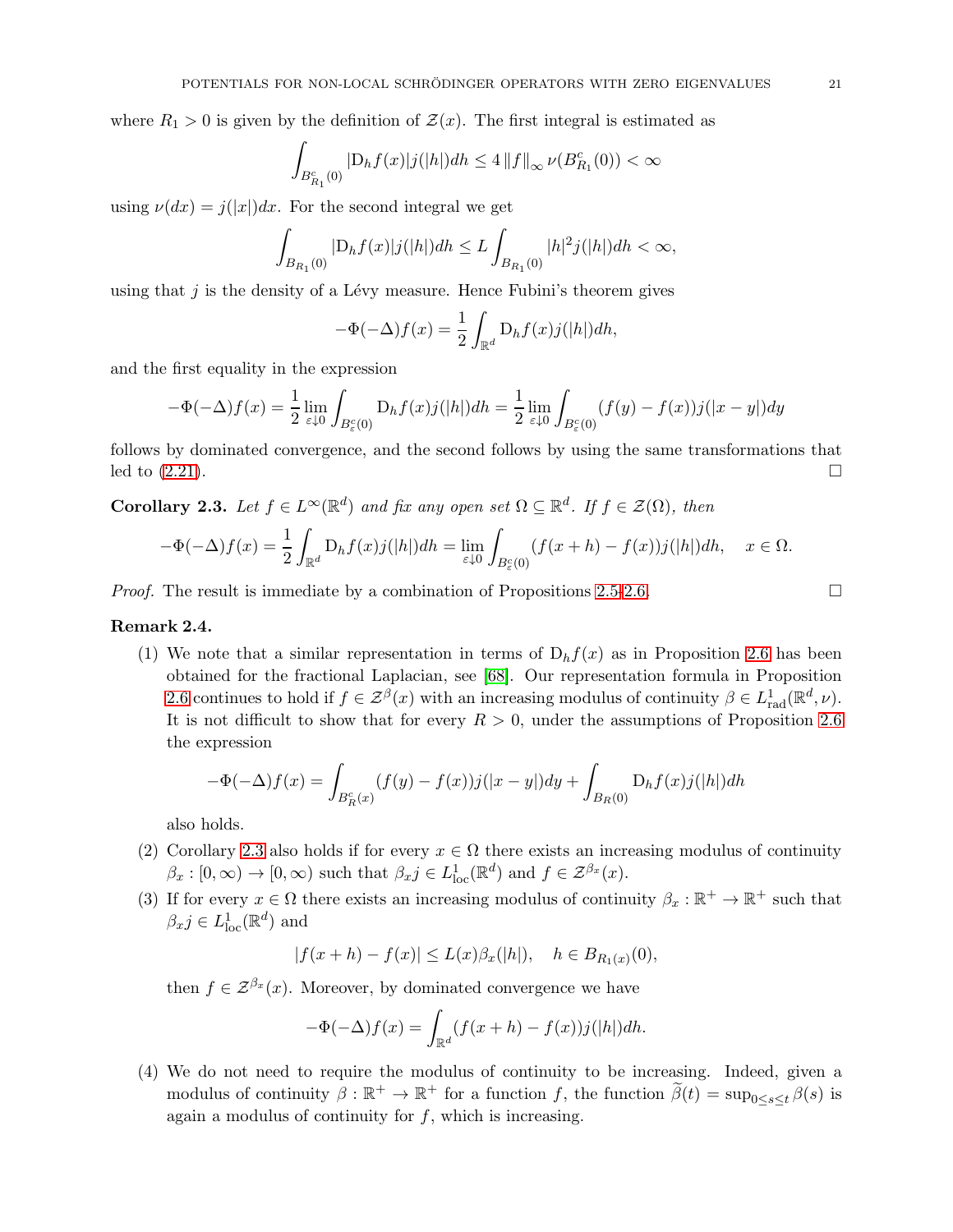Using the definition [\(2.17\)](#page-17-3), by general arguments it follows that  $\Phi(-\Delta)$  is a non-local, positive, self-adjoint operator with core  $C_c^{\infty}(\mathbb{R}^d)$ . Since  $\Phi$  is a continuous function, it also follows that  $Spec \Phi(-\Delta) = Spec_{ess} \Phi(-\Delta) = Spec_{ac} \Phi(-\Delta) = [0, \infty)$ . Let  $V : \mathbb{R}^d \to \mathbb{R}$  be a Borel function, called potential. Since, as it will be seen below, the potentials  $V$  that we treat in this paper are bounded and continuous, the non-local Schrödinger operator  $H = \Phi(-\Delta) + V$  can be defined via perturbation theory as a self-adjoint operator on  $Dom(\Phi(-\Delta))$ . Alternatively, H can be obtained as a self-adjoint operator in a greater generality, specifically the class of Kato-decomposable potentials with respect to  $\Phi$ , as the infinitesimal generator of the operator semigroup  $\{e^{-tH}: t \geq 0\}$ . For details we refer to [\[29\]](#page-75-1).

Below we will work under the following standing assumption on the non-local Schrödinger operators H.

<span id="page-21-3"></span>**Assumption 2.1.** Let  $\Phi \in \mathcal{B}_0$  be a complete Bernstein function with Lévy pair  $(0, \mu)$ ,  $V : \mathbb{R}^d \to \mathbb{R}$ be a potential, and consider the non-local Schrödinger operator  $H = \Phi(-\Delta) + V$ . We assume that there exists a function  $\varphi \in L^2(\mathbb{R}^d) \cap L^{\infty}(\mathbb{R}^d)$ ,  $\varphi > 0$ , such that it is an eigenfunction of H at zero eigenvalue, i.e.,

$$
H\varphi=0, \quad \varphi \not\equiv 0,
$$

holds.

We note that the assumption  $\varphi \in L^{\infty}(\mathbb{R}^d)$  is not restrictive. It is known that this automatically holds if V is in an appropriate Kato-class with respect to  $\Phi$ , see [\[45,](#page-76-25) [44\]](#page-76-9). Since we are interested in bounded and continuous potentials, see Section 3 below, this property is natural. In this paper we will, however, restrict to  $\varphi > 0$  and comment when our statements below also hold for  $\varphi$  having zeroes. To deal with general eigenfunctions with nodes would require an extension to our methods below and would increase the length of this paper significantly. Strictly positive  $\varphi$  are an obvious first choice in constructing potentials with embedded eigenvalues at zero, see the examples in [\(1.4\)](#page-4-2) and more in [\[7,](#page-74-5) [64,](#page-76-21) [35\]](#page-75-28). Some of our statements will hold for what we call (by a slight abuse) zero-resonances, i.e.,  $L^p$ -functions satisfying the eigenvalue equation with  $p \neq 2$ .

#### <span id="page-21-2"></span>2.3.2. The massive relativistic operator in terms of the massless

The first two cases in Example [2.1](#page-9-4) are of special interest, which we single out specifically as they have many applications in functional analysis, stochastic processes, and mathematical physics.

It is known (see, e.g., [\[82\]](#page-77-1)) that the Lévy measure corresponding to  $\Phi(u) = u^{\alpha/2}$ ,  $0 < \alpha < 2$ , is

(2.22) 
$$
\mu(dt) = \mu(t)dt = \frac{\alpha}{2\Gamma(1-\frac{\alpha}{2})}\frac{1_{\{t>0\}}}{t^{1+\frac{\alpha}{2}}}dt
$$

and the corresponding operator  $\Phi(-\Delta) = (-\Delta)^{\alpha/2}$  is the *fractional Laplacian*. The Lévy measure of the fractional Laplacian is

<span id="page-21-1"></span><span id="page-21-0"></span>
$$
\nu(dx) = j(x)dx = \frac{2^{\alpha} \Gamma(\frac{d+\alpha}{2})}{\pi^{d/2} |\Gamma(-\frac{\alpha}{2})|} \frac{dx}{|x|^{d+\alpha}}, \quad x \in \mathbb{R}^d \setminus \{0\}.
$$

For  $\Phi(u) = \Phi_{m,\alpha}(u) = (u + m^{2/\alpha})^{\alpha/2} - m$ ,  $m > 0$ ,  $\alpha \in (0, 2)$ , we have

(2.23) 
$$
\mu_{m,\alpha}(dt) = \mu_{m,\alpha}(t)dt = \frac{\alpha}{2\Gamma(1-\frac{\alpha}{2})}\frac{e^{-m^{2/\alpha}t}}{t^{1+\frac{\alpha}{2}}}1_{\{t>0\}}dt
$$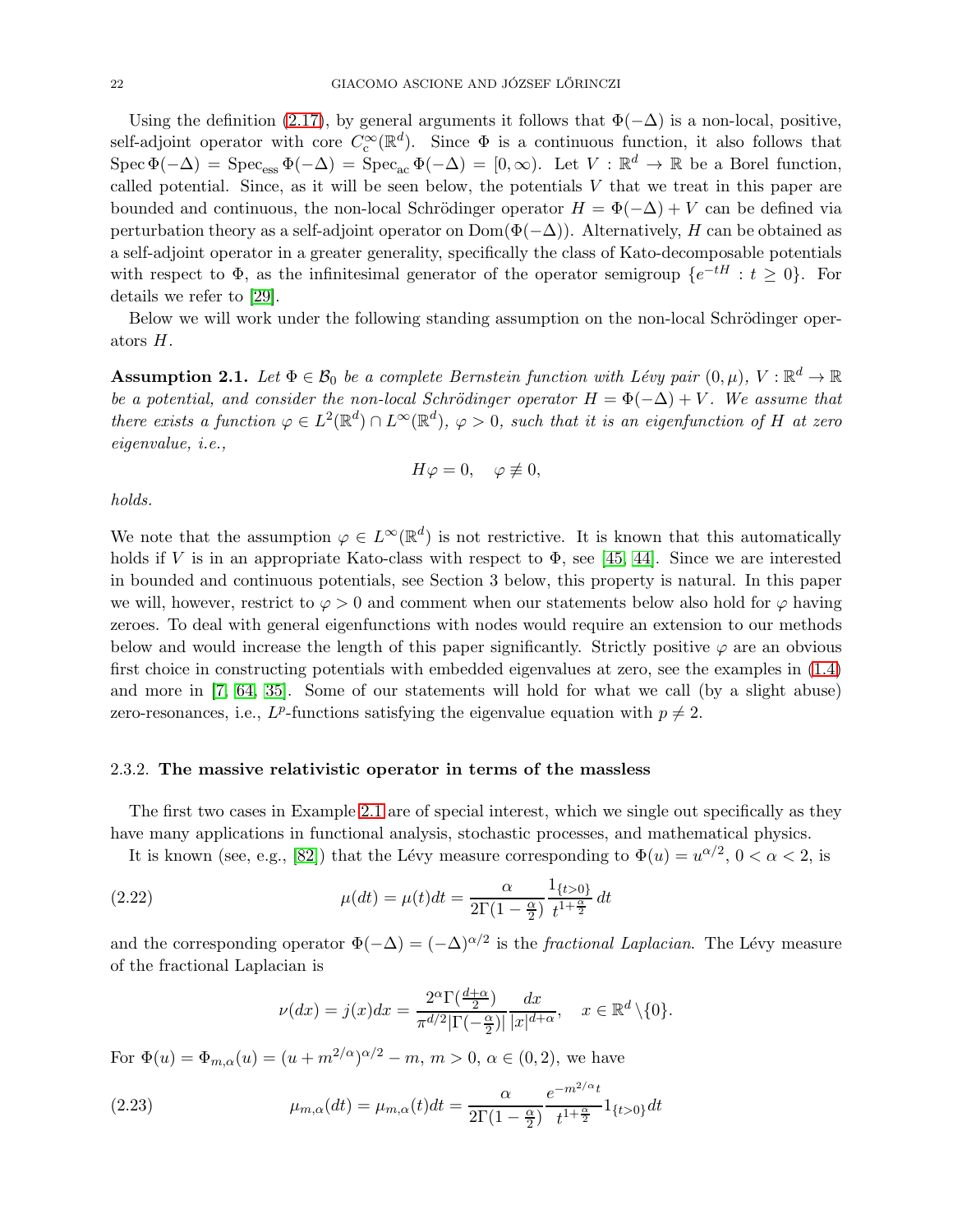and the corresponding operator  $\Phi_{m,\alpha}(-\Delta) = (-\Delta + m^{2/\alpha})^{\alpha/2} - m$  is the *relativistic Laplacian* with rest mass  $m > 0$ , whose Lévy measure is

$$
\nu_{m,\alpha}(dx) = j_{m,\alpha}(x)dx = \frac{2^{\frac{\alpha-d}{2}}m^{\frac{d+\alpha}{2\alpha}}\alpha}{\pi^{d/2}\Gamma(1-\frac{\alpha}{2})}\frac{K_{(d+\alpha)/2}(m^{1/\alpha}|x|)}{|x|^{(d+\alpha)/2}}dx, \quad x \in \mathbb{R}^d \setminus \{0\},
$$

with the modified Bessel function as given in  $(2.12)$ . Since the fractional Laplacian is also obtained by choosing  $m = 0$ , we will denote the Lévy density of the fractional Laplacian by  $j_{0,\alpha}$ , and refer to these operators as the massless and massive relativistic operators using the notations  $L_{0,\alpha}$ ,  $L_{m,\alpha}$ , respectively.

Next we show a rigorous counterpart of formula [\(1.10\)](#page-6-0) given in the Introduction, which will be used below. Recall the notation [\(2.19\)](#page-17-4) and the explicit formulae [\(2.22\)](#page-21-0)-[\(2.23\)](#page-21-1).

<span id="page-22-2"></span> $\textbf{Proposition 2.7.} \ \textit{Let} \ \textit{L}_{m,\alpha} = \Phi_{m,\alpha}(-\Delta) = (-\Delta + m^{2/\alpha})^{\alpha/2} - m, \ L_{0,\alpha} = \Phi_{0,\alpha}(-\Delta) = (-\Delta)^{\alpha/2},$ and  $f \in \mathcal{Z}(\Omega)$ ,  $\Omega \subseteq \mathbb{R}^d$ . Then

<span id="page-22-1"></span>(2.24) 
$$
L_{m,\alpha}f(x) = L_{0,\alpha}f(x) - \frac{1}{2} \int_{\mathbb{R}^d} D_h f(x) \sigma_{m,\alpha}(|h|) dh,
$$

where

<span id="page-22-0"></span>(2.25)  

$$
\sigma_{m,\alpha}(r) = \frac{\alpha 2^{1-\frac{d-\alpha}{2}}}{\Gamma(1-\frac{\alpha}{2})\pi^{\frac{d}{2}}} \left( \frac{2^{\frac{d+\alpha}{2}-1} \Gamma(\frac{d+\alpha}{2})}{r^{d+\alpha}} - \frac{m^{\frac{d+\alpha}{2\alpha}} K_{\frac{d+\alpha}{2}}(m^{1/\alpha}r)}{r^{\frac{d+\alpha}{2}}} \right)
$$

$$
= \frac{\alpha 2^{1-\frac{d-\alpha}{2}}}{\Gamma(1-\frac{\alpha}{2})\pi^{\frac{d}{2}}} \frac{1}{r^{d+\alpha}} \int_0^{m^{1/\alpha}r} w^{\frac{d+\alpha}{2}} K_{\frac{d+\alpha}{2}-1}(w) dw.
$$

*Proof.* Let  $j_{m,\alpha}$  and  $j_{0,\alpha}$  be the jump kernels corresponding to  $\Phi_{m,\alpha}(u)$  and  $\Phi_{0,\alpha}(u)$ , respectively, and write  $\sigma_{m,\alpha}(r) = j_{m,\alpha}(r) - j_{0,\alpha}(r)$ . Take any  $x \in \mathbb{R}^d$ . By using Proposition [2.6](#page-19-1) and Corollary [2.3](#page-20-0) we have

$$
\Phi_{m,\alpha}(-\Delta)f(x) = \frac{1}{2} \int_{\mathbb{R}^d} D_h f(x) j_{m,\alpha}(|h|) dh = \frac{1}{2} \int_{\mathbb{R}^d} D_h f(x) (j_{0,\alpha}(|h|) + (j_{m,\alpha}(|h|) - j_{0,\alpha}(|h|)) dh
$$
  
\n
$$
= \frac{1}{2} \int_{\mathbb{R}^d} D_h f(x) (j_{0,\alpha}(|h|) - \sigma_{m,\alpha}(|h|)) dh.
$$

Similarly,

$$
\Phi_{0,\alpha}(-\Delta)f(x) = \frac{1}{2} \int_{\mathbb{R}^d} D_h f(x) j_{0,\alpha}(|h|) dh.
$$

Consider the integral over  $\mathbb{R}^d$  of  $|D_h f(x)||\sigma_{m,\alpha}(|h|)|$  split over  $B_{R(x)}(0)$  and its complement. We have

$$
\int_{B_{R(x)}(0)} |D_h f(x)||\sigma_{m,\alpha}(|h|)| dh \le L(x) \int_{B_{R(x)}} |h|^2 (j_{m,\alpha}(|h|) + j_{0,\alpha}(|h|)) dr < \infty
$$

and

$$
\int_{B_{R(x)}^c(0)} |D_h f(x)| |\sigma_{m,\alpha}(|h|)| dh \le 4 \|f\|_{\infty} \left( \nu_{m,\alpha}(B_{R(x)}^c(0)) + \nu_{0,\alpha}(B_{R(x)}^c(0)) \right) < \infty.
$$

Hence

$$
\Phi_{m,\alpha}(-\Delta)f(x) = \frac{1}{2} \int_{\mathbb{R}^d} D_h f(x) (j_{0,\alpha}(|h|) - \sigma_{m,\alpha}(|h|)) dh
$$
  
\n
$$
= \frac{1}{2} \int_{\mathbb{R}^d} D_h f(x) j_{0,\alpha}(|h|) dh - \frac{1}{2} \int_{\mathbb{R}^d} D_h f(x) \sigma_{m,\alpha}(|h|) dh
$$
  
\n
$$
= \Phi_{0,\alpha}(-\Delta)f(x) - \frac{1}{2} \int_{\mathbb{R}^d} D_h f(x) \sigma_{m,\alpha}(|h|) dh,
$$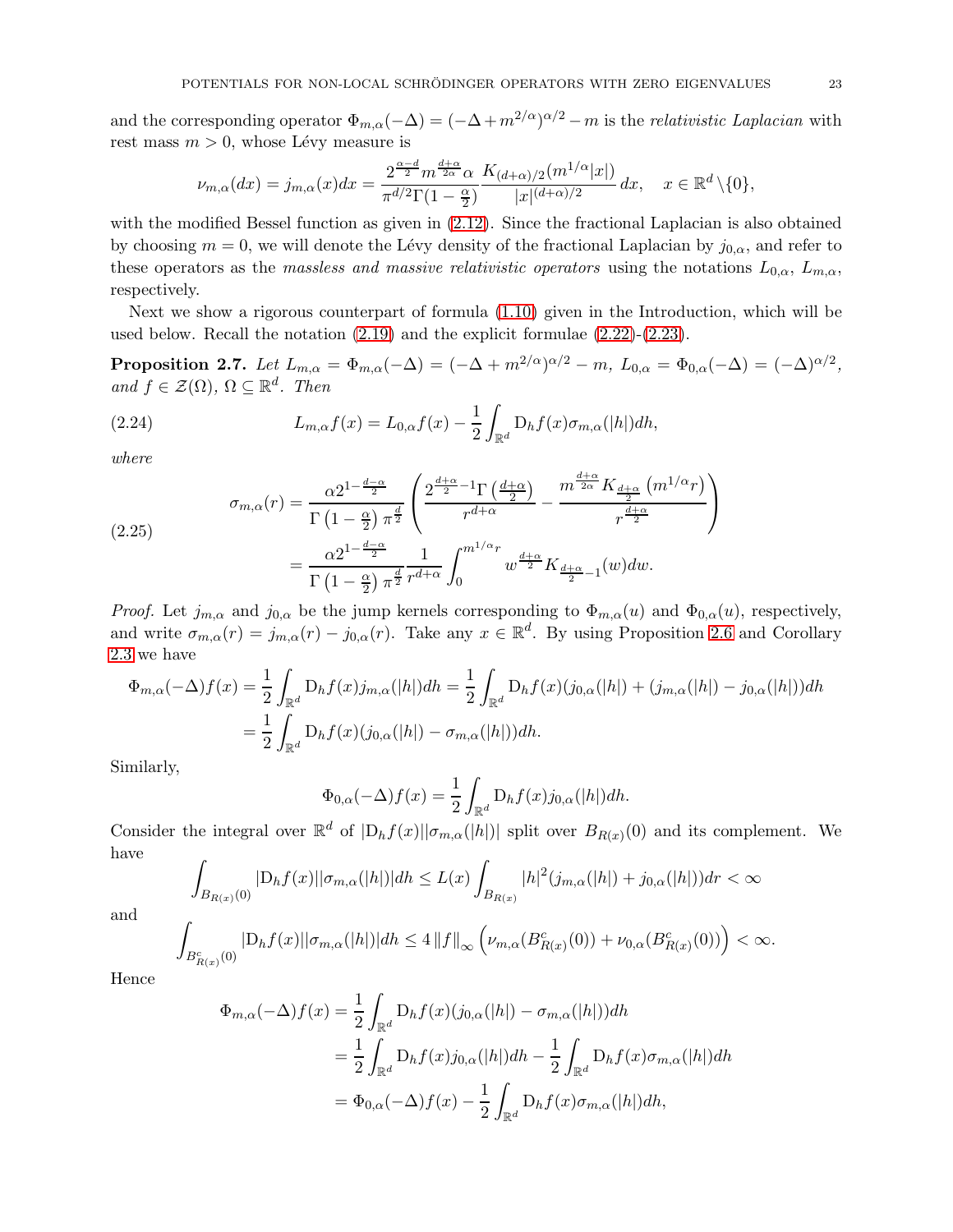which shows  $(2.24)$ . Using  $(2.22)-(2.23)$  $(2.22)-(2.23)$ , we furthermore have

$$
\sigma_{m,\alpha}(r) = \frac{\alpha 2^{-d}}{\Gamma\left(1-\frac{\alpha}{2}\right)\pi^{\frac{d}{2}}} \int_0^\infty t^{-1-\frac{d+\alpha}{2}} (1-e^{-m^{2/\alpha}t})e^{-\frac{r^2}{4t}} dt.
$$

Noting that

$$
\frac{1 - e^{-m^{2/\alpha}t}}{t} = \int_0^{m^{2/\alpha}} e^{-tz} dz
$$

and using Fubini's theorem, we obtain

$$
\sigma_{m,\alpha}(r) = \frac{\alpha 2^{-d}}{\Gamma\left(1-\frac{\alpha}{2}\right)\pi^{\frac{d}{2}}} \int_0^{m^{2/\alpha}} \int_0^{\infty} t^{-\frac{d+\alpha}{2}} e^{-\left(zt+\frac{r^2}{4t}\right)} dt dz
$$
  
= 
$$
\frac{\alpha 2^{\frac{\alpha-d}{2}} r^{1-\frac{d+\alpha}{2}}}{\Gamma\left(1-\frac{\alpha}{2}\right)\pi^{\frac{d}{2}}} \int_0^{m^{2/\alpha}} z^{\frac{d+\alpha}{4}-\frac{1}{2}} \frac{1}{2} \left(\frac{r}{2\sqrt{z}}\right)^{\frac{d+\alpha}{2}-1} \int_0^{\infty} t^{-\frac{d+\alpha}{2}} e^{-\frac{2z}{2}\left(t+\frac{r^2}{4zt}\right)} dt dz.
$$

Using [\[26,](#page-75-29) (8.432.7)], we get

$$
\frac{1}{2}\left(\frac{r}{2\sqrt{z}}\right)^{\frac{d+\alpha}{2}-1}\int_0^\infty t^{-\frac{d+\alpha}{2}}e^{-\frac{2z}{2}\left(t+\frac{r^2}{4zt}\right)}dt=K_{\frac{d+\alpha}{2}-1}\left(r\sqrt{z}\right),
$$

which by the change of variable  $w = r\sqrt{z}$  gives

$$
\sigma_{m,\alpha}(r) = \frac{\alpha 2^{1-\frac{d-\alpha}{2}}r^{-d-\alpha}}{\Gamma(1-\frac{\alpha}{2})\pi^{\frac{d}{2}}} \int_0^{m^{1/\alpha}r} w^{\frac{d+\alpha}{2}} K_{\frac{d+\alpha}{2}-1}(w) dw.
$$

Finally, by using  $[26, (5.52)]$  we obtain

$$
\int_0^{m^{1/\alpha}r} w^{\frac{d+\alpha}{2}} K_{\frac{d+\alpha}{2}-1}(w) dw = 2^{\frac{\alpha+d-2}{2}} \Gamma\left(\frac{\alpha+d}{2}\right) - r^{\frac{d+\alpha}{2}} m^{\frac{d+\alpha}{2\alpha}} K_{\frac{d+\alpha}{2}}(m^{1/\alpha}r),
$$
\nwhich yields (2.25).

For later use, we show as a consequence of the above that  $\sigma_{m,\alpha}$  is monotone in a neighbourhood of infinity.

## **Corollary 2.4.** There exists  $R > 0$  such that  $\sigma_{m,\alpha}$  is decreasing in  $(R,\infty)$ .

*Proof.* We start from the second representation in [\(2.25\)](#page-22-0) and notice that  $\sigma_{m,\alpha} \in C^1(0,\infty)$ . Consider the function

$$
\widetilde{\sigma}_{m,\alpha}(r) = \frac{1}{r^{d+\alpha}} \int_0^{m^{1/\alpha}r} w^{\frac{d+\alpha}{2}} K_{\frac{d+\alpha}{2}-1}(w) dw
$$

and observe that

$$
\widetilde{\sigma}'_{m,\alpha}(r) = -(d+\alpha)r^{-d-\alpha-1}\int_0^{m^{1/\alpha}r} w^{\frac{d+\alpha}{2}} K_{\frac{d+\alpha}{2}-1}(w)dw + m^{\frac{d+\alpha+2}{\alpha}}r^{-d-\alpha+\frac{d+\alpha}{2}} K_{\frac{d+\alpha}{2}-1}(m^{1/\alpha}r).
$$

By formula  $[26, (5.52)]$  we obtain

$$
\widetilde{\sigma}'_{m,\alpha}(r) = -(d+\alpha)r^{-d-\alpha-1}2^{\frac{\alpha+d-2}{2}}\Gamma\left(\frac{\alpha+d}{2}\right) + m^{\frac{d+\alpha}{2\alpha}}r^{-1-\frac{d+\alpha}{2}}K_{\frac{d+\alpha}{2}}(m^{1/\alpha}r) + m^{\frac{d+\alpha+2}{2\alpha}}r^{-\frac{d+\alpha}{2}}K_{\frac{d+\alpha}{2}-1}(m^{1/\alpha}r).
$$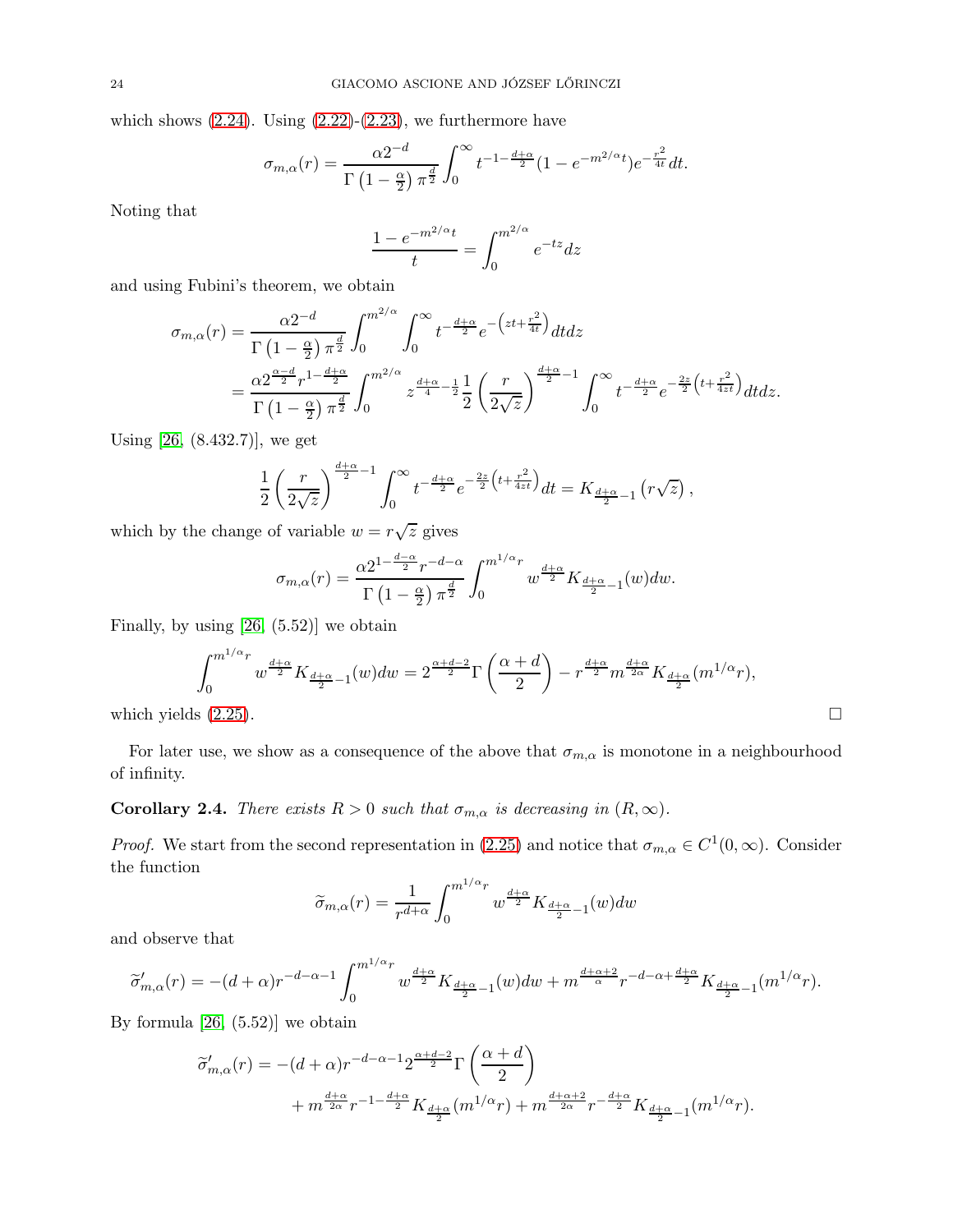Notice that as  $r \to \infty$ , by [\(2.13\)](#page-14-0)

$$
m^{\frac{d+\alpha}{2\alpha}}r^{-1-\frac{d+\alpha}{2}}K_{\frac{d+\alpha}{2}}(m^{1/\alpha}r) \sim \sqrt{\frac{\pi}{2}}m^{\frac{d+\alpha-2}{2\alpha}}r^{-\frac{3}{2}-\frac{d+\alpha}{2}}e^{-m^{1/\alpha}r}
$$

$$
m^{\frac{d+\alpha+2}{\alpha}}r^{-d-\alpha+\frac{d+\alpha}{2}}K_{\frac{d+\alpha}{2}-1}(m^{1/\alpha}r) \sim \sqrt{\frac{\pi}{2}}m^{\frac{d+\alpha}{2\alpha}}r^{-\frac{1}{2}-\frac{d+\alpha}{2}}e^{-m^{1/\alpha}r},
$$

hence there exists  $R > 0$  such that for every  $r > R$ 

$$
m^{\frac{d+\alpha}{2\alpha}}r^{-1-\frac{d+\alpha}{2}}K_{\frac{d+\alpha}{2}}(m^{1/\alpha}r) + m^{\frac{d+\alpha+2}{\alpha}}r^{-d-\alpha+\frac{d+\alpha}{2}}K_{\frac{d+\alpha}{2}-1}(m^{1/\alpha}r) \le \frac{d+\alpha}{2}r^{-d-\alpha-1}2^{\frac{\alpha+d-2}{2}}\Gamma\left(\frac{\alpha+d}{2}\right)
$$

holds. In particular, for  $r > R$  we have

$$
\widetilde{\sigma}'_{m,\alpha}(r)\leq -\frac{d+\alpha}{2}r^{-d-\alpha-1}2^{\frac{\alpha+d-2}{2}}\Gamma\left(\frac{\alpha+d}{2}\right)<0,
$$

 $\mathcal{L}^{\text{max}}$ 

which shows the claim.  $\square$ 

Define the measure

$$
\Sigma_{m,\alpha}(A) = \int_A \sigma_{m,\alpha}(x) dx
$$

on  $\mathbb{R}^d$ , which is finite, positive and gives full mass  $\Sigma_{m,\alpha}(\mathbb{R}^d) = m$ , see [\[76,](#page-77-14) Lem. 2]. We also introduce the measure

<span id="page-24-0"></span>
$$
\Sigma_{m,\alpha}^{(2)}(A) = \int_A |x|^2 \sigma_{m,\alpha}(x) dx.
$$

In the cited reference it has been shown that

(2.26) 
$$
\sigma_{m,\alpha}(r) \leq C(\alpha,d) \frac{m^{2/\alpha}}{r^{\alpha+d-2}},
$$

with an m-dependent bound. In our cases below we need a more precise estimate on  $\sigma_{m,\alpha}$ . Using the second representation in  $(2.25)$  and the estimate  $(2.13)$ , we obtain

(2.27) 
$$
\sigma_{m,\alpha}(r) \sim \frac{\alpha 2^{\alpha} \Gamma\left(\frac{\alpha+d}{2}\right)}{\pi^{\frac{d}{2}} \Gamma\left(1-\frac{\alpha}{2}\right)} \frac{1}{r^{d+\alpha}}.
$$

as  $r \to \infty$ .

**Remark 2.5.** It is interesting to note that the large r asymptotic behaviour of  $\sigma_{m,\alpha}(r)$  can be derived from the bound [\(2.26\)](#page-24-0) in the  $m \downarrow 0$  limit while keeping r fixed. We obtain the following:

(1) if  $d + \alpha > 2$ , then

$$
\sigma_{m,\alpha}(r) \sim \frac{\alpha \Gamma\left(\frac{d+\alpha}{2}\right) 2^{\alpha-1} m^{\frac{2}{\alpha}}}{\pi^{\frac{d}{2}} \Gamma\left(1-\frac{\alpha}{2}\right) (d+\alpha-2) r^{d+\alpha-2}}
$$

(2) if  $d = 1$ , then

$$
|\sigma_{m,1}(r)| \sim \left\{ \begin{array}{ll} \frac{(2\gamma_{\rm EM}-1)m^2}{8\pi} & \mbox{if} \quad \alpha = 1\\ \frac{\alpha \sin\left(\frac{\pi \alpha}{2}\right) \Gamma(\alpha)m^{\frac{1}{\alpha}+1}}{2(1-\alpha)\pi^{\frac{3}{2}}} & \mbox{if} \quad 0 < \alpha < 1, \end{array} \right.
$$

where  $\gamma_{EM}$  is the Euler-Mascheroni constant.

This will be further explored and its proof will be presented elsewhere.

We also have the following asymptotic results, whose proof we leave to the reader.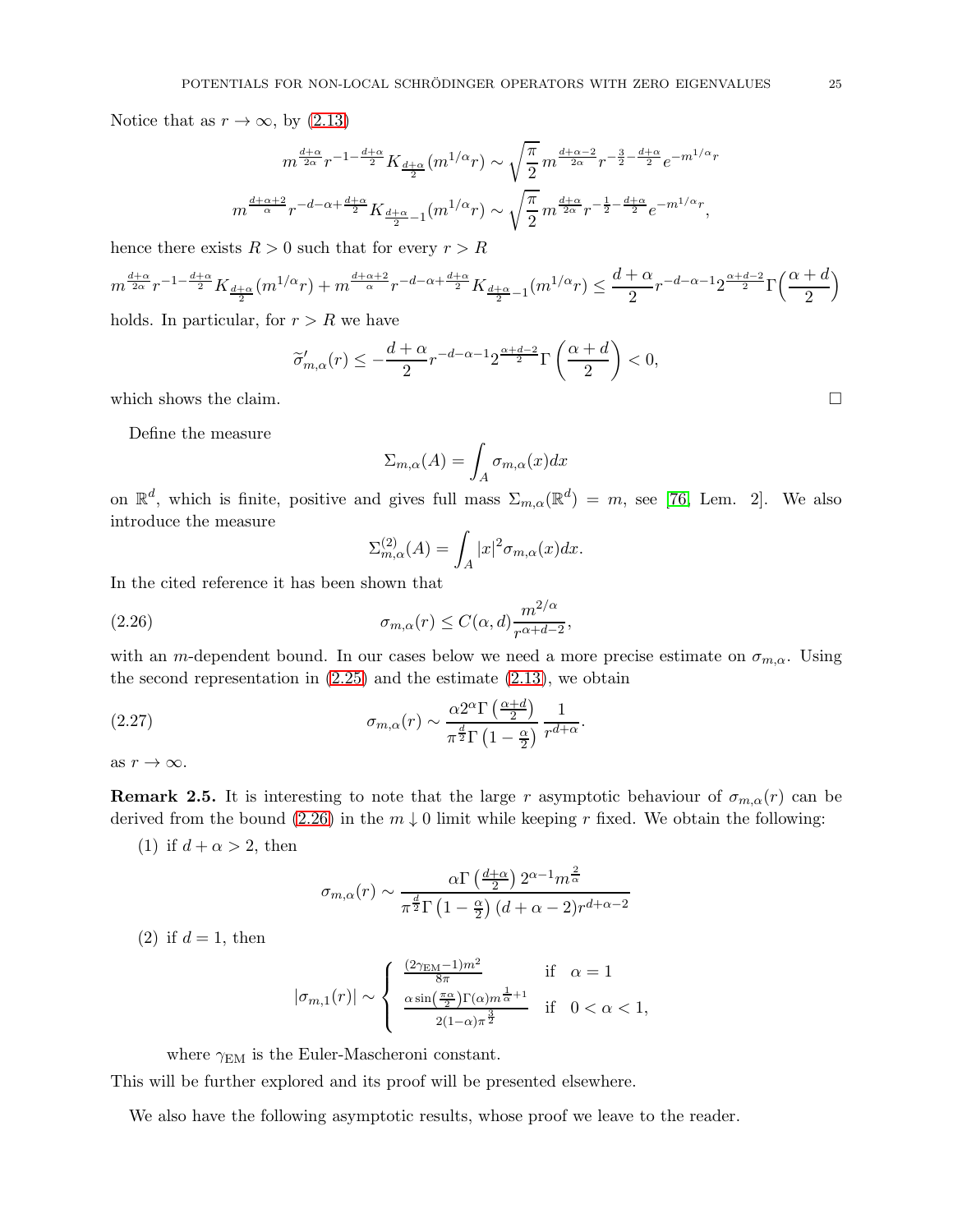**Proposition 2.8.** Let  $p > 1$ . The following properties hold in the  $R \to \infty$  limit:

$$
\Sigma_{m,\alpha}(B_R^c(0)) \sim \frac{d\omega_d 2^{\alpha} \Gamma\left(\frac{\alpha+d}{2}\right)}{\Gamma\left(1-\frac{\alpha}{2}\right) \pi^{\frac{d}{2}}} R^{-\alpha}
$$
\n
$$
\Sigma_{m,\alpha}^{(2)}(B_R(0)) \sim \frac{d\omega_d \alpha 2^{\alpha} \Gamma\left(\frac{\alpha+d}{2}\right)}{(2-\alpha)\Gamma\left(1-\frac{\alpha}{2}\right) \pi^{\frac{d}{2}}} R^{2-\alpha}
$$
\n
$$
\|\sigma_{m,\alpha}\|_{L^p(B_R^c(0))} \sim \left(\frac{d\omega_d}{(p-1)d + p\alpha}\right)^{\frac{1}{p}} \frac{\alpha 2^{\alpha} \Gamma\left(\frac{\alpha+d}{2}\right)}{\Gamma\left(1-\frac{\alpha}{2}\right) \pi^{\frac{d}{2}}} R^{-qd-\alpha}
$$

where  $q$  is the Hölder-conjugate exponent of  $p$ .

*Proof.* The proof is similar to Proposition [2.4](#page-14-1) and we skip it.  $\square$ 

For every function  $f \in \mathcal{Z}(x)$  we define the operator  $G_{m,\alpha}$  as

$$
G_{m,\alpha}f(x) = \frac{1}{2} \int_{\mathbb{R}^d} D_h f(x) \sigma_{m,\alpha}(|h|) dh,
$$

and thus by Proposition [2.7](#page-22-2) we have

(2.28) 
$$
L_{m,\alpha}f(x) = L_{0,\alpha}f(x) - G_{m,\alpha}f(x).
$$

Since  $\Sigma_{m,\alpha}$  is a finite measure, we can extend  $G_{m,\alpha}$  to every function  $f \in L^{\infty}(\mathbb{R}^d)$ . Moreover, note that Remark [2.4](#page-20-1) also applies for the operator  $G_{m,\alpha}$ . The operator  $G_{m,\alpha}$  is easy to control.

**Lemma 2.2.** Let  $f \in L^{\infty}(\mathbb{R}^d)$ . If  $d + \alpha > 2$ , then

$$
||G_{m,\alpha}f||_{\infty} \leq 2m ||f||_{\infty}.
$$

Proof. We have directly by the definition

$$
|G_{m,\alpha}f(x)| \leq \frac{1}{2} \int_{\mathbb{R}^d} |D_h f(x)| \sigma_{m,\alpha}(|h|) dh \leq 2 ||f||_{\infty} \int_{\mathbb{R}^d} \sigma_{m,\alpha}(|h|) dh = 2m ||f||_{\infty}.
$$

#### <span id="page-25-3"></span>3. Boundedness and continuity of the potentials

#### <span id="page-25-1"></span><span id="page-25-0"></span>3.1. Boundedness

Recall the notations [\(2.19\)](#page-17-4) and [\(2.7\)](#page-13-3). Using the representation of  $\Phi(-\Delta)\varphi$  given in Corollary [2.3,](#page-20-0) from [\(1.1\)](#page-1-1) we have the expression

(3.1) 
$$
V(x) = \frac{1}{2\varphi(x)} \int_{\mathbb{R}^d} D_h \varphi(x) j(|h|) dh
$$

for the potential, which we will extensively use in what follows. To keep the notations and statements simple, we note that the functions  $L_{\varphi}, R_{\varphi}$  appearing in the statements below are understood to be the functions appearing in the definition of the space  $\mathcal{Z}(\mathbb{R}^d)$  applied to  $f = \varphi$ .

<span id="page-25-2"></span>**Theorem 3.1.** Let Assumption [2.1](#page-21-3) hold with  $\varphi \in \mathcal{Z}(\mathbb{R}^d)$ . Then

<span id="page-25-4"></span>(3.2) 
$$
V(x) \leq \frac{2 \|\varphi\|_{\infty}}{\varphi(x)} \nu(B_{R_{\varphi}(x)}^c(0)) + \frac{L_{\varphi}(x)}{2\varphi(x)} \mathcal{J}(R_{\varphi}(x)) < \infty, \quad x \in \mathbb{R}^d.
$$

,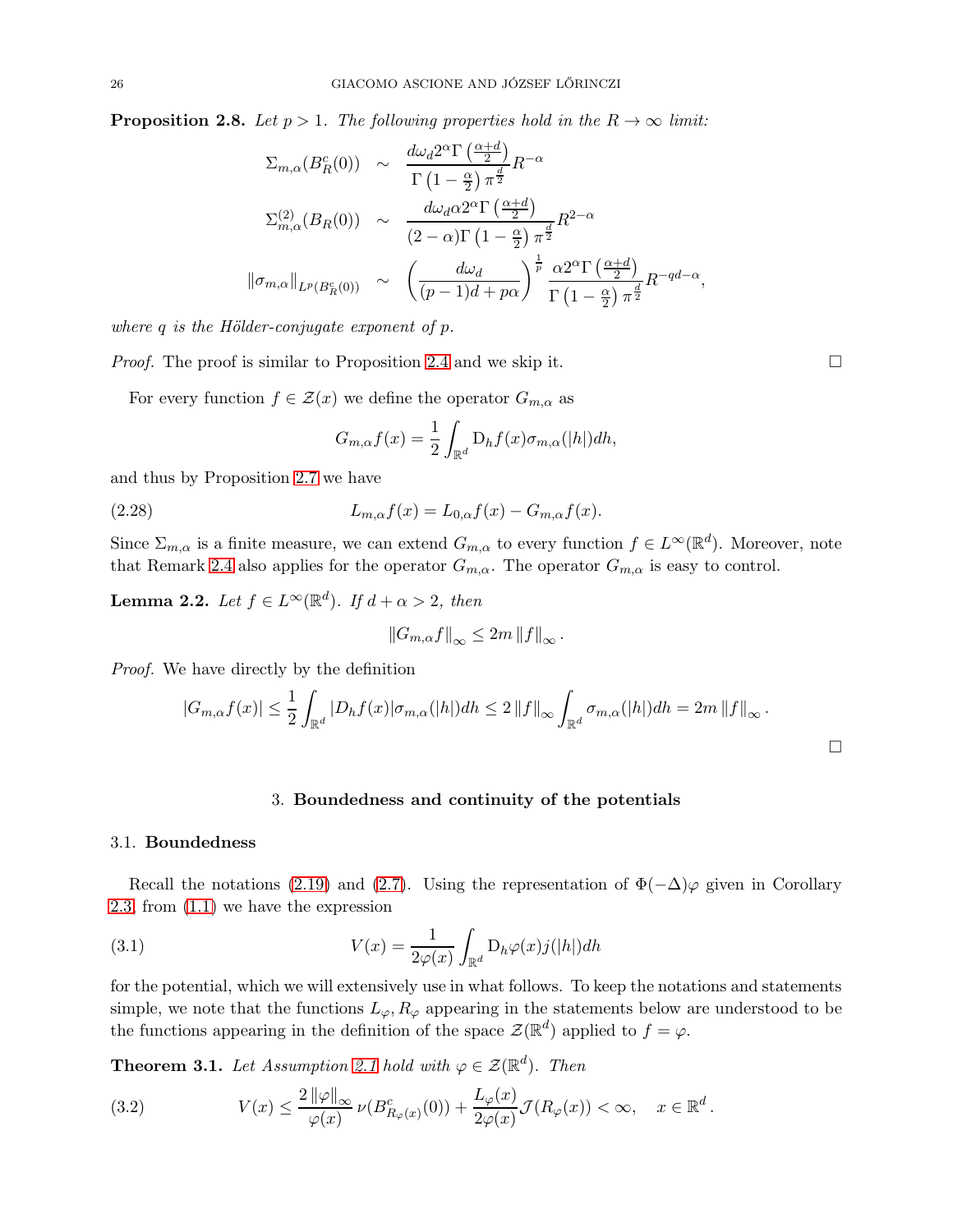Proof. We have by [\(3.1\)](#page-25-3)

$$
|V(x)| \leq \frac{1}{2\varphi(x)} \left( \int_{B_{R_{\varphi}(x)}^c} + \int_{B_{R_{\varphi}(x)}} \right) |D_h \varphi(x)| j(|h|) dh = I_1(x) + I_2(x).
$$

The first term gives  $I_1(x) \leq 4 \|\varphi\|_{\infty} \nu(B_{R_{\varphi}(x)}^c(0)) < \infty$ . For the second term we have  $I_2(x) \leq$  $L_{\varphi}(x)\mathcal{J}(R_{\varphi}(x)) < \infty$ , by the fact that  $\varphi \in \mathcal{Z}(\mathbb{R}^d)$  and Proposition [2.6.](#page-19-1)

<span id="page-26-2"></span>**Corollary 3.1.** Consider  $\Omega \subseteq \mathbb{R}^d$  and let Assumption [2.1](#page-21-3) be satisfied. If  $\varphi \in \mathcal{Z}_b(\Omega)$ , then  $V \in$  $L^{\infty}(\Omega)$ . If  $\varphi \in \mathcal{Z}_{b,loc}(\Omega)$ , then  $V \in L^{\infty}_{loc}(\Omega)$ .

*Proof.* Part (1) results immediately by noting that [\(3.2\)](#page-25-4) is now independent of  $x \in \Omega$ . For (2) note that since for any fixed compact set  $K \subseteq \Omega$  the bound given in [\(3.2\)](#page-25-4) is again independent of  $x \in K$ , the result follows. the result follows.

**Remark 3.1.** Estimate [\(3.2\)](#page-25-4) also holds for every  $x \in \Omega$  when  $\mathbb{R}^d$  is replaced by a proper subset  $\Omega$ . Also, Theorem [3.1](#page-26-2) and Corollary 3.1 continue to hold if  $\varphi$  is strictly negative. Furthermore, the also hold if  $\varphi$  does not have a definite sign on any set  $\Omega \subseteq \mathbb{R}^d$  which does not contain the set  $\{\varphi(x) = 0\}$  of zeroes. Moreover, Theorem [3.1](#page-26-2) and Corollary 3.1 hold also if  $\varphi \in \mathcal{Z}^{\beta}(\mathbb{R}^d)$  (or, respectively,  $\mathcal{Z}_{\text{b}}^{\beta}$  $_{\textup{b}}^\beta(\mathbb{R}^d),$  $\mathcal{Z}_{b,loc}^{\beta}(\mathbb{R}^d)$  for a modulus of continuity  $\beta : \mathbb{R}^+ \to \mathbb{R}^+$  such that  $\beta \in L^1_{rad}(\mathbb{R}^d, \nu)$ , by replacing  $\mathcal{J}(R)$ with  $\mathcal{J}_{\beta}(R)$  as given by [\(2.11\)](#page-14-3).

## <span id="page-26-0"></span>3.2. Continuity

<span id="page-26-1"></span>**Theorem 3.2.** Let  $\Omega \subset \mathbb{R}^d$  be an open set. If Assumption [2.1](#page-21-3) holds with  $\varphi \in \mathcal{Z}_{b,loc}(\Omega) \cap C(\Omega)$ , then  $V \in C(\Omega)$ .

*Proof.* Since  $\varphi > 0$  and  $\varphi \in C(\Omega)$ , it suffices to show the continuity of the function  $\widetilde{V}(x) :=$  $-\Phi(-\Delta)(x)$ . Fix  $R < R_{\varphi}$  such that  $B_R(x) \subset \Omega$ . Consider  $\delta x \in \mathbb{R}^d$  such that  $|\delta x| < \frac{R}{4}$  $\frac{R}{4}$  and write  $\widetilde{V}(x + \delta x) - \widetilde{V}(x)$  by using Remark [2.4](#page-20-1) (4). We have with  $\widehat{B}_R(x, x + \delta x) = B_R(x) \cup B_R(x + \delta x)$ 

$$
\widetilde{V}(x+\delta x) - \widetilde{V}(x) = \int_{\mathbb{R}^d \backslash B_R(x+\delta x)} (\varphi(y) - \varphi(x+\delta x))j(|x+\delta x - y|)dy
$$
  
\n
$$
- \int_{\mathbb{R}^d \backslash B_R(x)} (\varphi(y) - \varphi(x))j(|x-y|)dy + \int_{B_R(0)} (D_h\varphi(x+\delta x) - D_h\varphi(x))j(|h|)dh
$$
  
\n
$$
= \int_{\widehat{B}_R^c(x,x+\delta x)} (\varphi(y) - \varphi(x+\delta x))j(|x+\delta x - y|)dy
$$
  
\n
$$
- \int_{\widehat{B}_R^c(x,x+\delta x)} (\varphi(y) - \varphi(x))j(|x-y|)dy
$$
  
\n
$$
+ \int_{B_R(x)\backslash B_R(x+\delta x)} (\varphi(y) - \varphi(x+\delta x))j(|x+\delta x - y|)dy
$$
  
\n
$$
- \int_{B_R(x+\delta x)\backslash B_R(x)} (\varphi(y) - \varphi(x))j(|x-y|)dy
$$
  
\n
$$
+ \int_{B_R(0)} (D_h\varphi(x+\delta x) - D_h\varphi(x))j(|h|)dh.
$$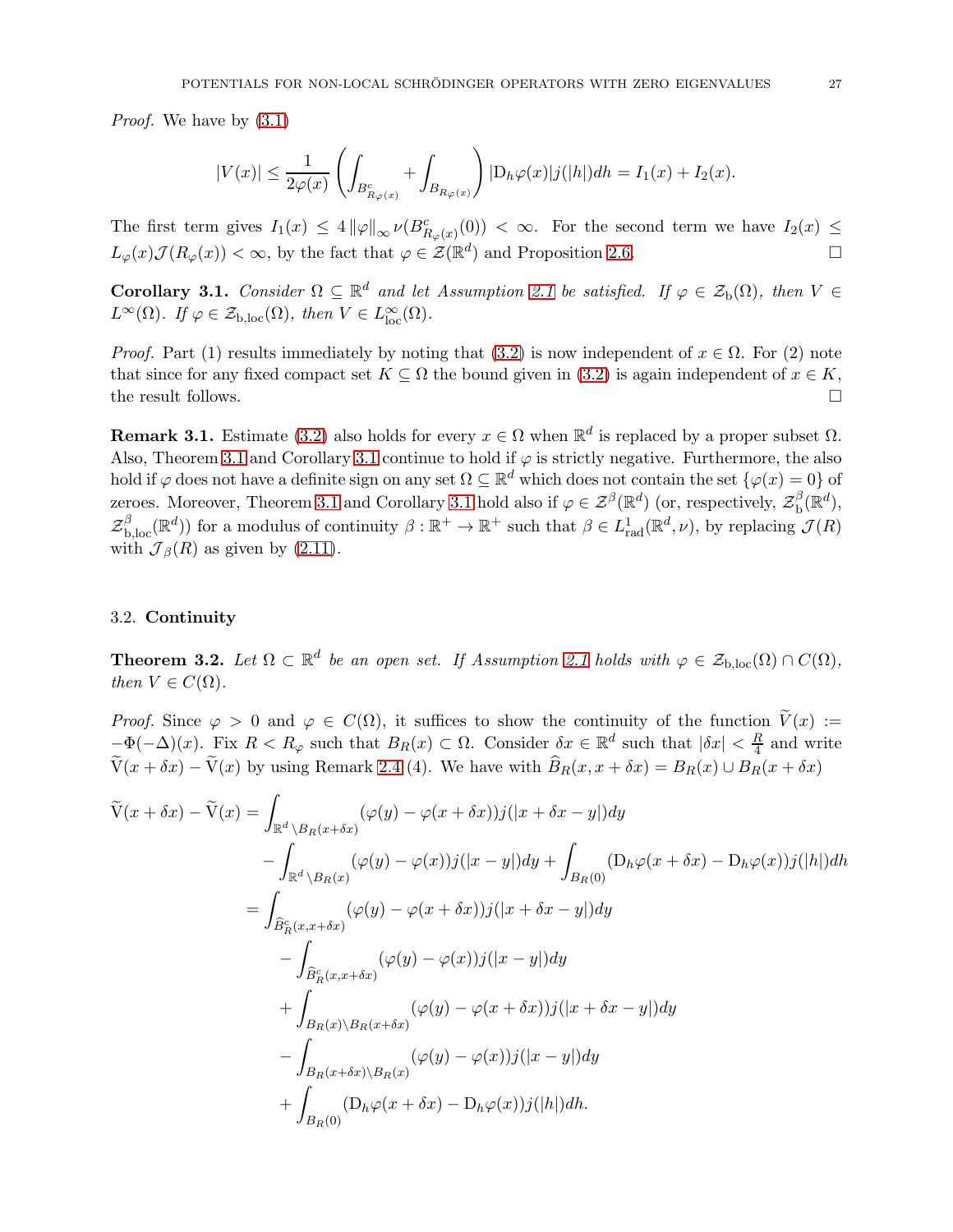By adding and subtracting the term  $\varphi(x) \int_{\widehat{B}_R^c(x,x+\delta x)} j(|x+\delta x - y|) dy$  marked by the underlining, we get

$$
\widetilde{V}(x + \delta x) - \widetilde{V}(x) = \int_{\widehat{B}_R^c(x, x + \delta x)} \varphi(y)(j(|x + \delta x - y|) - j(|x - y|))dy \n+ (\underline{\varphi(x)} - \varphi(x + \delta x)) \int_{\widehat{B}_R^c(x, x + \delta x)} j(|x + \delta x - y|)dy \n+ \varphi(x) \int_{\widehat{B}_R^c(x, x + \delta x)} (j(|x - y|) - \underline{j(|x + \delta x - y|)})dy \n+ \int_{B_R(x) \setminus B_R(x + \delta x)} (\varphi(y) - \varphi(x + \delta x))j(|x + \delta x - y|)dy \n- \int_{B_R(x + \delta x) \setminus B_R(x)} (\varphi(y) - \varphi(x))j(|x - y|)dy \n+ \int_{B_R(0)} (D_h \varphi(x + \delta x) - D_h \varphi(x))j(|h|)dh.
$$

In the fourth integral we make the change of variable  $y = x + z$  giving

$$
\int_{B_R(x)\backslash B_R(x+\delta x)} (\varphi(y)-\varphi(x+\delta x))j(|x+\delta x-y|)dy = \int_{B_R(0)\backslash B_R(\delta x)} (\varphi(x+z)-\varphi(x+\delta x))j(|z-\delta x|)dz,
$$

and  $y = x + \delta x - z$  in the fifth integral to obtain

$$
\int_{B_R(x+\delta x)\backslash B_R(x)} (\varphi(y)-\varphi(x))j(|x-y|)dy = \int_{B_R(0)\backslash B_R(-\delta x)} (\varphi(x+\delta x-z)-\varphi(x))j(|z-\delta x|)dz.
$$

After taking absolute value, we finally get

$$
|\tilde{V}(x+\delta x) - \tilde{V}(x)| \leq \int_{\widehat{B}_R^c(x,x+\delta x)} \varphi(y)|j(|x+\delta x - y|) - j(|x - y|)|dy
$$
  
+ 
$$
|\varphi(x) - \varphi(x+\delta x)| \int_{\widehat{B}_R^c(x,x+\delta x)} j(|x+\delta x - y|)dy
$$
  
+ 
$$
\varphi(x) \int_{\widehat{B}_R^c(x,x+\delta x)} |j(|x - y|) - j(|x+\delta x - y|)|dy
$$
  
+ 
$$
\int_{B_R(0) \setminus B_R(\delta x)} |\varphi(x+z) - \varphi(x+\delta x) - \varphi(x+\delta x - z) + \varphi(x)|j(|z - \delta x|)dz
$$
  
+ 
$$
\int_{B_R(0)} |D_h \varphi(x+\delta x) - D_h \varphi(x)|j(|h|)dh
$$
  
=  $I_1(\delta x) + I_2(\delta x) + I_3(\delta x) + I_4(\delta x) + I_5(\delta x).$ 

Consider the first integral. Since  $B_{R/2}(x) \subset B_R(x, x + \delta x)$ , we have

$$
I_1(\delta x) \le ||\varphi||_{\infty} \int_{B_{R/2}^c(x)} |j(|x + \delta x - y|) - j(|x - y|)| dy.
$$

Since

$$
|x + \delta x - y| \ge |x - y| - |\delta x| \ge |x - y| - \frac{R}{4},
$$

and in  $B_{R/2}(x)$  we have that  $|x-y| \geq \frac{R}{2}$  giving  $|x + \delta x - y| \leq \frac{|x-y|}{2}$ . As j is decreasing, we have

$$
|j(|x+\delta x-y)-j(|x-y|)|\leq 2j\left(\frac{|x-y|}{2}\right).
$$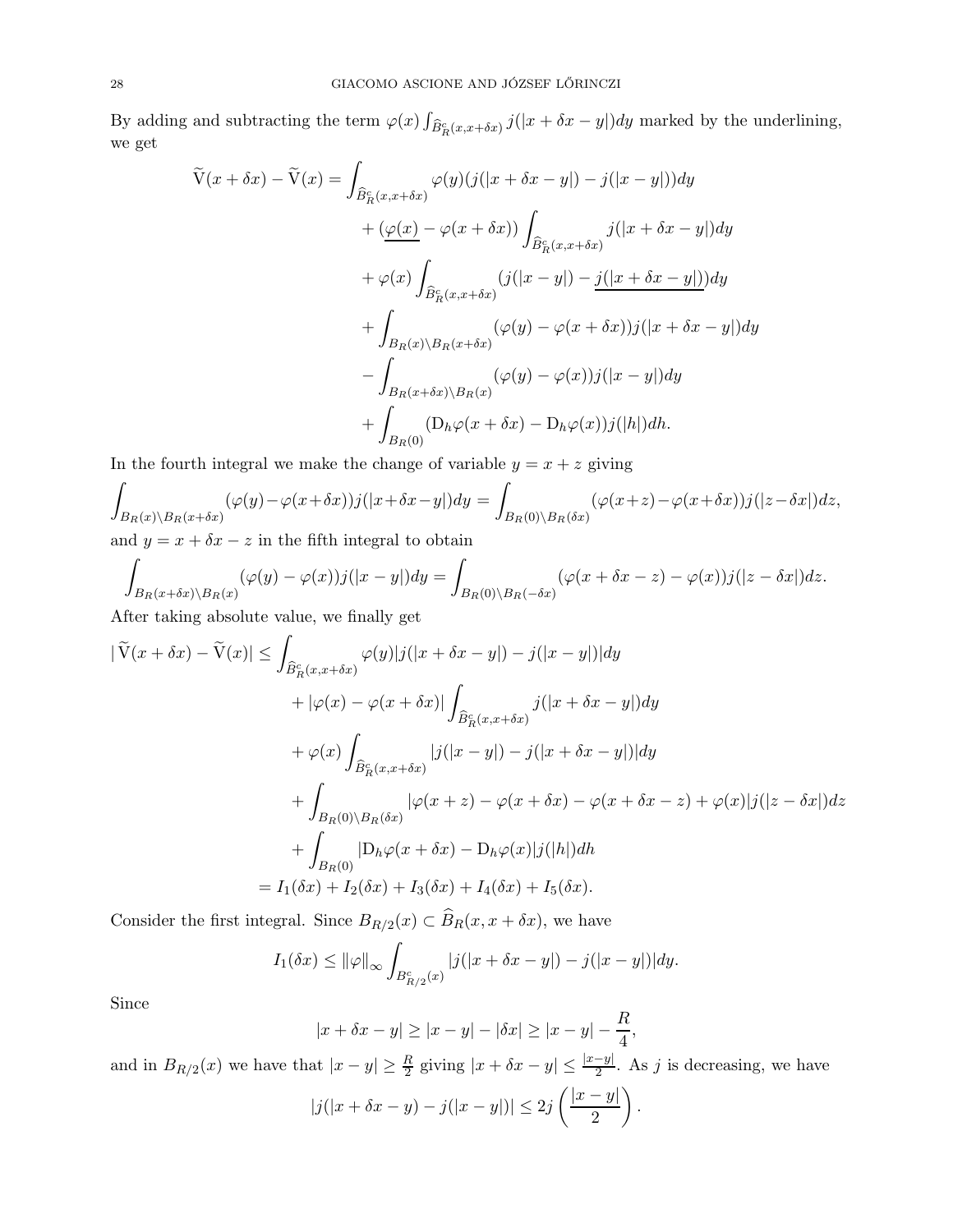Thus

$$
\int_{B_{R/2}^c(x)} j\left(\frac{|x-y|}{2}\right) dy = 2^d \int_{B_{R/4}^c(0)} j\left(|w|\right) dw = 2^d \nu\left(B_{R/4}^c(0)\right) < \infty
$$

by the change of variable  $w = \frac{y-x}{2}$ . Thus by the continuity of j and dominated convergence

$$
\lim_{\delta x \to 0} \int_{B_{R/2}^c(x)} |j(|x + \delta x - y|) - j(|x - y|)| dy = 0,
$$

giving  $\lim_{\delta x \to 0} I_1(\delta x) = 0$ . Considering  $I_2(x)$ , we have by using the same estimate as before

$$
I_2(\delta x) \le |\varphi(x) - \varphi(x + \delta x)| \int_{B_{R/2}^c(x)} j\left(\frac{|x - y|}{2}\right) dy
$$

thus by continuity of  $\varphi$ , we have  $\lim_{\delta x \to 0} I_2(\delta x) = 0$ . Concerning  $I_3(\delta x)$ , we have similarly

$$
I_3(\delta x) \le \varphi(x) \int_{B_{R/2}^c(x)} |j(|x-y|) - j(|x + \delta x - y)| dy,
$$

and  $\lim_{\delta x \to 0} I_3(\delta x) = 0$  as above. Next consider  $I_4(\delta x)$ . We have

$$
I_4(\delta x) \le 4 \|\varphi\|_{\infty} j(R)|B_R(0) \setminus B_R(\delta x)|
$$

where the bars denote Lebesgue measure, giving  $\lim_{\delta x \to 0} I_4(\delta x) = 0$ . Finally, consider  $I_5(\delta x)$ . To use dominated convergence, notice that  $x + \delta x \in B_{R/2}(x)$ . Since for  $K = B_{R/2}(x)$  we have that  $|D_h\varphi(x+\delta x) - D_h\varphi(x)| \leq 2L(K)|h|^2$  by assumption, where  $L(K) = \sup_{x \in K} L_{\varphi}(x)$ , and  $\int_{B_R(0)} |h|^2 j(|h|) dh = \mathcal{J}(R) < \infty$ , using continuity of  $\varphi$  it follows that  $\lim_{\delta x \to 0} I_5(\delta x) = 0$ . Hence  $\lim_{\delta x \to 0} |\widetilde{V}(x + \delta x) - \widetilde{V}(x)| = 0$  and thus  $\widetilde{V}$  is continuous, and so is V.

**Remark [3.2](#page-26-1).** Choosing  $\Omega = \mathbb{R}^d$  and  $\varphi \in \mathcal{Z}_b(\mathbb{R}^d)$ , we have that  $\varphi \in C(\mathbb{R}^d)$ , thus Theorem 3.2 actually implies Corollary [3.1](#page-26-2) in this case. Theorem [3.2](#page-26-1) continues to hold if  $\varphi \in \mathcal{Z}_{\mathbf{b}}^{\beta}(\Omega) \cap C(\Omega)$  with  $\beta \in L^1_{\text{rad}}(\mathbb{R}^d, \nu).$ 

### 4. Decay properties of the potentials at infinity

#### <span id="page-28-1"></span><span id="page-28-0"></span>4.1. Conditions on decay to zero

A first point of interest about decay properties is when does V tend to zero at all as  $|x| \to \infty$ . Recall the notation [\(2.20\)](#page-17-5) and its simplified form for  $\beta(r) = r^2$ .

<span id="page-28-2"></span>**Theorem 4.1.** Let Assumption [2.1](#page-21-3) hold with  $\varphi \in \mathcal{Z}_C(\mathbb{R}^d)$  for some constant  $C \in (0,1)$ . Then

$$
|V(x)| \le \frac{1}{2} \frac{L_{\varphi}(x)}{\varphi(x)} \mathcal{J}(C|x|) + 2 \|\varphi\|_{\infty} \frac{\nu(B_{C|x|}^c(0))}{\varphi(x)}, \quad x \in B_{M_{\varphi}}^c(0).
$$

 $ν = ω$  ( $kv$ 

In particular, if

$$
\lim_{|x| \to \infty} \frac{L_{\varphi}(x) \mathcal{J}(C|x|)}{\varphi(x)} = 0 \quad and \quad \lim_{|x| \to \infty} \frac{\nu(B_{C|x|}^c(0))}{\varphi(x)} = 0,
$$

then  $\lim_{|x|\to\infty} V(x) = 0.$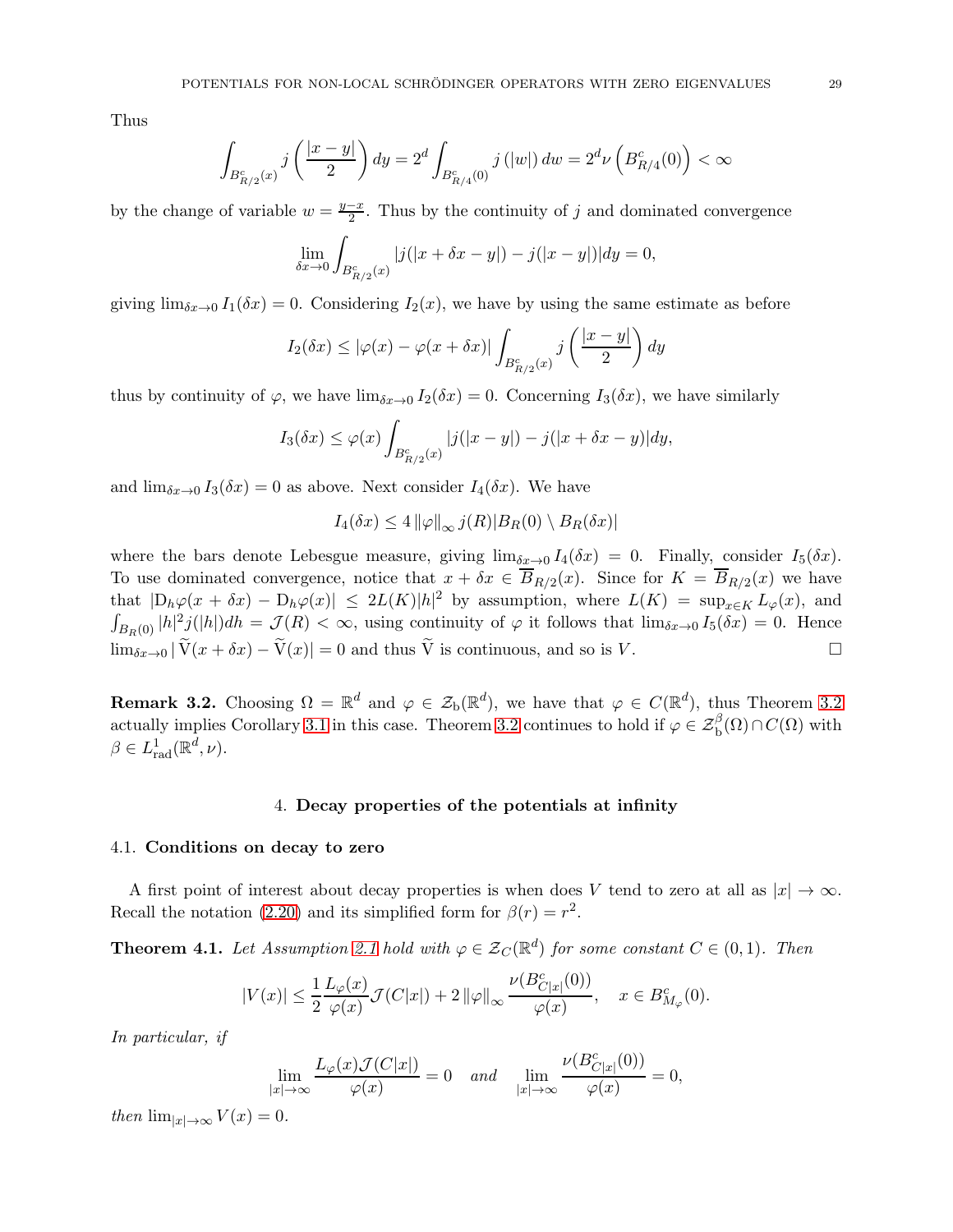*Proof.* Since  $\varphi \in \mathcal{Z}_{b}(B_{M_{\varphi}}^{c}(0))$ , using [\(3.1\)](#page-25-3) for  $x \in B_{M_{\varphi}}^{c}(0)$ , we write

$$
\begin{split} |V(x)| &\leq \frac{1}{2\varphi(x)}\int_{\mathbb{R}^d}|\mathcal{D}_h\varphi(x)|j(|h|)dh \\ &\leq \frac{1}{2\varphi(x)}\int_{B_{C|x|}(0)}|\mathcal{D}_h\varphi(x)|j(|h|)dh \\ &\quad + \frac{1}{2\varphi(x)}\int_{B_{C|x|}^c(0)}\varphi(x+h)j(|h|)dh + \int_{B_{C|x|}^c(0)}j(|h|)dh + \frac{1}{2\varphi(x)}\int_{B_{C|x|}^c(0)}\varphi(x-h)j(|h|)dh. \end{split}
$$

Replacing  $h$  by  $-h$  in the fourth integral gives

$$
|V(x)| \le \frac{1}{2\varphi(x)} \int_{B_{C|x|}(0)} |D_h \varphi(x)| j(|h|) dh + \frac{1}{\varphi(x)} \int_{B_{C|x|}^c(0)} \varphi(x+h) j(|h|) dh + \int_{B_{C|x|}^c(0)} j(|h|) dh
$$
  
=  $I_1(x) + I_2(x) + I_3(x)$ .

The first integral can be estimated as

$$
I_1(x) \le \frac{L_\varphi(x)}{2\varphi(x)} \int_{B_{C|x|}(0)} |h|^2 j(|h|) dh = \frac{1}{2} \frac{L_\varphi(x)}{\varphi(x)} \mathcal{J}(C|x|).
$$

For the second we get

$$
I_2(x) \le \frac{\|\varphi\|_{\infty}}{\varphi(x)} \nu(B_{C|x|}^c(0)),
$$

while  $I_3(x) = \nu(B_{C|x|}^c(0))$ . In sum,

$$
|V(x)| \leq \frac{1}{2} \frac{L_{\varphi}(x)}{\varphi(x)} \mathcal{J}(C|x|) + \left(\frac{\|\varphi\|_{\infty}}{\varphi(x)} + 1\right) \nu(B_{C|x|}^c(0))
$$
  

$$
\leq \frac{1}{2} \frac{L_{\varphi}(x)}{\varphi(x)} \mathcal{J}(C|x|) + \frac{2 \|\varphi\|_{\infty}}{\varphi(x)} \nu(B_{C|x|}^c(0)).
$$

<span id="page-29-0"></span>**Theorem 4.2.** Let Assumption [2.1](#page-21-3) hold with  $\varphi \in \mathcal{Z}_C(\mathbb{R}^d) \cap L^p(\mathbb{R}^d)$  for some  $C \in (0,1)$  and  $p \geq 1$ . Then for all  $x \in B^c_{M_\varphi}(0)$  we have

$$
|V(x)| \le \frac{1}{2} \frac{L_{\varphi}(x)}{\varphi(x)} \mathcal{J}(C|x|) + ||\varphi||_1 \frac{j(C|x|)}{\varphi(x)} + \nu(B_{C|x|}^c(0)), \quad \text{if } p = 1,
$$
  

$$
|V(x)| \le \frac{1}{2} \frac{L_{\varphi}(x)}{\varphi(x)} \mathcal{J}(C|x|) + ||\varphi||_p \frac{||j||_{L^q(B_{C|x|}^c(0))}}{\varphi(x)} + \nu(B_{C|x|}^c(0)), \quad \text{if } p > 1,
$$

where  $q$  is the Hölder conjugate of  $p$ . In particular, if

$$
\lim_{|x| \to \infty} \frac{L_{\varphi}(x) \mathcal{J}(C|x|)}{\varphi(x)} = 0 \quad \text{and} \quad \lim_{|x| \to \infty} \frac{j(C|x|)}{\varphi(x)} = 0, \quad \text{for} \quad p = 1,
$$
\n
$$
\lim_{|x| \to \infty} \frac{L_{\varphi}(x) \mathcal{J}(C|x|)}{\varphi(x)} = 0 \quad \text{and} \quad \lim_{|x| \to \infty} \frac{\|j\|_{L^{q}(B_{C|x|}^c(0))}}{\varphi(x)} = 0, \quad \text{for} \quad p > 1,
$$

then  $\lim_{|x| \to \infty} V(x) = 0.$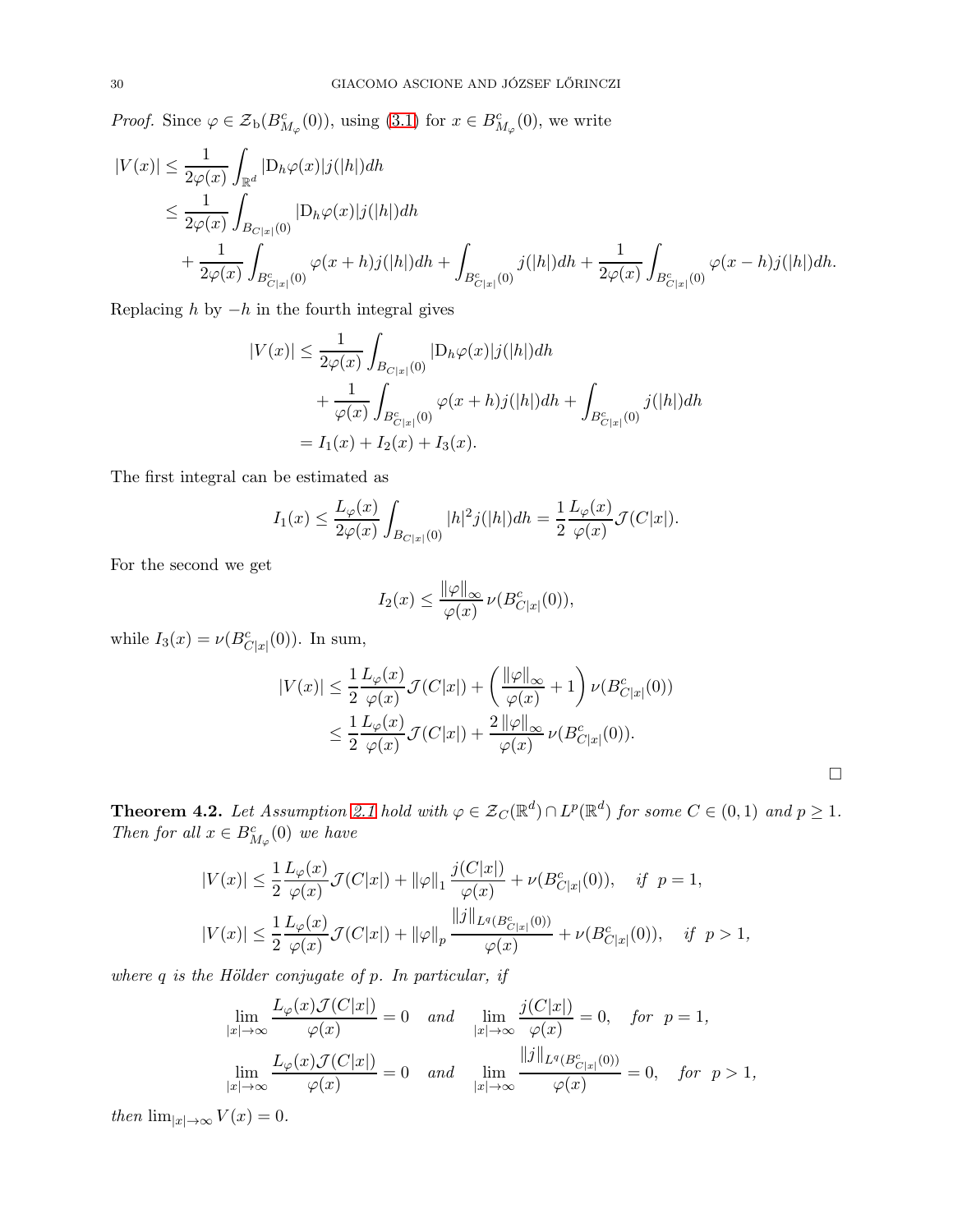*Proof.* Following through the proof of Theorem [4.1,](#page-28-2) we only need to change the estimate on  $I_2$ . Choose  $p = 1$ . Since  $\varphi \in L^1(\mathbb{R}^d)$  and j is decreasing, we have

$$
I_2(x) \le \frac{\|\varphi\|_1}{\varphi(x)} j(C|x|).
$$

Similarly, when  $p > 1$ , using that  $h \mapsto j(|h|)$  belongs to  $L^q(B_{C|x|}^c(0))$  we have by Hölder inequality

$$
I_2(x) \leq \frac{\|\varphi\|_p}{\varphi(x)} \|j\|_{L^q(B_{C|x|}^c(0))}.
$$

 $\Box$ 

## Remark 4.1.

- (1) Theorems [4.1](#page-28-2)[-4.2](#page-29-0) continue to hold if  $\varphi \in \mathcal{Z}_C^{\beta}(\mathbb{R}^d)$  for a modulus of continuity  $\beta \in L^1_{rad}(\mathbb{R}^d, \nu)$ , when  $\mathcal J$  is replaced by  $\mathcal J_{\beta}$ .
- (2) Also, Theorem [4.1](#page-28-2) holds if instead of strict positivity of  $\varphi$  we require the set of zeroes  ${x \in \mathbb{R}^d : \varphi(x) = 0}$  to be bounded.
- (3) It is an interesting question whether the potential may be compactly supported. Note that if supp $\varphi$  is compact, then [\(3.1\)](#page-25-3) can hold only inside the support of  $\varphi$ . However, we also know that  $\Phi(-\Delta)\varphi$  is zero outside supp $\varphi$ . Moreover, if we consider  $x \notin \operatorname{supp} \varphi$  and  $r_1, r_2 > 0$ such that  $B_{r_1}(x) \subset (\text{supp }\varphi)^c$  and  $\text{supp }\varphi \subset B_{r_2}(0) \subset B_{r_1}^c(x)$ , we have that

$$
0 = \Phi(-\Delta)\varphi(x) = \frac{1}{2} \int_{B_{r_1}^c(0)} D_h \varphi(x) j(|h|) dh
$$
  
= 
$$
\int_{B_{r_1}^c(x)} \varphi(y) j(|x - y|) dy = \int_{B_{r_2}(0)} \varphi(y) j(|x - y|) dy.
$$

Since  $j > 0$ , a conclusion is that  $\varphi$  must change sign inside  $B_{r_2}(0)$ . In particular, this means that  $\varphi$  can be at most rotationally antisymmetric. However, this is also impossible by the fact that  $j$  is strictly decreasing.

#### <span id="page-30-0"></span>4.2. Decay rates for regularly varying Lévy intensities

Now we turn to deriving actual decay rates of V for various choices of the operator  $\Phi(-\Delta)$ .

<span id="page-30-1"></span>**Theorem 4.3.** Let Assumption [2.1](#page-21-3) hold with  $\varphi \in \mathcal{Z}_{C_1}(\mathbb{R}^d)$  for some  $C_1 \in (0,1)$ . Also, suppose that there exists  $\alpha \in (0, 2)$  and a function  $\ell$  slowly varying at zero such that  $\Phi(u) \sim u^{\frac{\alpha}{2}} \ell(u)$  as  $u \downarrow 0$ . If there exist

(1) 
$$
C_2, C_3, M_1 > 0
$$
 and  $\kappa \in (0, \frac{d+\alpha}{2})$  such that  $C_2|x|^{-2\kappa} \leq \varphi(x) \leq C_3|x|^{-2\kappa}$  for  $x \in B_{M_1}^c(0)$ ,

(2)  $M_2, C_4 > 0$  such that  $L_\varphi(x) \le C_4 |x|^{-(2\kappa+2)}$  for  $x \in B_{M_2}^c(0)$ ,

then

$$
V(x) = \begin{cases} O(|x|^{2\kappa - d - \alpha} \widetilde{\ell}(|x|^2)) & \text{if } \kappa \in \left(\frac{d}{2}, \frac{d + \alpha}{2}\right) \\ O(|x|^{-\alpha} \widetilde{\ell}(|x|^2)) & \text{if } \kappa \in \left(0, \frac{d}{2}\right) \\ O(|x|^{-\alpha} \log(|x|) \widetilde{\ell}(|x|^2)) & \text{if } \kappa = \frac{d}{2}, \end{cases}
$$

where  $\tilde{\ell}(r) = \ell(1/r)$ .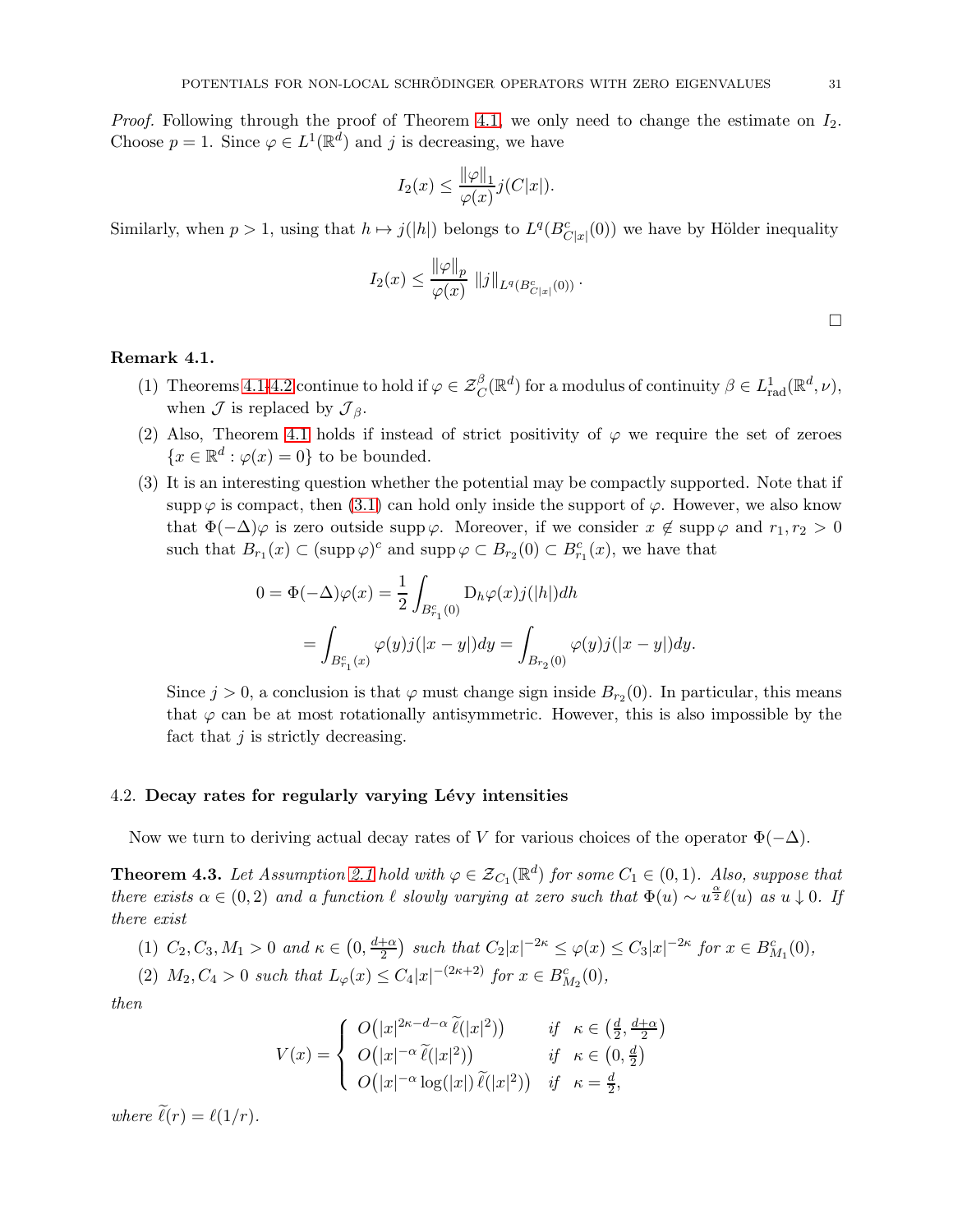*Proof.* Case 1: First consider  $\kappa \in \left(\frac{d}{2}\right)$  $\frac{d}{2}, \frac{d+\alpha}{2}$  $\frac{1}{2}$ . Then it follows that  $\varphi \in L^1(\mathbb{R}^d)$  and we can make use of Theorem [4.2.](#page-29-0) We obtain for every  $x \in B^c_{M_\varphi}(0)$ 

<span id="page-31-2"></span>(4.1) 
$$
|V(x)| \leq \frac{1}{2} \frac{L_{\varphi}(x)}{\varphi(x)} \mathcal{J}(C_1|x|) + ||\varphi||_1 \frac{j(C_1|x|)}{\varphi(x)} + \nu(B_{C_1|x|}^c(0)).
$$

By Corollary [2.1](#page-13-4) (1) there exist constants  $C_5, M_3 > 0$  such that

<span id="page-31-0"></span>(4.2) 
$$
\nu(B_{C_1|x|}^c(0)) \leq C_5|x|^{-\alpha} \,\widetilde{\ell}(|x|^2), \quad x \in B_{M_3}^c(0),
$$

and by Proposition [2.3](#page-11-0) there exist constants  $C_6$ ,  $M_4 > 0$  such that

<span id="page-31-4"></span>(4.3) 
$$
j(C_1|x|) \leq C_6|x|^{-d-\alpha} \tilde{\ell}(|x|^2), \quad x \in B_{M_4}^c(0).
$$

Furthermore, Corollary [2.3](#page-20-0) (2) implies that there exist  $C_7, M_5 > 0$  such that

(4.4) 
$$
\mathcal{J}(C_1|x|) \leq C_7|x|^{2-\alpha} \widetilde{\ell}(|x|^2), \quad x \in B_{M_5}^c(0).
$$

Take  $M = \max_{i=0,\dots,5} M_i$ , where  $M_0 = M_{\varphi}$ , and  $|x| > M$ . Since  $|x| > M$  we have

(4.5) 
$$
\varphi(x) \ge \frac{C_2}{|x|^{2\kappa}} \quad \text{and} \quad L_{\varphi}(x) \le \frac{C_4}{|x|^{2\kappa+2}}.
$$

Applying the estimates  $(4.2)-(4.5)$  $(4.2)-(4.5)$  to  $(4.1)$  gives

<span id="page-31-3"></span><span id="page-31-1"></span>
$$
|V(x)| \leq \frac{1}{2} \frac{C_7 C_4}{C_2} |x|^{-\alpha} \,\widetilde{\ell}(|x|^2) + \|\varphi\|_1 \frac{C_6}{C_2} |x|^{2\kappa - \alpha - d} \,\widetilde{\ell}(|x|^2) + C_5 |x|^{-\alpha} \,\widetilde{\ell}(|x|^2).
$$

In particular, there exists a constant  $C > 0$  such that

$$
|V(x)| \le C|x|^{2\kappa - \alpha - d} \,\widetilde{\ell}(|x|^2).
$$

*Case 2:* Consider  $\kappa \in \left(0, \frac{d}{2}\right)$  $\frac{d}{2}$ . Recall that by Corollary [2.3](#page-20-0) and Remark [2.4](#page-20-1) (4) we have for  $x \in$  $B^c_{M_{\varphi}}(0)$ 

$$
V(x)=\frac{1}{\varphi(x)}\left(\int_{\mathbb{R}^d\backslash B_{C_1|x|}(x)}(\varphi(y)-\varphi(x))j(|x-y|)dy+\frac{1}{2}\int_{B_{C_1|x|}(0)}\mathrm{D}_h\varphi(x)j(|h|)dh\right).
$$

Splitting up the integral we have

$$
V(x) = \frac{1}{\varphi(x)} \left( \int_{B_{|x|}^c(0) \backslash B_{C_1|x|}(x)} \varphi(y) j(|x-y|) dy + \int_{B_{|x|}(0) \backslash B_{C_1|x|}(x)} \varphi(y) j(|x-y|) dy \right.- \varphi(x) \int_{B_{C_1|x|}^c(x)} j(|x-y|) dy + \frac{1}{2} \int_{B_{C_1|x|}(0)} D_h \varphi(x) j(|h|) dh \right)= \frac{1}{\varphi(x)} \left( \int_{B_{|x|}^c(0) \backslash B_{C_1|x|}(x)} \varphi(y) j(|x-y|) dy + \int_{B_{|x|}(0) \backslash B_{C_1|x|}(x)} \varphi(y) j(|x-y|) dy \right.+ \frac{1}{2} \int_{B_{C_1|x|}(0)} D_h \varphi(x) j(|h|) dh \right) - \nu(B_{C_1|x|}^c(0)).
$$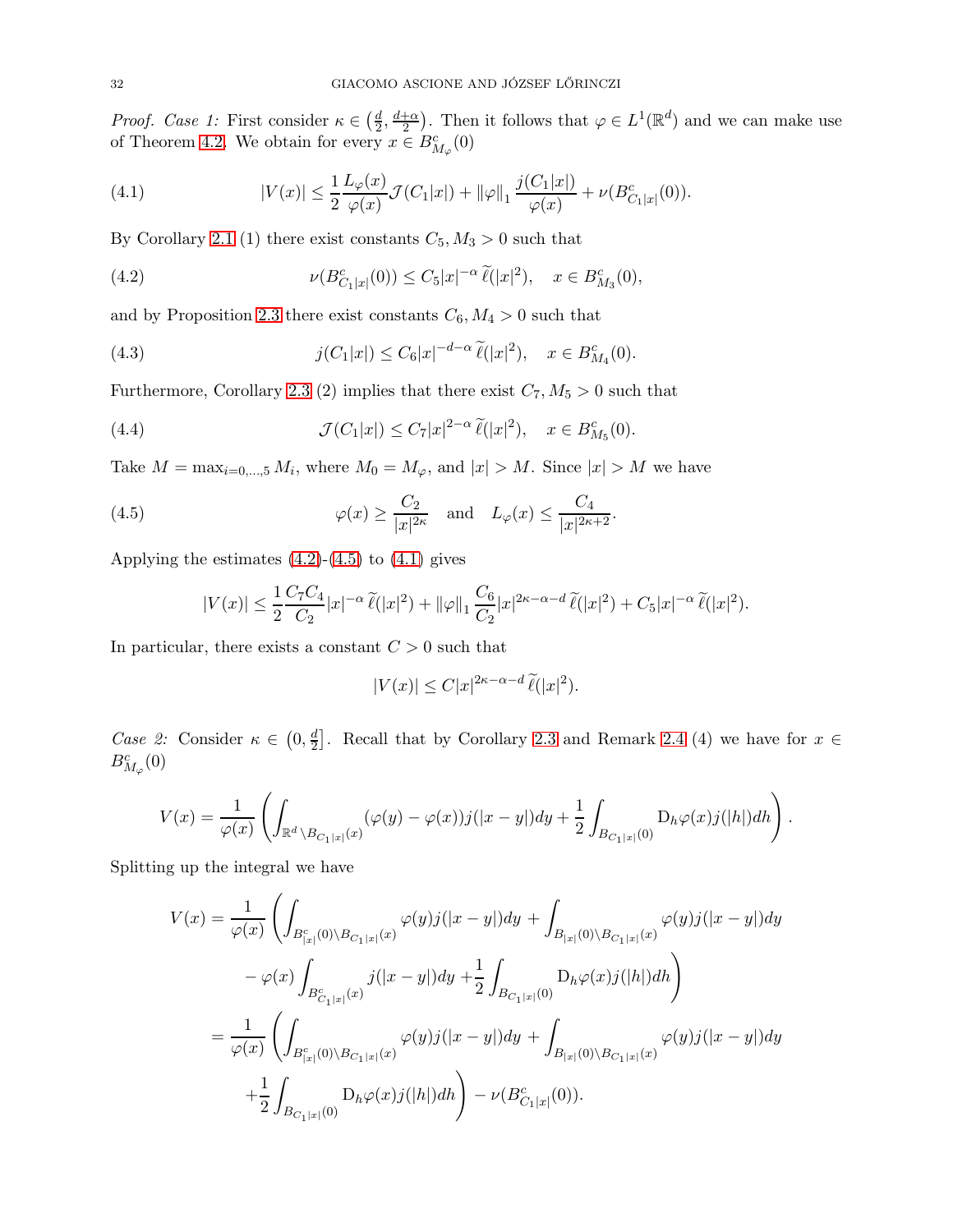This gives

<span id="page-32-1"></span>
$$
|V(x)| \leq \frac{1}{\varphi(x)} \left( \int_{B_{|x|}^c(0) \backslash B_{C_1|x|}(x)} |\varphi(y)| j(|x-y|) dy + \int_{B_{|x|}(0) \backslash B_{C_1|x|}(x)} |\varphi(y)| j(|x-y|) dy \right)
$$
  
(4.6)  

$$
+ \frac{L_{\varphi}(x)}{2} \mathcal{J}(C_1|x|) \right) + \nu(B_{C|x|}^c(0))
$$
  

$$
=: \frac{1}{\varphi(x)} I_1(x) + \frac{1}{\varphi(x)} I_2(x) + \frac{L_{\varphi}(x)}{2\varphi(x)} \mathcal{J}(C_1|x|) + \nu(B_{C_1|x|}^c(0)).
$$

Consider  $I_1(x)$ . Choose  $p > \frac{d}{2\kappa}$  and q such that  $\frac{1}{p} + \frac{1}{q} = 1$ . By the Hölder inequality we have

$$
I_1(x) \leq \left(\int_{B_{|x|}^c(0)\backslash B_{C_1|x|}(x)} \varphi^p(y) dy\right)^{\frac{1}{p}} \left(\int_{B_{|x|}^c(0)\backslash B_{C_1|x|}(x)} j(|x-y|)^q dy\right)^{\frac{1}{q}}
$$
  

$$
\leq \left(\int_{B_{|x|}^c} \varphi^p(y) dy\right)^{\frac{1}{p}} ||j||_{L^q(B_{C_1|x|}^c(0))}.
$$

By Corollary [2.1](#page-13-4) (3) there exists two constants  $C_8 > 0$  and  $M_6 > 0$  such that, for any  $x \in B_{M_6}^c(0)$ ,

$$
||j||_{L^{q}(B_{C_1|x|}^c(0))} \leq C_8|x|^{-\frac{d}{p}-\alpha} \widetilde{\ell}(|x|^2)^q,
$$

thus

$$
I_1(x) \leq C_8 \left( \int_{B_{|x|}^c(0)} \varphi^p(y) dy \right)^{\frac{1}{p}} |x|^{-\frac{d}{p}-\alpha} \widetilde{\ell}(|x|^2).
$$

Let  $M = \max_{i=0,\dots,6} M_i$  and consider  $|x| > M$ . Since  $|x| > M$ , we have that for  $y \in B_{|x|}^c(0)$  $\varphi(y) \leq \frac{C_3}{|y|^2}$  $\frac{C_3}{|y|^{2\kappa}}$ , and so

$$
I_1(x) \leq C_3 C_8 \left( \int_{B_{|x|}^c(0)} \frac{1}{|y|^{2p\kappa}} dy \right)^{\frac{1}{p}} |x|^{-\frac{d}{p}-\alpha} \widetilde{\ell}(|x|^2)
$$
  
=  $C_3 C_8 (d\omega_d)^{\frac{1}{p}} \left( \int_{|x|}^{\infty} r^{d-2p\kappa-1} dr \right)^{\frac{1}{p}} |x|^{-\frac{d}{p}-\alpha} \widetilde{\ell}(|x|^2) = \frac{C_3 C_{11} (d\omega_d)^{\frac{1}{p}}}{(2p\kappa-d)^{\frac{1}{p}}} |x|^{-2\kappa-\alpha} \widetilde{\ell}(|x|^2)$ 

Finally, by using that  $\varphi(x) \geq \frac{C_2}{|x|^2}$  $\frac{C_2}{|x|^{2\kappa}}$  due to  $|x| > M$ , we get

<span id="page-32-0"></span>(4.7) 
$$
\frac{1}{\varphi(x)}I_1(x) \leq \frac{C_3C_8(d\omega_d)}{C_2(2p\kappa-d)^{\frac{1}{p}}}|x|^{-\alpha}\widetilde{\ell}(|x|^2) := C_9|x|^{-\alpha}\widetilde{\ell}(|x|^2).
$$

Applying estimates  $(4.2)$ ,  $(4.4)-(4.5)$  $(4.4)-(4.5)$  and  $(4.7)$  to  $(4.6)$ , we get

(4.8) 
$$
|V(x)| \le \frac{1}{\varphi(x)} I_2(x) + C_{10}|x|^{-\alpha} \tilde{\ell}(|x|^2),
$$

where

<span id="page-32-2"></span>
$$
C_{10} = C_9 + \frac{C_7 C_4}{2C_2} + C_5.
$$

Consider next  $I_2(x)$ . We have

$$
I_2(x) \leq j(C_1|x|) \int_{B_{|x|}(0)} \varphi(y) dy.
$$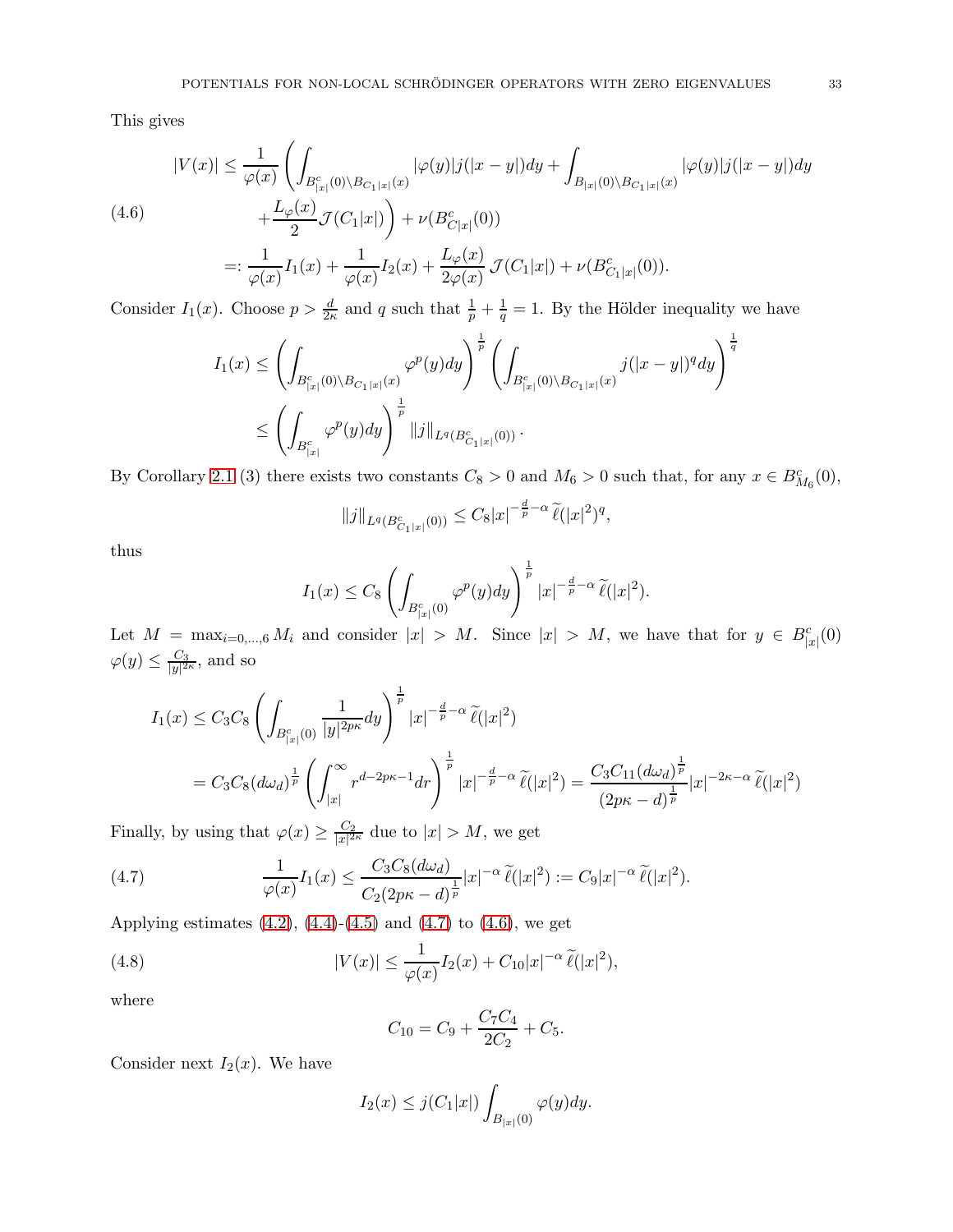Since  $|x| > M$ , we have by [\(4.3\)](#page-31-4),

$$
I_2(x) \leq C_6 |x|^{-d-\alpha} \widetilde{\ell}(|x|^2) \int_{B_{|x|}(0)} \varphi(y) dy
$$
  
=  $C_6 |x|^{-d-\alpha} \widetilde{\ell}(|x|^2) \left( \int_{B_M(0)} \varphi(y) dy + \int_{B_{|x|}(0) \backslash B_M(0)} \varphi(y) \right)$   
 $\leq C_6 |x|^{-d-\alpha} \widetilde{\ell}(|x|^2) \left( ||\varphi||_{\infty} M^d \omega_d + C_3 d \omega_d \int_M^{|x|} r^{d-2\kappa-1} dr \right).$ 

Due to  $d-2\kappa-1\geq -1$  we have  $\lim_{|x|\to\infty}\int_M^{|x|}r^{d-2\kappa-1}dr=\infty$ , thus there exists a constant  $C_{11}>0$ such that

$$
I_2(x) \leq C_{11}|x|^{-d-\alpha} \widetilde{\ell}(|x|^2) \int_M^{|x|} r^{d-2\kappa-1} dr.
$$

We distinguish two cases. If  $\kappa \in (0, \frac{d}{2})$  $\frac{d}{2}$ , we have that  $d - 2\kappa - 1 > -1$  and  $\int_M^{|x|} r^{d-2\kappa - 1} dr \le$ 1  $\frac{1}{d-2\kappa}|x|^{d-2\kappa}$ . Hence

$$
I_2(x) \le \frac{C_{11}}{d - 2\kappa} |x|^{-2\kappa - \alpha} \widetilde{\ell}(|x|^2)
$$

and thus

$$
\frac{1}{\varphi(x)}I_2(x) \le \frac{C_{11}}{(d-2\kappa)C_2}|x|^{-\alpha} \widetilde{\ell}(|x|^2).
$$

Thus for this range of  $\kappa$  we have by [\(4.8\)](#page-32-2)

$$
|V(x)| \leq C_{12}|x|^{-\alpha} \,\widetilde{\ell}(|x|^2),
$$

where  $C_{12} = \frac{C_{11}}{(d-2\kappa)}$  $\frac{C_{11}}{(d-2\kappa)C_2} + C_{10}$ , and  $V(x) = O(|x|^{-\alpha} \tilde{\ell}(|x|^2))$ . For the remaining case  $\kappa = \frac{d}{2}$  we have, by taking  $M > 1$ , that  $\int_M |x| \, r^{d-2\kappa-1} dr = \log |x| - \log M \le \log |x|$ , thus given that  $2\kappa = d$ , again by [\(4.8\)](#page-32-2) we get

$$
\frac{1}{\varphi(x)}I_2(x) \le \frac{C_{11}}{C_2}|x|^{-\alpha} \,\widetilde{\ell}(|x|^2) \log|x|.
$$

and thus

$$
|V(x)| \le \left(\frac{C_{11}}{C_2}\log|x| + C_{10}\right)|x|^{-\alpha} \widetilde{\ell}(|x|^2),
$$

In particular, there exists a constant  $C_{13} > 0$  such that

$$
\frac{C_{11}}{C_2} \log |x| + C_{10} \le C_{13} \log |x|
$$

for  $|x| > M$ , and thus we have  $|V(x)| \leq C_{13}|x|^{-\alpha} \log(|x|) \tilde{\ell}(|x|^2)$ 

<span id="page-33-1"></span>**Remark 4.2.** Note that for  $\kappa < \frac{d}{4}$  the eigenfunction  $\varphi$  does not belong to  $L^2(\mathbb{R}^d)$ , thus it is a resonance.

To apply the above results, we need to show that for some  $C_1 \in (0,1)$  the eigenfunction  $\varphi$  belongs to  $\mathcal{Z}_{C_1}(\mathbb{R}^d)$  and the assumption on  $L_{\varphi}$  is verified. We give the following more general criterion.

<span id="page-33-0"></span>**Proposition 4.1.** Let  $f(x) = \rho(|x|)$  with a real-valued function  $\rho \in C^2(\mathbb{R}^+)$  such that for large enough r the following hold: (1)  $\rho$  is decreasing, (2)  $\rho'(r)$  is increasing, (3)  $\rho''(r)$  is decreasing, and (4)  $\rho(r) \sim C_{\rho} r^{-2\kappa}$  for  $\kappa > 0$ . Then for every  $C_1 \in (0,1)$  we have  $f \in \mathcal{Z}_{C_1}(\mathbb{R}^d)$  and

$$
L_f(x) \sim \frac{C_\rho 4\kappa (2\kappa + 1)d^2}{(1 - C_1)^{2\kappa + 2}} |x|^{-2\kappa - 2}, \quad |x| \to \infty.
$$

).  $\qquad \qquad \Box$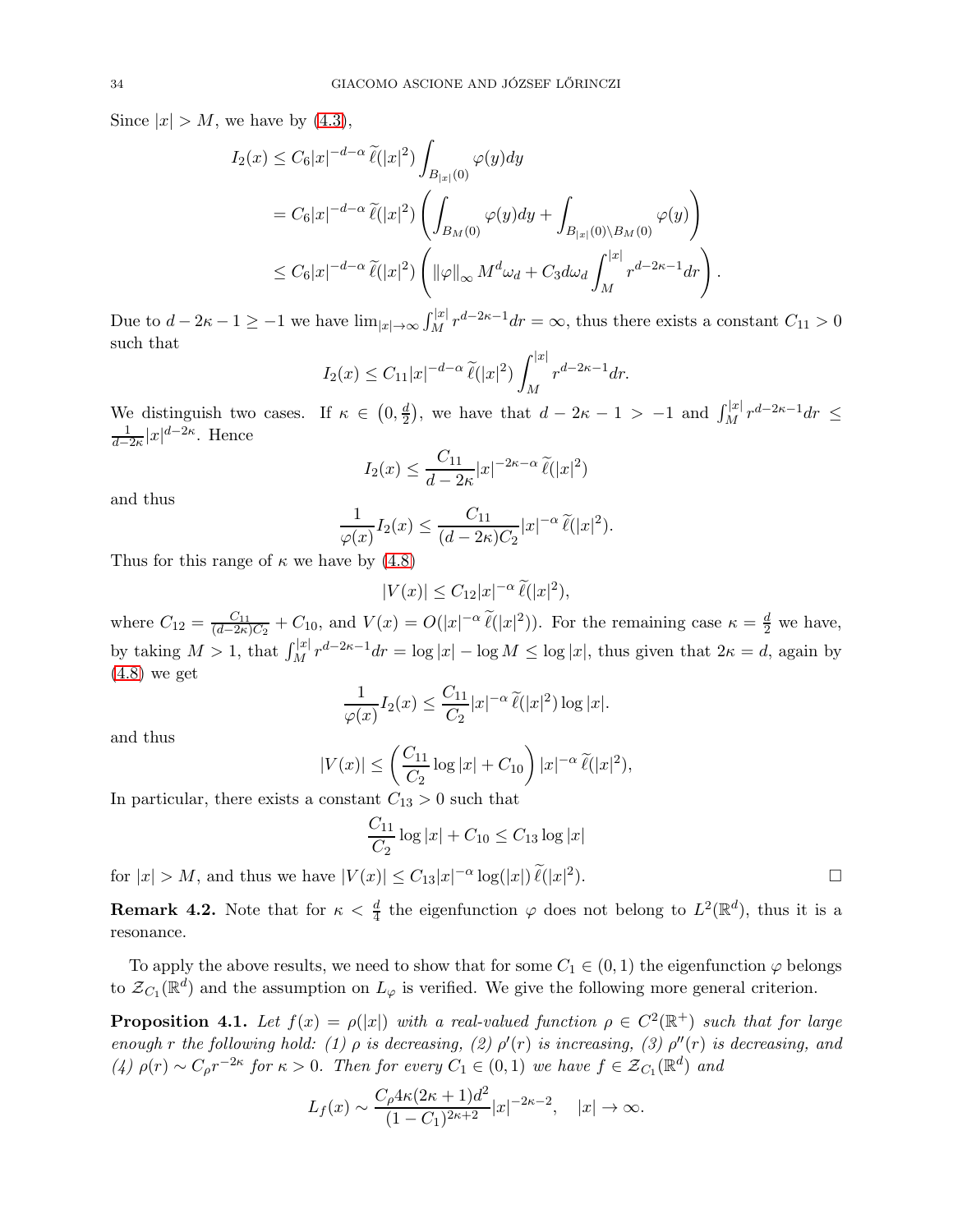*Proof.* For simplicity we assume that  $\rho$ ,  $\rho''$  are decreasing and  $\rho'$  is increasing for every r, it is straightforward to adapt the proof for large r. Since  $\rho(r) - \rho(0) = \int_0^r \rho'(t) dt$  and  $\rho'(r) - \rho'(0) =$  $\int_0^r \rho''(t)dt$ , by the monotone density theorem

$$
\rho'(r) \sim -\frac{C_{\rho}2\kappa}{r^{2\kappa+1}}
$$
 and  $\rho''(r) \sim \frac{C_{\rho}2\kappa(2\kappa+1)}{r^{2\kappa+2}}$ .

By elementary analysis

$$
|D_h f(x)| = |\langle \nabla f(\xi_+), h \rangle - \langle \nabla f(\xi_-), h \rangle|
$$
  
=  $|\langle \nabla f(\xi_+) - \nabla f(\xi_-), h \rangle| \le |\nabla f(\xi_+) - \nabla f(\xi_-)||h|,$ 

where  $\xi_{\pm} \in \overrightarrow{[x \pm h, x]}$ , with the same notation of a segment as before. For every  $i = 1, ..., d$ ,

$$
\left|\frac{\partial f}{\partial x_i}(\xi_+) - \frac{\partial f}{\partial x_i}(\xi_-)\right| = \left| \langle \nabla \frac{\partial f}{\partial x_i}(\xi_i), \xi_+ - \xi_- \rangle \right| \le \left| \nabla \frac{\partial f}{\partial x_i}(\xi_i) \right| |\xi_+ - \xi_-|.
$$

Since  $|\xi_+ - \xi_-| \leq 2|h|$  and  $\overrightarrow{[\xi_+, \xi_-]} \subseteq \overrightarrow{[x+h, x-h]}$ , we see that

$$
\begin{split} |\nabla f(\xi_{+}) - \nabla f(\xi_{-})| &= \left(\sum_{i=1}^{n} \left(\frac{\partial f}{\partial x_{i}}(\xi_{+}) - \frac{\partial f}{\partial x_{i}}(\xi_{-})\right)^{2}\right)^{1/2} \\ &\leq \left(\sum_{i=1}^{n} \left|\nabla \frac{\partial f}{\partial x_{i}}(\xi_{i})\right|^{2} |\xi_{+} - \xi_{-}|^{2}\right)^{1/2} \leq 2|h| \left(\sum_{i=1}^{n} \left|\nabla \frac{\partial f}{\partial x_{i}}(\xi_{i})\right|^{2}\right)^{1/2}, \end{split}
$$

and thus

$$
|\mathcal{D}_h f(x)| \le 2 \left( \sum_{i,j=1}^d \left( \frac{\partial^2 f}{\partial x_i \partial x_j}(\xi_i) \right)^2 \right)^{1/2} |h|^2.
$$

Furthermore, since for  $i \neq j$ 

$$
\frac{\partial^2 f}{\partial x_i \partial x_j}(x) = -\frac{x_i x_j}{|x|^2} \rho'(|x|) + \frac{x_i x_j}{|x|^3} \rho''(|x|) = \frac{x_i x_j}{|x|^2} \left( \rho''(|x|) - \frac{\rho'(|x|)}{|x|} \right),
$$

and given that  $\rho$  is decreasing, i.e.,  $\rho' \leq 0$ , we get

$$
\left|\frac{\partial^2 f}{\partial x_i \partial x_j}(\xi_i)\right| \le \rho''((1 - C_1)|x|),
$$

as  $\xi_i \in \overrightarrow{[x+h,x-h]} \subset B_{(1-C_1)|x|}^c(0)$  and  $\rho''$  is decreasing. Next consider  $i=j$ . We have

$$
\frac{\partial^2 f}{\partial x_i^2}(x) = \frac{|x|^2 - x_i^2}{|x|^3} \rho'(|x|) + \frac{x_i^2}{|x|^2} \rho''(|x|).
$$

Note that  $|x|^2 - x_i^2 \ge 0$  and  $\rho' \le 0$ . Using again that  $\rho''$  is decreasing and  $\xi_i \in B_{(1-C_1)|x|}^c(0)$ , we get

$$
\left|\frac{\partial^2 f}{\partial x_i^2}(\xi_i)\right| \le \rho''((1 - C_1)|x|).
$$

Combining the above estimates, we finally obtain

$$
|D_h f(x)| \le 2d^2 \rho''((1 - C_1)|x|)|h|^2.
$$

**Remark [4.3](#page-30-1).** Theorem 4.3 remains valid if  $\varphi \in \mathcal{Z}^{\beta}_{C_1}(\mathbb{R}^d)$  for  $\beta \in L^1_{rad}(\mathbb{R}^d, \nu)$  such that  $\beta(r) \leq C_\beta r^\gamma$ for some  $\gamma \in (0,2]$  and  $r > M_{\beta}$ , and  $L_{\varphi}(x) \leq C_L |x|^{-(2\kappa+\gamma)}$  for  $|x| > M_{\beta}$ , with appropriate constants  $C_{\beta}, C_{L}, M_{\beta}.$ 

 $\Box$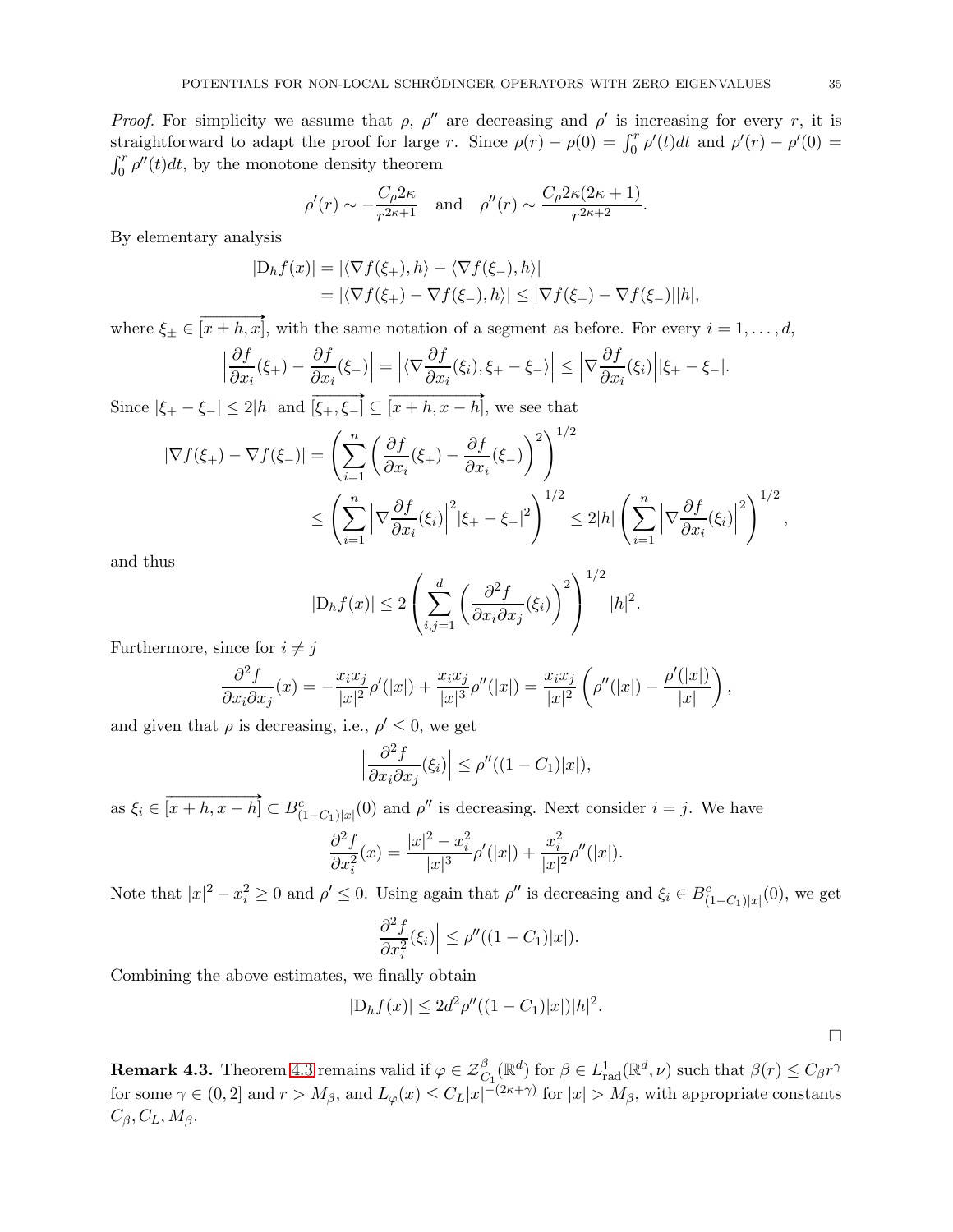#### <span id="page-35-0"></span>4.3. Decay rates for exponentially light Lévy intensities

<span id="page-35-1"></span>**Theorem 4.4.** Let Assumption [2.1](#page-21-3) hold with  $\varphi \in \mathcal{Z}_{C_1}(\mathbb{R}^d)$  for some  $C_1 \in (0,1)$ . Suppose that there exist constants  $C_{\mu}, \eta > 0$  and  $\alpha \in (0, 2]$  such that  $\mu(t) \sim C_{\mu} t^{-1-\frac{\alpha}{2}} e^{-\eta t}$  as  $t \to \infty$ . If, furthermore, there exist

(1)  $C_2, C_3, M_1 > 0$  and  $\kappa \in (0, \frac{d+\alpha}{2})$  $\frac{1+\alpha}{2}$  such that  $C_2|x|^{-2\kappa} \leq \varphi(x) \leq C_3|x|^{-2\kappa}$  for  $x \in B_{M_1}^c(0)$ ,

.

(2)  $M_2, C_4 > 0$  such that  $L_\varphi(x) \le C_4 |x|^{-(2\kappa+2)}$  for  $x \in B_{M_2}^c(0)$ , then  $V(x) = O(|x|^{-2})$ .

*Proof.* Since the assumptions of Theorem [4.1](#page-28-2) are verified, for  $x \in B^c_{M_\varphi}(0)$  we can write

<span id="page-35-6"></span>(4.9) 
$$
|V(x)| \leq \frac{1}{2} \frac{L_{\varphi}(x)}{\varphi(x)} \mathcal{J}(C_1|x|) + 2 ||\varphi||_{\infty} \frac{\nu(B_{C_1|x|}^c(0))}{\varphi(x)}
$$

By Corollary [2.2](#page-16-2) there exist  $C_5, C_6 > 0$  and  $M_3 > 0$  such that for every  $x \in B_{M_3}^c(0)$ 

(4.10) 
$$
\nu(B_{C_1|x|}^c(0)) \leq C_5|x|^{\frac{d-\alpha-4}{2}}e^{-\sqrt{\eta}C_1|x|} \text{ and } \mathcal{J}(C_1|x|) \leq C_6.
$$

Fix  $M = \max_{i=0,\dots,3} M_i$ , where  $M_0 = M_\varphi$ . Thus we have for  $|x| > M$ ,

(4.11) 
$$
\varphi(x) \ge C_2 |x|^{-2\kappa} \text{ and } L_{\varphi}(x) \le C_4 |x|^{-(2\kappa+2)}.
$$

Using  $(4.10)-(4.11)$  $(4.10)-(4.11)$  in the estimate  $(4.9)$  we obtain

<span id="page-35-5"></span><span id="page-35-4"></span>
$$
|V(x)| \le \frac{C_4 C_6}{2C_2} |x|^{-2} + 2 ||\varphi||_{\infty} \frac{C_5}{C_2} |x|^{\frac{d - \alpha - 4 + 4\kappa}{2}} e^{-\sqrt{\eta}C_1 |x|}
$$

which implies that there exists a constant  $C_7 > 0$  such that  $|V(x)| \leq C_7 |x|^{-2}$ , for every  $x \in B_M^c(0)$ .  $\Box$ 

<span id="page-35-3"></span>Remark 4.4. The assumptions of Theorem [4.4](#page-35-1) are verified, for instance, for the massive relativistic Schrödinger operator  $H = L_{m,\alpha} + V$  and for radial eigenfunctions that satisfy the conditions of Proposition [4.1.](#page-33-0) Moreover, Theorem [4.4](#page-35-1) continues to hold if  $\varphi \in \mathcal{Z}^{\beta}_{C_1}(\mathbb{R}^d)$  for some  $\beta \in L^1_{rad}(\mathbb{R}^d, \nu)$ . Also, we note that if  $L_{\varphi}(x) \leq C_4 |x|^{-(2\kappa+\gamma)}$  for an exponent  $\gamma > 0$ , then  $V(x) = O(|x|^{-\gamma})$ . Also, as in Remark [4.2,](#page-33-1) if  $\kappa < d/4$ , then  $\varphi$  is a resonance as it does not belong to  $L^2(\mathbb{R}^d)$ .

Now we introduce a measure of excess between the positive and negative parts in the local component of the estimates, i.e., in a neighbourhood of zero. Under a condition on this excess we can derive also a lower bound.

<span id="page-35-2"></span>**Theorem 4.5.** Let Assumption [2.1](#page-21-3) hold with  $\varphi \in \mathcal{Z}_{C_1}(\mathbb{R}^d)$  for some  $C_1 \in (0,1)$ , and suppose that there exist  $C_{\mu}, \eta > 0$  and  $\alpha \in (0, 2]$  such that  $\mu(t) \sim C_{\mu} t^{-1-\frac{\alpha}{2}} e^{-\eta t}$  as  $t \to \infty$ . Furthermore, assume that

- (1) there exist  $C_2, C_3, M_1 > 0$  and  $\kappa \in (0, \frac{d+\alpha}{2})$  $\frac{1+\alpha}{2}$ ) such that  $C_2|x|^{-2\kappa} \leq \varphi(x) \leq C_3|x|^{-2\kappa}$  for  $x \in B_{M_1}^c(0);$
- (2)  $L_{\varphi}(x) \leq C_4 |x|^{-(2\kappa+2)}$  with constant  $C_4 > 0$ , for every  $x \in B^c_{M_{\varphi}}(0)$ ;
- (3) there exist a function  $f : \mathbb{R}^d \to \mathbb{R}$  and constants  $M_2 > 0$  and  $\omega \geq 2$  such that

 $|D_h\varphi(x)| \ge f(x)|h|^{2\omega}, \quad h \in B_{C_1|x|}(0), \ x \in B_{M_2}^c(0);$ 

(4)  $f(x) \ge C_5 |x|^{-(2\kappa+2)}$  with  $C_5 > 0$ , for every  $x \in B_{M_2}^c(0)$ .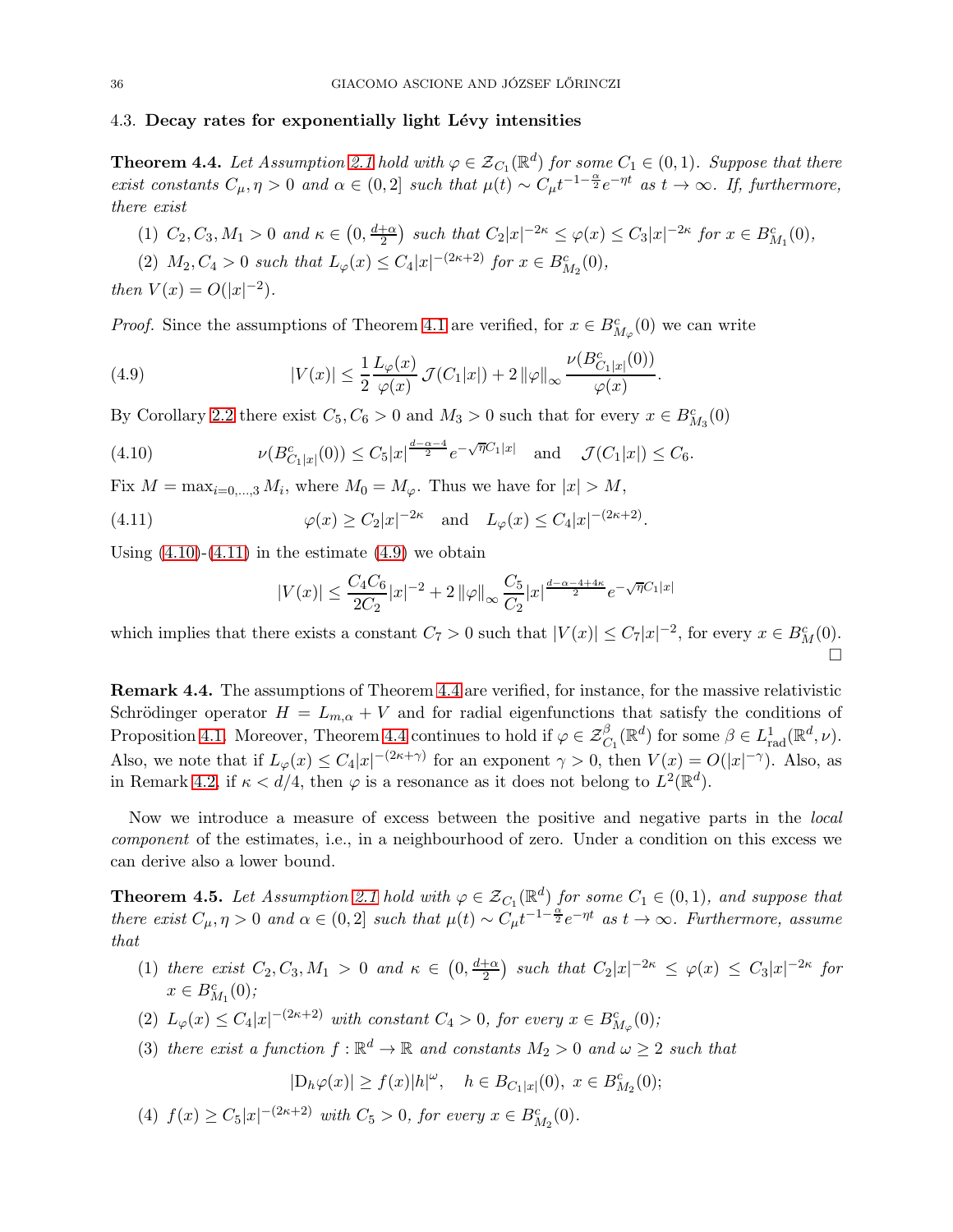Define

$$
\begin{aligned} H_L^\pm := C_4 \lim_{|x|\to\infty} \int_{B_{C_1|x|}(0)} |h|^2 j(|h|) 1_{\{\pm \mathcal{D}_h \varphi(x) \geq 0\}} dh \\ H_f^\pm := C_5 \lim_{|x|\to\infty} \int_{B_{C_1|x|}(0)} |h|^\omega j(|h|) 1_{\{\pm \mathcal{D}_h \varphi(x) \geq 0\}} dh, \end{aligned}
$$

whenever they exist. If  $\max\{H_f^+ - H_L^-, H_f^- - H_L^+\}$  $\{L^+\} > 0$ , then there exists  $M > 0$  such that  $|V(x)| \approx \frac{1}{|x|^2}, \quad x \in B_M^c(0).$ 

*Proof.* By Theorem [4.4](#page-35-0) we already know that there exist  $C_V^+$  $V_V^+, M^+ > 0$  such that  $|V(x)| \leq C_V^+$  $|y|^{+}|x|^{-2}$ for every  $x \in B^c_{M^+}(0)$ . Thus we only need to show the lower bound. We have (4.12)

<span id="page-36-1"></span>
$$
|V(x)| \ge \frac{1}{2\varphi(x)} \Big| \int_{B_{C_1|x|}(0)} D_h \varphi(x) j(|h|) dh \Big| - \left( \frac{1}{\varphi(x)} \int_{B_{C_1|x|}} \varphi(x+h) j(|h|) dh + \nu(B_{C_1|x|}^c(0)) \right) \ge \frac{1}{2\varphi(x)} \Big| \int_{B_{C_1|x|}(0)} D_h \varphi(x) j(|h|) dh \Big| - 2 ||\varphi||_{\infty} \frac{\nu(B_{C_1|x|}^c(0))}{\varphi(x)}
$$

By Corollary [2.2](#page-16-0) and assumption (1) above there exist  $C_6$ ,  $M_3 > 0$  such that

<span id="page-36-0"></span>
$$
C_2|x|^{-2\kappa} \le \varphi(x) \le C_3|x|^{-2\kappa}
$$
 and  $\nu(B_{C_1|x|}^c(0)) \le C_6|x|^{\frac{d-\alpha-4}{2}}e^{-\sqrt{\eta}C_1|x|}$ ,

for every  $x \in B_{M_3}^c(0)$ , thus we have

$$
(4.13) \t|V(x)| \geq \frac{1}{2C_3}|x|^{2\kappa} \Big| \int_{B_{C_1|x|}(0)} D_h \varphi(x) j(|h|) dh \Big| - \frac{2 \|\varphi\|_{\infty} C_6}{C_2} |x|^{\frac{d-\alpha-4+4\kappa}{2}} e^{-\sqrt{\eta}C_1|x|}.
$$

On the other hand, with obvious notations of positive and negative parts, writing for a shorthand  $I_k^+ = \int$  $\int_{B_{C_1|x|}(0)} |h|^k j(|h|) 1_{\{D_h\varphi(x)\geq 0\}} dh$  and  $I_k^- = \int_{B}$  $\sum_{B_{C_1|x|}(0)} |h|^k j(|h|) 1_{\{D_h\varphi(x)\leq 0\}} dh$  for  $k \in \{\omega, 2\},\$ and denoting  $M_4 = \max\{M_{\varphi}, M_2\}$ , for  $x \in B_{M_4}^c(0)$  we obtain

<span id="page-36-2"></span>
$$
(4.14)
$$
\n
$$
\left| \int_{B_{C_1|x|}(0)} D_h \varphi(x) j(|h|) dh \right| \ge \max \left\{ \int_{B_{C_1|x|}(0)} (D_h \varphi(x))^+ j(|h|) dh - \int_{B_{C_1|x|}(0)} (D_h \varphi(x))^- j(|h|) dh, \int_{B_{C_1|x|}(0)} (D_h \varphi(x))^+ j(|h|) dh \right\}
$$
\n
$$
\ge \max \left\{ I_{\omega}^+ f(x) - I_2^- L_{\varphi}(x), I_{\omega}^- f(x) - I_2^+ L_{\varphi}(x) \right\}
$$
\n
$$
\ge |x|^{-(2\kappa+2)} \max \left\{ C_5 I_{\omega}^+ - C_4 I_2^-, C_5 I_{\omega}^- - C_4 I_2^+ \right\}.
$$

Applying this estimate to [\(4.13\)](#page-36-0) and multiplying by  $|x|^2$  we obtain

$$
|V(x)||x|^2 \ge \frac{1}{2C_3} \max \left\{ C_5 I_\omega^+ - C_4 I_2^-, C_5 I_\omega^- - C_4 I_2^+ \right\} - \frac{2 \|\varphi\|_\infty C_6}{C_2} |x|^{\frac{d-\alpha+4\kappa}{2}} e^{-\sqrt{\eta}C_1|x|}.
$$

Setting  $H^{\pm} = \max\{H_f^+ - H_L^-, H_f^- - H_L^+\}$  $\{L_L^+\} > 0$  we get  $\liminf_{|x| \to \infty} |V(x)||x|^2 \ge H^{\pm} > 0$ . Thus there exist constants  $C_V^-, M^- > 0$  such that  $|V(x)||x|^2 \ge C_V^-$ , for every  $x \in B_{M-}^c(0)$ . Taking  $M = \max\{M^-, M^+\}$  completes the proof.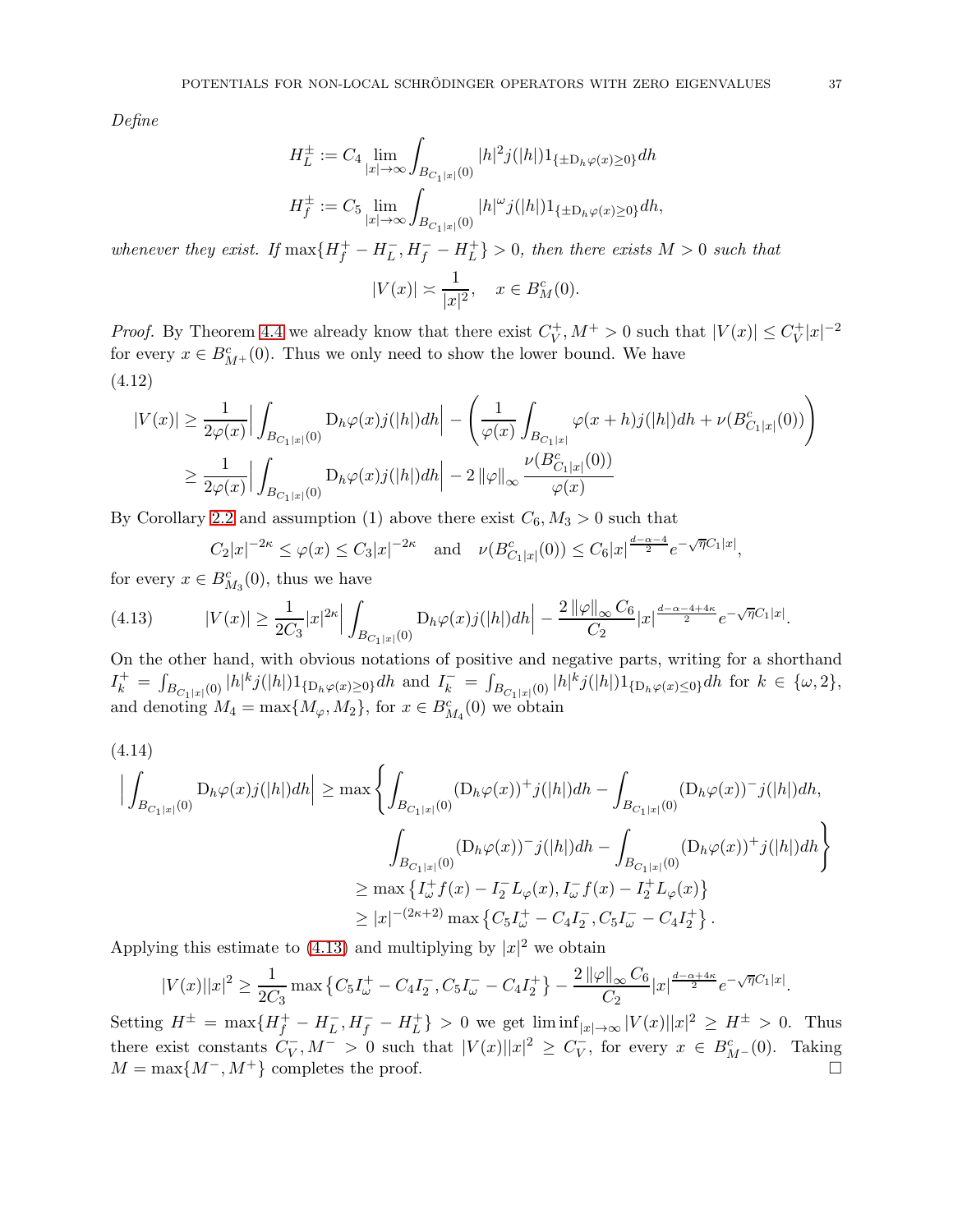## <span id="page-37-1"></span>Remark 4.5.

- (1) For eigenfunctions satisfying the assumptions of Proposition [4.1,](#page-33-0) we have some sufficient conditions for the additional assumptions (3)-(4) of Theorem [4.5.](#page-35-1) Indeed, for  $\omega = 2$  both are implied if the Hessian matrix  $D^2\varphi(x)$  is positive definite for |x| large enough and  $\lambda(x) \sim$  $|x|^{-(2\kappa+2)}$  as  $|x| \to \infty$ , where  $\lambda(x) = \min_{z \in B_{(1-C_1)|x|}^c(0) \cap B_{(1+C_1)|x|}(0)} \lambda_{\min}(z)$  and  $\lambda_{\min}(x)$  is the lowest eigenvalue of  $D^2\varphi(x)$ .
- (2) A sufficient condition to guarantee that  $\int_{B_{C_1}|x|} D_h\varphi(x) j(|h|)dh > 0$  is the following: (1) there exists  $R > 0$  such that  $\varphi$  is convex in  $B_R^c(0)$ , (2) for every  $M > R$  there exist  $x \in B_M^c(0)$  and  $h \in B_{C_1|x|}(0)$  such that  $D_h\varphi(x) \neq 0$ . Indeed, observe that if  $\varphi$  is convex in  $B_R^c(0)$ , and we fix  $x \in B_R^c(0)$  such that  $(1 - C_1)|x| > R$  and  $v \in \partial B_1(0)$ , the function  $(-C_1|x|, C_1|x|) \ni t \mapsto g_{x,v}(t) = \varphi(x+tv)$  is convex. In particular, we may choose  $v = \frac{h}{h}$  $|h|$ for  $0 \neq h \in B_{C_1|x|}(0)$  and use the fact that ratios of increments of convex functions are increasing, giving

$$
\frac{g_{x,v}(|h|) - g_{x,v}(0)}{|h|} - \frac{g_{x,v}(0) - g_{x,v}(-|h|)}{|h|} \ge 0,
$$

which on multiplication by  $|h| > 0$  implies  $D_h\varphi(x) \geq 0$ . The second condition is needed to ensure that  $\int_{B_{C_1}|x|} \mathrm{D}_h\varphi(x) j(|h|) dh \neq 0.$ 

(3) Moreover, Theorem [4.5](#page-35-1) holds also if  $\varphi \in \mathcal{Z}_{C_1}^{\beta_1}(\mathbb{R}^d)$  for some  $\beta_1 \in L^1_{rad}(\mathbb{R}^d, \nu)$ , and

$$
|D_h\varphi(x)| \ge f(x)\beta_2(|h|).
$$

This is possible since with  $\beta_2 \leq \beta_1$  we have  $\beta_2 \in L^1_{rad}(\mathbb{R}^d, \nu)$ , and by a suitable change of the definitions of  $H_f^{\pm}$  and  $H_L^{\pm}$ .

(4) Also, Theorem [4.5](#page-35-1) remains true if we replace  $2\kappa + 2$  in assumptions (2) and (4) by  $2\kappa + \gamma$ ,  $\gamma > 0$ . In this case we obtain

$$
|V(x)| \asymp \frac{1}{|x|^{\gamma}},
$$

i.e., V can be any polynomially short range.

(5) If  $D_h \varphi(x) \geq 0$  for sufficiently large |x| and  $h \in B_{C_1|x|}^c(0)$ , then f and  $L_{\varphi}$  need not have the same order of decay for a meaningful result. Indeed, if we replace  $2\kappa + 2$  only in assumption (4) by  $2\kappa + \gamma$ , then using  $D_h\varphi(x) \geq 0$  we can conclude that

$$
C_{-}|x|^{-\gamma} \le |V(x)| \le C_{+}|x|^{-2}
$$

with  $\gamma \geq 2$ . We also note that if  $\varphi \in \mathcal{Z}_{C_1}^{\beta_1}(\mathbb{R}^d)$  for some  $\beta_1 \in L^1_{rad}(\mathbb{R}^d, \nu)$ , moreover  $D_h\varphi(x) \ge f(x)\beta_1(|h|), L_\varphi(x) \sim |x|^{-(2\kappa+\gamma_1)}$  and  $f(x) \sim |x|^{-(2\kappa+\gamma_2)}$ , then  $\gamma_2 \ge \gamma_1$ , and thus  $C_{-}|x|^{-\gamma_2} \leq |V(x)| \leq C_{+}|x|^{-\gamma_1}.$ 

<span id="page-37-0"></span>**Corollary 4.1.** Let the assumptions of Theorem [4.5](#page-35-1) hold, and suppose  $\varphi \in C(B_R^c(0))$  for  $R > M$ . Then no sign change of V occurs in  $B_R^c(0)$ .

*Proof.* By Theorems [4.4](#page-35-0)[-4.5](#page-35-1) we know that  $|V(x)| \approx |x|^{-2}$  for  $|x| > M$ . If  $\varphi \in \mathcal{Z}_{C_1}(\mathbb{R}^d)$ , then  $\varphi \in \mathcal{Z}_{b,loc}(B_R^c(0))$ . Thus by Theorem [3.2](#page-26-0) we have  $V \in C(B_R^c(0))$ , and then the two-sided estimate implies that  $V(x) \neq 0$  for every  $x \in B_R^c$ (0).

We have seen from Theorem [4.4](#page-35-0) that in the case of an exponentially light Lévy intensity the local part in the representation of the potential plays a crucial role due to the joint action of the exponentially light tails of  $\nu$  outside balls and the boundedness of  $\mathcal{J}$ . The rate of decay is, as shown in Theorem [4.4,](#page-35-0) completely determined by the ratio between a zero-energy eigenfunction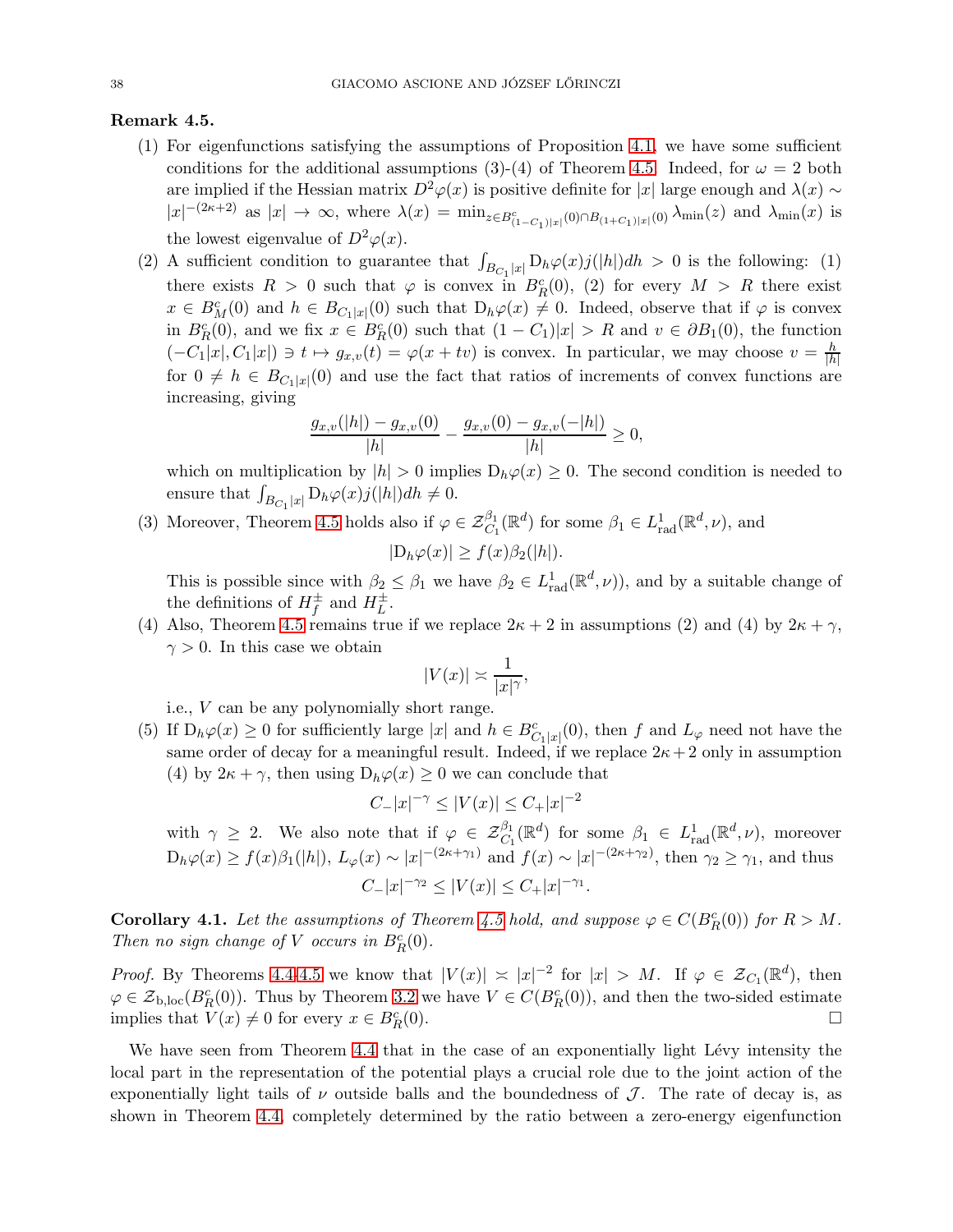$\varphi \in \mathcal{Z}_C(\mathbb{R}^d)$  and  $L_\varphi$  which, whenever  $\varphi \in C^2(\mathbb{R}^d)$ , is proportional to any norm of its Hessian  $D^2\varphi$ . One may ask in what circumstances does the non-balancing condition  $H^{\pm} > 0$  hold for a specific class of functions. The following result provides an answer.

<span id="page-38-1"></span>**Proposition 4.2.** Let  $f \in C^2(\mathbb{R}^d) \cap L^{\infty}(\mathbb{R}^d)$  with positive definite Hessian  $D^2 f(x)$  for  $x \in B_R^c(0)$ , for some  $R > 0$ . Then  $f \in \mathcal{Z}_C(\mathbb{R}^d)$  for every  $C \in (0,1)$ , and there exists  $M(C) > 0$  such that for every  $x \in B^c_{M(C)}(0)$ , we have  $D_h f(x) > 0$  for all  $j \in B^c_{C|x|}(0)$ .

*Proof.* Fix  $C \in (0,1)$  and consider the set  $A_C(x) = \overline{B_{(1-C)|x|}^c(0) \cap B_{(1+C)|x|}(0)}$ . Fix  $h \in B_{C|x|}(0)$ . Then

$$
(1 - C)|x| \le |x| - |h| \le |x + h| \le |x| + |h| \le (1 + C)|x|
$$

and similarly for  $x - h$ . Thus we have that  $x, x + h, x - h \in A_C(x)$ . Consider the Taylor expansion of f with remainders in  $x \pm h$ 

<span id="page-38-0"></span>
$$
f(x+h) = f(x) + \langle \nabla f(x), h \rangle + \frac{1}{2} \langle D^2 f(\xi_1(h))h, h \rangle
$$

$$
f(x-h) = f(x) - \langle \nabla f(x), h \rangle + \frac{1}{2} \langle D^2 f(\xi_2(h))h, h \rangle
$$

where  $\xi_1(h), \xi_2(h) \in A_C(x)$ . Adding the two relations we obtain

(4.15) 
$$
D_h f(x) = \frac{1}{2} \langle (D^2 f(\xi_1(h)) + D^2 f(\xi_2(h)))h, h \rangle
$$

Consider now  $\lambda_{\max}(x)$  to be the highest eigenvalue of  $D^2 f(x)$  and  $\lambda(x) = \max_{z \in A_C(x)} \lambda_{\max}(z)$ . If  $|x| > \frac{R}{1-\epsilon}$  $\frac{R}{1-C}$ , we have that  $A_C(x) \subset B_R^c(0)$ , thus  $D^2 f(x)$  is positive definite in  $A_C(x)$  and  $\lambda(x) > 0$ . Thus we easily have

$$
|\mathcal{D}_h f(x)| \le \lambda(x)|h|^2
$$

and then  $f \in \mathcal{Z}_C(\mathbb{R}^d)$ . Moreover, since  $D^2 f(x)$  is positive definite in  $A_C(x)$ , by [\(4.15\)](#page-38-0) we have that  $D_h f(x) > 0$  for every  $x \in B^c_{M(C)}(0)$ , where  $M(C) = R/(1-C)$ , and  $h \in B_{C|x|}(0)$ .

<span id="page-38-2"></span>**Remark 4.6.** Notice that if  $D_h\varphi(x) > 0$  or  $D_h\varphi(x) < 0$  for large enough |x|, the excess condition  $H > 0$  in Theorem [4.5](#page-35-1) is unnecessary. Indeed, then we can simply estimate like

$$
\Big|\int_{B_{C_1|x|}(0)} {\rm D}_h \varphi(x) j(|h|) dh\Big| = \int_{B_{C_1|x|}(0)} |{\rm D}_h \varphi(x) |j(|h|) dh \geq f(x) \int_{B_{C_1|x|}(0)} |h|^{\omega} j(|h|) dh,
$$

to complete the proof.

In particular, from these observations we obtain the following result.

<span id="page-38-3"></span>Corollary 4.2. Let Assumption [2.1](#page-21-0) be satisfied with  $\varphi \in C^2(\mathbb{R}^d)$  and  $\mu(t) \sim C_\mu t^{-1-\frac{\alpha}{2}}e^{-\eta t}$  as  $t \to \infty$  for some  $\eta$ ,  $C_{\mu} > 0$  and  $\alpha \in (0, 2]$ . Furthermore, suppose that also the following hold:

- (1) The assumptions of Proposition [4.1](#page-33-0) hold.
- (2)  $D^2\varphi(x)$  is positive definite for  $x \in B_R^c(0)$  and some  $R > 0$ .
- (3) Let  $A_C(x)$  be defined as in Proposition [4.2](#page-38-1) and  $\lambda_{\min}(x)$  be the lowest eigenvalue of  $D^2\varphi(x)$ . Consider  $\lambda(x) = \min_{z \in A_C(x)} \lambda_{\min}(z)$ , and assume that  $\lambda(x) \ge C_\lambda |x|^{-(2\kappa+2)}$ , for  $x \in B_R^c(0)$ .

Then there exists  $M_V > 0$  such that

$$
|V(x)| \asymp \frac{1}{|x|^2}, \quad x \in B_{M_V}^c(0).
$$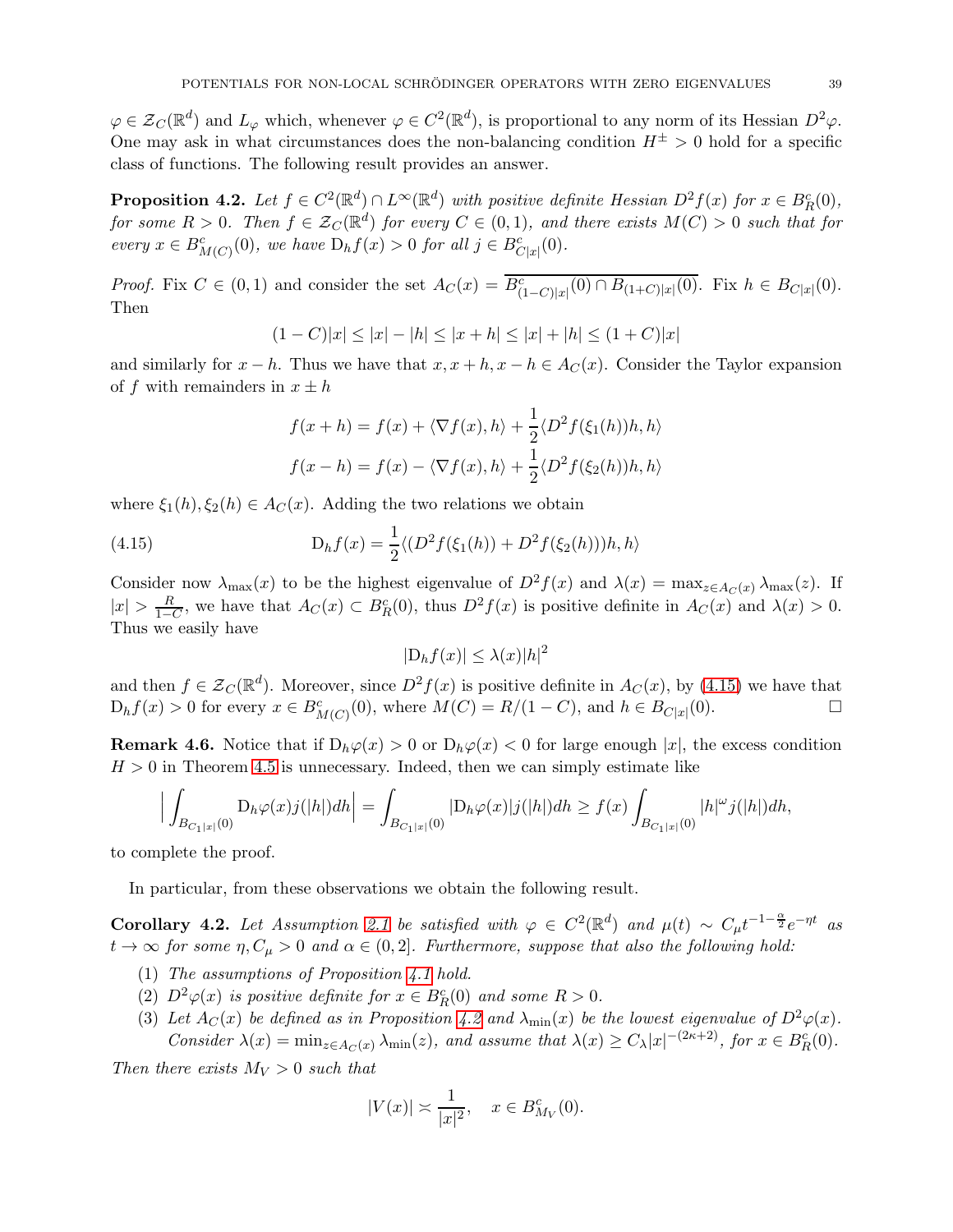*Proof.* By Proposition [4.2](#page-38-1) we know that  $\varphi \in \mathcal{Z}_C(\mathbb{R}^d)$ . Moreover, combining Proposition [4.1](#page-33-0) together with the assumptions above we see that the hypotheses of Theorem [4.5](#page-35-1) are verified, except possibly the excess condition  $H^{\pm} > 0$ . Finally, by Proposition [4.2](#page-38-1) we know that  $D_h\varphi(x) > 0$  thus, by Remark [4.6](#page-38-2) it follows that the claim is true even without the excess condition  $H^{\pm} > 0$ .

For exponentially light Lévy intensities we have another interesting case in which the potential has a decay.

<span id="page-39-0"></span>**Theorem 4.6.** Let Assumption [2.1](#page-21-0) hold with  $\varphi \in \mathcal{Z}_{C_1}(\mathbb{R}^d)$  for some  $C_1 \in (0,1)$ , and  $\mu(t) \sim$  $C_{\mu}t^{-1-\frac{\alpha}{2}}e^{-\eta t}$  as  $t \to \infty$  for some  $\eta, C_{\mu} > 0$  and  $\alpha \in (0, 2]$ . If there exist

(1)  $C_2, C_3, M_1, \eta_\varphi > 0, \gamma \in (0, 1)$  and  $\delta \in \mathbb{R}$  such that

$$
C_2|x|^{\delta}e^{-\eta_{\varphi}|x|^{\gamma}} \leq \varphi(x) \leq C_3|x|^{\delta}e^{-\eta_{\varphi}|x|^{\gamma}}, \quad x \in B^c_{M_1}(0);
$$

(2)  $C_4, M_3 > 0$  such that

$$
L_{\varphi}(x) \le C_4 |x|^{\delta+2(\gamma-1)} e^{-\eta_{\varphi}|x|^\gamma}, \quad x \in B^c_{M_3}(0),
$$

then  $V(x) = O(|x|^{-2(1-\gamma)})$ .

*Proof.* Recall that  $\mathcal{J}(|x|)$  is uniformly bounded by a constant  $C_5 > 0$ , see Corollary [2.2.](#page-16-0) Moreover, by the same corollary there exist  $C_6$ ,  $M_4 > 0$  such that

$$
\nu(B_{C_1|x|}^c(0)) \le C_6|x|^{\frac{d-\alpha-4}{2}}e^{-\sqrt{\eta}C_1|x|}, \quad x \in B_{M_4}^c(0).
$$

Take  $M = \max_{i=0,\dots,4} M_i$ , where  $M_0 = M_\varphi$  and  $|x| > M$ . We get

<span id="page-39-2"></span>
$$
|V(x)| \leq \frac{1}{2\varphi(x)} \int_{B_{C_1|x|}(0)} |D_h \varphi(x)| j(|h|) dh + 2 ||\varphi||_{\infty} \frac{\nu(B_{C_1|x|}^c(0))}{\varphi(x)}
$$
  
(4.16)  

$$
\leq \frac{C_5 L_{\varphi}(x)}{2\varphi(x)} + 2 ||\varphi||_{\infty} \frac{\nu(B_{C|x|}^c(0))}{\varphi(x)}
$$
  

$$
\leq C_7 |x|^{2(\gamma - 1)} + C_8 |x|^{-\delta - 1 - \alpha} e^{\eta_{\varphi}|x|^{\gamma} - C_1 \sqrt{\eta}|x|},
$$

Since  $\gamma \in (0,1)$ , we thus have  $|V(x)| \leq C_8 |x|^{2(\gamma - 1)}$ . В последните поставите на селото на селото на селото на селото на селото на селото на селото на селото на се<br>Селото на селото на селото на селото на селото на селото на селото на селото на селото на селото на селото на

<span id="page-39-1"></span>**Theorem 4.7.** Let Assumption [2.1](#page-21-0) hold with  $\varphi \in \mathcal{Z}_{C_1}(\mathbb{R}^d)$  for some  $C_1 \in (0,1)$ , and  $\mu(t) \sim$  $C_{\mu}t^{-1-\frac{\alpha}{2}}e^{-\eta_{\mu}t}$  as  $t\to\infty$  for some  $\eta_{\mu}, C_{\mu}>0$  and  $\alpha\in(0,2]$ . Suppose, furthermore, that

(1) there exist  $C_2, C_3, M_1, \eta_\varphi > 0$ ,  $\gamma \in (0, 1)$  and  $\delta \in \mathbb{R}$  such that

$$
C_2|x|^{\delta}e^{-\eta_{\varphi}|x|^{\gamma}} \leq \varphi(x) \leq |x|^{\delta}C_3e^{-\eta_{\varphi}|x|^{\gamma}}, \quad x \in B_{M_1}^c(0);
$$

(2)  $L_{\varphi}(x) \leq C_4 |x|^{\delta + 2(\gamma - 1)} e^{-\eta_{\varphi}|x|^{\gamma}}$  for  $C_4 > 0$  and every  $x \in B_{M_{\varphi}}^c(0);$ 

(3) there exist a function  $f : \mathbb{R}^d \to \mathbb{R}$  and constants  $M_2 > 0$  and  $\omega \geq 2$  such that

$$
|D_h\varphi(x)| \ge f(x)|h|^{\omega}, \quad h \in B_{C_1|x|}(0), \ x \in B^c_{M_2}(0);
$$

(4)  $f(x) \ge C_5 |x|^{\delta+2(\gamma-1)} e^{-\eta_{\varphi}|x|^\gamma}$  for  $C_5 > 0$  and every  $x \in B_{M_2}^c(0)$ .

Define  $H_L^{\pm}$ ,  $H_f^{\pm}$  and  $H^{\pm} = \max\{H_f^+ - H_L^-, H_f^- - H_L^+\}$  $\{^+_L\}$  as in Theorem [4.5,](#page-35-1) whenever they exist. If the excess condition  $H^{\pm} > 0$  holds, then there exists  $M > 0$  such that

$$
|V(x)| \asymp |x|^{-2(1-\gamma)}, \quad x \in B_M^c(0).
$$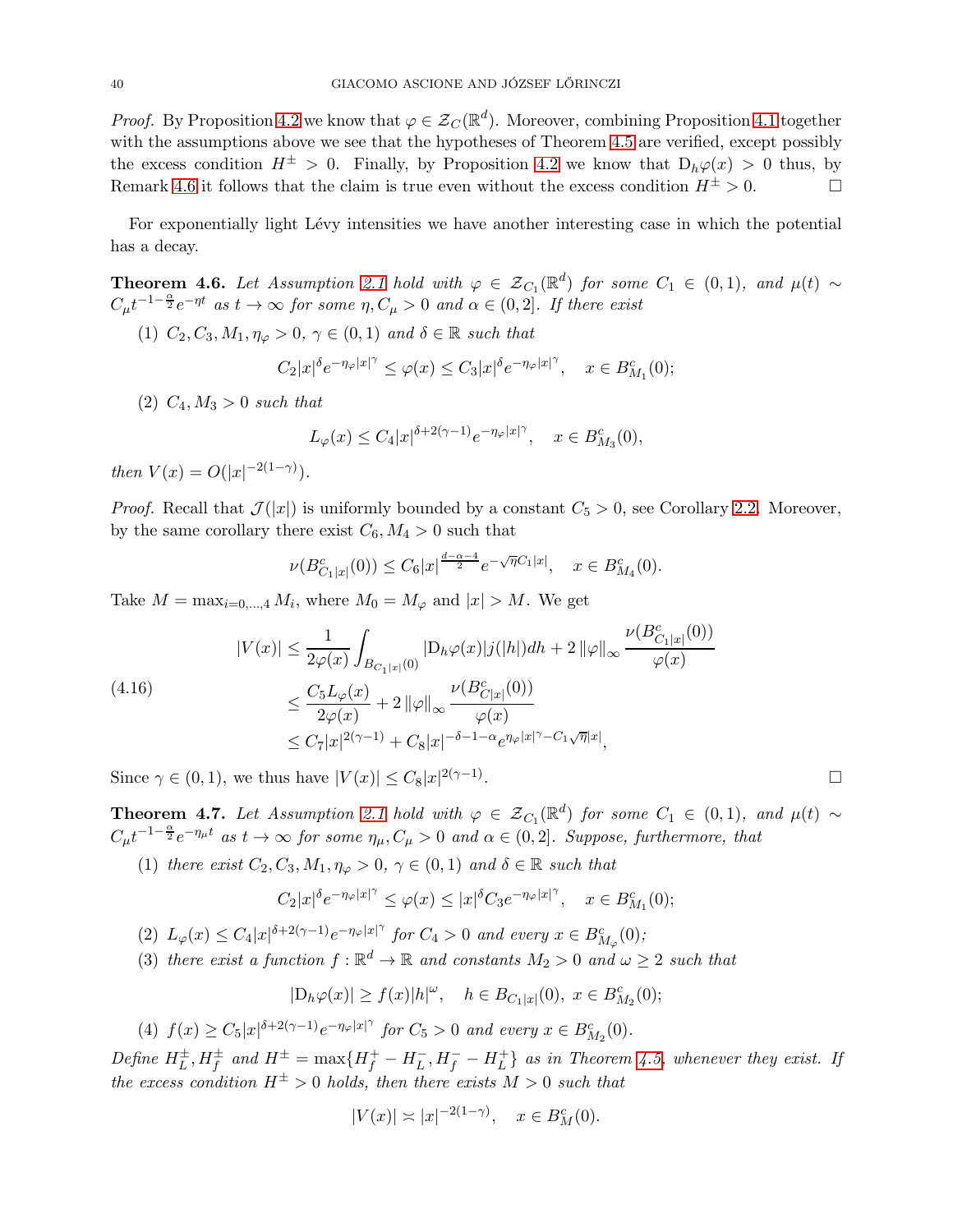*Proof.* By Theorem [4.6](#page-39-0) there exist  $C_V^+$  $V_V^+, M^+$  such that  $|V(x)||x|^{2(1-\gamma)} \leq C_V^+$  $V_V^+$  for all  $x \in B^c_{M^+}(0)$ . To obtain the the lower bound recall estimate [\(4.12\)](#page-36-1). By Corollary [2.2](#page-16-0) and assumption (1) it follows that there exist  $C_6$ ,  $M_3 > 0$  such that

$$
C_2|x|^{\delta}e^{-\eta_{\varphi}|x|^{\gamma}} \leq \varphi(x) \leq C_3|x|^{\delta}e^{-\eta_{\varphi}|x|^{\gamma}} \quad \text{and} \quad \nu(B_{C_1|x|}^c(0)) \leq C_6|x|^{\frac{d-\alpha-4}{2}}e^{-C_1\sqrt{\eta_{\mu}}|x|},
$$

for every  $x \in B^c_{M_3}(0)$ . Hence by [\(4.12\)](#page-36-1) we have (4.17)

<span id="page-40-0"></span>
$$
|V(x)| \ge \frac{1}{2C_3}|x|^{-\delta}e^{\eta_{\varphi}|x|^{\gamma}} \left| \int_{B_{C_1|x|}(0)} {\rm D}_h \varphi(x) \varphi(x) j(|h|) dh \right| - \frac{2C_6 \|\varphi\|_{\infty}}{C_2} |x|^{\frac{d-\alpha-4-2\delta}{2}} e^{\eta_{\varphi}|x|^{\gamma} - C_1 \sqrt{\eta_{\mu}}|x|}
$$

On the other hand, we can use again an estimate of the type [\(4.14\)](#page-36-2). As before, using the shorthand notations  $I_k^+ = \int$  $\int_{B_{C_1|x|}(0)} |h|^k j(|h|) 1_{\{D_h \varphi(x) \ge 0\}} dh$  and  $I_k^- = \int_{\mathbb{R}}$  $\int_{B_{C_1|x|}(0)} |h|^k j(|h|) 1_{\{D_h\varphi(x)\leq 0\}} dh$  for  $k \in$  $\{\omega, 2\}$ , we have

$$
\Big|\int_{B_{C_1|x|}(0)} {\rm D}_h\varphi(x) j(|h|)dh\Big|\geq |x|^{\delta+2(\gamma-1)}e^{-\eta_{\varphi}|x|^\gamma}\max\left\{C_5I_{\omega}^+-C_4I_2^-,C_5I_{\omega}^--C_4I_2^+\right\}.
$$

Combining the latter estimate with [\(4.17\)](#page-40-0) and multiplying by  $|x|^{2(1-\gamma)}$  we obtain

$$
|V(x)||x|^{2(1-\gamma)} \ge \frac{1}{2C_3} \max \left\{ C_5 I_{\omega}^+ - C_4 I_2^-, C_5 I_{\omega}^- - C_4 I_2^+ \right\} -\frac{2C_6 \|\varphi\|_{\infty}}{C_2} |x|^{\frac{d-\alpha-4-2\delta+4(1-\gamma)}{2}} e^{\eta_{\varphi}|x|^\gamma - C_1 \sqrt{\eta_{\mu}}|x|}.
$$

Using that  $\gamma < 1$ , we obtain

$$
\liminf_{|x| \to \infty} |V(x)| |x|^{2(1-\gamma)} \ge \frac{H^{\pm}}{2C_3} > 0
$$

thus there exist  $C_V^-, M^- > 0$  such that  $|V(x)||x|^{2(1-\gamma)} \geq C_V^-$  for all  $x \in B_{M-}^c(0)$ . Setting  $M =$  $\max\{M^-, M^+\}$  completes the proof.

Remark 4.7. Similarly to Theorem [4.5,](#page-35-1) in Theorem [4.7](#page-39-1) we do not need to require the excess condition  $H^{\pm} > 0$  if  $D_h \varphi(x)$  has a definite sign. Furthermore, Theorems [4.6](#page-39-0) and [4.7](#page-39-1) continue to hold if  $\varphi \in \mathcal{Z}^{\beta}_{C_1}(\mathbb{R}^d)$  for some  $\beta \in L^1_{rad}(\mathbb{R}^d)$  such that  $\beta(r) \leq Cr^{\omega}$  for large enough r, with suitable constants  $C, \omega > 0$ , and (for Theorem [4.7\)](#page-39-1) there is a modulus of continuity  $\beta_f(r) \leq \beta(r)$ ,  $\beta_f \in L^1_{\text{rad}}(\mathbb{R}^d)$ , such that  $|D_h\varphi(x)| \ge f(x)\beta_f(h)$ .

The following consequences are counterparts of Corollaries [4.1-](#page-37-0)[4.2.](#page-38-3) Since the proofs are similar, we skip them.

**Corollary 4.3.** Let the assumptions of Theorem [4.7](#page-39-1) hold and  $\varphi \in C(B_R^c(0))$ . Then V does not change sign in  $B_R^c(0)$ .

Corollary 4.4. Let Assumption [2.1](#page-21-0) hold with  $\varphi \in C^2(\mathbb{R}^d)$ , and  $\mu(t) \sim C_{\mu} t^{-1-\frac{\alpha}{2}} e^{-\eta_{\mu} t}$  as  $t \to \infty$ for some  $\eta_{\mu}, C_{\mu} > 0$  and  $\alpha \in (0, 2]$ . Furthermore, suppose that the following properties hold:

(1) There exist  $M_1, \eta_\varphi > 0$ ,  $\delta \in \mathbb{R}$  and  $\gamma \in (0,1)$  such that

$$
\varphi(x) \asymp |x|^{\delta} C_2 e^{-\eta_{\varphi}|x|^{\gamma}}, \quad x \in B_{M_1}^c(0).
$$

- (2)  $D^2\varphi(x)$  is positive definite for  $x \in B_R^c(0)$  and some  $R > 0$ .
- (3) Let  $A_C(x)$  be defined as in Proposition [4.2](#page-38-1) for any  $C \in (0,1)$  and  $\lambda_{\min}(x)$  and  $\lambda_{\max}(x)$  be the lowest and highest eigenvalues of  $D^2\varphi(x)$ . Consider  $\lambda^-(x) = \min_{z \in A_C(x)} \lambda_{\min}(z)$  and  $\lambda^+(x) = \max_{z \in A_C(x)} \lambda_{\max}(z)$ , and assume that  $C_{\lambda}^- |x|^{-\delta + 2(\gamma - 1)} e^{-\eta_{\varphi} |x|^{\gamma}} \leq \lambda^-(x) \leq \lambda^+(x) \leq$  $C_{\lambda}^{-} |x|^{-\delta+2(\gamma-1)} e^{-\eta_{\varphi}|x|^\gamma}, \text{ for } x \in B_R^c(0).$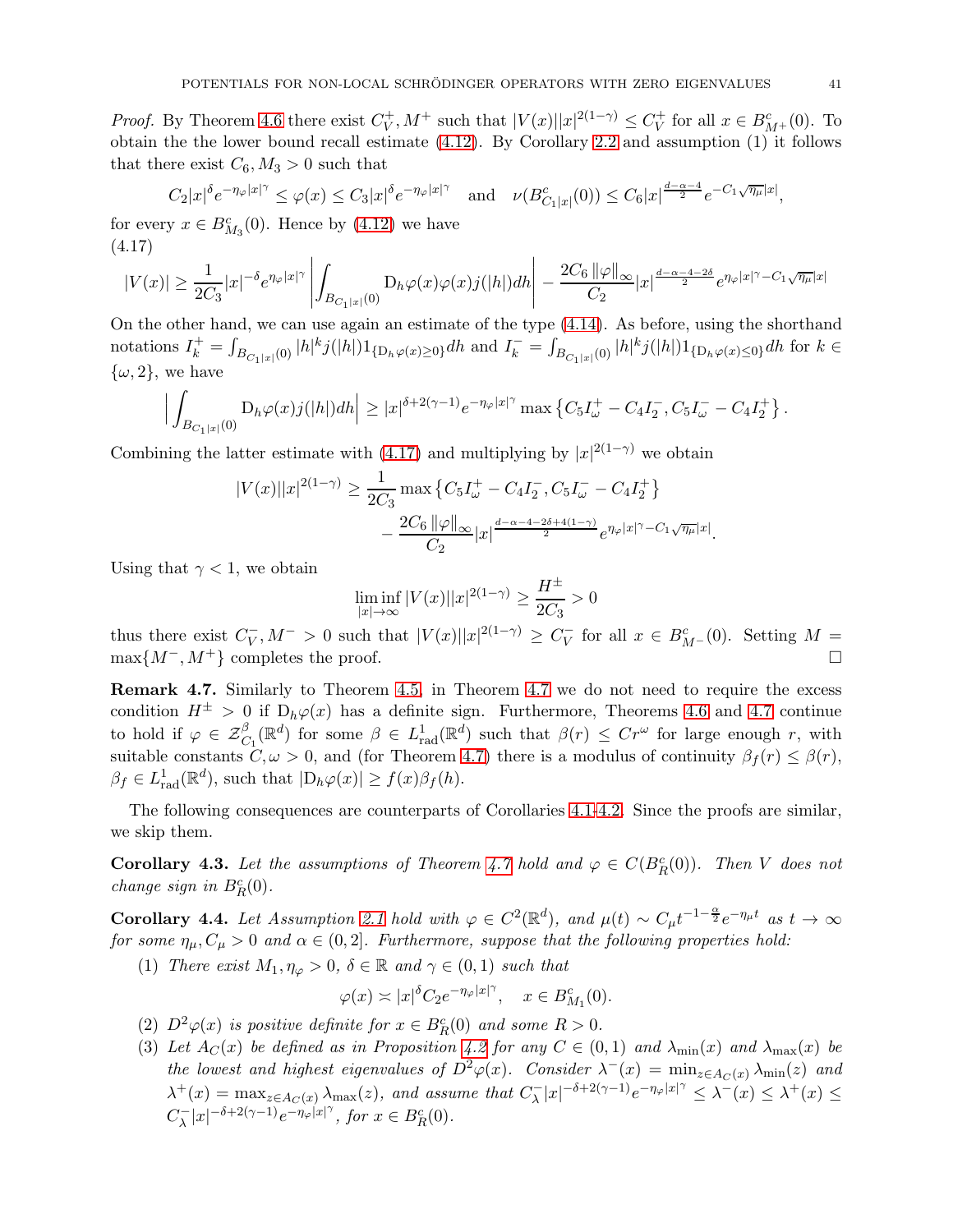Then there exists  $M > 0$  such that

$$
|V(x)| \asymp \frac{1}{|x|^{2(1-\gamma)}}, \quad x \in B_M^c(0).
$$

Consider the massive relativistic operator  $L_{m,\alpha}$  as it was defined in Section [2.3.2,](#page-21-1) and the expres-sion [\(2.28\)](#page-25-0). By [\(2.27\)](#page-24-0) and Proposition [2.8](#page-25-1) we see that the effect of the massive part  $j_{m,\alpha}$  vanishes asymptotically, and we can easily show that Theorems [4.1](#page-28-0)[-4.3](#page-30-0) continue to hold also for the quantity  $\frac{1}{\varphi(x)}G_{m,\alpha}\varphi(x)$  instead of V. In particular, we get the following counterpart of Theorem [4.3.](#page-30-0)

**Proposition 4.3.** Let  $f \in \mathcal{Z}_{C_1}(\mathbb{R}^d)$  and suppose that there exist

- (1)  $M > 0$  and  $\kappa \in \left(0, \frac{d+\alpha}{2}\right)$  $\frac{1}{2}$  such that  $f(x) \asymp |x|^{-2\kappa}$  for  $x \in B_M^c(0)$ ;
- (2)  $C_2 > 0$  such that  $g(x) \le C_2 |x|^{-(2\kappa+2)}$  for all  $x \in B^c_{M_f}(0)$ .

If  $d + \alpha > 2$ , then

$$
\frac{1}{f(x)} G_{m,\alpha} f(x) = \begin{cases} O(|x|^{2\kappa - d - \alpha}) & \kappa \in \left(\frac{d}{2}, \frac{d + \alpha}{2}\right) \\ O(|x|^{-\alpha} \log(|x|)) & \kappa = \frac{d}{2} \\ O(|x|^{-\alpha}) & \kappa \in \left(0, \frac{d}{2}\right). \end{cases}
$$

As for Theorem [4.3,](#page-30-0) the proof in the case  $\kappa \in \left[\frac{d}{2}\right]$  $\frac{d}{2}, \frac{d+\alpha}{2}$  $\frac{+\alpha}{2}$ ) is made by exploiting the fact that

$$
\left|\frac{1}{f(x)}G_{m,\alpha}f(x)\right| \le \frac{1}{f(x)}\int_{B_{C_1|x|}^c(0)}f(y)\sigma_{m,\alpha}(|x-y|)dy + C|x|^{-2\kappa-\alpha}
$$

for a suitable constant  $C > 0$ . Since both terms  $\frac{1}{\varphi(x)}L_{0,\alpha}\varphi(x)$  and  $\frac{1}{\varphi(x)}G_{m,\alpha}\varphi(x)$  have the same asymptotic behaviour, this reveals another aspect of the operator which can be seen from the representation [\(2.28\)](#page-25-0). We may expect that some cancellations occur, and this indeed happens. For instance, from the above we know that if  $\varphi$  is polynomially bounded with exponent  $-2\kappa$  with  $\kappa < \frac{d}{2}$ , 2 then both terms are  $O(|x|^{-\alpha})$ , while by Theorem [4.4](#page-35-0) the potential V is  $O(|x|^{-2})$  and decays faster. The same happens if  $\varphi$  is bounded by  $|x|^\delta e^{-\eta_\varphi|x|^\gamma}$  with  $0 < \gamma < 1$ . Indeed, both  $\frac{1}{\varphi(x)} L_{0,\alpha} \varphi(x)$ and  $\frac{1}{\varphi(x)}G_{m,\alpha}\varphi(x)$  are even exploding at infinity, while we see by Theorem [4.6](#page-39-0) that V is at least polynomially decaying like  $|x|^{-2(1-\gamma)}$ .

# 4.4.  $L^p$ -integrability

As in the case of classical Schrödinger operators, the existence of embedded eigenvalues can also be related with  $L^p$ -properties of the potentials, which makes this information relevant. Having established the decay properties of the potentials,  $L^p$  properties are now almost immediate. First we consider operators with regularly varying Lévy intensities.

**Theorem 4.8.** Let Assumption [2.1](#page-21-0) hold with  $\varphi \in \mathcal{Z}_{C_1}(\mathbb{R}^d)$  for some  $C_1 \in (0,1)$ , and furthermore let the assumptions of Theorem [4.3](#page-30-0) hold. Define

<span id="page-41-0"></span>(4.18) 
$$
p^*(\kappa, \alpha, d) = \begin{cases} \frac{d}{\alpha + d - 2\kappa} & \kappa \in \left(\frac{d}{2}, \frac{d + \alpha}{2}\right) \\ \frac{d}{\alpha} & \kappa \in \left(0, \frac{d}{2}\right] \end{cases}.
$$

Then for every  $p > p^*(\kappa, \alpha, d)$  there exists a constant  $M > 0$  such that  $V \in L^p(B_M^c(0))$ . Moreover,  $if \varphi \in {\mathcal Z}_{C_1}({\mathbb R}^d) \cap {\mathcal Z}_{b,loc}({\mathbb R}^d)$ , then  $V \in L^p({\mathbb R}^d)$  for every  $p > p^*(\kappa, \alpha, d)$  and  $V \in L^\infty_{loc}({\mathbb R}^d)$ .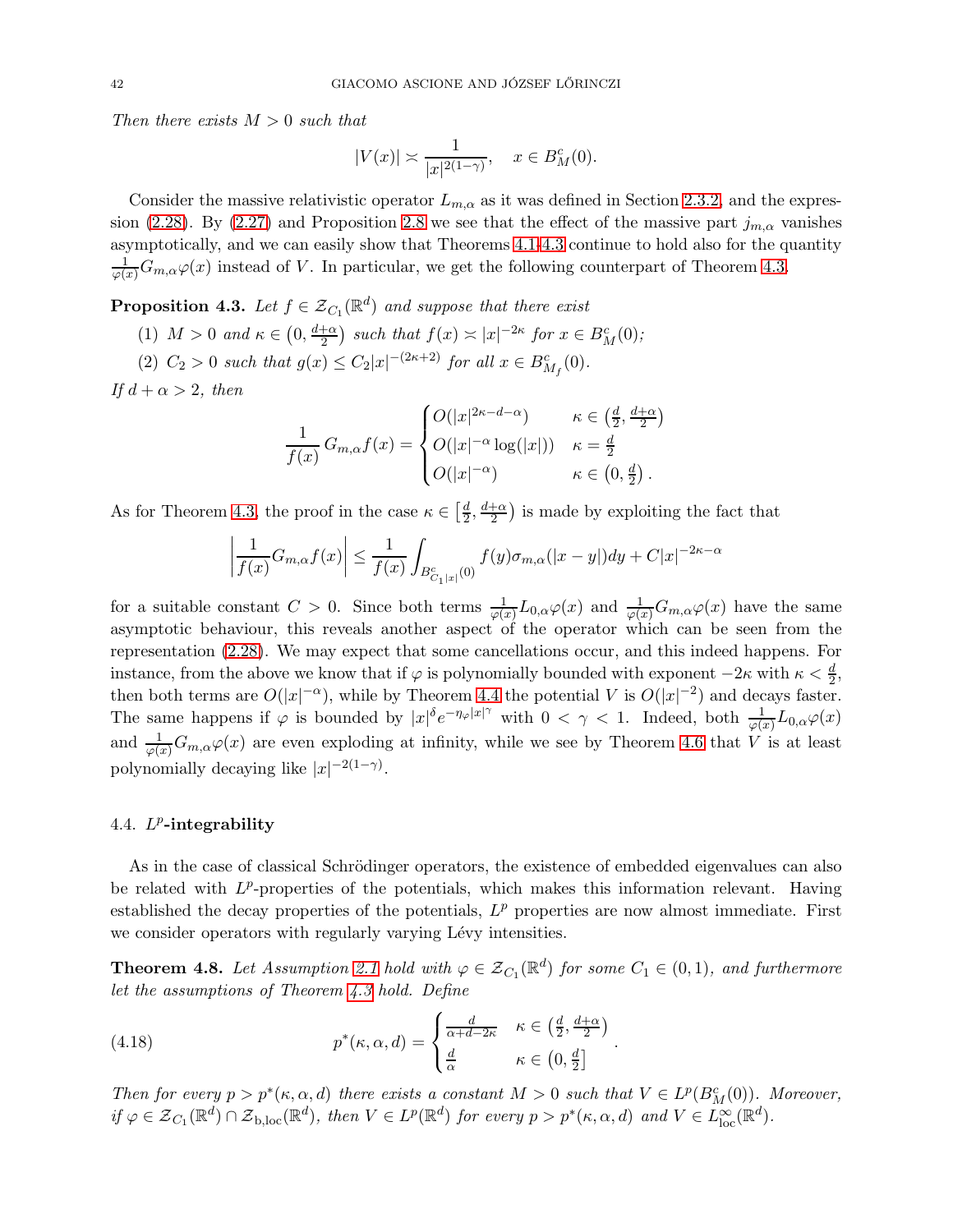*Proof.* That V belongs to  $L^{\infty}(B_M^c(0))$  for some M follows from the fact that V is decaying. Choose first  $\kappa \in \left(\frac{d}{2}\right)$  $\frac{d}{2}, \frac{d+\alpha}{2}$  $\frac{1}{2}$ . By Theorem [4.3](#page-30-0) there exist constants  $M_1, C_2 > 0$  such that for every  $x \in B_{M_1}^c(0)$ it follows that  $|V(x)| \leq C_2 |x|^{2\kappa - d - \alpha} \tilde{\ell}(|x|^2)$ . Put  $p^*(\kappa, \alpha, d) = d/(\alpha + d - 2\kappa)$ . Since the denominator is positive, we have  $p(\alpha+d-2\kappa)-d>0$  for  $p>p^*(\kappa,\alpha,d)$ . Fix such a  $p>p^*(\kappa,\alpha,d)$  and consider  $0 < p_1 < p(\alpha + d - 2\kappa) - d$ . Since  $\lim_{r\to\infty} r^{-p_1} \ell(r^2) = 0$ , there exists  $M_2 > 0$  such that for all  $r > M_2$  it follows that  $\ell(r^2) \leq r^{p_1}$ . Take  $M = \max\{M_1, M_2\}$  and notice that

$$
\int_{B_M^c(0)} |V(x)|^p dx \le d\omega_d C_2^p \int_M^{\infty} r^{2p\kappa - p\alpha - (p-1)d - 1} \tilde{\ell}(r^2) dr
$$
  

$$
\le d\omega_d C_2^p \int_M^{\infty} r^{2p\kappa - p\alpha - (p-1)d - 1 + p_1} dr
$$
  

$$
= \frac{d\omega_d C_2^p}{(p(\alpha + d - 2\kappa) - d - p_1)M^{(p(\alpha + d - 2\kappa) - d - p_1)}} < \infty,
$$

thus  $V \in L^p(B_M^c(0))$ .

Next take  $\kappa \in (0, \frac{d}{2})$  $\frac{d}{2}$ . By Theorem [4.3](#page-30-0) there exist  $M_1, C_2 > 0$  such that for every  $x \in B_M^c(0)$  we have  $|V(x)| \leq C_2 |x|^{-\alpha} \ell(|x|^2)$ . Write now  $p^*(\alpha, d) = d/\alpha$ ; thus  $p\alpha - d > 0$  for  $p > p^*(\alpha, d)$ . Fix such a  $p > p^*(\alpha, d)$  and take  $0 < p_1 < p\alpha - d$ . Since  $\lim_{r\to\infty} r^{-p_1} \ell(r^2) = 0$ , it follows that there exists a constant  $M_2 > 0$  such that for every  $r > M_2$  we have  $\ell(r^2) \leq r^{p_1}$ . Taking  $M = \max\{M_1, M_2\}$  we see that

$$
\int_{B_M^c(0)} |V(x)|^p dx \le d\omega_d C_1^p \int_M^\infty r^{-p\alpha+d-1} \tilde{\ell}(r^2) dr
$$
  

$$
\le d\omega_d C_1^p \int_M^\infty r^{-p\alpha+d-1+p_1} dr = \frac{d\omega_d C_1^p}{(p\alpha-d-p_1)M^{p\alpha-d-p_1}} < \infty,
$$

thus  $V \in L^p(B_M^c(0))$ . The same can be shown for  $\kappa = \frac{d}{2}$  $\frac{d}{2}$  on observing that  $\log(r) \ell(r^2)$  is again a slowly varying function at infinity. Finally, the claim  $V \in L^p(\mathbb{R}^d)$  for every  $p > p^*(\kappa, \alpha, d)$  and  $V \in L^{\infty}_{\text{loc}}(\mathbb{R}^d)$  follows by Corollary [3.1.](#page-26-1)

Next we consider the case of operators with exponentially light Lévy intensities.

**Theorem 4.9.** Let Assumption [2.1](#page-21-0) hold with  $\varphi \in \mathcal{Z}_{C_1}(\mathbb{R}^d)$  for some  $C_1 \in (0,1)$ , and define  $p^*(\kappa,\alpha,d)$  as in [\(4.18\)](#page-41-0).

- (1) If the assumptions of Theorem [4.4](#page-35-0) hold, then for every  $p > \frac{d}{2}$  there exists a constant  $M > 0$ such that  $V \in L^p(B_M^c(0))$ .
- (2) If the assumptions of Theorem [4.6](#page-39-0) hold, then for every  $p > \frac{d}{2(1-\gamma)}$  there exists a constant  $M > 0$  such that  $V \in L^p(B_M^c(0)).$

Furthermore, in either case above,  $V \in L^{\infty}_{loc}(\mathbb{R}^d)$ , and if  $\varphi \in \mathcal{Z}_{C_1}(\mathbb{R}^d) \cap \mathcal{Z}_{b, loc}(\mathbb{R}^d)$ , then  $V \in L^p(\mathbb{R}^d)$ for every  $p > \frac{d}{2}$ .

Proof. The last claim is implied in either case by Corollary [3.1.](#page-26-1) Consider (1). By Theorem [4.4](#page-35-0) there exist  $C_2, M > 0$  such that  $V(x) \leq C_2 |x|^{-2}$  for every  $x \in B_{M_2}^c(0)$ . Thus for  $p > \frac{d}{2}$ ,

$$
\int_{B_{M}^{c}(0)}|V(x)|^{p}dx\leq C_{2}^{p}\int_{B_{M}^{c}(0)}|x|^{-2p}dx=\frac{C_{2}^{p}d\omega_{d}M^{d-2p}}{2p-d}<\infty,
$$

hence  $V \in L^p(B^c_M(0))$ . To obtain (2), note again that  $V \in L^{\infty}(B^c_M(0))$  for some  $M > 0$  since it is decaying. By Theorem [4.6](#page-39-0) we there exist  $M, C_2 > 0$  such that  $V(x) \leq C_2 |x|^{-2(1-\gamma)}$  for all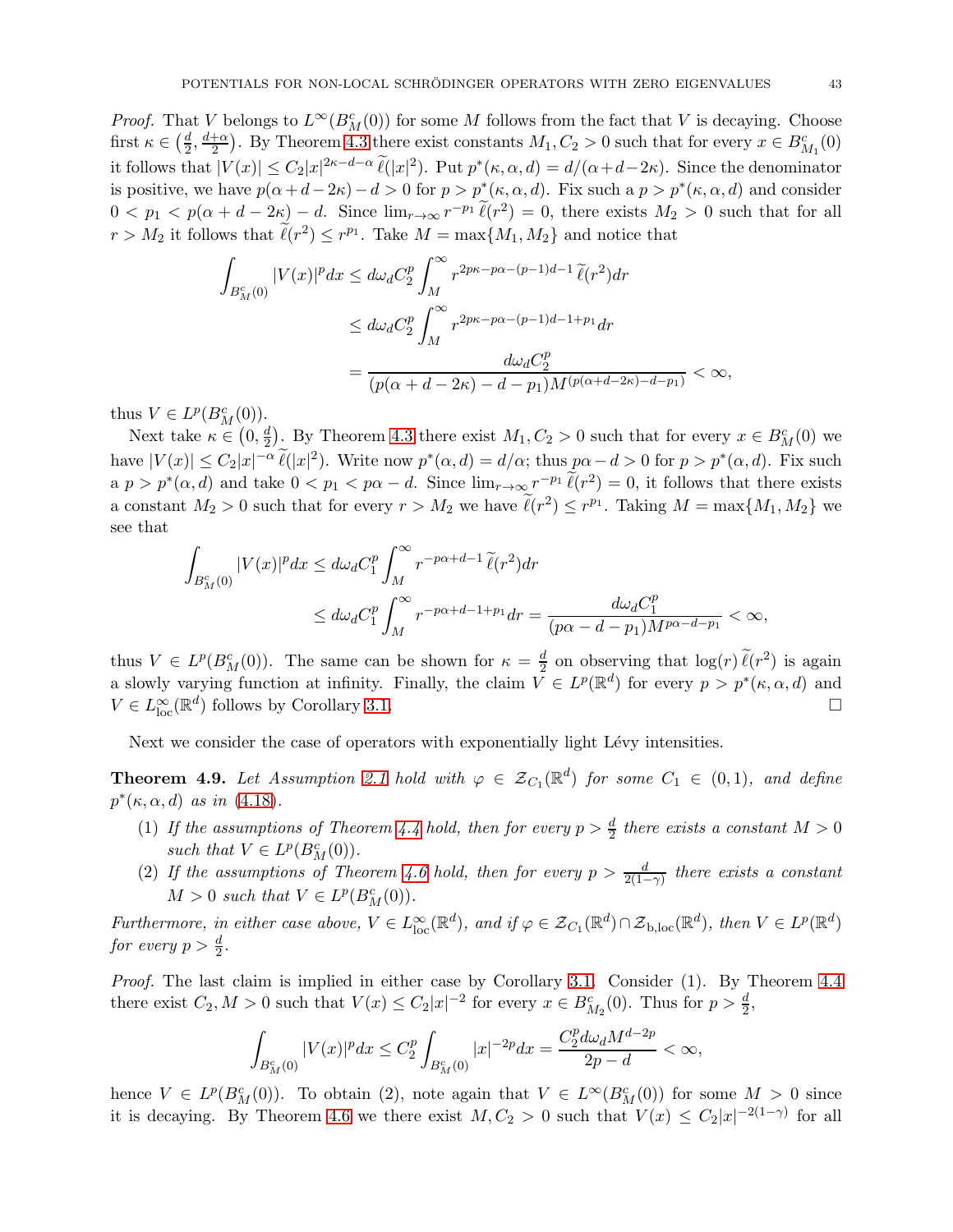$x \in B_M^c(0)$ . Thus

$$
\int_{B_M^c(0)} |V(x)|^p dx \le C_2^p \int_{B_M^c(0)} |x|^{-2(1-\gamma)p} dx = \frac{C_2^p d\omega_d M^{d-2(1-\gamma)p}}{2(1-\gamma)p - d} < \infty,
$$
  
\n
$$
\subset L^p(B_M^c(0)).
$$

hence  $V$ 

Remark 4.8. For the potentials given in [\(1.4\)](#page-4-0) some integrability properties are summarized in the table below.

|                                                                             | $V_{\kappa,\alpha} \in L^1(\mathbb{R}^d)$ $V_{\kappa,\alpha} \in L^d(\mathbb{R}^d)$ |                                          |
|-----------------------------------------------------------------------------|-------------------------------------------------------------------------------------|------------------------------------------|
| $\kappa \in (0, \frac{\delta}{2}) \setminus \{\frac{\delta - \alpha}{2}\}\$ | $\alpha > d$                                                                        | $\alpha > 1$                             |
| $\kappa = \frac{\delta - \alpha}{2}$                                        | $\alpha > \frac{d}{2}$                                                              | $\alpha > \frac{1}{2}$                   |
| $\kappa = \frac{\delta}{2}$                                                 | $\alpha > d$                                                                        | $\alpha > 1$                             |
| $\kappa \in \left(\frac{\delta}{2}, \frac{\delta + \alpha}{2}\right)$       | $\kappa < l+\frac{\alpha}{2}$                                                       | $\kappa < \frac{\delta - 1 + \alpha}{2}$ |

#### 5. Non-decaying potentials and no-go consequences

#### 5.1. Non-decaying potentials for regularly varying Lévy intensities

In the previous section we have established criteria under which the potentials decay at infinity, and derived their decay rates. Next we show that under given conditions the potentials may not decay at all. The interest in this type of results is the implication that zero-energy eigenfunctions with specific (too rapid) decays cannot exist. First we consider operators with regularly varying Lévy intensities.

**Theorem 5.1.** Let Assumption [2.1](#page-21-0) hold with  $\varphi \in \mathcal{Z}_{C_1}(\mathbb{R}^d)$  for some  $C_1 \in (0,1)$ , and suppose that there exist  $\alpha \in (0, 2)$  and a slowly varying function  $\ell$  at zero such that  $\Phi(u) \sim u^{\frac{\alpha}{2}} \ell(u)$  as  $u \downarrow 0$ . If there exist

(1)  $C_2, C_3, M_1, \eta, \beta > 0$  and  $\delta \in \mathbb{R}$  such that

$$
C_2|x|^{\delta}e^{-\eta|x|^{\beta}} \le \varphi(x) \le |x|^{\delta}C_3e^{-\eta|x|^{\beta}}, \quad x \in B^c_{M_1}(0),
$$

(2)  $M_2, C_4 > 0$  such that

$$
L_{\varphi}(x) \le C_4 |x|^{\delta + 2(\beta - 1)} e^{-m|x|^\beta},
$$

then  $V(x) \to \infty$  as  $|x| \to \infty$ .

Proof. Splitting up [\(3.1\)](#page-25-2) we write

$$
V(x) = \frac{1}{2\varphi(x)} \int_{B_{C_1|x|}(0)} D_h \varphi(x) j(|h|) dh + \frac{1}{\varphi(x)} \int_{B_{C_1|x|}^c(x)} \varphi(y) j(|x - y|) dy - \nu_{0,\alpha} (B_{C_1|x|}^c(0))
$$
  
\n
$$
\geq -\frac{1}{2\varphi(x)} \int_{B_{C_1|x|}(0)} |D_h \varphi(x)| j(|h|) dh + \frac{1}{\varphi(x)} \int_{B_{C_1|x|}^c(x)} \varphi(y) j(|x - y|) dy - \nu(B_{C_1|x|}^c(0))
$$
  
\n
$$
\geq -\frac{L_{\varphi}(x)}{2\varphi(x)} \mathcal{J}(C_1|x|) + \frac{1}{\varphi(x)} \int_{B_{C_1|x|}^c(x)} \varphi(y) j(|x - y|) dy - \nu(B_{C_1|x|}^c(0)).
$$

By Corollary [2.1](#page-13-0) there exist  $C_5, C_6, M_3, M_4 > 0$  such that for  $x \in B_{M_3}^c(0)$ 

$$
\mathcal{J}(C_1|x|) \ge C_5|x|^{2-\alpha}
$$
 and  $\nu(B_{C_1|x|}^c(0)) \ge C_6|x|^{-\alpha}$ 

.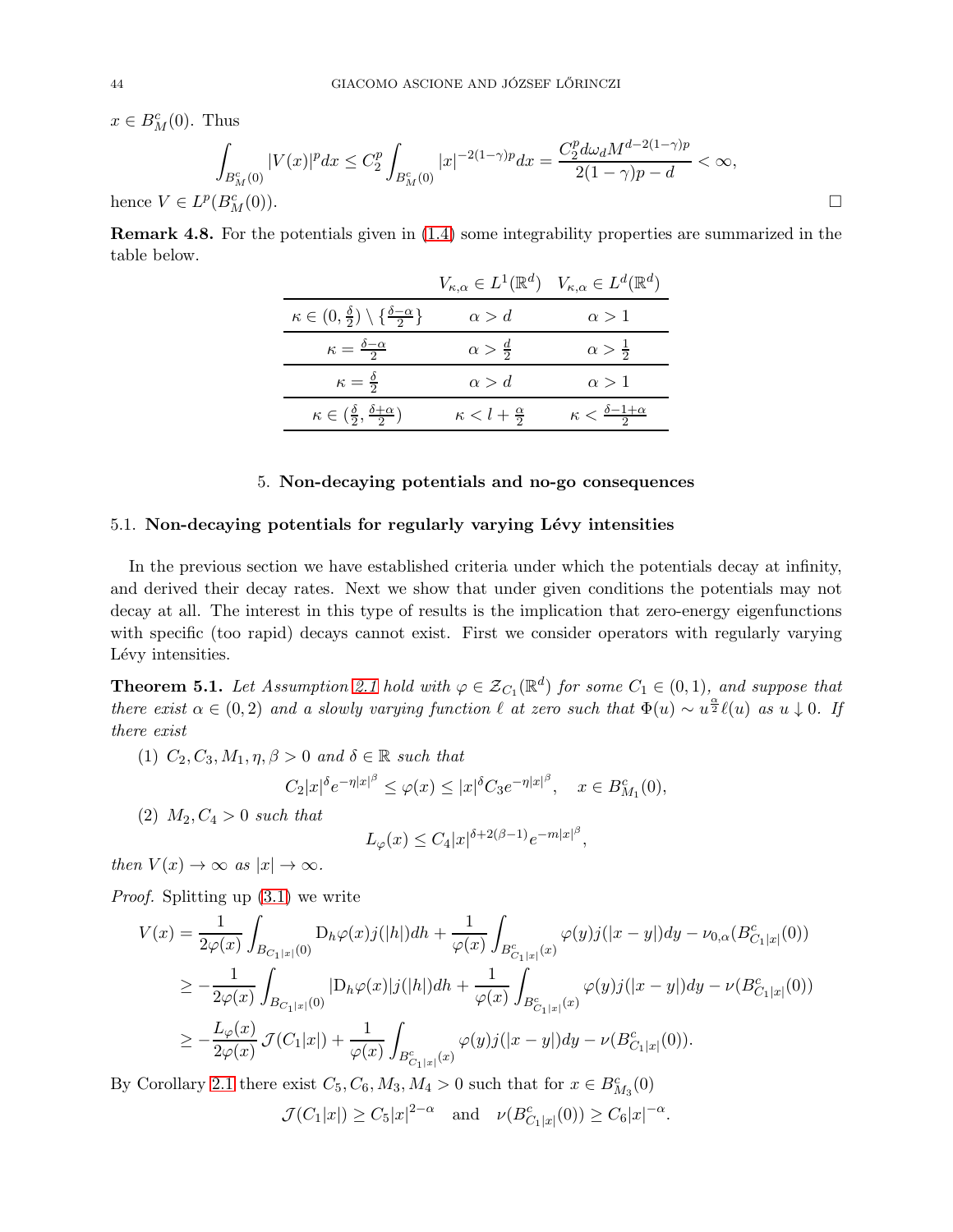Combining this with the asymptotic control on f and  $\varphi$ , we obtain for large enough |x|

(5.1) 
$$
V(x) \geq -C_5|x|^{2\beta-\alpha} + \frac{1}{\varphi(x)} \int_{B_{C_1|x|}^c(x)} \varphi(y) j(|x-y|) dy - C_6|x|^{-\alpha}.
$$

Notice that for values  $y \in B_{(1-C_1)|x|}(0)$  we have  $|x-y| \ge |x| - |y| > |x| - (1-C_1)|x| = C_1|x|$ , then  $B_{(1-C_1)|x|}(0) \subset B^c_{C_1|x|}(x)$ . Thus

<span id="page-44-0"></span>
$$
\int_{B_{C_1|x|}^c(x)} \varphi(y) j(|x-y|) dy \ge \int_{B_{(1-C_1)|x|}(0)} \varphi(y) j(|x-y|) dy
$$

Set  $M_4 = \frac{M_1}{1-C}$  $\frac{M_1}{1-C_1}$  and suppose  $|x| > M_4$ . Then

$$
\varphi(y) \ge C_2 |y|^\delta e^{-\eta |y|^\beta}
$$

and

$$
\int_{B_{(1-C_1)|x|}(0)} \varphi(y)j(|x-y|)dy \geq C_2 \int_{B_{(1-C_1)|x|}(0)} |y|^{\delta} e^{-\eta |y|^{\beta}} j(|x-y|)dy.
$$

Choosing a large enough constant  $M_5 > 0$ , the function  $r \mapsto r^{\delta} e^{-\eta r^{\beta}}$  is decreasing for  $r \ge (1 - C_1)M_5$ . Taking  $|x| > M_5$  gives

$$
C_2 \int_{B_{(1-C_1)|x|}(0)} |y|^{\delta} e^{-\eta |y|^{\beta}} j(|x-y|) dy \geq C_7 |x|^{\delta} e^{-\eta (1-C_1)^{\beta} |x|^{\beta}} \int_{B_{(1-C_1)|x|}(0)} j(|x-y|) dy,
$$

with  $C_7 = C_2(1 - C_1)^{\delta}$ . Since j is radial and decreasing, and  $|x - y| \leq |x| + |y| < (2 - C)|x|$ , it follows that

$$
C_7|x|^{\delta}e^{-\eta(1-C_1)^{\beta}|x|^{\beta}}\int_{B_{(1-C_1)|x|}(0)}j(|x-y|)dy\geq C_8|x|^{\delta+d}e^{-\eta(1-C_1)^{\beta}|x|^{\beta}}j((2-C_1)|x|),
$$

where  $C_8 = C_7(1-C_1)^d \omega_d$ . Also, by Proposition [2.3](#page-11-0) there exist  $C_9$ ,  $M_6 > 0$  such that  $j((2-C_1)|x|) \ge$  $C_9|x|^{-d-\alpha}$  for  $|x| > M_6$ , hence for sufficiently large  $|x|$  we get

$$
C_8|x|^{\delta+d}e^{-\eta(1-C_1)^{\beta}|x|^{\beta}}j((2-C_1)|x|) \geq C_{10}e^{-\eta(1-C_1)^{\beta}|x|^{\beta}}|x|^{-\delta-\alpha},
$$

with  $C_{10} = C_8C_9$ . Using [\(5.1\)](#page-44-0) it then follows that

(5.2) 
$$
V(x) \geq -C_5|x|^{2\beta-\alpha} + \frac{C_{10}e^{-\eta(1-C_1)^{\beta}|x|^{\beta}}|x|^{-\delta-\alpha}}{\varphi(x)} - C_6|x|^{-\alpha}.
$$

Set  $M = \max_{i=0,\dots,6} M_i$ , where  $M_0 = M_{\varphi}$ . For  $|x| > M$  we can use the upper bound on  $\varphi$  to conclude that for large enough  $|x|$ 

$$
V(x) \ge -C_5 |x|^{2\beta-\alpha} + C_{11} e^{\eta(1-(1-C_1)^{\beta})|x|^{\beta}} |x|^{-\alpha} - C_6 |x|^{-\alpha} \ge C_{12} |x|^{-\alpha} e^{\eta(1-(1-C)^{\beta})|x|^{\beta}},
$$
  
with  $C_{11}, C_{12} > 0$ .

#### 5.2. Non-decaying potentials for exponentially light Lévy intensities

Next our aim is to consider the same problem for operators with exponentially light Lévy intensities, such as the massive relativistic operator. Due to the light tails, the control in terms of dilated balls becomes more delicate and first we need the following auxiliary result.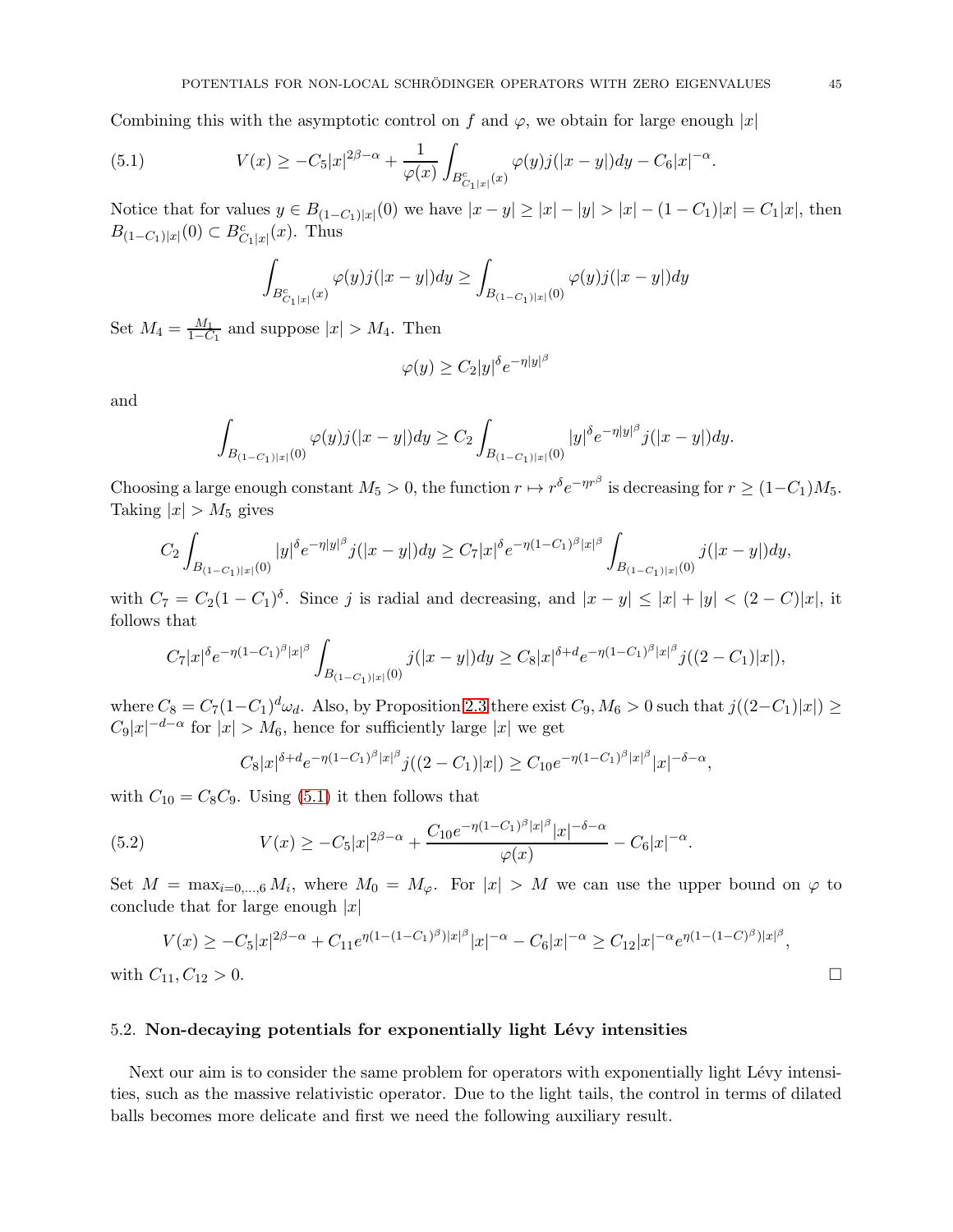<span id="page-45-2"></span>**Lemma 5.1.** Let  $f \in \mathcal{Z}_{C_1}(\mathbb{R}^d)$  for some  $C_1 \in (0,1)$ , and suppose that there exist a constant  $C_{g,1} > 0$ and a decreasing function  $g: \mathbb{R}^+ \to \mathbb{R}^+$  such that  $L_f(x) \leq C_{g,1} g(|x|)$  for every  $x \in B^c_{M_f}(0)$ . Then  $f \in \mathcal{Z}_C(\mathbb{R}^d)$  for all  $C \in (0,1)$ , and for every such C, using the notations  $L_{f,C}$  and  $M_{f,C}$  for the function and constant corresponding to  $\mathcal{Z}_C(\mathbb{R}^d)$ , there exist constants  $C_{g,2}, C_{g,3} > 0$  such that  $L_{f,C}(x) \leq C_{g,2}g(C_{g,3}|x|)$  for all  $x \in B^c_{M_{f,C}}(0)$ .

Proof. The proof of this lemma is presented in the Appendix.

**Remark 5.1.** We note that if there is no need to keep the given bound on  $L_f$ , there are simpler alternatives. Indeed, if  $C > C_1$  and  $h \in B_{C|x|}(0) \setminus B_{C_1|x|}(0)$ , then  $|h|^2 > C_1^2|x|^2$  and

$$
\frac{|\mathcal{D}_h f(x)|}{|h|^2} \le \frac{4\, \|f\|_\infty}{C_1^2 |x|^2}
$$

hence we may use  $L_{f,C}(x) = \max\{L_f(x), \frac{4||f||_{\infty}}{C_1^2|x|^2}\}$ . Moreover, if f is radially symmetric and decreasing, we have

$$
\frac{|\mathcal{D}_h f(x)|}{|h|^2} \le \frac{4f((1 - C)x)}{C_1^2 |x|^2}
$$

and we can use  $L_{f,C}(x) = \max\{L_f(x), \frac{4f((1-C)x)}{C_1^2|x|^2}\}.$ 

Now we can state our results for this type of operators.

<span id="page-45-0"></span>**Theorem 5.2.** Let Assumption [2.1](#page-21-0) hold with  $\varphi \in \mathcal{Z}_{C_1}(\mathbb{R}^d)$  for some  $C_1 \in (0,1)$ , and  $\mu(t) \sim$  $C_{\mu}t^{-1-\frac{\alpha}{2}}e^{-\eta_{\mu}t}$  as  $t\to\infty$  for some  $\eta_{\mu},C_{\mu}>0$  and  $\alpha\in(0,2]$ . Furthermore, suppose that there exist (1)  $C_2, C_3, M_1 > 0, \delta \in \mathbb{R}$  and  $\eta_{\varphi} \in (0, \sqrt{\eta_{\mu}})$  such that

$$
C_2|x|^{\delta}e^{-\eta_{\varphi}|x|} \leq \varphi(x) \leq |x|^{\delta}C_3e^{-\eta_{\varphi}|x|}, \quad x \in B^c_{M_1}(0),
$$

(2)  $M_2, C_4 > 0$  such that  $L_{\varphi}(x) \leq C_4 |x|^{\delta} e^{-\eta_{\varphi}|x|}$ .

If  $C_1 \in \left(\frac{\eta_{\varphi}}{\sqrt{\eta_{\mu}}},1\right)$ , then there exist  $C_V$ ,  $M > 0$  such that  $|V(x)| \leq C_V$  for every  $x \in B^c_M(0)$ .

*Proof.* By using estimate [\(4.16\)](#page-39-2) with  $\gamma = 1$  we have

$$
|V(x)| \le C_5 + C_6|x|^{-\delta - 1 - \alpha} e^{-(C_1 \sqrt{\eta \mu} - \eta \varphi)|x|}, \quad x \in B_M^c(0),
$$

with suitable constants  $M, C_5, C_6 > 0$ . Since  $C_1\sqrt{\eta_\mu} - \eta_\varphi > 0$ , we find  $C_V > 0$  such that  $|V(x)| \le C_V$ for all  $x \in B_M^c(0)$ .  $\mathcal{L}_{M}^{c}(0).$ 

<span id="page-45-1"></span>**Theorem 5.3.** Let Assumption [2.1](#page-21-0) hold with  $\varphi \in \mathcal{Z}_{C_1}(\mathbb{R}^d)$  for some  $C_1 \in (0,1)$ , and  $\mu(t) \sim$  $C_{\mu}t^{-1-\frac{\alpha}{2}}e^{-\eta_{\mu}t}$  as  $t \to \infty$  for some  $\eta_{\mu}, C_{\mu} > 0$  and  $\alpha \in (0, 2]$ . Suppose that

(1) there exist  $C_2, C_3, M_1 > 0$ ,  $\delta \in \mathbb{R}$  and  $\eta_{\varphi} \in (0, \sqrt{\eta_{\mu}})$  such that

$$
C_2|x|^{\delta}e^{-\eta_{\varphi}|x|} \leq \varphi(x) \leq |x|^{\delta}C_3e^{-\eta_{\varphi}|x|}, \quad x \in B^c_{M_1}(0),
$$

- (2) there exists  $C_1 \in (0,1)$  such that  $\eta_{\varphi} < C_1 \sqrt{\eta_{\mu}}$  and  $\varphi \in \mathcal{Z}_{C_1}(\mathbb{R}^d)$ ;
- (3)  $L_{\varphi}(x) \leq C_4 |x|^{\delta} e^{-\eta_{\varphi}|x|}$  with  $C_4 > 0$ , for all  $x \in B^c_{M_{\varphi}}(0)$ ;
- (4) there exist a function  $f : \mathbb{R}^d \to \mathbb{R}$  and constants  $M_2 > 0$  and  $\omega \geq 2$  such that

$$
|D_h\varphi(x)| \ge f(x)|h|^{\omega}, \quad h \in B_{C_1|x|}(0), \ x \in B^c_{M_2}(0);
$$

(5)  $f(x) \ge C_5 |x|^{\delta} e^{-\eta_{\varphi}|x|}$  with  $C_5 > 0$ , for every  $x \in B_{M_2}^c(0)$ .

Define  $H_L^{\pm}$ ,  $H_f^{\pm}$  and  $H^{\pm} = \max\{H_f^+ - H_L^-, H_f^- - H_L^+\}$  $\{^+_L\}$  as in Theorem [4.5,](#page-35-1) whenever they exist. If  $H^{\pm} > 0$ , then there exist  $C_V^{\pm}$ ,  $M > 0$  such that  $C_V^- \leq |V(x)| \leq C_V^+$  $V_V^+$  for every for any  $x \in B_M^c(0)$ .

$$
\Box
$$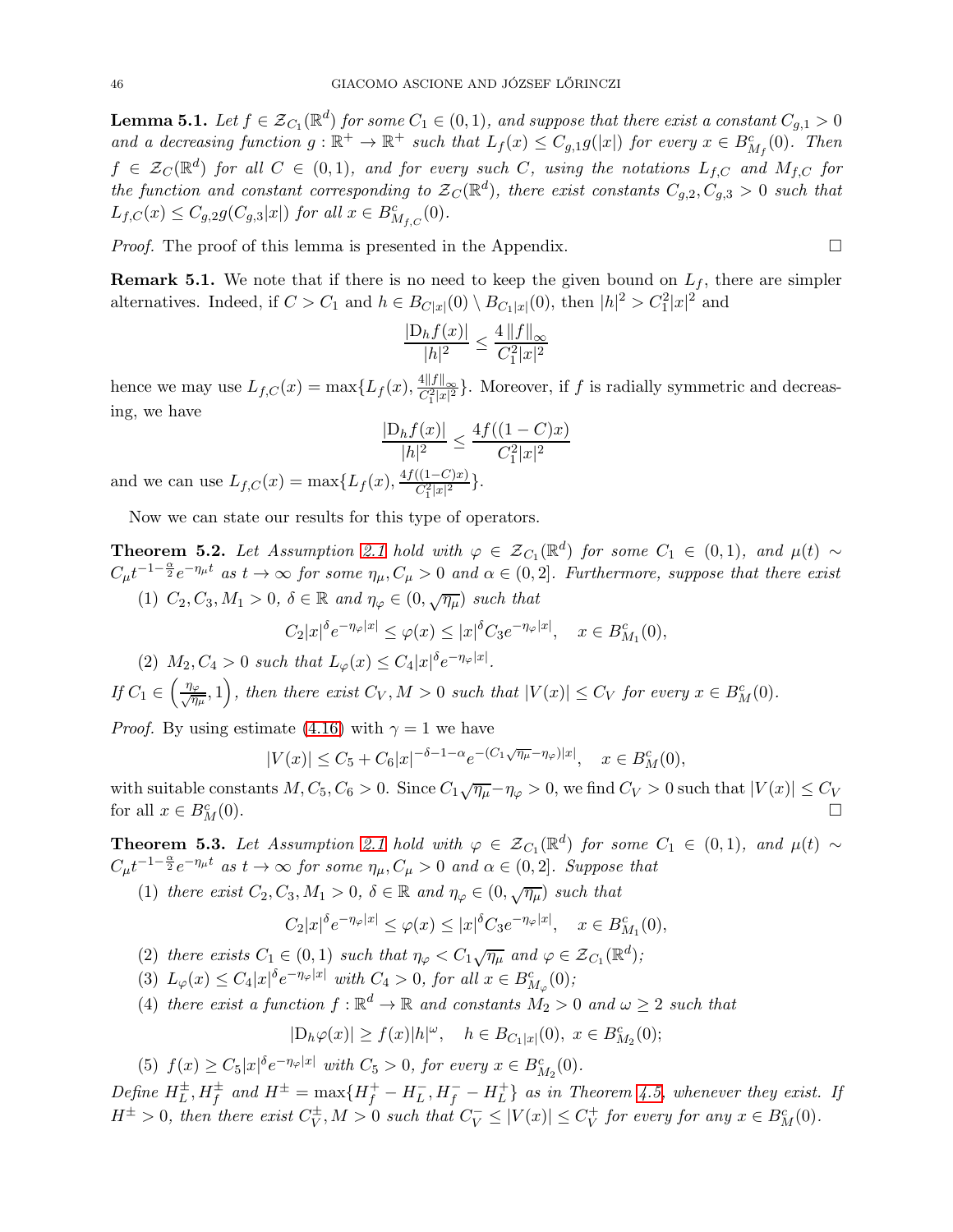Proof. The argument goes in the spirit of the proofs of Theorems [4.5](#page-35-1) and [4.7,](#page-39-1) and we use the notations introduced there. Theorem [5.2](#page-45-0) gives the bound  $|V(x)| \leq C_V^+$  $V^+$ ,  $x \in B^c_{M^+}(0)$ , with suitable  $\text{constants}$   $C_V^+$  $V_V^+$ ,  $M^+$ . By Corollary [2.2](#page-16-0) and assumption (1) above we have

$$
C_2|x|^{\delta}e^{-\eta_{\varphi}|x|} \leq \varphi(x) \leq C_3|x|^{\delta}e^{-\eta_{\varphi}|x|} \quad \text{and} \quad \nu(B_{C_1|x|}^c(0)) \leq C_6|x|^{\frac{d-\alpha-4}{2}}e^{-C_1\sqrt{\eta_{\mu}}|x|},
$$

for all  $x \in B_{M_3}^c(0)$ , with appropriate constants  $C_6$ ,  $M_3 > 0$ . A counterpart of [\(4.14\)](#page-36-2) yields

$$
\Big|\int_{B_{C_1|x|}(0)} D_h\varphi(x)j(|h|)dh\Big|\geq |x|^{\delta}e^{-\eta_{\varphi}|x|}\max\left\{C_5I_{\omega}^+ - C_4I_2^-, C_5I_{\omega}^- - C_4I_2^+\right\}.
$$

Hence by [\(4.12\)](#page-36-1) we get

$$
\begin{split} |V(x)| &\geq \frac{1}{2C_3}|x|^{-\delta}e^{\eta\varphi|x|}\Big|\int_{B_{C_1|x|}(0)}\mathrm{D}_h\varphi(x)\varphi(x)j(|h|)dh\Big| - \frac{2C_6\,\|\varphi\|_\infty}{C_2}|x|^{\frac{d-\alpha-4-2\delta}{2}}e^{-(C_1\sqrt{\eta\mu}-\eta\varphi)|x|}\\ &\geq \frac{1}{2C_3}\max\left\{C_5I_{\omega}^+ - C_4I_2^-, C_5I_{\omega}^- - C_4I_2^+\right\} - \frac{2C_6\,\|\varphi\|_\infty}{C_2}|x|^{\frac{d-\alpha-4-2\delta}{2}}e^{-(C_1\sqrt{\eta\mu}-\eta\varphi)|x|}, \end{split}
$$

thus, using that  $C_1\sqrt{\eta_\mu} - \eta_\varphi > 0$ , we obtain  $\liminf_{|x| \to \infty} |V(x)| \geq \frac{H^{\pm}}{2C_3} > 0$ . This allows to choose  $C_V^-, M^- > 0$  such that  $|V(x)| \ge C_V^-$  for all  $x \in B_{M^-}^c(0)$ .

**Remark 5.2.** As for Proposition [4.5,](#page-35-1) also in this case the excess condition  $H^{\pm} > 0$  is unnecessary if  $D_h\varphi(x)$  has a definite sign.

The following are again counterparts of Corollaries [4.1](#page-37-0)[-4.2,](#page-38-3) and we leave the proofs to the reader.

**Corollary 5.1.** Let the assumptions of Theorem [5.3](#page-45-1) hold and  $\varphi \in C(B_R^c(0))$ . Then  $V(x)$  does not change sign in  $B_R^c(0)$ .

Corollary 5.2. Let Assumption [2.1](#page-21-0) hold with  $\varphi \in C^2(\mathbb{R}^d)$ , and  $\mu(t) \sim C_{\mu} t^{-1-\frac{\alpha}{2}} e^{-\eta_{\mu} t}$  as  $t \to \infty$ for some  $\eta_{\mu}, C_{\mu} > 0$  and  $\alpha \in (0, 2]$ . Suppose the following properties hold:

(1) There exist  $M_1 > 0$ ,  $\delta \in \mathbb{R}$ , and  $\eta_{\varphi} \in (0, \sqrt{\eta_{\mu}})$  such that

$$
\varphi(x) \asymp |x|^{\delta} e^{-\eta_{\varphi}|x|}, \quad x \in B_{M_1}^c(0).
$$

- (2)  $D^2\varphi(x)$  is positive definite for  $x \in B_R^c(0)$  and some  $R > 0$ .
- (3) Let  $A_C(x)$  be defined as in Proposition [4.2](#page-38-1) for  $C > \frac{\eta_{\varphi}}{\eta_{\mu}}$ , and denote by  $\lambda_{\min}(x)$  and  $\lambda_{\max}(x)$ the lowest and highest eigenvalues of  $D^2\varphi(x)$ , respectively. Let  $\lambda^-(x) = \min_{z \in A_C(x)} \lambda_{\min}(z)$ ,  $\lambda^+(x) = \max_{z \in A_C(x)} \lambda_{\max}(z)$ , and assume

$$
C_{\lambda}^- |x|^{-\delta} e^{-\eta_{\varphi}|x|} \leq \lambda^-(x) \leq \lambda^+(x) \leq C_{\lambda}^- |x|^{-\delta} e^{-\eta_{\varphi}|x|}, \quad x \in B_R^c(0).
$$

Then there exists  $M_V > 0$  such that

$$
|V(x)| \asymp \frac{1}{|x|^2}, \quad x \in B_{M_V}^c(0).
$$

Finally we show a severe case of no decay also for exponentially light Lévy intensities.

<span id="page-46-0"></span>**Theorem 5.4.** Let Assumption [2.1](#page-21-0) hold with  $\varphi \in \mathcal{Z}_{C_1}(\mathbb{R}^d)$  for some  $C_1 \in (0,1)$ , and  $\mu(t) \sim$  $C_{\mu}t^{-1-\frac{\alpha}{2}}e^{-\eta_{\mu}t}$  as  $t\to\infty$  for some  $\eta_{\mu}, C_{\mu}>0$  and  $\alpha\in(0,2]$ . Assume, moreover, that there exist

(1)  $C_2, C_3, M_1 > 0, \ \delta \in \mathbb{R}, \ \gamma \ge 1 \ \text{and} \ \eta_{\varphi} > \eta^*(\gamma), \ \text{where}$ 

$$
\eta^*(\gamma) = \begin{cases} \eta_\mu & \gamma = 1 \\ 0 & \gamma > 1, \end{cases}
$$

such that  $C_2|x|^{\delta}e^{-\eta_{\varphi}|x|^{\gamma}} \leq \varphi(x) \leq |x|^{\delta}C_3e^{-\eta_{\varphi}|x|^{\gamma}}$  for all  $x \in B_{M_1}^c(0)$ ;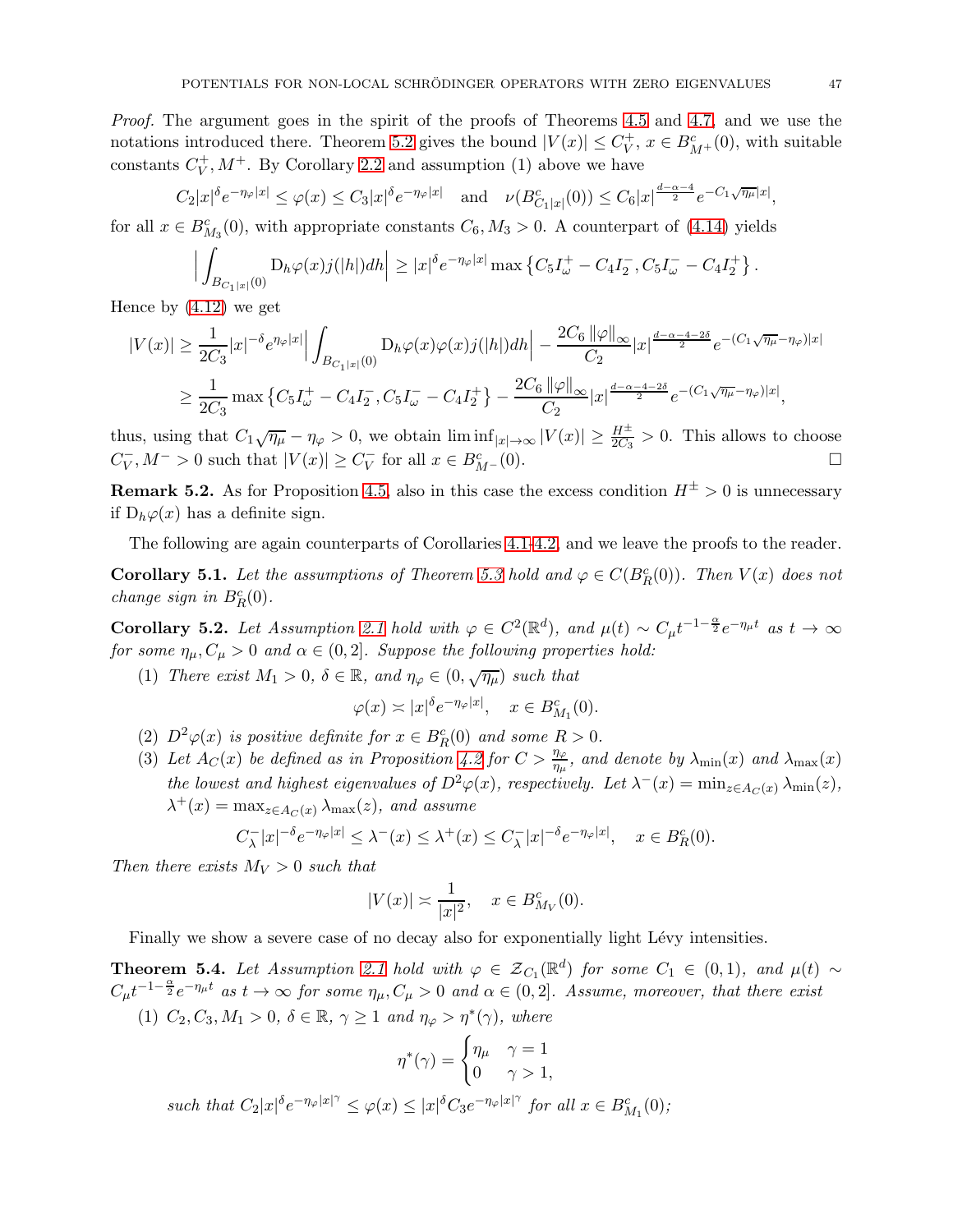(2)  $M_2, C_4 > 0$  such that  $L_\varphi(x) \le C_4 |x|^{\delta + 2(\gamma - 1)} e^{-\eta_\varphi |x|^\gamma}$ . If  $C_1 \in \left(2 - \frac{\eta_{\varphi}}{\sqrt{2n}}\right)$  $\frac{\partial \varphi}{\partial n\mu}, 1$ , then  $V(x) \to \infty$  as  $|x| \to \infty$ .

Proof. We have

$$
V(x) \ge \frac{1}{\varphi(x)} \int_{B_{C_1|x|}^c(0)} \varphi(x+h) j(|h|) dh - \nu(B_{C_1|x|}^c(0)) - \frac{1}{2\varphi(x)} \int_{B_{C_1|x|}(0)} |D_h\varphi(x)| j(|h|) dh.
$$

For x such that  $(1 - C_1)|x| > 1$  the first integral can be bounded as

$$
\begin{aligned} \int_{B_{C_1|x|}^c(0)} \varphi(x+h) j(|h|) dh &\geq \int_{B_{(1-C_1)|x|}(0)} \varphi(y) j(|x-y|) dh \\ &\geq j((2-C_1)|x|) \int_{B_{(1-C_1)|x|}(0)} \varphi(y) dh \geq j((2-C_1)|x|) \left\| \varphi \right\|_{L^1(B_1(0))}, \end{aligned}
$$

leading to

$$
V(x) \ge \frac{j((2-C_1)|x|)}{\varphi(x)} \left\|\varphi\right\|_{L^1(B_1(0))} - C_5 \frac{L_\varphi(x)}{\varphi(x)} \ge C_7 |x|^{-\frac{\alpha+d}{2}-1} e^{\eta_\varphi|x|^\gamma - (2-C_1)\sqrt{\eta_\mu}|x|} - C_6 |x|^{2(\gamma-1)}.
$$

For  $\gamma > 1$  we clearly have

$$
V(x) \geq C_8|x|^{-\delta - \frac{\alpha + d}{2} - 1}e^{\eta_{\varphi}|x|^{\gamma} - (2 - C_1)\sqrt{\eta_{\mu}}|x|},
$$

thus V is growing to infinity. For  $\gamma = 1$ ,

$$
V(x) \ge C_7 |x|^{-\delta - \frac{\alpha + d}{2} - 1} e^{(\eta \varphi - (2 - C_1)\sqrt{\eta \mu})|x|} - C_6.
$$

To secure  $\eta_{\varphi} - (2 - C_1)\sqrt{\eta_{\mu}} > 0$ , taking into account that  $\eta_{\varphi} > \sqrt{\eta_{\mu}}$ , we can choose  $C_1 \in \left(2 - \frac{\eta_{\varphi}}{\sqrt{\eta_{\mu}}}, 1\right)$ to obtain

$$
V(x) \ge C_7 |x|^{-\delta - \frac{\alpha + d}{2} - 1} e^{(\eta_\varphi - (2 - C_1)\sqrt{\eta_\mu})|x|},
$$

thus  $V(x)$  is again increasing to infinity as  $|x| \to \infty$ .

**Remark 5.3.** If in Theorem [5.2](#page-45-0)  $C_1 \notin (\frac{\eta_{\varphi}}{\sqrt{\eta_{\mu}}}, 1)$ , we can use Lemma [5.1](#page-45-2) to ensure that  $C_1$  can be appropriately chosen. However, the bound for  $L_{\varphi}$  needs to be verified since  $\eta_{\varphi}$  is then replaced by  $(1 - C_1)^N \eta_{\varphi}$  for some  $N \in \mathbb{N}$ . A similar requirement applies also for Theorem [5.4.](#page-46-0)

# 6. Sign of the potentials at infinity

### $6.1.$  Sign for regularly varying Lévy intensities

As discussed in the Introduction, apart from the decay properties at infinity, the sign at infinity is one of the most important features of potentials generating zero eigenvalues. In this section we obtain conditions under which decaying potentials have a definite sign at infinity.

<span id="page-47-0"></span>**Theorem 6.1.** Let Assumption [2.1](#page-21-0) hold with  $\varphi \in \mathcal{Z}_{C_1}(\mathbb{R}^d)$  for some  $C_1 \in (0,1)$ , and suppose that there exists  $\alpha \in (0, 2)$  and a function  $\ell$  slowly varying at zero such that  $\Phi(u) \sim u^{\alpha/2} \ell(u)$  as  $u \downarrow 0$ . If there exist

- (1) a decreasing function  $\rho : \mathbb{R}^+ \to \mathbb{R}^+$  such that  $\varphi(x) = \rho(|x|)$  for  $x \in B^c_{M_{\varphi}}(0)$ ;
- (2)  $C_2, C_3, M_1 > 0$  and  $\kappa \in \left(\frac{d}{2}\right)$  $\frac{d}{2}, \frac{d+\alpha}{2}$  $\frac{1}{2}$  such that  $C_2|x|^{-2\kappa} \leq \varphi(x) \leq C_3|x|^{-2\kappa}$  for  $x \in B_{M_2}^c(0);$
- (3)  $C_4, M_2 > 0$  such that  $L_\varphi(x) \le C_4 |x|^{-(2\kappa+2)}$  for  $x \in B_{M_2}^c(0)$ ,

then there exists  $M > 0$  such that  $V(x) > 0$  for every  $x \in B_M^c(0)$ .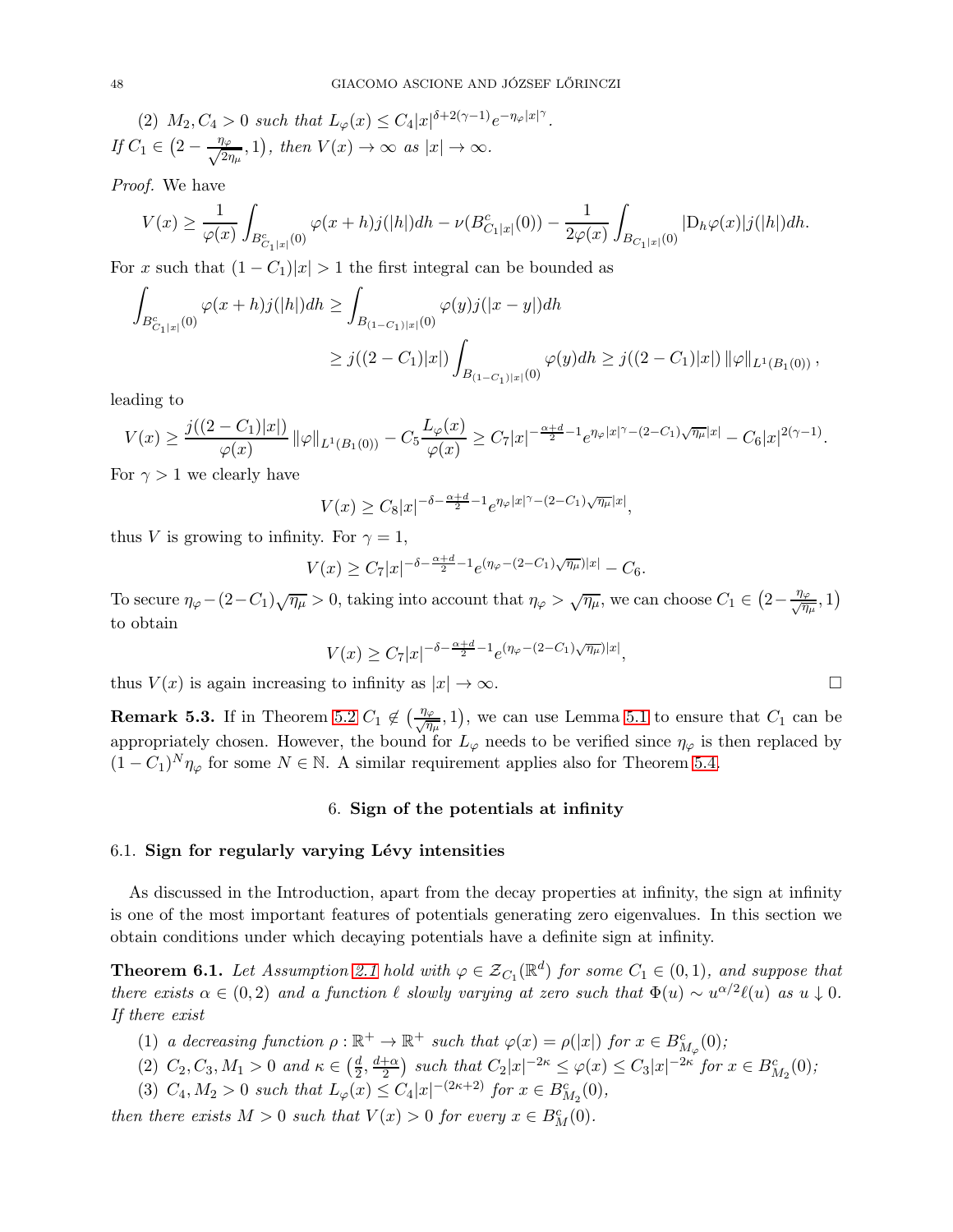*Proof.* Define  $\widehat{M} = \max\{M_1, M_2, M_3, M_4\}$ . By Proposition [2.3](#page-11-0) there exist constants  $C_5, C_6 > 0$ such that

$$
j((1+C_1)|x|) \ge C_5|x|^{-d-\alpha} \widetilde{\ell}(|x|^2)
$$
 and  $j(C_1|x|) \le C_6|x|^{-d-\alpha} \widetilde{\ell}(|x|^2)$ ,

for  $x \in B^c_{\widehat{M}}(0)$ . By using Remark [2.4](#page-20-0) (4) we have that

$$
\varphi(x)V(x) = \int_{B_{C_1|x|}^c(x)} (\varphi(y) - \varphi(x))j(|x - y|)dy + \frac{1}{2} \int_{B_{C_1|x|}(0)} D_h \varphi(x)j(|h|)dh
$$
  
= 
$$
\left(\int_{B_{|x|}(0) \backslash B_{C_1|x|}(x)} + \int_{B_{|x|}^c(0) \backslash B_{C_1|x|}(x)} \right) (\varphi(y) - \varphi(x))j(|x - y|)dy
$$
  
+ 
$$
\frac{1}{2} \int_{B_{C_1|x|}(0)} D_h \varphi(x)j(|h|)dh.
$$

Radial symmetry and the fact that  $\rho$  is decreasing give  $\varphi(y) - \varphi(x) \geq 0$  for  $y \in B_{|x|}(0)$ . Since  $C_1$  < 1, we have that  $B_{(1-C_1)|x|}(0)$  ⊂  $B_{|x|}(0) \setminus B_{C_1|x|}(x)$ , and thus

$$
\varphi(x)V(x) \ge \left(\int_{B_{(1-C_1)|x|}(0)} + \int_{B_{|x|}^c(0)\setminus B_{C_1|x|}(x)}\right)(\varphi(y) - \varphi(x))j(|x - y|)dy \n+ \frac{1}{2}\int_{B_{C_1|x|}(0)} \mathcal{D}_h\varphi(x)j(|h|)dh \n= \int_{B_{(1-C_1)|x|}(0)} \varphi(y)j(|x - y|)dy - \varphi(x)\int_{B_{(1-C_1)|x|}(0)}j(|x - y|)dy \n+ \int_{B_{|x|}^c(0)\setminus B_{C_1|x|}(x)} \varphi(y)j(|x - y|)dy - \varphi(x)\int_{B_{|x|}^c(0)\setminus B_{C_1|x|}(x)}j(|x - y|)dy \n+ \frac{1}{2}\int_{B_{C_1|x|}(0)} \mathcal{D}_h\varphi(x)j(|h|)dh \n= I_1(x) - I_2(x) + I_3(x) - I_4(x) + I_5(x).
$$

<span id="page-48-1"></span>Since for  $y \in B_{(1-C_1)|x|}(0)$  we have  $j(|x-y|) \leq j(C_1|x|)$ , it follows that

(6.2) 
$$
I_2(x) \le \varphi(x) j(C_1|x|) |x|^d (1-C_1)^d \omega_d \le C_7 |x|^{-2\kappa-\alpha} \tilde{\ell}(|x|^2),
$$

where the second bound is due to  $|x| > \widehat{M}$ , with  $C_7 = C_6 C_3 (1 - C_1)^d \omega_d$ .

To estimate  $I_3(x)$  we define the ring

<span id="page-48-0"></span>
$$
A(|x|) = B_{(2+C_1)|x|}(0) \setminus B_{(1+C_1)|x|}(0) \subset B_{|x|}^c(0) \setminus B_{C_1|x|}(x),
$$

so that by positivity of  $\varphi$  we get

$$
I_3(x) \ge \int_{A(|x|)} \varphi(y) j(|x-y|) dy.
$$

For  $y \in A(|x|)$  we have that  $j(|x - y|) \geq j((1 + C_1)|x|)$  and, since  $\rho$  is decreasing, we furthermore have  $\varphi(y) \geq \varphi((2+C_1)|x|)$ . Hence

$$
I_3(x) \ge \varphi((2+C_1)|x|)j((1+C_1)|x|)|x|^d((2+C_1)^d - (1+C_1)^d) \ge C_8|x|^{-2\kappa-\alpha} \widetilde{\ell}(|x|^2),
$$

where the second bound again follows from  $|x| > \widehat{M}$  and  $C_8 = C_2(2+C_1)^{-2\kappa}C_5((2+C_1)^d-(1+C_1)^d)$ . Also, by Corollary [2.1](#page-13-0) (1) there exists a constant  $C_9 > 0$  such that

$$
\nu(B_{C_1|x|}^c(0)) \leq C_9|x|^{-\alpha} \widetilde{\ell}(|x|^2), \quad x \in B_{\widehat{M}}^c(0).
$$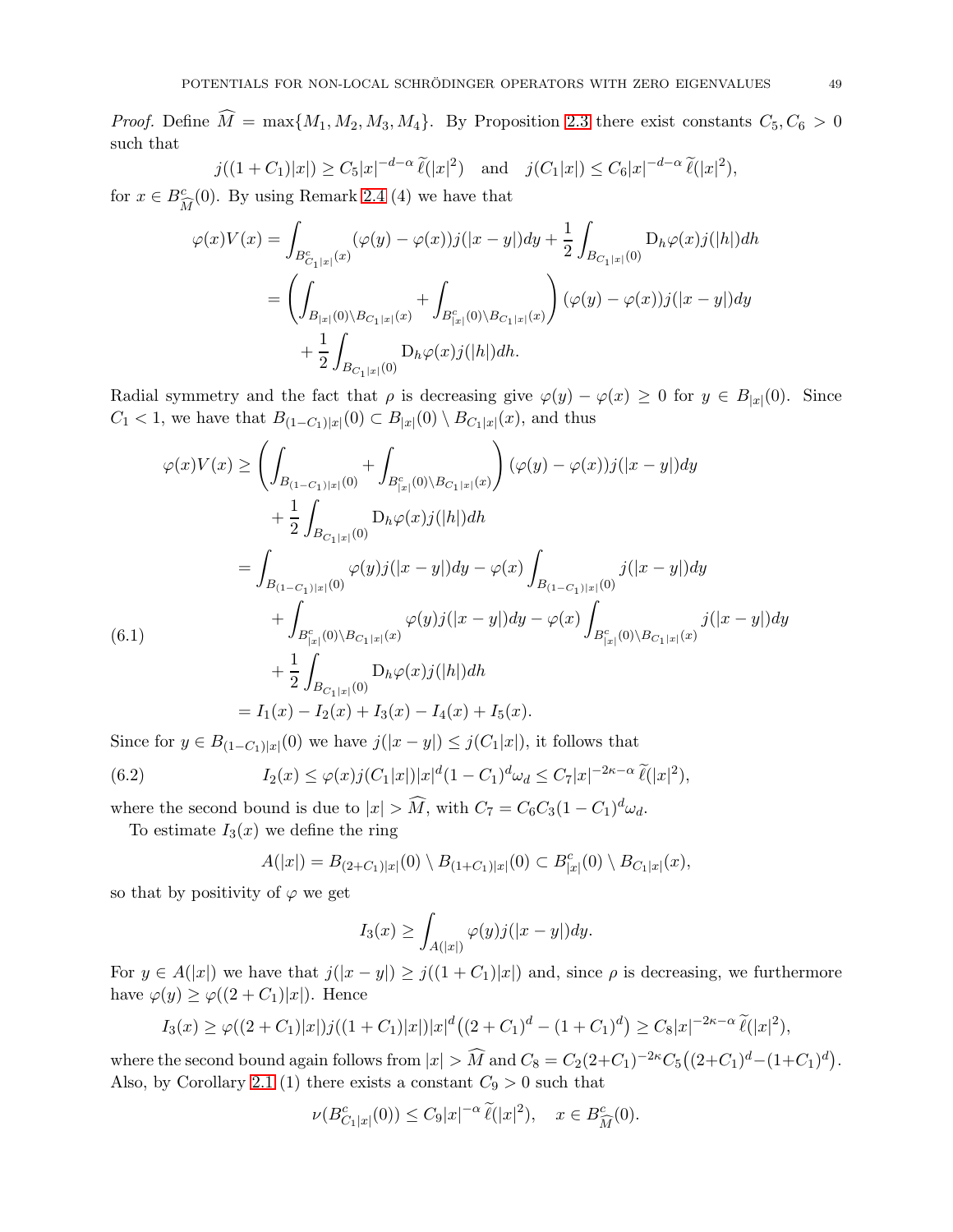Thus for the fourth integral we obtain

$$
I_4(x) \le \varphi(x)\nu(B_{C_1|x|}^c(0)) \le C_{10}|x|^{-2\kappa-\alpha} \widetilde{\ell}(|x|^2),
$$

for  $|x| > \widehat{M}$  with  $C_{10} = C_9C_3$ . By Corollary [2.1](#page-13-0) (3) there exists also a constant  $C_{11} > 0$  such that

<span id="page-49-0"></span>
$$
\mathcal{J}(C_1|x|) \leq C_{11}|x|^{2-\alpha} \,\widetilde{\ell}(|x|^2)
$$

which gives for the fifth integral

(6.3) 
$$
|I_5(x)| \le \frac{L_\varphi(x)}{2} \mathcal{J}(C_1|x|) \le C_{12}|x|^{-2\kappa-\alpha} \,\widetilde{\ell}(|x|^2),
$$

for  $|x| > \widehat{M}$  and with  $C_{12} = \frac{C_4 C_{11}}{2}$ . Finally, consider  $I_1(x)$ . For  $y \in B_{(1-C_1)|x|}(0)$  we have  $j(|x-y|) \ge$  $j(C_1|x|)$ , thus

$$
I_1(x) \geq j(C_1|x|) \int_{B_{(1-C_1)|x|}(0)} \varphi(y) dy \geq C_5 |x|^{-d-\alpha} \, \widetilde{\ell}(|x|^2) \int_{B_{(1-C_1)|x|}(0)} \varphi(y) dy, \quad |x| > \widehat{M}.
$$

We only have to evaluate the inner integral in the lower bound of  $I_1(x)$ . The following two cases occur.

Case 1: Let 
$$
\kappa > \frac{d}{2}
$$
. By positivity of  $\varphi \in L^1(B_{(1-C_1)|x|}(0))$ , on setting  $\widehat{M} > \frac{1}{1-C_1}$  we get\n
$$
\int_{B_{(1-C_1)|x|}(0)} \varphi(y) dy \ge ||\varphi||_{L^1(B_1(0))}, \quad |x| > \widehat{M},
$$

and then

(6.4) 
$$
I_1(x) \geq C_{13}|x|^{-d-\alpha} \widetilde{\ell}(|x|^2)
$$

where  $C_{13} = C_5 ||\varphi||_{L^1(B_1(0))}$ . Thus by applying estimates [\(6.2\)](#page-48-0)-[\(6.3\)](#page-49-0) and [\(6.4\)](#page-49-1) to [\(6.1\)](#page-48-1),

<span id="page-49-1"></span>
$$
\varphi(x)V(x) \ge C_{13}|x|^{-d-\alpha} \tilde{\ell}(|x|^2) + \left(C_8 - C_7 + C_{10} - C_{12}\right)|x|^{-2\kappa-\alpha} \tilde{\ell}(|x|^2)
$$
  
=  $|x|^{-d-\alpha} \tilde{\ell}(|x|^2)(C_{13} + C_{14}|x|^{d-2\kappa}),$ 

where  $C_{14} = C_8 - C_7 + C_{10} - C_{12}$ . Since now  $d - 2\kappa < 0$  and  $C_{13} > 0$ , we can chose  $M > \widehat{M}$  large enough to have  $C_{13} + C_{14}M^{d-2\kappa} > 0$ . Thus in particular

(6.5) 
$$
\varphi(x)V(x) \ge |x|^{-d-\alpha} \tilde{\ell}(|x|^2)(C_{13} + C_{14}M^{d-2\kappa}) > 0, \quad x \in B^c_M(0).
$$

Case 2: Let  $\kappa = \frac{d}{2}$  and write  $\widehat{M} > \frac{M_1}{(1 - C_1)}$ . By positivity of  $\varphi$ , for  $|x| > \widehat{M}$  we get

<span id="page-49-3"></span><span id="page-49-2"></span>
$$
\int_{B_{(1-C_1)|x|}(0)}\varphi(y)dy\geq\int_{B_{(1-C_1)|x|}(0)\backslash B_{M_1}(0)}\varphi(y)dy
$$

Since  $(1 - C_1)|x| > M_1$ , we furthermore have

$$
\int_{B_{(1-C_1)|x|}(0)\setminus B_{\widetilde{M}}(0)} \varphi(y) dy \ge C_2 d\omega_d \int_{M_1}^{(1-C_1)|x|} \frac{dr}{r} = C_2 d\omega_d \log \frac{(1-C_1)|x|}{M_1} \ge C_{15} \log |x|,
$$

for a suitable constant  $C_{15} > 0$ . Combining this estimate with  $(6.1)$ , we obtain

(6.6) 
$$
I_1(x) \ge C_{16}|x|^{-2\kappa-\alpha} \log(|x|) \tilde{\ell}(|x|^2),
$$

using that  $2\kappa = d$  and setting  $C_{16} = C_{15}C_5$ . Again, combining estimates [\(6.2\)](#page-48-0)-[\(6.3\)](#page-49-0) and [\(6.6\)](#page-49-2) with  $(6.1)$ , we arrive at

(6.7) 
$$
\varphi(x)V(x) \ge |x|^{-2\kappa - \alpha} \tilde{\ell}(|x|^2)(C_{15}\log(|x|) + C_{14})
$$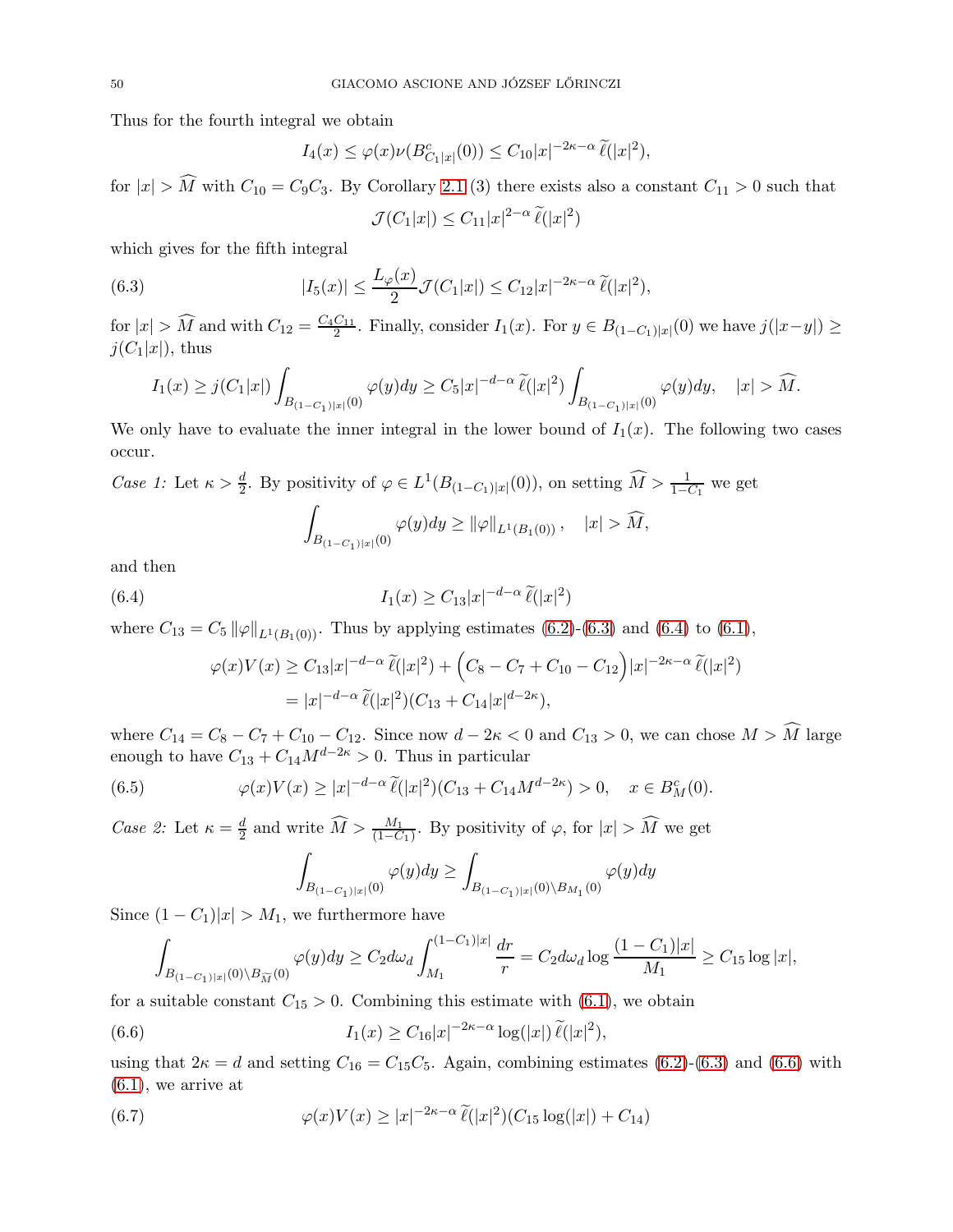where  $C_{14}$  was defined in the previous case. Since  $C_{15} > 0$  we can chose  $M > \widehat{M}$  such that  $C_{15} \log(M) + C_{14} > 0$ , and hence

<span id="page-50-0"></span>(6.8) 
$$
\varphi(x)V(x) \ge |x|^{-2\kappa - \alpha} \tilde{\ell}(|x|^2)(C_{15}\log(M) + C_{14}) > 0, \quad x \in B_M^c(0).
$$

Remark 6.1. Combining estimate [\(6.5\)](#page-49-3) with Theorem [4.3,](#page-30-0) we obtain under the assumptions of Theorem [6.1](#page-47-0) for  $\kappa > \frac{d}{2}$  that, for a suitable  $M > 0$ 

$$
V(x) \asymp \frac{1}{|x|^{d+\alpha-2\kappa}}, \quad x \in B_M^c(0).
$$

Similarly, combining estimate [\(6.8\)](#page-50-0) with Theorem [4.3,](#page-30-0) we obtain under the assumptions of Theorem [6.1](#page-47-0) for  $\kappa = \frac{d}{2}$  $\frac{d}{2}$  that, for a suitable  $M > 0$ 

$$
V(x) \asymp \frac{\log |x|}{|x|^{\alpha}}, \quad x \in B_M^c(0).
$$

Also, we note that Theorem [6.1](#page-47-0) continues to hold if  $\varphi \in \mathcal{Z}^{\beta}_{C_1}(\mathbb{R}^d)$  for a modulus of continuity  $\beta \in L^1_{\text{rad}}(\mathbb{R}^d, \nu)$  satisfying  $\beta(r) \leq Cr^{\omega}$  for large enough r, and  $L_{\varphi} \leq C_4|x|^{-(2\kappa+\omega)}$ .

Next we consider the sign of the potential V assuming  $\varphi(x) \sim C|x|^{2\kappa}$ , with  $\kappa$  below the critical exponent  $\frac{d}{2}$ . First we need the following lemma.

<span id="page-50-2"></span>**Lemma 6.1.** Let  $g \in L^{\infty}(\mathbb{R}^d)$  such that  $g(x) = \rho(|x|)$  with a function  $\rho : \mathbb{R}^+ \to \mathbb{R}$  satisfying  $\rho(r) \sim C_{\rho} r^{-2\kappa}$  as  $r \to \infty$ , with  $\kappa \in (0, \frac{d}{2})$  $\frac{d}{2}$ ). Then

(1) as  $R \to \infty$ , we have

$$
\int_{B_R(0)} g(x)dx \sim \frac{d\omega_d C_{\rho} R^{d-2\kappa}}{d-2\kappa};
$$

(2) for every  $p > \frac{d}{2\kappa}$ ,

<span id="page-50-1"></span>
$$
\int_{B_R^c(0)} g^p(x) dx \sim \frac{d\omega_d C^p_\rho R^{d-2p\kappa}}{2p\kappa - d}
$$

holds as  $R \to \infty$ .

*Proof.* Pick  $\varepsilon \in (0,1)$ . There exists  $M > 0$  such that for every  $r > M$ 

(6.9) 
$$
\left|\frac{\rho(r)}{C_{\rho}r^{-2\kappa}}-1\right| \leq \varepsilon.
$$

With  $R > M$  we have  $\int_{B_R(0)} g(x) dx = d\omega_d \left( \int_0^M + \int_M^R g(x) dx \right)$  $\int \rho(r) r^{d-1} dr$ . Writing  $C < \infty$  for the first term and using [\(6.9\)](#page-50-1), we have with suitable  $\varepsilon > 0$  that

$$
C + d\omega_d (1 - \varepsilon) C_\rho \int_M^R r^{d-2\kappa - 1} dr \le \int_{B_R(0)} g(x) dx \le C + d\omega_d (1 + \varepsilon) C_\rho \int_M^R r^{d-2\kappa - 1} dr.
$$

Integrating, dividing by the right-hand side displayed in (1), and taking limits proves the first claim. Next consider  $p > \frac{d}{2\kappa}$  and note that

$$
\int_{B_R(0)^c} g^p(x)dx = d\omega_d \int_R^{\infty} \rho^p(r)r^{d-1}dr = d\omega_d C_{\rho}^p \int_R^{\infty} \frac{\rho^p(r)}{C_{\rho}^p r^{-2p\kappa}} r^{d-2p\kappa - 1}dr.
$$

By similar steps as above, (2) also follows.

We will discuss the main condition of our next theorem after the proof of Theorem [6.3.](#page-53-0)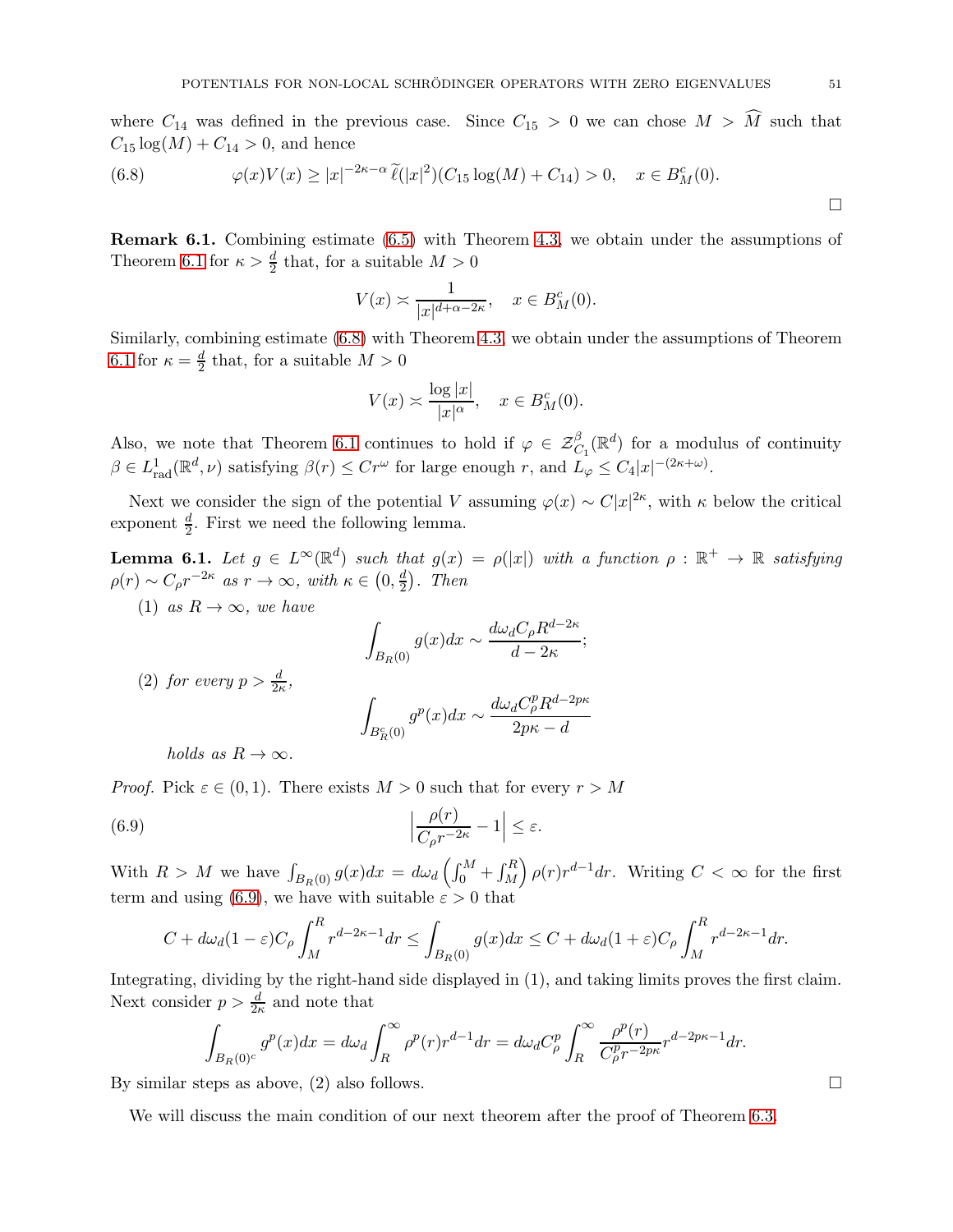<span id="page-51-2"></span>**Theorem 6.2.** Let Assumption [2.1](#page-21-0) hold with  $\varphi \in \mathcal{Z}_{C_1}(\mathbb{R}^d)$  for any  $C_1 \in (0,1)$ , and suppose that there exist  $\alpha \in (0,2)$  and a function  $\ell$  slowly varying at zero such that  $\Phi(u) \sim u^{\alpha/2} \ell(u)$  as  $u \downarrow 0$ . Assume that there exist  $C_{\varphi} > 0, \ \kappa \in \left(\frac{d-1}{2}, \frac{d}{2}\right)$  $\frac{d}{2}$ ), and a decreasing function  $\rho : \mathbb{R}^+ \to \mathbb{R}^+$  such that  $\varphi(x) = \rho(|x|)$  with  $\rho(r) \sim C_{\varphi} r^{-2\kappa}$ . Moreover, suppose that for every  $C_1 \in (0,1)$ 

$$
L_{\varphi}(x) \sim \frac{C_{\varphi} 4\kappa (2\kappa + 1)d^2}{(1 - C_1)^{2\kappa + 2}|x|^{2\kappa + 2}}
$$

holds. Define the function

<span id="page-51-0"></span>(6.10) 
$$
H_{+}(t) = \frac{(1-t)^{d-2\kappa}(1+t)^{2\kappa+\alpha}(2\kappa+\alpha+1)^{2\kappa+\alpha} + (2\kappa+\alpha)^{2\kappa+\alpha}(2-t)^{d+\alpha}(d-2\kappa)}{(2-t)^{d+\alpha}(1+t)^{2\kappa+\alpha}(d-2\kappa)(2\kappa+\alpha+1)^{2\kappa+\alpha}} - \frac{\alpha(1-t)^{d+2\kappa+2}(2-\alpha)+dt^{d}(2-\alpha)(1-t)^{2\kappa+2} + 2\kappa(2\kappa+1)d^{3}\alpha t^{d+2}}{d\alpha(2-\alpha)t^{d+\alpha}(1-t)^{2\kappa+2}}
$$

for 
$$
t \in (0, 1)
$$
. If  
(6.11) 
$$
K_{+}(d, \alpha, \kappa) := \max_{t \in (0, 1)} H_{+}(t)
$$

then there exists  $R > 0$  such that  $V(x) > 0$  for every  $x \in B_R^c(0)$ .

*Proof.* We split  $\varphi(x)V(x)$  as done in [\(6.1\)](#page-48-1) above, and fix  $\varepsilon \in (0,1)$ . As before, we start with  $I_2(x)$ . We have

 $> 0$ ,

<span id="page-51-1"></span>
$$
I_2(x) \le \varphi(x)j(C_1|x|)|x|^d(1-C_1)^d\omega_d
$$

Using the asymptotics of  $\varphi$  in the assumption, and Proposition [2.3](#page-11-0) combined with  $\ell(C_1^2|x|^2) \leq$  $(1+\varepsilon)\,\tilde{\ell}(|x|^2)$  for  $|x|$  large enough, we get

$$
I_2(x) \le \frac{(1 - C_1)^d}{dC_1^{d+\alpha}} (1 + \varepsilon)^3 E(x),
$$

where

$$
E(x) := \frac{C_{\varphi}\alpha d\omega_d \Gamma\left(\frac{d+\alpha}{2}\right)}{2^{2-\alpha}\pi^{\frac{d}{2}}\Gamma\left(1-\frac{\alpha}{2}\right)}|x|^{-2\kappa-\alpha}\widetilde{\ell}(|x|^2).
$$

Consider  $I_4(x)$ . As before, we have

$$
I_4(x) \le \varphi(x)\nu(B_{C_1|x|}^c(0))
$$

thus by making use of Corollary [2.1](#page-13-0) (1) we obtain

$$
I_4(x) \le \frac{1}{\alpha C_1^{\alpha}} (1+\varepsilon)^3 E(x).
$$

Consider  $I_1(x)$ . We have

$$
I_1(x)\geq j((2-C_1)|x|)\int_{B_{(1-C_1)|x|}(0)}\varphi(y)dy,
$$

thus we can use Proposition [2.3](#page-11-0) and Lemma [6.1](#page-50-2) (1) to obtain

$$
I_1(x) \ge \frac{(1 - C_1)^{d - 2\kappa}}{(2 - C_1)^{d + \alpha} (d - 2\kappa)} (1 - \varepsilon)^3 E(x).
$$

To estimate  $I_3(x)$ , define for every  $\delta > 0$ 

$$
A(\delta) = B_{(C_1+1+\delta)|x|}(0) \setminus B_{(C_1+1)|x|}(0)
$$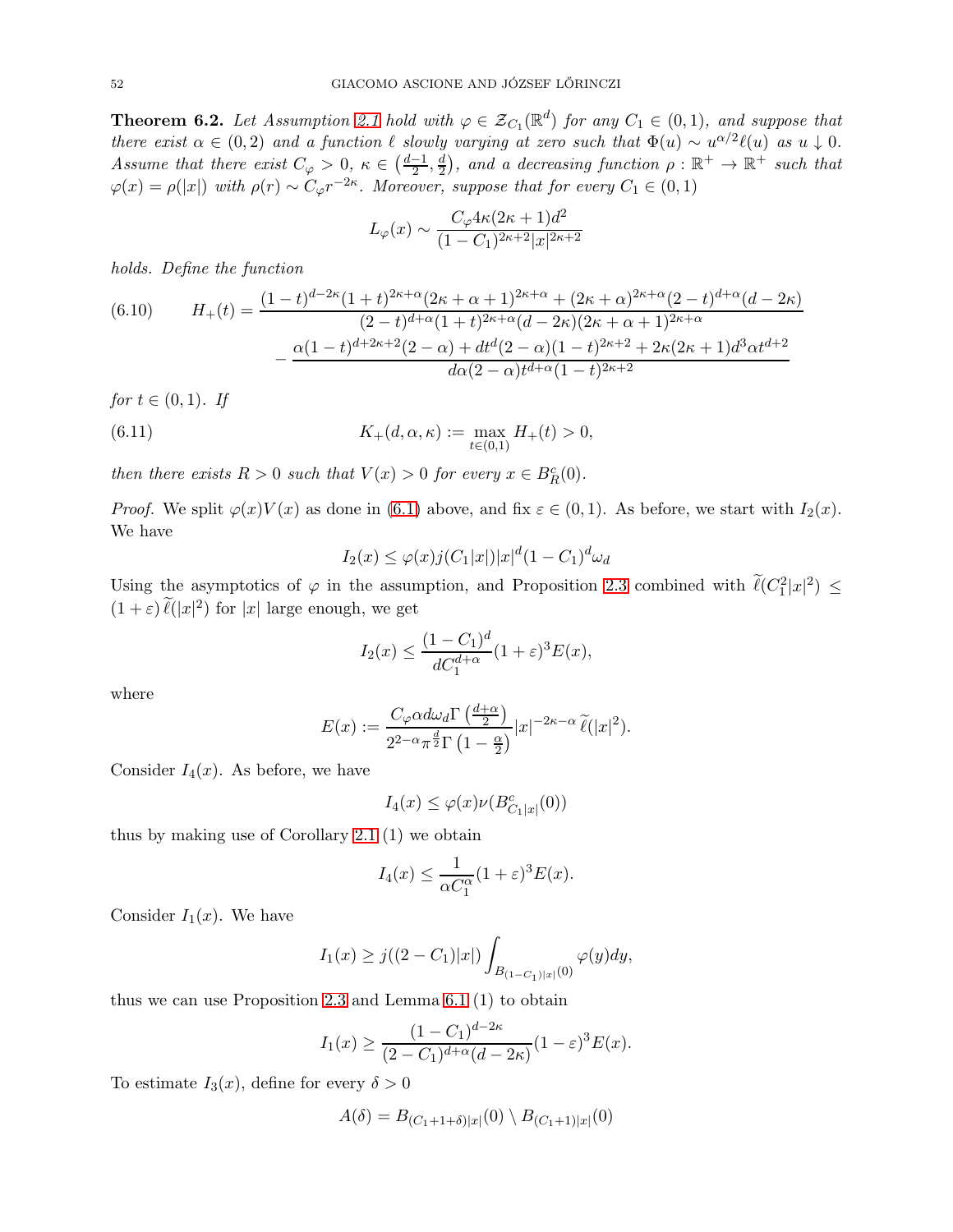and observe that

$$
I_3(x) \geq \int_{A(\delta)} \varphi(y)j(|x-y|)dy \geq j((C_1+\delta)|x|) \int_{A(\delta)} \varphi(y)dy
$$
  
=  $j((C_1+\delta)|x|) \left( \int_{B_{(C_1+1+\delta)|x|}(0)} \varphi(y)dy - \int_{B_{(C_1+1)|x|}(0)} \varphi(y)dy \right).$ 

We may suppose |x| to be large enough to have the previous estimates on  $\int_{B_{(C_1+1)|x|}(0)} \varphi(y) dy$  and  $j((C_1 + \delta)|x|)$  carry over, thus by Proposition [2.3](#page-11-0) and Lemma [6.1](#page-50-2)  $(1)$ 

$$
I_3(x) \ge \frac{(1+C_1+\delta)^{d-2\kappa}(1-\varepsilon) - (1+C_1)^{d-2\kappa}(1+\varepsilon)}{(C_1+\delta)^{d+\alpha}(d-2\kappa)}(1-\varepsilon)^2 E(x)
$$
  
 
$$
\ge \frac{((1+C_1+\delta)^{d-2\kappa} - (1+C_1)^{d-2\kappa})(1-\varepsilon) - 2\varepsilon(1+C_1)^{d-2\kappa}}{(1+C_1+\delta)^{d+\alpha}(d-2\kappa)}(1-\varepsilon)^2 E(x).
$$

Since  $0 < d - 2\kappa < 1$ , the function  $r^{d-2\kappa}$  is concave and thus

$$
(1 + C_1 + \delta)^{d-2\kappa} - (1 + C_1)^{d-2\kappa} \ge (d - 2\kappa)(1 + C_1 + \delta)^{d-2\kappa - 1}\delta,
$$

implying

$$
I_3(x) \ge \left(\frac{\delta}{(1+C_1+\delta)^{2\kappa+\alpha+1}}(1-\varepsilon)^3 - \frac{2\varepsilon(1+C_1)^{d-2\kappa}}{(1+C_1+\delta)^{d+\alpha}(d-2\kappa)}(1-\varepsilon)^2\right)E(x).
$$

Consider the function

$$
g(t) = \frac{t}{(1 + C_1 + t)^{2\kappa + \alpha + 1}}
$$

defined for  $t \geq 0$ . Observe that  $\lim_{t \to \infty} g(t) = g(0) = 0, g \in C^1$ , and

$$
g'(t) = \frac{1 + C_1 - (2\kappa + \alpha)t}{(1 + C_1 + t)^{2\kappa + \alpha + 2}}.
$$

In particular, we have  $g'(t^*) = 0$  only for

$$
t^* = \frac{1 + C_1}{2\kappa + \alpha},
$$

giving the global maximum

$$
g(t^*) = \left(\frac{2\kappa + \alpha}{(1 + C_1)(2\kappa + \alpha + 1)}\right)^{2\kappa + \alpha}
$$

.

Choosing  $\delta = t^*$  we have

$$
I_3(x) \ge \left( \left( \frac{2\kappa + \alpha}{(1 + C_1)(2\kappa + \alpha + 1)} \right)^{2\kappa + \alpha} (1 - \varepsilon)^3 - \frac{2\varepsilon (2\kappa + \alpha)^{d + \alpha} (1 - \varepsilon)^2}{(1 + C_1)^{2\kappa + \alpha} (2\kappa + \alpha + 1)^{d + \alpha} (d - 2\kappa)} \right) E(x).
$$

Then with  $\varepsilon < 1 - \frac{1}{\sqrt{2}}$  $\frac{1}{2}$  we conclude that

$$
I_3(x) \ge \left( \left( \frac{2\kappa + \alpha}{(1 + C_1)(2\kappa + \alpha + 1)} \right)^{2\kappa + \alpha} (1 - \varepsilon)^3 - \frac{\varepsilon (2\kappa + \alpha)^{d + \alpha}}{(1 + C_1)^{2\kappa + \alpha} (2\kappa + \alpha + 1)^{d + \alpha} (d - 2\kappa)} \right) E(x).
$$

Consider now  $I_5(x)$ . We have that

$$
I_5(x) \ge -\frac{L_{\varphi}(x)}{2} \mathcal{J}(C_1|x|).
$$

By using Corollary [2.1](#page-13-0) (2) and the asymptotics of  $f(x)$ , we have

$$
I_5(x) \ge -\frac{2\kappa(2\kappa+1)d^2C_1^{2-\alpha}}{(2-\alpha)(1-C_1)^{2\kappa+2}}E(x)(1+\varepsilon)^3.
$$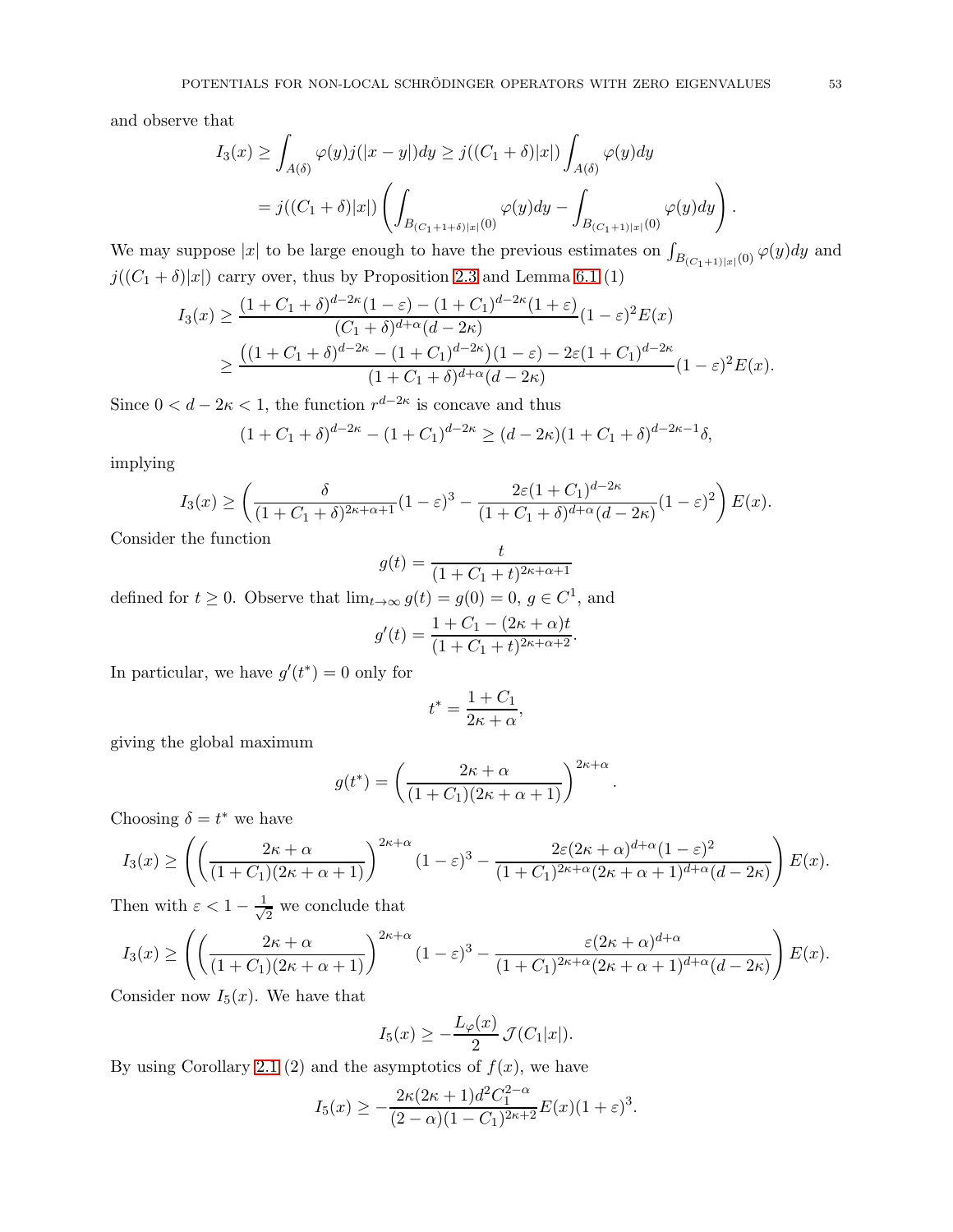Combining all these estimates we obtain

$$
\varphi(x)V(x)
$$
\n
$$
\geq \left(\frac{(1-C_1)^{d-2\kappa}(1+C_1)^{2\kappa+\alpha}(2\kappa+\alpha+1)^{2\kappa+\alpha} + (2\kappa+\alpha)^{2\kappa+\alpha}(2-C_1)^{d+\alpha}(d-2\kappa)}{(2-C_1)^{d+\alpha}(1+C_1)^{2\kappa+\alpha}(d-2\kappa)(2\kappa+\alpha+1)^{2\kappa+\alpha}}(1-\varepsilon)^3 - \frac{\alpha(1-C_1)^{d+2\kappa+2}(2-\alpha)+dC_1^d(2-\alpha)(1-C_1)^{2\kappa+2} + 2\kappa(2\kappa+1)d^3C_1^{d+2}}{d\alpha(2-\alpha)C_1^{d+\alpha}(1-C_1)^{2\kappa+2}}(1+\varepsilon)^3 - \frac{\varepsilon(2\kappa+\alpha)^{d+\alpha}}{(1+C_1)^{2\kappa+\alpha}(2\kappa+\alpha+1)^{d+\alpha}(d-2\kappa)}\right)E(x).
$$

Consider the polynomials

$$
P(\varepsilon) = 3 + 3\varepsilon + \varepsilon^2
$$
 and  $Q(\varepsilon) = 3 - 3\varepsilon + \varepsilon^2$ ,

and notice that  $(1+\varepsilon)^3 = 1 + \varepsilon P(\varepsilon)$  and  $(1-\varepsilon)^3 = 1 - \varepsilon Q(\varepsilon)$ . Let  $P_M = \max_{\varepsilon \in [0,1]} |P(\varepsilon)|$ ,  $Q_M =$  $\max_{\varepsilon \in [0,1]} |Q(\varepsilon)|$  and  $M = \max\{P_M, Q_M\}$ . Then we have  $(1+\varepsilon)^3 \le 1 + M\varepsilon$  and  $(1-\varepsilon)^3 \ge 1 - M\varepsilon$ . We obtain

$$
\varphi(x)V(x) \ge \left(H_+(C_1) + \varepsilon \left(MH_+(C_1) - \frac{(2\kappa + \alpha)^{d+\alpha}}{(1+C_1)^{2\kappa+\alpha}(2\kappa + \alpha + 1)^{d+\alpha}(d-2\kappa)}\right)\right)E(x),
$$

with  $H_+(t)$  given by [\(6.10\)](#page-51-0). Recall the notation [\(6.11\)](#page-51-1). Since we are free to choose  $C_1 \in (0,1)$ , we pick  $C_1 \in \arg \max_{t \in [0,1]} H_+(t)$  to obtain

$$
\varphi(x)V(x) \ge \left( K_+(d,\alpha,\kappa) + \varepsilon \left( MK_+(d,\alpha,\kappa) - \frac{(2\kappa+\alpha)^{d+\alpha}}{(1+C_1)^{2\kappa+\alpha}(2\kappa+\alpha+1)^{d+\alpha}(d-2\kappa)} \right) \right) E(x).
$$

In case the factor multiplying  $\varepsilon$  is positive, the proof is complete. Otherwise, we can chose

$$
2\varepsilon < \frac{K_+(d,\alpha,\kappa)}{\frac{(2\kappa+\alpha)^{d+\alpha}}{(1+C_1)^{2\kappa+\alpha}(2\kappa+\alpha+1)^{d+\alpha}(d-2\kappa)} - MK_+(d,\alpha,\kappa)}
$$

and obtain

$$
\varphi(x)V(x) > \frac{K_+(d,\alpha,\kappa)}{2} > 0,
$$

for  $|x|$  large enough.

A counterpart of Theorem [6.2](#page-51-2) for potentials negative at infinity is the following.

<span id="page-53-0"></span>**Theorem 6.3.** Let Assumption [2.1](#page-21-0) hold with  $\varphi \in \mathcal{Z}_{C_1}(\mathbb{R}^d)$  for every  $C_1 \in (0,1)$ , and suppose that there exist  $\alpha \in (0, 2)$  and a function  $\ell$  slowly varying at zero such that  $\Phi(u) \sim u^{\frac{\alpha}{2}} \ell(u)$  as  $u \downarrow 0$ . Assume that there exist  $C_{\varphi} > 0$ ,  $\kappa \in (0, \frac{d}{2})$ , and a decreasing function  $\rho : \mathbb{R}^+ \to \mathbb{R}^+$ ,  $\varphi(x) = \rho(|x|)$ , 2 such that  $\rho(r) \sim C_{\varphi} r^{-2\kappa}$ . Moreover, suppose that for every  $C_1 \in (0,1)$ 

$$
L_{\varphi}(x) \sim \frac{C_{\varphi} 4\kappa (2\kappa + 1)d^2}{(1 - C_1)^{2\kappa + 2}|x|^{2\kappa + 2}}
$$

<span id="page-53-1"></span>holds. Define the function (6.12)

$$
H_{-}(t; d, \alpha, \kappa, \eta) = \frac{1}{(d - 2\kappa)t^{d + \alpha}} + \frac{2\kappa(2\kappa + 1)d^{2}t^{2 - \alpha}}{(2 - \alpha)(1 - t)^{2\kappa + 2}} + \left(\frac{2\kappa d + (d + \eta)\alpha}{(d + \eta - 2\kappa)\eta}\right)^{\frac{2\kappa}{d + \eta}} \frac{d + \eta - 2\kappa}{2d\kappa + (d + \eta)\alpha} \frac{1}{t^{\frac{2d\kappa + (d + \eta)\alpha}{d + \eta}}} - \left(\frac{1}{\alpha(1 + C_{1})^{\alpha}} + \frac{(1 - t)^{d}}{d(2 - t)^{d + \alpha}}\right)
$$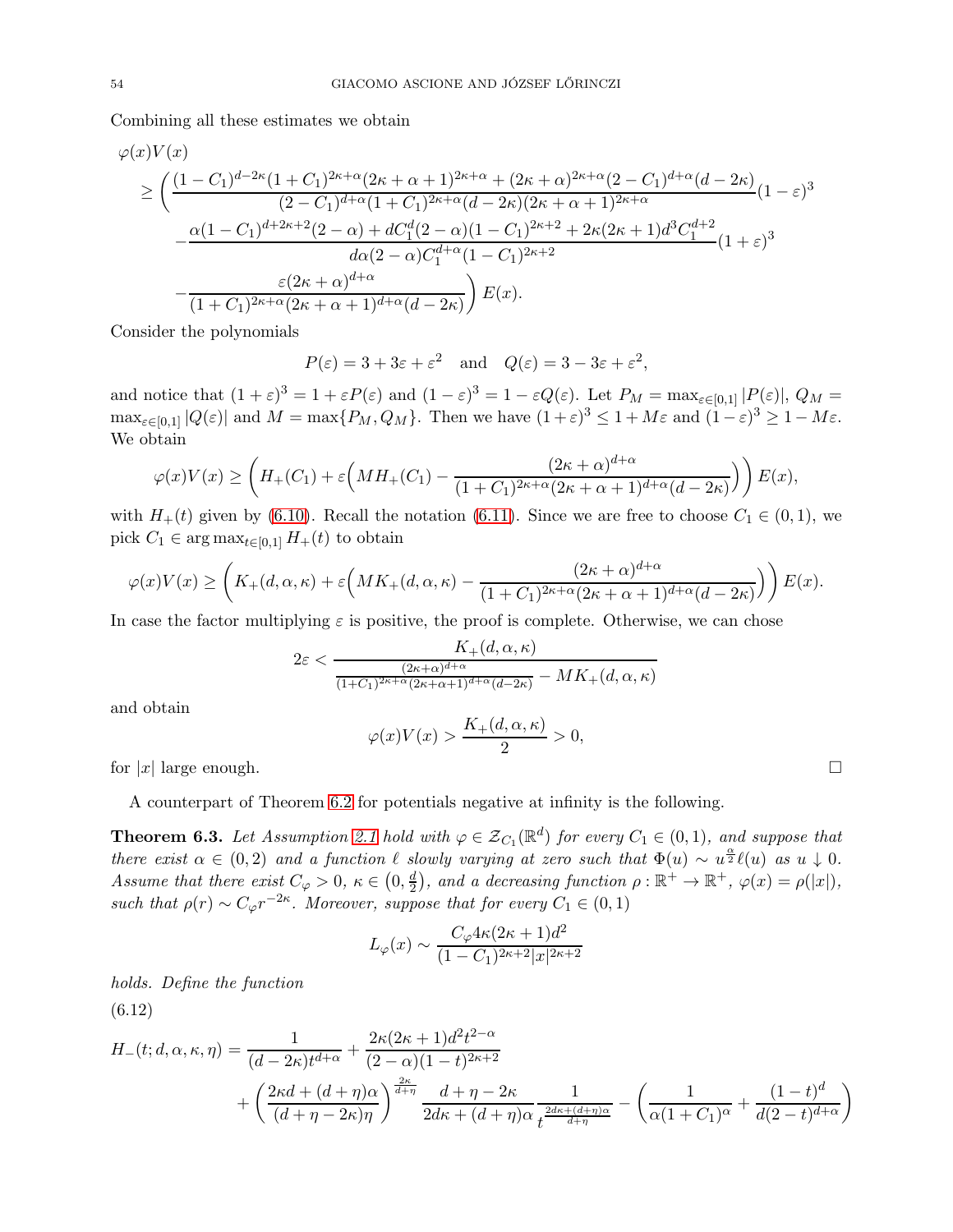for  $t \in (0,1)$  and  $\eta > 0$ . If (6.13)  $K_-(d, \alpha, \kappa, \eta) := \min_{t \in (0,1)} H_-(t; d, \alpha, \kappa, \eta) < 0,$ 

then there exists  $R > 0$  such that  $V(x) < 0$  for every  $x \in B_R^c(0)$ .

Proof. Using Remark [2.4](#page-20-0) (4) we write

<span id="page-54-0"></span>
$$
\varphi(x)V(x) = \int_{B_{|x|}(0)\backslash B_{C_1|x|}(x)} \varphi(y)j(|x-y|)dy - \varphi(x)\int_{B_{|x|}(0)\backslash B_{C_1|x|}(x)} j(|x-y|)dy \n+ \int_{B_{|x|}^c(0)\backslash B_{C_1|x|}(x)} \varphi(y)j(|x-y|)dy - \varphi(x)\int_{B_{|x|}^c(0)\backslash B_{C_1|x|}(x)} j(|x-y|)dy \n+ \frac{1}{2}\int_{B_{C_1|x|}(0)} D_h\varphi(x)j(|h|)dh \n= I_1(x) - I_2(x) + I_3(x) - I_4(x) + I_5(x).
$$

First, we have

$$
I_2(x) \ge \varphi(x) \int_{B_{(1-C_1)|x|}(0)} j(|x-y|) dy \ge \varphi(x) j((2-C_1)|x|)(1-C_1)^d |x|^d \omega_d
$$

Write

$$
E(x) := \frac{C_{\varphi}\alpha d\omega_d \Gamma\left(\frac{d+\alpha}{2}\right)}{2^{2-\alpha}\pi^{\frac{d}{2}}\Gamma\left(1-\frac{\alpha}{2}\right)}|x|^{-2\kappa-\alpha}\widetilde{\ell}(|x|^2),
$$

and use the asymptotics of  $\varphi$  together with Proposition [2.3](#page-11-0) giving

$$
I_2(x) \ge \frac{(1 - C_1)^d}{d(2 - C_1)^{d + \alpha}} (1 - \varepsilon)^3 E(x).
$$

Next,

$$
I_4(x) \ge \varphi(x)\nu(B_{(1+C_1)|x|}^c(0)) \ge \frac{1}{\alpha(1+C_1)^{\alpha}}(1-\varepsilon)^3 E(x),
$$

by using the asymptotics of  $\varphi$  and Corollary [2.1](#page-13-0) (1). Consider now  $I_1(x)$ . We have

$$
I_1(x) \le j(C_1|x|) \int_{B_{|x|}(0)} \varphi(y) dy \le \frac{1}{(d-2\kappa)C_1^{d+\alpha}} (1+\varepsilon)^3 E(x),
$$

where the second bound is implied by Proposition [2.3](#page-11-0) and Lemma [6.1](#page-50-2) (1). Consider  $I_3(x)$ . Fix  $p = \frac{d+\eta}{2\kappa}$  $\frac{d+ \eta}{2\kappa}$  for some  $\eta > 0$ , and estimate by

$$
I_3(x) \le \left(\int_{B_{|x|}^c(0)} \varphi^p(y) dy\right)^{\frac{1}{p}} \left(\int_{B_{C_1|x|}^c(x)} j^q(|x-y|) dy\right)^{\frac{1}{q}}
$$

By using Corollary [2.1](#page-13-0) (3) and Lemma [6.1](#page-50-2) (2) we have

$$
I_3(x) \le \frac{(1+\varepsilon)^3}{(2p\kappa-d)^{\frac{1}{p}}((q-1)d+q\alpha)^{\frac{1}{q}}C_1^{\frac{d}{p}+\alpha}}
$$
  
= 
$$
\left(\frac{d+p\alpha}{(p-1)(2p\kappa-d)}\right)^{\frac{1}{p}} \frac{p-1}{d+p\alpha}C_1^{-\frac{d}{p}-\alpha}(1+\varepsilon)^3 E(x)
$$
  
= 
$$
\left(\frac{2\kappa d+(d+\eta)\alpha}{(d+\eta-2\kappa)\eta}\right)^{\frac{2\kappa}{d+\eta}} \frac{d+\eta-2\kappa}{2d\kappa+(d+\eta)\alpha}C_1^{-\frac{2d\kappa}{d+\eta}-\alpha}(1+\varepsilon)^3 E(x).
$$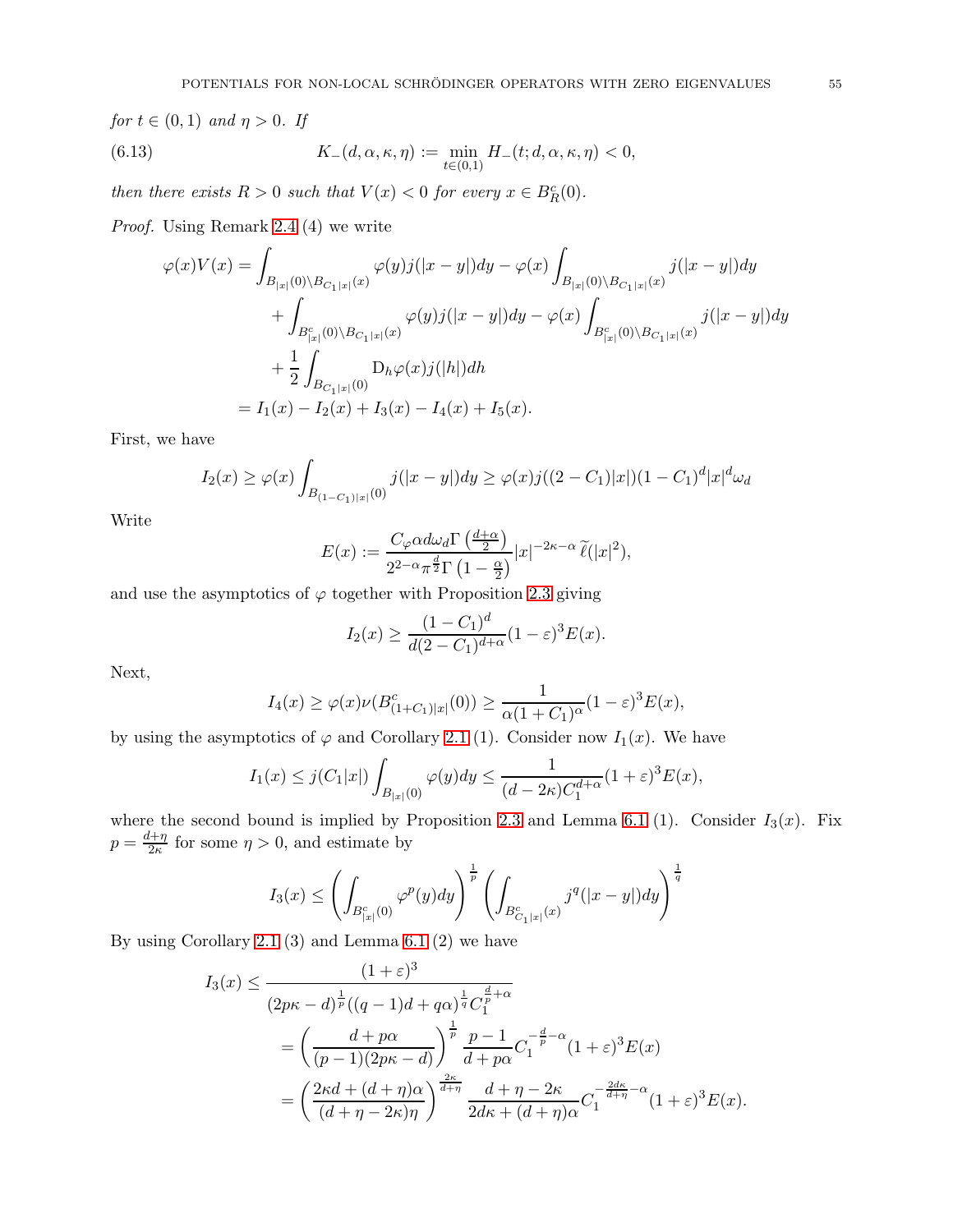Finally consider  $I_5(x)$ . We have

$$
I_5(x) \le \frac{L_\varphi(x)}{2} \mathcal{J}(C_1|x|).
$$

By Corollary [2.1](#page-13-0) (2) and the asymptotics of  $L_{\varphi}(x)$  we have

$$
I_5(x) \le \frac{2\kappa (2\kappa + 1)d^2 C_1^{2-\alpha}}{(2-\alpha)(1-C_1)^{2\kappa+2}} (1+\varepsilon)^3 E(x).
$$

In sum,

$$
\varphi(x)V(x) \le \left( \left( \frac{1}{(d-2\kappa)C_1^{d+\alpha}} + \frac{2\kappa(2\kappa+1)d^2C_1^{2-\alpha}}{(2-\alpha)(1-C_1)^{2\kappa+2}} + \left( \frac{2\kappa d + (d+\eta)\alpha}{(d+\eta-2\kappa)\eta} \right)^{\frac{2\kappa}{d+\eta}} \frac{d+\eta-2\kappa}{2d\kappa+(d+\eta)\alpha} C_1^{-\frac{2d\kappa}{d+\eta}-\alpha} \right) (1+\varepsilon)^3 - \left( \frac{1}{\alpha(1+C_1)^{\alpha}} + \frac{(1-C_1)^d}{d(2-C_1)^{d+\alpha}} \right) (1-\varepsilon)^3 \right) E(x).
$$

Define  $P(\varepsilon) = 3 + 3\varepsilon + \varepsilon^2$  and  $Q(\varepsilon) = 3 - 3\varepsilon + \varepsilon^2$  in such a way that  $(1+\varepsilon)^3 = 1 + \varepsilon P(\varepsilon)$  and  $(1+\varepsilon)^3 = 1$  $1 + \varepsilon Q(\varepsilon)$ . Write  $P_M = \max_{\varepsilon \in [0,1]} |P(\varepsilon)|$ ,  $Q_M = \max_{\varepsilon \in [0,1]} |Q(\varepsilon)|$ , and  $M = \max\{P_M, Q_M\}$ , leading to  $(1+\varepsilon)^3 \le 1 + M\varepsilon$ , and  $(1-\varepsilon)^3 \ge 1 - M\varepsilon$ , and finally thus to

$$
\varphi(x)V(x) \le \left( H_-(C_1; d, \kappa, \alpha) + M\varepsilon H_-(C_1; d, \kappa, \alpha) + 2M\varepsilon \left( \frac{1}{\alpha(1+C_1)^{\alpha}} + \frac{(1-C_1)^d}{d(2-C_1)^{d+\alpha}} \right) \right) E(x),
$$

with the function  $H_-(t)$ ,  $t \in (0,1)$ , as given by [\(6.12\)](#page-53-1). Using the notation [\(6.13\)](#page-54-0) and taking  $C_1 \in \arg \min_{t \in (0,1)} H_-(t; d, \alpha, \kappa, \eta)$  gives

$$
\varphi(x)V(x) \le \left( K_-(d,\alpha,\kappa,\eta) + M\varepsilon \left( K_-(d,\alpha,\kappa,\eta) + \frac{2}{\alpha(1+C_1)^{\alpha}} + \frac{2(1-C_1)^d}{d(2-C_1)^{d+\alpha}} \right) \right) E(x).
$$

If

$$
K_{-}(d, \alpha, \kappa, \eta) + \frac{2}{\alpha (1 + C_1)^{\alpha}} + \frac{2(1 - C_1)^{d}}{d(2 - C_1)^{d + \alpha}} < 0,
$$

then the proof is complete. Otherwise we can choose

$$
\varepsilon < -\frac{K_{-}(d,\alpha,\kappa,\eta)}{2\left(K_{-}(d,\alpha,\kappa,\eta) + \frac{2}{\alpha(1+C_1)^{\alpha}} + \frac{2(1-C_1)^d}{d(2-C_1)^{d+\alpha}}\right)}
$$
  
to obtain  $\varphi(x)V(x) \le \frac{1}{2}K_{-}(d,\alpha,\kappa,\eta) < 0.$ 

The following gives sufficient conditions to check the main conditions  $(6.11)$  and  $(6.13)$  in the previous two theorems more directly in terms of the parameters.

# <span id="page-55-0"></span>Proposition 6.1. The following hold:

- (1) For fixed  $d \in \mathbb{N}$  and  $\alpha \in (0,2)$  there exists  $\kappa^*(d,\alpha) > \frac{d-1}{2}$  such that  $K_+(d,\alpha,\kappa) > 0$  for every  $\kappa \in (\kappa^*, \frac{d}{2})$  $\frac{d}{2}$ , where  $K_+$  is defined in [\(6.11\)](#page-51-1).
- (2) For fixed  $d \in \mathbb{N}$ ,  $\eta > 0$  and  $\kappa \in (0, \frac{d}{2})$  $\frac{d}{2}$ ) there exists  $\alpha^* \in (0,2)$  such that  $K_-(d,\alpha,\kappa,\eta) < 0$ for every  $\alpha \in (0, \alpha^*)$ , where K<sub>-</sub> is defined in  $(6.13)$ .

Proof. Consider (1) and the function

$$
G_{+}(\kappa) := H_{+}\left(\frac{1}{2}\right) = \frac{2^{2\kappa+\alpha}}{3^{d+\alpha}(d-2\kappa)} + \frac{(2\kappa+\alpha)^{2\kappa+\alpha}2^{2\kappa+\alpha}}{3^{2\kappa+\alpha}(2\kappa+\alpha+1)^{2\kappa+\alpha}} - \frac{(\alpha+d)2^{\alpha}}{d\alpha} - \frac{2^{1+2\kappa+\alpha}\kappa(2\kappa+1)d^2}{\alpha(2-\alpha)}.
$$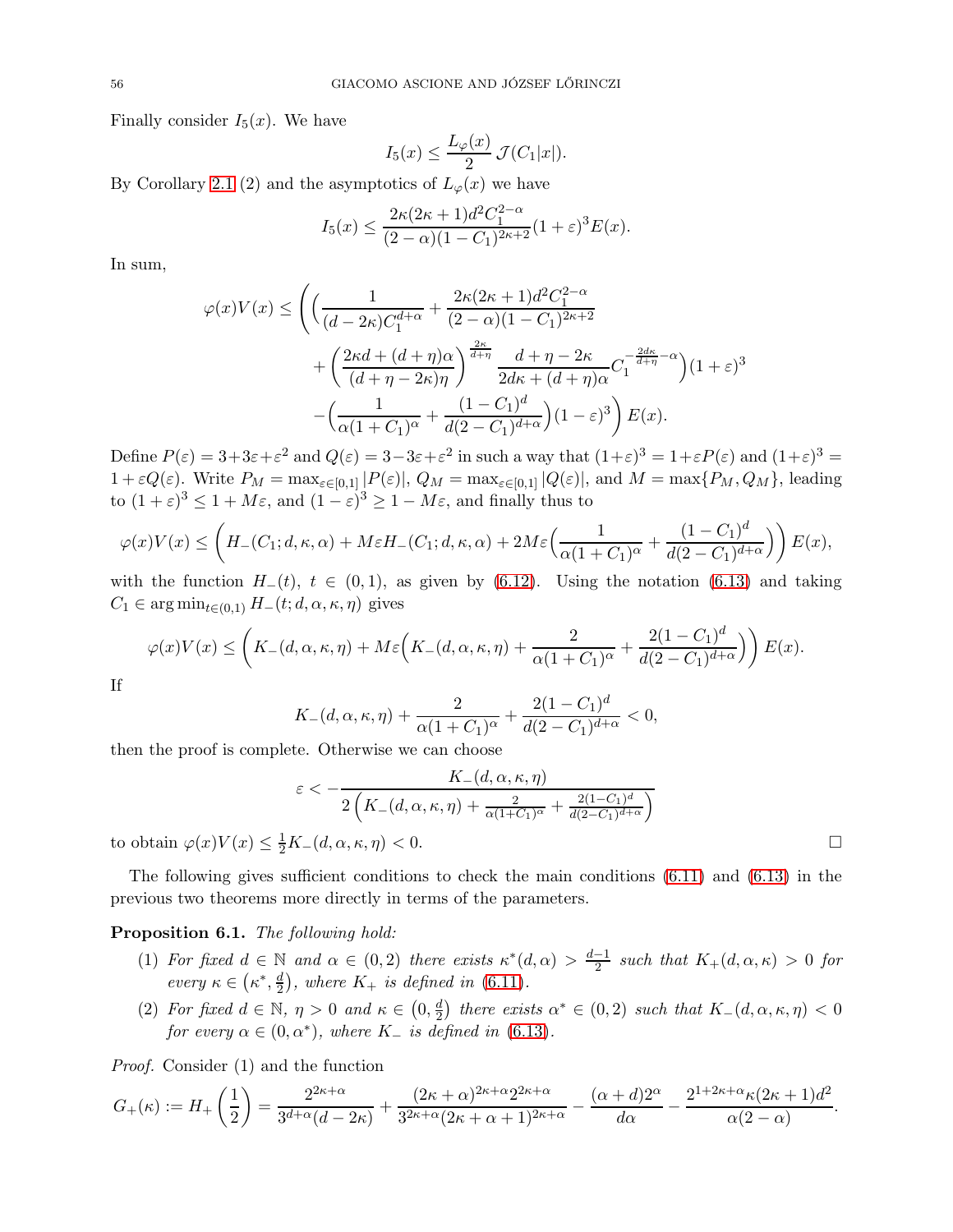Since  $G_+$  is a continuous function of  $\kappa$  and  $\lim_{\kappa \to d/2} G_+(\kappa) = \infty$ , there exists  $\kappa^* > \frac{d-1}{2}$  such that for all  $\kappa \in (\kappa^*, \frac{d}{2})$  $\frac{d}{2}$ ) we have  $G_{+}(\kappa) > 0$ , which implies  $K_{+}(d, \alpha, \kappa) > 0$ . Next consider (2) and define similarly

$$
G_{-}(\alpha) := H_{-}\left(\frac{1}{2}\right) = \frac{2^{d+\alpha}}{d-2\kappa} + \frac{2\kappa(2\kappa+1)d^2 2^{2\kappa+2}}{(2-\alpha)2^{2-\alpha}} + \left(\frac{2\kappa d + (d+\eta)\alpha}{(d+\eta-2\kappa)\eta}\right)^{\frac{2\kappa}{d+\eta}} \frac{d+\eta-2\kappa}{2d\kappa + (d+\eta)\alpha} 2^{\frac{2d\kappa}{d+\eta}+\alpha} - \frac{2^{\alpha}}{\alpha 3^{\alpha}} - \frac{2^{\alpha}}{d3^{d+\alpha}}.
$$

Since  $G_{-}$  is a continuous function of  $\alpha$  and  $\lim_{\alpha\downarrow 0} G_{-}(\alpha) = -\infty$ , there exists  $\alpha^* > 0$  such that for every  $\alpha \in (0, \alpha^*)$  we have  $G_-(\alpha) > 0$ , implying  $K_-(d, \alpha, \kappa) < 0$ .

**Remark 6.2.** Since we have resonances as  $\kappa < d/4$  and  $G_-(\alpha)$  is a decreasing function with respect to  $\kappa$ , we find that there exists  $\alpha^*(d)$  such that for every  $\alpha < \alpha^*(d)$  any resonance induces a potential V that is negative at infinity.

#### $6.2.$  Sign for exponentially light Lévy intensities

We have seen that for operators with exponentially light Lévy intensities, the dominating part of the upper/lower bound is given by the integral of the centered difference with  $h$  near zero. Hence a first way to show positivity of the potential is to require positivity of the integrand in the local part.

<span id="page-56-0"></span>**Theorem 6.4.** Let Assumption [2.1](#page-21-0) hold with  $\varphi \in \mathcal{Z}_{C_1}(\mathbb{R}^d)$  for some  $C^1 \in (0,1)$ , and suppose that there exist  $C_{\mu}, \eta_{\mu} > 0$  and  $\alpha \in (0, 2]$  such that  $\mu(t) \sim C_{\mu} t^{-1-\frac{\alpha}{2}} e^{-\eta_{\mu} t}$  as  $t \to \infty$ . Furthermore, suppose that  $D_h\varphi(x) > 0$  for all  $x \in B_{M_{\varphi}}^c(0)$  and  $h \in B_{C_1|x|}(x)$ . If there exist a function  $f : \mathbb{R}^d \to \mathbb{R}^+$ and constants  $M_1, C_2 > 0$ ,  $\omega \geq 2$  and  $\gamma \in \mathbb{R}$  such that  $f(x) \geq C_2 |x|^{\gamma} \varphi(x)$  for all  $x \in B_{M_1}^c(0)$  and  $D_h\varphi(x) \ge f(x)|h|^\omega$  for all  $h \in B_{C_1|x|}(0)$ , then there exists  $M > 0$  such that  $V(x) > 0$  for every  $x \in B_M^c(0)$ .

*Proof.* Using positivity of  $\varphi$ , we write

$$
V(x) = \frac{1}{2\varphi(x)} \int_{B_{C_1|x|}(0)} D_h \varphi(x) j(|h|) dh + \frac{1}{\varphi(x)} \int_{B_{C_1|x|}^c(0)} \varphi(x+h) j(|h|) dh - \nu(B_{C_1|x|}^c(0))
$$
  

$$
\geq \frac{1}{2\varphi(x)} \int_{B_{C_1|x|}(0)} D_h \varphi(x) j(|h|) dh - \nu(B_{C_1|x|}^c(0)).
$$

For sufficiently large  $|x|$ 

$$
\frac{1}{2\varphi(x)}\int_{B_{C_1|x|}(0)}\mathcal{D}_h\varphi(x)j(|h|)dh\geq \frac{f(x)}{2\varphi(x)}\int_{B_{C_1|x|}(0)}|h|^{\omega}j(|h|)dh\geq \frac{C_2}{2}|x|^{\gamma}\,\mathcal{J}_{\beta}(1),
$$

where  $\beta(r) = r^{\omega}$ , which is bounded by Corollary [2.2](#page-16-0) and the fact that  $\omega \geq 2$ . Moreover, by part (1) of the same corollary there exist  $C_3, M_2 > 0$  such that

$$
\nu(B_{C_1|x|}^c(0)) \leq C_3|x|^{\frac{d-\alpha-4}{2}}e^{-C_1\sqrt{\eta_\mu}|x|}, \quad x \in B_{M_2}^c(0),
$$

thus for large enough  $|x|$  we get

$$
V(x) \geq |x|^{\gamma} \left( \frac{C_2}{2} - C_3|x|^{\frac{d-\alpha-4}{2} - \gamma} e^{-C_1 \sqrt{\eta_{\mu}}|x|} \right).
$$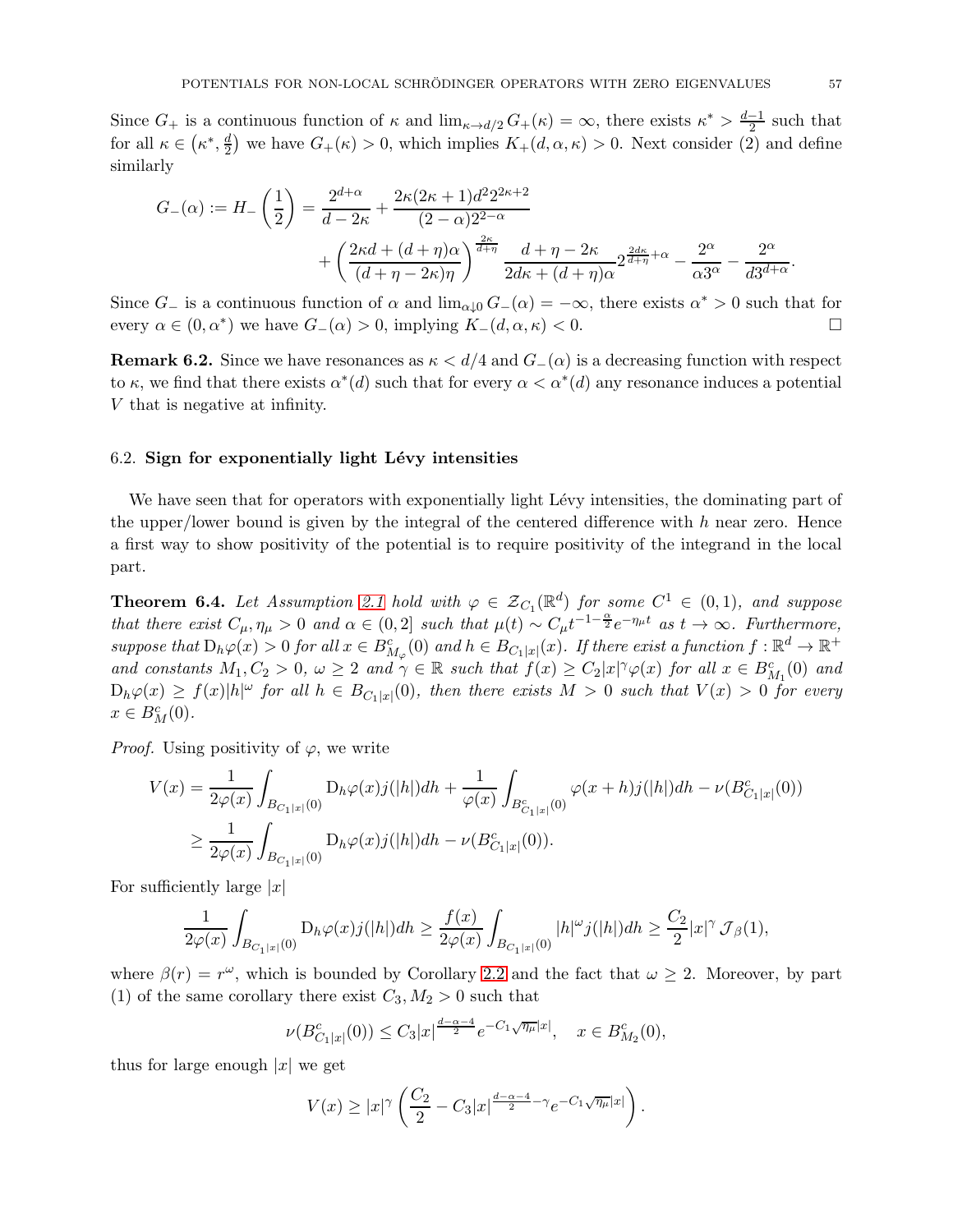Choose  $M_3 > 0$  such that  $r \mapsto r^{\frac{d-\alpha-4}{2}-\gamma} e^{-C_1 \sqrt{\eta_\mu} r}$  is decreasing for  $r \ge M_3$  and

$$
\frac{C_2}{2}-C_3|x|^{\frac{d-\alpha-4}{2}-\gamma}e^{-C_1\sqrt{\eta_{\mu}}|x|} > \frac{C_2}{4},
$$

and put  $M_4 = \frac{1}{C_1}$ . Then by setting  $M = \max_{i=1,\dots,4} M_i$  it follows that  $V(x) > \frac{C_2}{4}|x|^\gamma > 0$ , for all  $|x| > M$ .

**Remark 6.3.** A typical instance when Theorem [6.4](#page-56-0) holds is in case that  $\varphi \in C^2(\mathbb{R}^d)$ ,  $D^2\varphi(x)$ is positive definite for large enough  $|x|$ , and  $\lambda_-(x) \ge |x|^\gamma \varphi(x)$  for some  $\gamma \in \mathbb{R}$  with the ingredients  $\lambda_-(x) = \min_{z \in A_C(x)} \lambda_{\min}(z)$ ,  $A_C(x)$ , and lowest eigenvalue  $\lambda_{\min}(x)$  of  $D^2\varphi(x)$  used before in Proposition [4.2.](#page-38-1)

Instead of requiring the integrand to be positive as above, we may weaken it to the non-balancing condition used before.

<span id="page-57-0"></span>**Theorem 6.5.** Let Assumption [2.1](#page-21-0) hold with  $\varphi \in \mathcal{Z}_{C_1}(\mathbb{R}^d)$  for some  $C_1 \in (0,1)$ , and suppose there exist  $C_{\mu}, \eta > 0$  and  $\alpha \in (0, 2]$  such that  $\mu(t) \sim C_{\mu} t^{-1-\frac{\alpha}{2}} e^{-\eta t}$  as  $t \to \infty$ . Furthermore, suppose that

(1) there exist  $C_2, C_3, M_1, \eta_\varphi > 0, \ \gamma \geq 0, \ and \ \delta \in (\delta_-(\gamma), \delta_+(\gamma))$  such that  $C_2 |x|^\delta e^{-\eta_\varphi |x|^\gamma} \leq$  $\varphi(x) \leq C_3 |x|^{\delta} e^{-\eta_{\varphi}|x|^{\gamma}}$  for  $x \in B_{M_1}^c(0)$ , where

$$
\delta_{-}(\gamma) = \begin{cases}\n-d - \alpha & \text{if } \gamma = 0 \\
-\infty & \text{if } \gamma \neq 0\n\end{cases} \text{ and } \delta_{+}(\gamma) = \begin{cases}\n0 & \text{if } \gamma = 0 \\
+\infty & \text{if } \gamma \neq 0;\n\end{cases}
$$

- (2)  $L_{\varphi}(x) \leq C_4 |x|^{\delta+2(\gamma-1)} e^{-\eta_{\varphi}|x|^{\gamma}}$  with  $C_4 > 0$ , for every  $x \in B^{c}_{M_{\varphi}}(0)$ ;
- (3) there exist a function  $f : \mathbb{R}^d \to \mathbb{R}$  and two constants  $M_2 > 0$  and  $\omega \geq 2$  such that

 $|D_h\varphi(x)| \ge f(x)|h|^{2\omega}, \quad h \in B_{C_1|x|}(0), \ x \in B_{M_2}^c(0);$ 

(4)  $f(x) \ge C_5 |x|^{\delta+2(\gamma-1)} e^{-\eta_{\varphi}|x|^\gamma}$  with  $C_5 > 0$ , for every  $x \in B_{M_2}^c(0)$ .

Let  $H_L^{\pm}, H_f^{\pm}$  be given as in Theorem [4.5,](#page-35-1) whenever they exist. The following hold:

- (i) If  $H_f^+ H_L^- > 0$ , then there exists  $M_+ > 0$  such that  $V(x) > 0$  for every  $x \in B_{M_+}^c(0)$ .
- (ii) If  $H_f^- H_L^+ > 0$  and one of the conditions (a)  $\gamma \in [0,1)$ (b)  $\gamma = 1$ ,  $\eta_{\varphi} < \sqrt{\eta_{\mu}}$  and  $C_1 \in \left(\frac{\eta_{\varphi}}{\sqrt{\eta_{\mu}}}, 1\right)$ is satisfied, then there exists  $M_{-} > 0$  such that  $V(x) < 0$  for every  $x \in B_{M_{-}}^{c}(0)$ .

*Proof.* Consider (i). By the assumptions we have for the positive and negative parts when |x| is large enough,

$$
(\mathcal{D}_h\varphi(x))^+ \ge f(x)|h|^\omega, \quad (\mathcal{D}_h\varphi(x))^-\le L_\varphi(x)|h|^\omega.
$$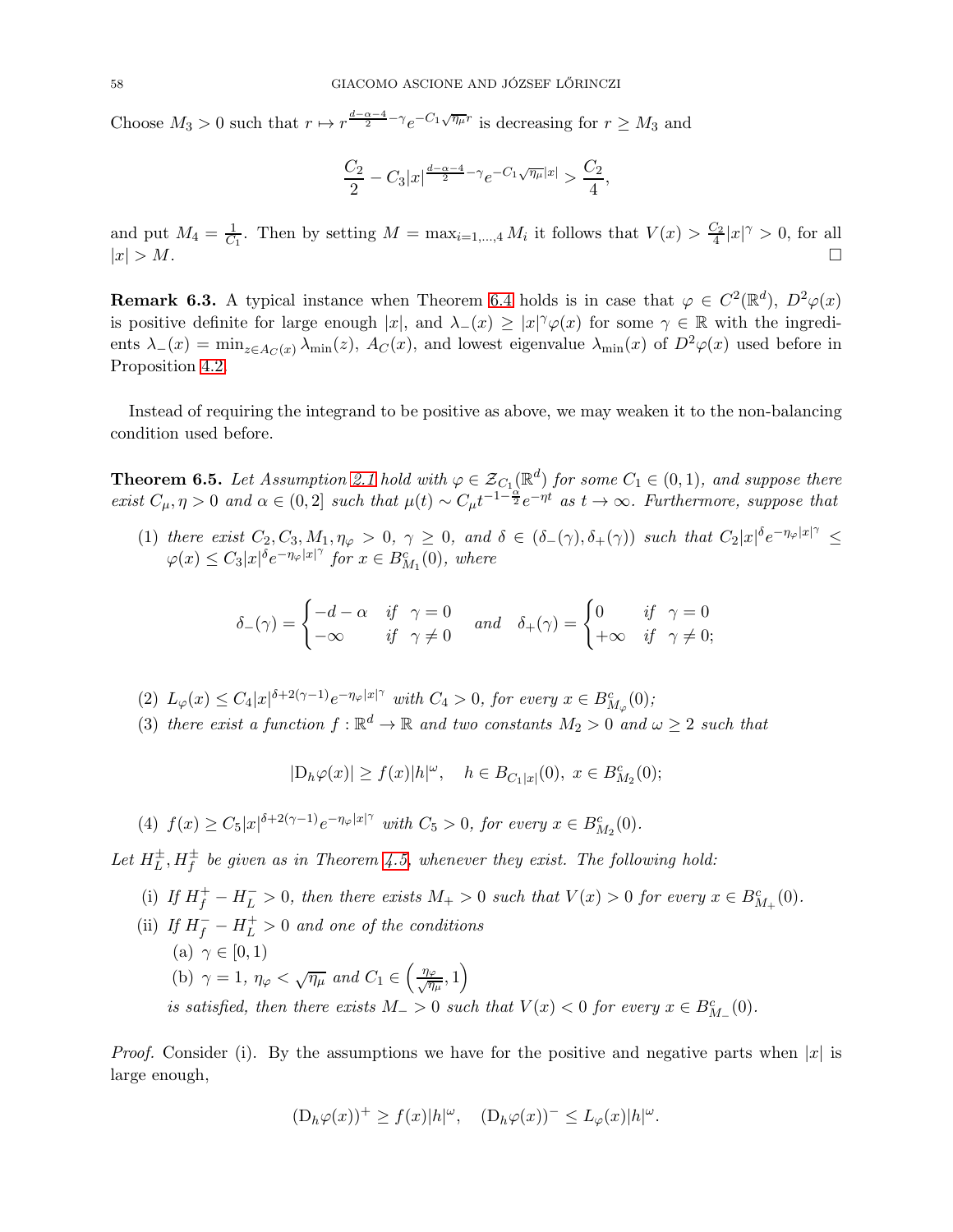Thus we have

$$
V(x) \geq \frac{1}{2\varphi(x)} \left( \int_{B_{C_1|x|}(0)} D_h \varphi(x)^+ j(|h|) dh - \int_{B_{C_1|x|}(0)} D_h \varphi(x)^- j(|h|) dh \right) - \nu(B_{C_1|x|}^c(0))
$$
  
\n
$$
\geq \frac{f(x)}{2\varphi(x)} \int_{B_{C_1|x|}(0)} |h|^{\omega} j(|h|) 1_{\{D_h \varphi(x) \geq 0\}} dh - \frac{L_{\varphi}(x)}{2\varphi(x)} \int_{B_{C_1|x|}(0)} |h|^2 j(|h|) 1_{\{-D_h \varphi(x) \geq 0\}} dh
$$
  
\n
$$
- \nu(B_{C_1|x|}^c(0))
$$
  
\n
$$
\geq \frac{|x|^{2(\gamma - 1)}}{2C_3} \left( C_5 \int_{B_{C_1|x|}(0)} |h|^{\omega} j(|h|) 1_{\{D_h \varphi(x) \geq 0\}} dh - C_4 \int_{B_{C_1|x|}(0)} |h|^2 j(|h|) 1_{\{-D_h \varphi(x) \geq 0\}} dh \right)
$$
  
\n
$$
- C_6 |x|^{\frac{d-\alpha - 4}{2}} e^{-C_1 \sqrt{\eta_{\mu}} |x|}
$$

for a suitable constant  $C_6 > 0$ , where we used Corollary [2.2](#page-16-0) (1). Multiplying by  $2C_3|x|^{2(1-\gamma)}$  and taking  $|x| \to \infty$ , the right-hand side gives  $H_f^+ - H_L^- > 0$ . Thus there exist  $C_7 \in (0, 1)$  and  $M_+ > 0$ such that

$$
C_3|x|^{2(1-\gamma)}V(x) \ge C_7(H_f^+ - H_L^-) > 0, \quad x \in B_M^c(0).
$$

Next consider (ii). Since  $\nu(B_{C_1|x|}^c(0))$  is positive, on splitting the integral we can write

$$
V(x) \le \frac{1}{2\varphi(x)} \left( \int_{B_{C_1|x|}(0)} (\mathcal{D}_h \varphi(x))^+ j(|h|) dh - \int_{B_{C_1|x|}(0)} (\mathcal{D}_h \varphi(x))^- j(|h|) dh \right) + \frac{1}{\varphi(x)} \int_{B_{C_1|x|}^c(0)} \varphi(x+h) j(|h|) dh.
$$

For  $|x|$  large enough,

$$
\frac{1}{\varphi(x)} \int_{B_{C_1|x|}^c(0)} \varphi(x+h) j(|h|) dh \le \frac{\|\varphi\|_{\infty}}{\varphi(x)} \nu(B_{C_1|x|}^c(0)).
$$

By Corollary [2.2](#page-16-0) (1) we have for a suitable constant  $C_9 > 0$  and sufficiently large |x|

$$
\frac{1}{\varphi(x)}\int_{B_{C_1|x|}^c(0)}\varphi(x+h)j(|h|)dh \leq C_9|x|^{\frac{d-\alpha-4}{2}-\delta}e^{\eta_{\varphi}|x|^\gamma-C_1\sqrt{\eta_{\mu}}|x|}.
$$

Also,  $(D_h\varphi(x))^+ \leq L_\varphi(x)|h|^2$ ,  $(D_h\varphi(x))^-\geq f(x)|h|^\omega$ , and thus by using the bounds on  $L_\varphi$  and f, we obtain

$$
2C_3|x|^{2(1-\gamma)}V(x) \le C_4 \int_{B_{C_1|x|}(0)} |h|^2 j(|h|) dh - C_5 \int_{B_{C_1|x|}(0)} |h|^{\omega} j(|h|) dh
$$
  
+  $C_{10}|x|^{\frac{d-\alpha-4}{2} - \delta + 2(1-\gamma)} e^{\eta_{\varphi}|x|^{\gamma} - C_1 \sqrt{\eta_{\mu}}|x|},$ 

where  $C_{10} = 2C_3C_9$ . Taking the limit  $|x| \to \infty$  and using that under the assumptions  $\eta_{\varphi}|x|^{\gamma}$  –  $C_1\sqrt{\eta_\mu}|x| \to -\infty$ , the right-hand side gives  $H_L^+ - H_f^- < 0$ . so that with  $C_{11} \in (0,1)$  and  $M_- > 0$ 

$$
2C_3|x|^{2(1-\gamma)}V(x) \le C_{11}(H_L^+ - H_f^-) < 0, \quad x \in B_{M_-}^c(0).
$$

 $\Box$ 

**Remark 6.4.** For  $\gamma = 0$  we obtain again the case of  $\varphi \approx |x|^{-2\kappa}$  where  $2\kappa = -\delta$ . In this case Theorem [6.5](#page-57-0) still holds if  $L_{\varphi} \leq C_4 |x|^{-(2\kappa+\eta)}$  and  $f(x) \geq C_5 |x|^{-(2\kappa+\eta)}$ . Moreover, the theorem continues to hold if  $\varphi \in \mathcal{Z}_{C_1}^{\beta_1}(\mathbb{R}^d)$  for some  $\beta_1 \in L^1_{rad}(\mathbb{R}^d, \nu)$  and  $|D_h\varphi(x)| \geq f(x)\beta_2(|h|)$  where  $\beta_2 \leq \beta_1$ .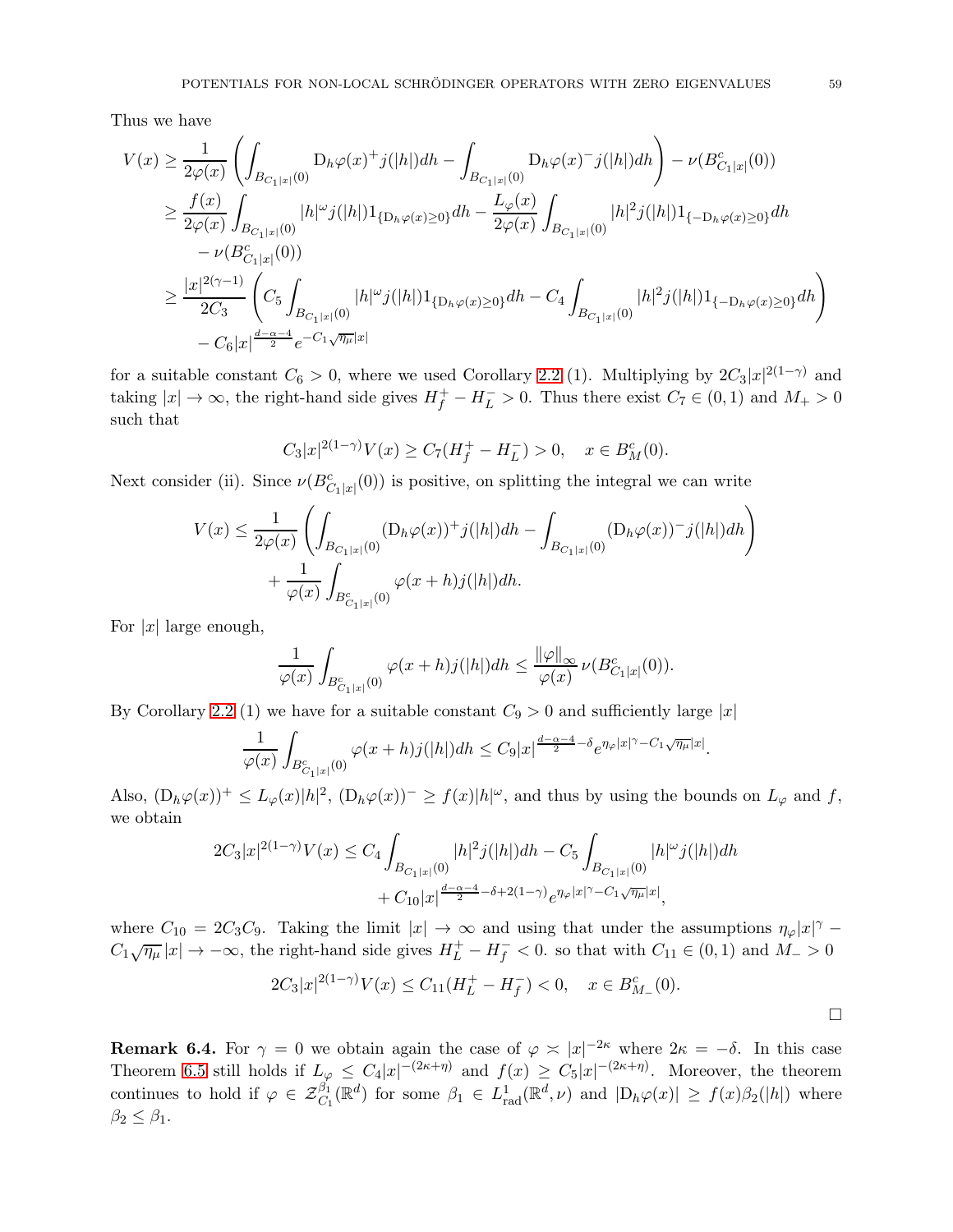In spite of the fact that the positivity part of the previous result holds even for  $\gamma > 1$ , the non-balance hypothesis is not necessary to guarantee positivity. Indeed we can show the following result.

**Theorem 6.6.** Let Assumption [2.1](#page-21-0) hold with  $\varphi \in \mathcal{Z}_{C_1}(\mathbb{R}^d)$  for some  $C_1 \in (0,1)$ , and suppose that there exist  $C_{\mu}, \eta > 0$  and  $\alpha \in (0, 2]$  such that  $\mu(t) \sim C_{\mu} t^{-1-\frac{\alpha}{2}} e^{-\eta t}$  as  $t \to \infty$ . Furthermore, suppose that

- (1) there exist  $C_2, C_3, M_1, \eta_\varphi, \delta > 0, \gamma \ge 1$  such that  $C_2|x|^\delta e^{-\eta_\varphi|x|^\gamma} \le \varphi(x) \le C_3|x|^\delta e^{-\eta_\varphi|x|^\gamma}$  for  $x \in B_{M_1}^c(0);$
- (2) if  $\gamma = 1$ , then  $\eta_{\varphi} > \sqrt{\eta_{\mu}}$  and  $C_1 \in \left(2 \frac{\eta_{\varphi}}{\sqrt{\eta_{\mu}}}, 1\right)$ ;
- (3)  $L_{\varphi}(x) \leq C_4 |x|^{\delta+2(\gamma-1)} e^{-\eta_{\varphi}|x|^{\gamma}}$  with  $C_4 > 0$ , for all  $x \in B^{c}_{M_{\varphi}}(0)$ .

Then there exists  $M_+ > 0$  such that  $V(x) > 0$  for every  $x \in B_{M_+}^c(0)$ .

*Proof.* Recall that by Proposition [2.4](#page-14-0) and Corollary [2.2](#page-16-0)  $\mathcal{J}(C_1|x|)$  is bounded by a constant  $C_5 > 0$ and there exist  $C_6, C_7, M_2 > 0$  such that

$$
j((2-C_1)|x|) \leq C_6|x|^{-\frac{d+\alpha+1}{2}}e^{-(2-C_1)\sqrt{\eta_{\mu}}|x|}, \qquad \nu(B_{C_1|x|}^c(0)) \leq C_7|x|^{\frac{d-\alpha-4}{2}}e^{-C_1\sqrt{\eta_{\mu}}|x|}
$$

for all  $x \in B_{M_2}^c(0)$ . Thus for sufficiently large  $|x|$ 

$$
V(x) \geq \frac{1}{\varphi(x)} \int_{B_{C_1|x|}^c(0)} \varphi(x+h)j(|h|)dh - \frac{1}{2\varphi(x)} \int_{B_{C_1|x|}(0)} |D_h\varphi(x)|j(|h|)dh - \nu(B_{C_1|x|}^c(0))
$$
  

$$
\geq \frac{\|\varphi\|_{L_1(B_1(0))}}{\varphi(x)}j((2-C_1)|x|) - \frac{L_{\varphi}(x)}{2\varphi(x)}\mathcal{J}(C_1|x|) - \nu(B_{C_1|x|}^c(0))
$$
  

$$
\geq C_8|x|^{-\frac{d+\alpha+1}{2}-\delta}e^{\eta_{\varphi}|x|^{\gamma}-(2-C_1)\sqrt{\eta_{\mu}}|x|} - C_9|x|^{2(\gamma-1)} - C_7|x|^{\frac{d-\alpha-4}{2}}e^{-C_1\sqrt{\eta_{\mu}}|x|},
$$

where  $C_8 = \frac{\|\varphi\|_{L_1(B_1(0))}}{C_3}$  $\frac{1^{(B_1(0))}}{C_3}C_6$  and  $C_9=\frac{C_4C_5}{C_2}$  $\frac{\Gamma_4 C_5}{C_2}$ . Multiplying by  $|x|^{2(1-\gamma)}$ , using that in the limit  $|x| \to \infty$ we get  $\eta_{\varphi}|x|^{\gamma} - (2 - C_1)\sqrt{\eta_{\mu}}|x| \to \infty$  and

$$
\lim_{|x|\to\infty}C_8|x|^{-\frac{d+\alpha+1}{2}-\delta+2(1-\gamma)}e^{\eta_\varphi|x|^\gamma-(2-C_1)\sqrt{\eta_\mu}|x|}-C_9-C_7|x|^{\frac{d-\alpha-4}{2}+2(1-\gamma)}e^{-C_1\sqrt{\eta_\mu}|x|}=\infty,
$$

we conclude that there exists  $M > 0$  such that

$$
|x|^{2(1-\gamma)}V(x) \ge C_8|x|^{-\frac{d+\alpha+1}{2}-\delta+2(1-\gamma)}e^{\eta_{\varphi}|x|^{\gamma}-(2-C_1)\sqrt{\eta_{\mu}}|x|} - C_9 - C_7|x|^{\frac{d-\alpha-4}{2}+2(1-\gamma)}e^{-C_1\sqrt{\eta_{\mu}}|x|} > 1,
$$
  
for every  $x \in B_M^c(0)$ .

For the massive relativistic operator  $L_{m,\alpha}$  we can make a further observation. We show that the effect of the massive part on the sign of the potential is negligible in sets of the form  $B_{M+\delta}(0)\backslash B_M(0)$ if the mass is under a critical value  $m_*(\delta)$  depending on the width of the set.

**Proposition 6.2.** Let Assumption [2.1](#page-21-0) hold for the massive relativistic Schrödinger operator  $H =$  $L_{m,\alpha} + V$ , with radially symmetric, decreasing  $\varphi \in \mathcal{Z}_{C_1}(\mathbb{R}^d)$ , and  $d + \alpha > 2$ .

- (1) If there exists  $M > 0$  such that  $L_{0,\alpha} \varphi(x) > 0$  for  $x \in B_M^c(0)$  and for every  $\delta > 0$  there exists  $C(\delta) > 0$  such that  $L_{0,\alpha} \varphi(x) > C(\delta)$  for all  $x \in B_{M+\delta}(0) \setminus B_M(0)$ , then there exists  $m^*(\delta)$ such that for  $m < m^*(\delta)$  we have  $V(x) > 0$  for every  $x \in B_{M+\delta}(0) \setminus B_M(0)$ .
- (2) If there exists  $M > 0$  such that  $L_{0,\alpha} \varphi(x) < 0$  for  $x \in B^c_M(0)$  and for any  $\delta > 0$  there exists  $C(\delta) < 0$  such that  $L_{0,\alpha}\varphi(x) < C(\delta)$  for all  $x \in B_{M+\delta}(0) \setminus B_M(0)$ , then there exists  $m_*(\delta)$ such that for  $m < m_*(\delta)$  we have  $V(x) < 0$  for every  $x \in B_{M+\delta}(0) \setminus B_M(0)$ .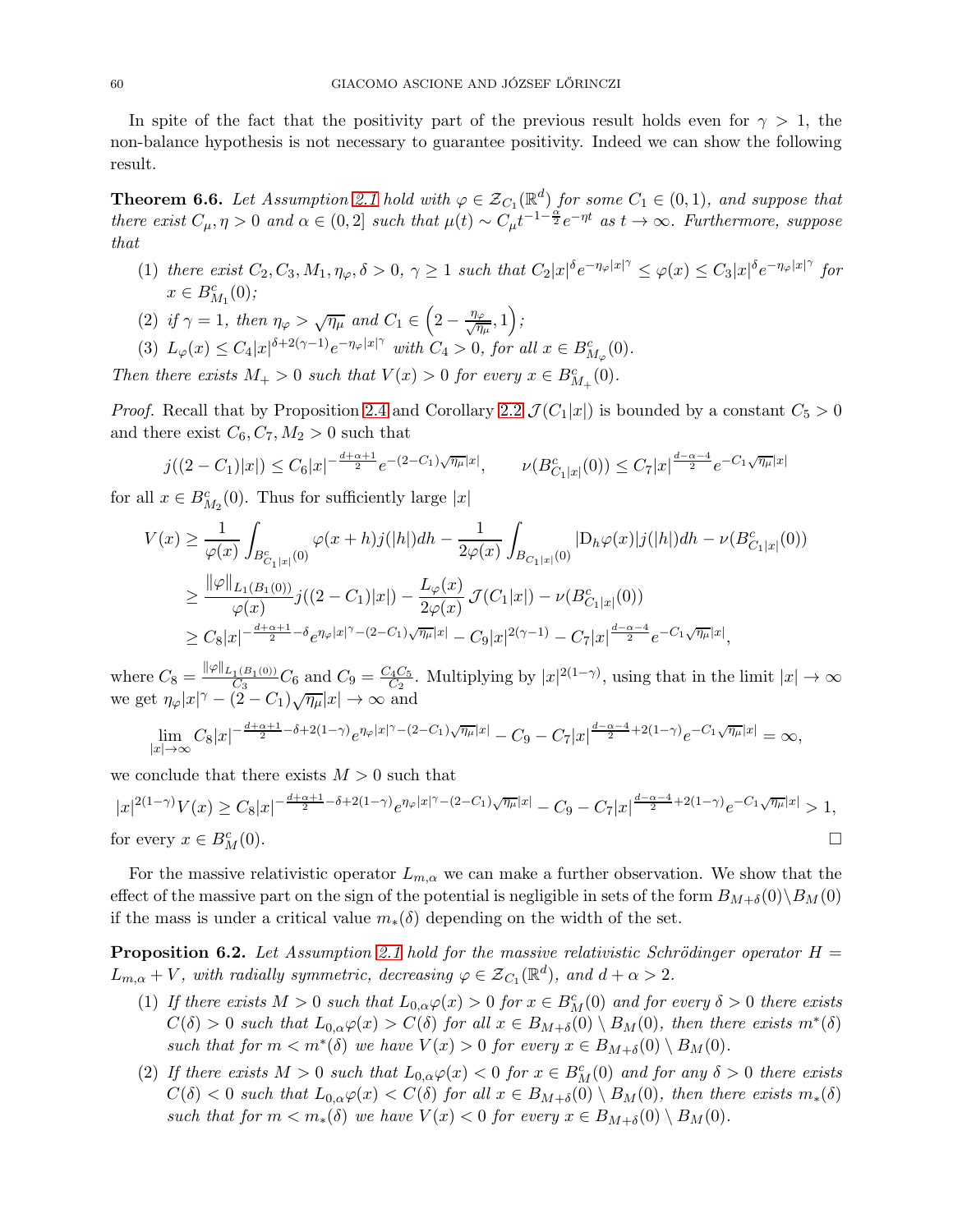*Proof.* Rearranging in [\(2.28\)](#page-25-0), we write  $\varphi(x)V(x) = L_{0,\alpha}\varphi(x) - G_{m,\alpha}\varphi(x)$ . Consider claim (1) above. Using Lemma [2.2](#page-25-3) above, we get

$$
\varphi(x)V(x) \ge L_{0,\alpha}\varphi(x) - 2m \|\varphi\|_{\infty}.
$$

Fix  $\delta > 0$  and consider  $x \in B_{M+\delta}(0) \setminus B_M(0)$ . Then there exists a constant  $C(\delta) > 0$  such that

$$
\varphi(x)V(x) > C(\delta) - 2m \left\|\varphi\right\|_{\infty}.
$$

Thus taking  $m^*(\delta) = \frac{C(\delta)}{2||\varphi||_{\infty}}$  gives  $\varphi(x)V(x) > 0$  for  $m < m^*(\delta)$ . To show (2) we proceed similarly. Since we also have

$$
\varphi(x)V(x) \le L_{0,\alpha}\varphi(x) + 2m \left\|\varphi\right\|_{\infty},
$$

fixing  $\delta > 0$  and taking  $x \in B_{M+\delta}(0) \setminus B_M(0)$ , we find  $C(\delta) < 0$  such that

$$
\varphi(x)V(x) < C(\delta) + 2m \left\|\varphi\right\|_{\infty}.
$$

Taking then  $m_*(\delta) = \frac{|C(\delta)|}{2||\varphi||_{\infty}},$  we obtain  $\varphi(x)V(x) < 0$  for  $m < m_*(\delta)$ .

#### 7. The shape of potentials

#### 7.1. Symmetry properties

Our first result is about rotational symmetry of the potentials. Recall the notation [\(2.7\)](#page-13-1).

**Theorem 7.1.** Let Assumption [2.1](#page-21-0) hold with  $\varphi \in \mathcal{Z}(\mathbb{R}^d)$  radially symmetric. Then there exists a function  $v : [0, \infty) \to \mathbb{R}$  such that  $V(x) = v(|x|)$ , for all  $x \in \mathbb{R}^d$ .

*Proof.* It suffices to show that for every rotation  $R \in SO(d)$  we have  $V(Rx) = V(x)$ . By using Proposition [2.6,](#page-19-0) rotational symmetry of  $\varphi$ , the change of variable  $w = R^{-1}y$  and the rotational invariance of Lebesgue measure, we readily obtain

$$
V(Rx) = \frac{1}{\varphi(Rx)} \lim_{\varepsilon \downarrow 0} \int_{\mathbb{R}^d \backslash B_{\varepsilon}(Rx)} (\varphi(y) - \varphi(Rx))j(|Rx - y|)dy
$$
  
\n
$$
= \frac{1}{\varphi(x)} \lim_{\varepsilon \downarrow 0} \int_{\mathbb{R}^d \backslash B_{\varepsilon}(Rx)} (\varphi(y) - \varphi(x))j(|Rx - y|)dy
$$
  
\n
$$
= \frac{1}{\varphi(x)} \lim_{\varepsilon \downarrow 0} \int_{\mathbb{R}^d \backslash B_{\varepsilon}(x)} (\varphi(Rw) - \varphi(x))j(|Rx - Rw|)dw
$$
  
\n
$$
= \frac{1}{\varphi(x)} \lim_{\varepsilon \downarrow 0} \int_{\mathbb{R}^d \backslash B_{\varepsilon}(x)} (\varphi(w) - \varphi(x))j(|x - w|)dw = V(x).
$$

Next we show results on reflection symmetry of the potentials.

**Theorem 7.2.** Let Assumption [2.1](#page-21-0) hold with a radially symmetric  $\varphi \in \mathcal{Z}(\mathbb{R}^d)$ . Furthermore, assume there exists a hyperplane  $\pi \ni 0$  such that  $\varphi(Px) = \varphi(x)$ , where P denotes reflection with respect to  $\pi$ . Then  $V(Px) = V(x)$ , for all  $x \in \mathbb{R}^d$ .

 $\Box$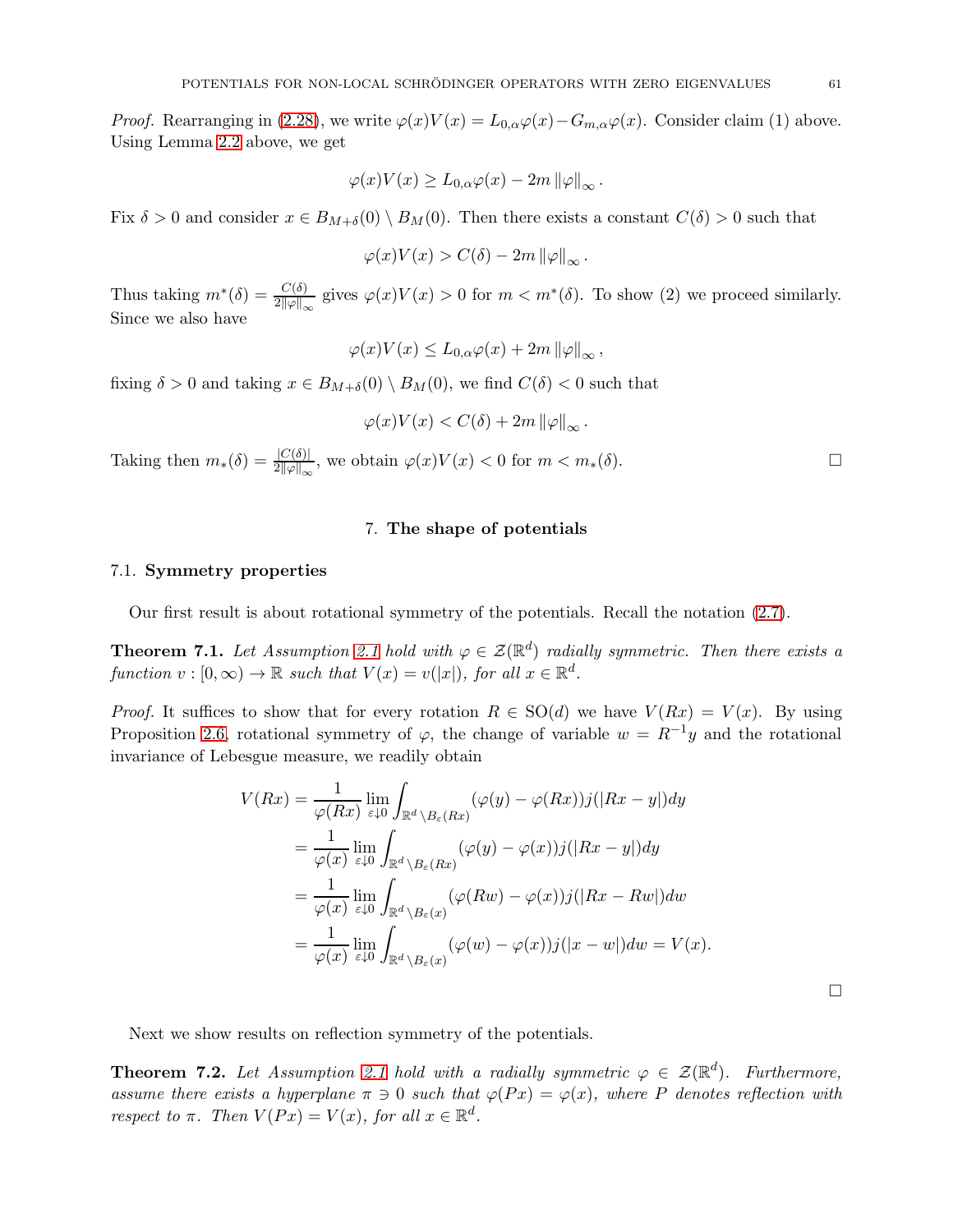*Proof.* Similarly as in the previous result, using Proposition [2.6](#page-19-0) and that  $P$  is an isometry, we obtain

$$
V(Px) = \frac{1}{\varphi(Px)} \lim_{\varepsilon \downarrow 0} \int_{\mathbb{R}^d \backslash B_{\varepsilon}(Px)} (\varphi(y) - \varphi(Px))j(|Px - y|)dy =
$$
  
\n
$$
= \frac{1}{\varphi(x)} \lim_{\varepsilon \downarrow 0} \int_{\mathbb{R}^d \backslash B_{\varepsilon}(Px)} (\varphi(y) - \varphi(x))j(|Px - y|)dy
$$
  
\n
$$
= \frac{1}{\varphi(x)} \lim_{\varepsilon \downarrow 0} \int_{\mathbb{R}^d \backslash B_{\varepsilon}(x)} (\varphi(Pw) - \varphi(x))j(|Px - Pw|)dw
$$
  
\n
$$
= \frac{1}{\varphi(x)} \lim_{\varepsilon \downarrow 0} \int_{\mathbb{R}^d \backslash B_{\varepsilon}(x)} (\varphi(w) - \varphi(x))j(|x - w|)dw = V(x).
$$

**Theorem 7.3.** Let Assumption [2.1](#page-21-0) hold with  $\varphi \in \mathcal{Z}(\mathbb{R}^d)$  radially symmetric and non-negative Furthermore, suppose there exists an hyperplane  $\pi \ni 0$  such that  $\varphi(Px) = -\varphi(x)$ , where P is reflection with respect to  $\pi$ . If the nodal set of  $\varphi$  coincides with  $\pi$ , then  $V(Px) = V(x)$  for every  $x \in \mathbb{R}^d$ .

*Proof.* If  $x \in \pi$ , then  $V(Px) = V(x)$  by the fact that x is a fixed point of P. We have for every  $x \notin \pi$ ,

$$
V(Px) = \frac{1}{\varphi(Px)} \lim_{\varepsilon \downarrow 0} \int_{\mathbb{R}^d \backslash B_{\varepsilon}(Px)} (\varphi(y) - \varphi(Px)) j(|Px - y|) dy
$$
  
\n
$$
= -\frac{1}{\varphi(x)} \lim_{\varepsilon \downarrow 0} \int_{\mathbb{R}^d \backslash B_{\varepsilon}(Px)} (\varphi(y) + \varphi(x)) j(|Px - y|) dy
$$
  
\n
$$
= -\frac{1}{\varphi(x)} \lim_{\varepsilon \downarrow 0} \int_{\mathbb{R}^d \backslash B_{\varepsilon}(x)} (\varphi(Pw) + \varphi(x)) j(|Px - Pw|) dw
$$
  
\n
$$
= -\frac{1}{\varphi(x)} \lim_{\varepsilon \downarrow 0} \int_{\mathbb{R}^d \backslash B_{\varepsilon}(x)} (-\varphi(w) + \varphi(x)) j(|x - w|) dw
$$
  
\n
$$
= \frac{1}{\varphi(x)} \lim_{\varepsilon \downarrow 0} \int_{\mathbb{R}^d \backslash B_{\varepsilon}(x)} (\varphi(w) - \varphi(x)) j(|x - w|) dw = V(x).
$$

 $\Box$ 

#### 7.2. Behaviour of the potentials at zero

<span id="page-61-0"></span>**Theorem 7.4.** Let Assumption [2.1](#page-21-0) hold with a complete Bernstein function  $\Phi \in \mathcal{B}_0$  such that  $\Phi(u) \approx u^{\alpha/2} \ell(u)$  as  $u \to \infty$ , for some  $\alpha \in (0, 2)$  and a slowly varying function at infinity  $\ell$ . Let  $\varphi \in \mathcal{Z}(\mathbb{R}^d)$  satisfy the following properties:

- (1) There exists a constant  $r_1 > 0$  such that  $\varphi \in \mathcal{Z}_b(B_{r_1}(0))$ ; denote  $0 < R_1 < \inf_{x \in B_{r_2}(0)} R_{\varphi}(x)$ .
- (2) There exists a real-valued, decreasing function  $\rho \in C^3(\mathbb{R}^+)$ , which can be extended to an even function in  $C^3(\mathbb{R})$ , such that  $\varphi(x) = \rho(|x|)$ .
- (3) There exists a unique  $R_2$  such that  $\rho''(r) < 0$  for  $r \in (0, R_2)$  and  $\rho''(r) > 0$  for  $r > R_2$ , moreover there exists  $R_3 > R_2$  such that  $\rho'''(r) > 0$ , for every  $r \in (0, R_3)$ .
- (4) For every  $x \in B_{R_2}^c(0)$  the matrix  $D^2\varphi(x)$  is positive definite.
- (5) There exist constants  $r_2, C_1 > 0$  and  $\kappa > 1$  such that for every  $x \in B_{r_2}(0)$

$$
\frac{\varphi(0)|x|^{2\kappa}}{C_1(1+|x|^{2\kappa})} \leq \varphi(0) - \varphi(x) \leq \frac{C_1\varphi(0)|x|^{2\kappa}}{1+|x|^{2\kappa}}.
$$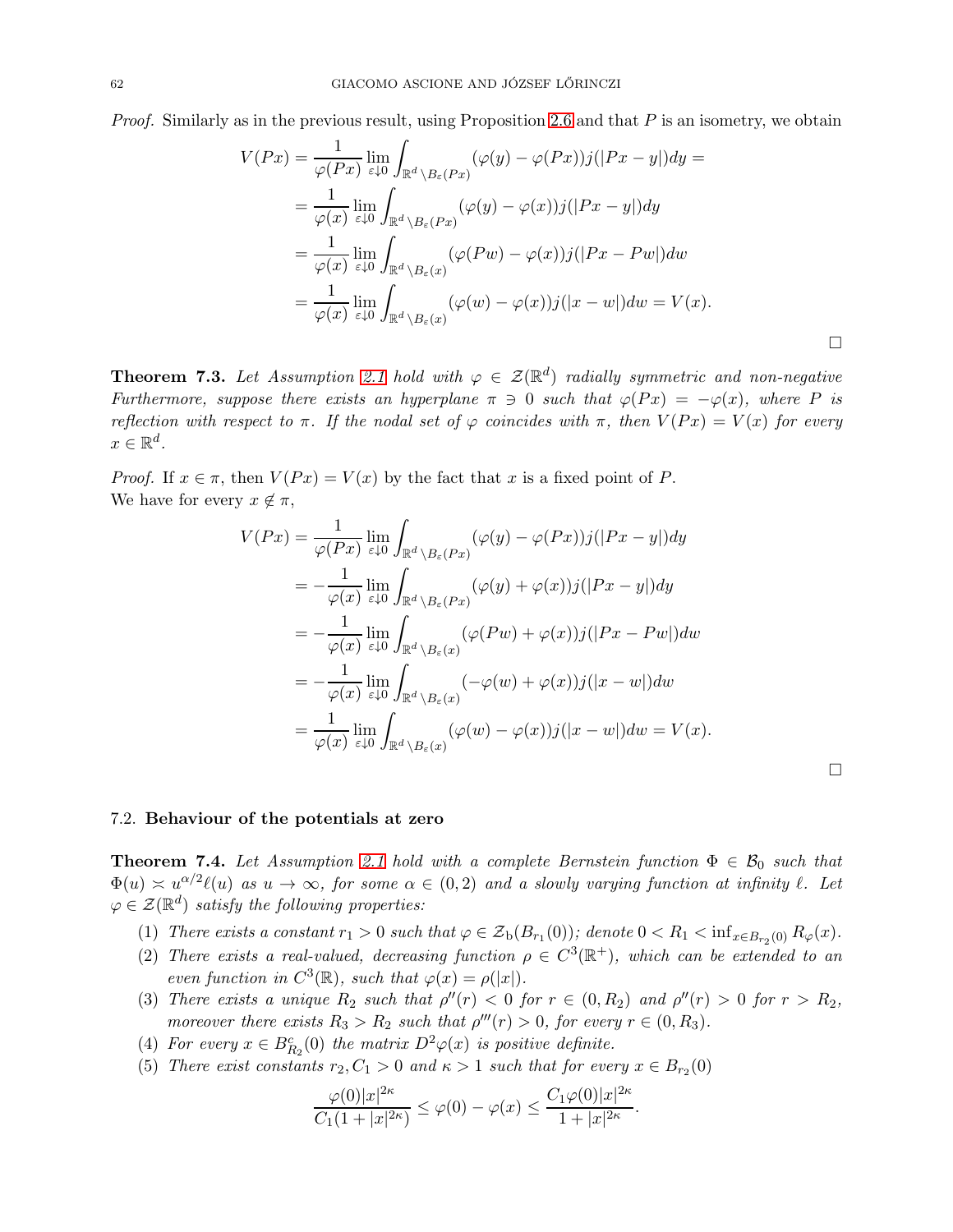If  $\varphi(0)$  is a local maximum of  $\varphi$ , then  $V(0)$  is a strict local minimum of V.

Proof. We proceed in several steps.

Step 1: Using  $(3.1)$ , we start from the expression

$$
2(V(0) - V(x)) = \frac{1}{\varphi(0)} \int_{\mathbb{R}^d} D_h \varphi(0) j(|h|) dh + \frac{1}{\varphi(x)} \int_{\mathbb{R}^d} D_h \varphi(x) j(|h|) dh
$$
  
= 
$$
\frac{1}{\varphi(0)} \int_{\mathbb{R}^d} (D_h \varphi(0) - D_h \varphi(x)) j(|h|) dh - \left(\frac{1}{\varphi(x)} - \frac{1}{\varphi(0)}\right) \varphi(x) V(x)
$$

Choose  $R_4 > 0$  and split the integral as

$$
2(V(0) - V(x)) = \frac{1}{\varphi(0)} \left( \int_{B_{R_4}(0)} + \int_{B_{R_4}^c(0)} \right) (D_h \varphi(0) - D_h \varphi(x)) j(|h|) dh - \left( \frac{1}{\varphi(x)} - \frac{1}{\varphi(0)} \right) \varphi(x) V(x).
$$

Since  $\int_{B_{R_4}^c(0)} D_h \varphi(x) j(|h|)dh = 2 \int_{B_{R_4}^c(0)} (\varphi(x+h) - \varphi(x)) j(|h|)dh$ , we furthermore have

$$
2(V(0) - V(x)) = \frac{1}{\varphi(0)} \int_{\mathbb{R}^d} (D_h \varphi(0) - D_h \varphi(x)) j(|h|) dh - \left(\frac{1}{\varphi(x)} - \frac{1}{\varphi(0)}\right) \varphi(x) V(x)
$$
  
\n
$$
= \frac{1}{\varphi(0)} \int_{B_{R_4}(0)} (D_h \varphi(0) - D_h \varphi(x)) j(|h|) dh - \left(\frac{1}{\varphi(x)} - \frac{1}{\varphi(0)}\right) \varphi(x) V(x)
$$
  
\n
$$
+ \frac{2}{\varphi(0)} \int_{B_{R_4}^c(0)} (\varphi(h) - \varphi(0) - \varphi(x+h) + \varphi(x)) j(|h|) dh
$$
  
\n
$$
= \frac{1}{\varphi(0)} \int_{B_{R_4}(0)} (D_h \varphi(0) - D_h \varphi(x)) j(|h|) dh - \frac{2(\varphi(0) - \varphi(x))}{\varphi(0)} \nu(B_{R_4}^c(0))
$$
  
\n
$$
- \frac{2}{\varphi(0)} \int_{B_{R_4}^c(0)} (\varphi(x+h) - \varphi(h)) j(|h|) dh - \left(\frac{1}{\varphi(x)} - \frac{1}{\varphi(0)}\right) \varphi(x) V(x).
$$

Consider  $R_1 > 0$  as defined and break up the integrals further like

$$
2(V(0) - V(x)) = \frac{1}{\varphi(0)} \int_{B_{R_1}^c(0) \cap B_{R_4}(0)} (D_h \varphi(0) - D_h \varphi(x)) j(|h|) dh
$$
  
+ 
$$
\frac{1}{\varphi(0)} \int_{B_{R_1}(0)} (D_h \varphi(0) - D_h \varphi(x)) j(|h|) dh
$$
  
- 
$$
\frac{2(\varphi(0) - \varphi(x))}{\varphi(0)} \nu(B_{R_4}^c(0)) - \left(\frac{1}{\varphi(x)} - \frac{1}{\varphi(0)}\right) \varphi(x) V(x)
$$
  
- 
$$
\frac{2}{\varphi(0)} \int_{B_{R_4}^c(0)} (\varphi(x+h) - \varphi(h)) j(|h|) dh.
$$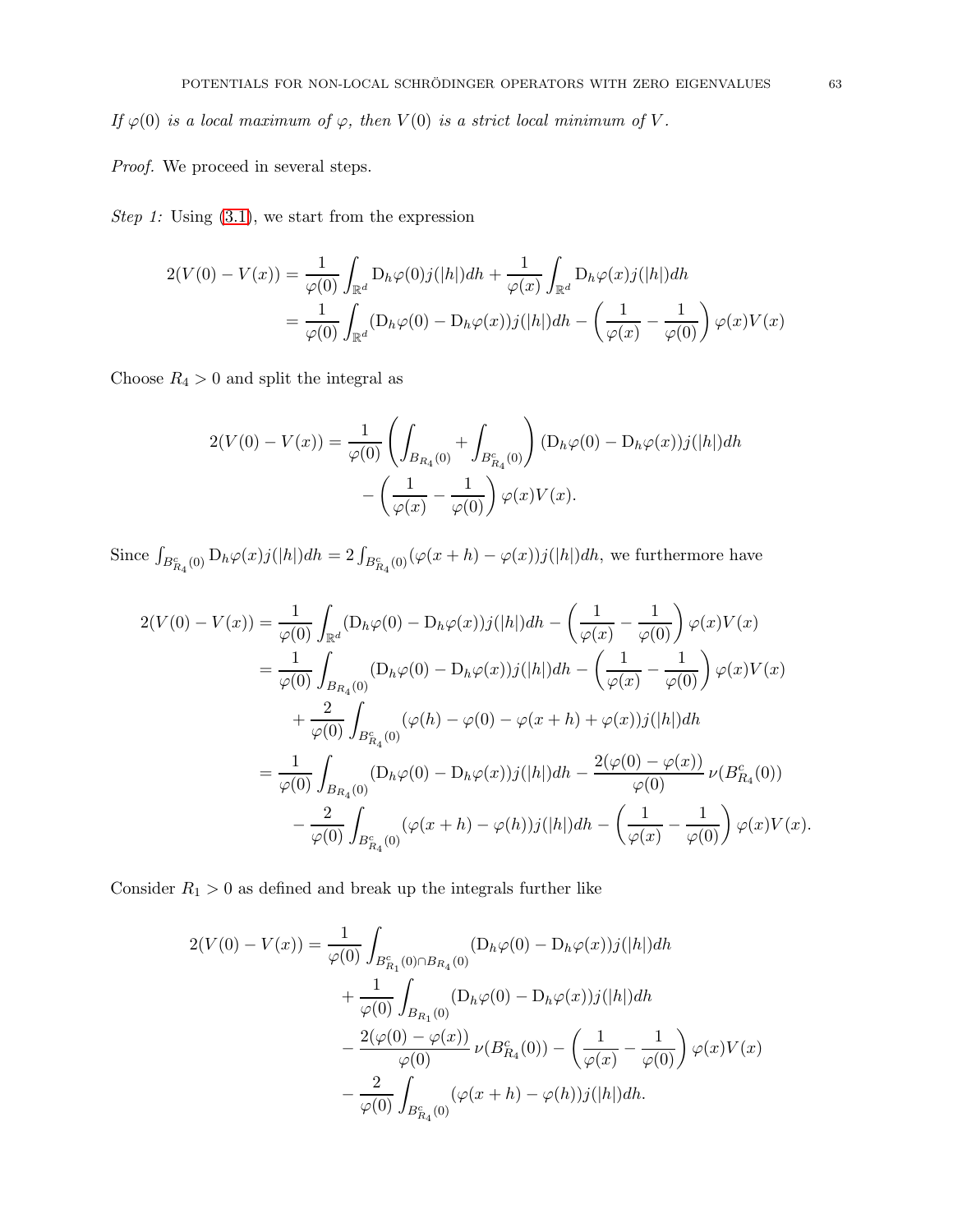Using that  $\varphi(x+h) = \varphi(h) + \nabla \varphi(h) \cdot x + \langle D^2 \varphi(\tilde{x}(x,h))x, x \rangle$  with  $\tilde{x}(x,h) \in [h, x+h]$ , and  $\nabla \varphi(h) =$ h  $\frac{h}{|h|} \rho'(|h|)$ , we obtain

$$
2(V(0) - V(x)) = \frac{1}{\varphi(0)} \int_{B_{R_1}^c(0) \cap B_{R_4}(0)} (D_h \varphi(0) - D_h \varphi(x)) j(|h|) dh
$$
  
+ 
$$
\frac{1}{\varphi(0)} \int_{B_{R_1}(0)} (D_h \varphi(0) - D_h \varphi(x)) j(|h|) dh
$$
  
- 
$$
\frac{2(\varphi(0) - \varphi(x))}{\varphi(0)} \nu(B_{R_4}^c(0)) - \left(\frac{1}{\varphi(x)} - \frac{1}{\varphi(0)}\right) \varphi(x) V(x)
$$
  
- 
$$
\frac{2}{\varphi(0)} \int_{B_{R_4}^c(0)} \langle D^2 \varphi(\tilde{x}(x, h)) x, x \rangle j(|h|) dh.
$$

Denote

$$
I_1 = \int_{B_{R_1}^c(0) \cap B_{R_4}(0)} (\mathcal{D}_h \varphi(0) - \mathcal{D}_h \varphi(x)) j(|h|) dh
$$
  
\n
$$
I_2 = \int_{B_{R_1}(0)} (\mathcal{D}_h \varphi(0) - \mathcal{D}_h \varphi(x)) j(|h|) dh
$$
  
\n
$$
I_3 = \int_{B_{R_4}^c(0)} \langle D^2 \varphi(\tilde{x}(x, h)) x, x \rangle j(|h|) dh.
$$

Next we estimate them one by one.

*Step 2:* For every  $R_5 > R_4$  we have

$$
I_3 \ge \int_{B_{R_4}^c(0) \cap B_{R_5}(0)} \langle D^2 \varphi(\widetilde{x}(x,h))x, x \rangle j(|h|) dh.
$$

Given that  $\tilde{x}(x, h) \in [h, x + h]$ , it also belongs to  $B_{R_4-|x|}^c(0) \cap B_{R_5+|x|}(0)$ . Choose  $|x| < r_3$  with  $r_3 < \min\{r_1, r_2\}$  such that  $R_4 - r_3 > R_2$ , and denote  $A_{R_i, R_j} = B_{R_i}^c(0) \cap B_{R_j}(0)$ . Consider any  $R_6 \in$  $(R_2, R_4-r_3)$  giving that  $\widetilde{x}(x, h) \in \overline{A}_{R_6, R_5+r_3}$ . Since  $\varphi \in C^2(\mathbb{R}^d)$ , we know that  $D^2\varphi$  is continuous and for every  $x \in \bar{A}_{R_6,R_5+r_3}$  the matrix  $D^2(\varphi(x))$  is positive definite by assumption (4) above. Consider the lowest eigenvalue  $\lambda_{\min}(x)$  for  $x \in \bar{A}_{R_6,R_5+r_3}$  and denote  $\lambda_{\min} = \min_{x \in \bar{A}_{R_6,R_5+r_3}} \lambda_{\min}(x) > 0$ . We have

$$
\langle D^2 \varphi(\widetilde{x}(x,h))x, x \rangle \ge \lambda_{\min}|x|^2,
$$

and thus

$$
I_3 \geq \lambda_{\min}|x|^2 \nu(A_{R_4,R_5}).
$$

Step 3: Concerning  $I_2$ , we have

$$
I_2 \le \int_{B_{R_1}(0)} |D_h \varphi(0) - D_h \varphi(x)|j(|h|)dh \le \int_{B_{R_1}(0)} (|D_h \varphi(0)| + |D_h \varphi(x)|)j(|h|)dh
$$
  

$$
\le (L_{\varphi}(0) + L_{\varphi}(x)) \mathcal{J}(R_1),
$$

Recall that  $\mathcal{J}(R) \to 0$  as  $R \to 0$ .

Step 4: To estimate  $I_1$ , fix  $h \in A_{R_1,R_4}$  and consider the function  $F_h(x) = D_h \varphi(x)$ . We need first some elementary analysis. Write

$$
F_h(x) = F_h(0) + \nabla F_h(0) \cdot x + \frac{1}{2} \langle D^2 F_h(0)x, x \rangle - \mathcal{R}_h(x),
$$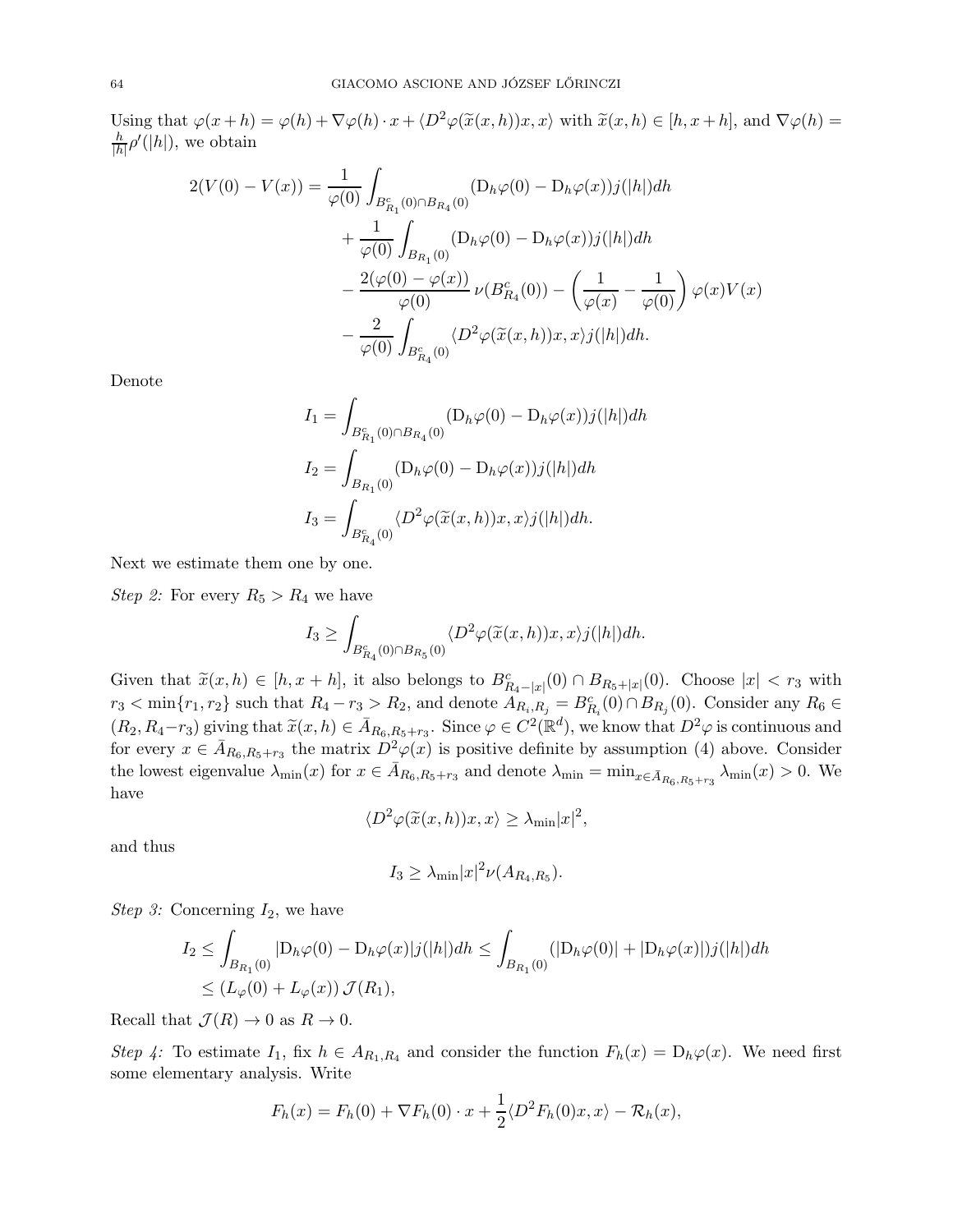where  $\mathcal{R}_h(x) = o(|x|^2)$ . Since  $\nabla F(x) = \nabla \varphi(x+h) - 2\nabla \varphi(x) + \nabla \varphi(x-h)$ , where  $\nabla \varphi(x) = \frac{x}{|x|} \rho'(|x|)$ and  $\nabla \varphi(0) = 0$ . Thus

$$
\nabla F(0) = \nabla \varphi(h) - 2\nabla \varphi(0) + \nabla \varphi(-h) = \frac{h}{|h|} \rho'(|h|) - \frac{h}{|h|} \rho'(|h|) = 0,
$$

allowing to write  $F_h(0) - F_h(x) = -\frac{1}{2}$  $\frac{1}{2} \langle D^2 F_h(0)x, x \rangle + \mathcal{R}_h(x)$ , so that

<span id="page-64-0"></span>(7.1) 
$$
I_1 = -\frac{1}{2} \int_{A_{R_1,R_4}} \Big( \sum_{i,j=1}^d \frac{\partial^2 F}{\partial x_i \partial x_j}(0) x_i x_j + \mathcal{R}_h(x) \Big) j(|h|) dh.
$$

Computing derivatives gives for  $i\neq j$ 

$$
\frac{\partial^2 \varphi}{\partial x_i \partial x_j}(x) = \frac{x_i x_j}{|x|^3} (|x| \rho''(|x|) - \rho'(|x|)),
$$

and

$$
\frac{\partial^2 \varphi}{\partial x_i \partial x_j}(0) = 0, \quad \frac{\partial^2 F_h}{\partial x_i \partial x_j}(0) = 2 \frac{h_i h_j}{|h|^3} (|h| \rho''(|h|) - \rho'(|h|)).
$$

In particular, by symmetry of the domain  $A_{R_1,R_4}$  we get

$$
\int_{A_{R_1,R_4}} \frac{h_i h_j}{|h|^3} (|h| \rho''(|h|) - \rho'(|h|)) x_i x_j j(|h|) dh = 0
$$

and hence in [\(7.1\)](#page-64-0) the mixed derivatives do not contribute. By further computing,

$$
\frac{\partial^2 \varphi}{\partial x_i^2}(x) = \frac{(|x|^2 - x_i^2)\rho'(|x|) + x_i^2|x|\rho''(|x|)}{|x|^3}, \quad \frac{\partial^2 \varphi}{\partial x_i^2}(0) = \lim_{k \to 0} \frac{\rho'(k)}{k} = \rho''(0),
$$

moreover

$$
\frac{\partial^2 F}{\partial x_i^2}(0) = 2 \frac{(|h|^2 - h_i^2)(\rho'(|h|) - |h|\rho''(0)) + h_i^2|h|(\rho''(|h|) - \rho''(0))}{|h|^3}.
$$

Notice that due to  $\rho \in C^3(\mathbb{R}^+)$ , there exist functions  $\widetilde{h}_1(|h|)$  and  $\widetilde{h}_2(|h|)$  such that

$$
\rho'(|h|) - |h|\rho''(0) = \rho'''(\tilde{h}_1(|h|))|h|^2 \text{ and } \rho''(|h|) - \rho''(0) = \rho'''(\tilde{h}_2(|h|))|h|.
$$

This gives

$$
\frac{\partial^2 F_h}{\partial x_i^2}(0) = 2 \frac{\left(\sum_{j \neq i} h_j^2\right) \rho'''(\widetilde{h}_1(|h|))|h|^2 + h_i^2 |h|^2 \rho'''(\widetilde{h}_2(|h|))}{|h|^3}.
$$

Recall that  $\widetilde{h}_1(|h|), \widetilde{h}_2(|h|) \in [0, |h|] \subset [0, R_4)$ . We can then choose  $R_4 \in (R_2, R_3)$  such that  $\partial^2 F_h$  $\frac{\partial^2 P_h}{\partial x_i^2}(0) > 0$  for all  $h \in A_{R_1,R_4}$ . This yields

$$
I_1 = -\frac{1}{2} \int_{A_{R_1,R_4}} \Big( \sum_{i=1}^d \frac{\partial^2 F}{\partial x_i^2} (0) x_i^2 + \mathcal{R}_h(x) \Big) j(|h|) dh \leq -\frac{1}{2} \int_{A_{R_1,R_4}} \mathcal{R}_h(x) j(|h|) dh.
$$

Again, since  $\varphi \in C^3(\mathbb{R}^d)$ , the remainder term  $\mathcal{R}_h(x)$  can be written as

$$
\mathcal{R}_h(x) = \frac{1}{6} \sum_{i,j,k=1}^d \frac{\partial^3 F_h(x)}{\partial x_i \partial x_j \partial x_k} (\tilde{x}(x,h)) x_i x_j x_k
$$

for some  $\tilde{x}(x, h) \in [0, x]$ . Since  $x \in B_{r_3}(0)$  and  $h \in A_{R_1, R_4}$ , take  $(x, h) \in B_{r_3}(0) \times B_{R_4}(0) = C$ , which implies that there exists a constant  $M > 0$  such that for every  $(x, h) \in C$ 

$$
\mathcal{R}_h(x) \ge -|\mathcal{R}_h(x)| \ge -2M|x|^3.
$$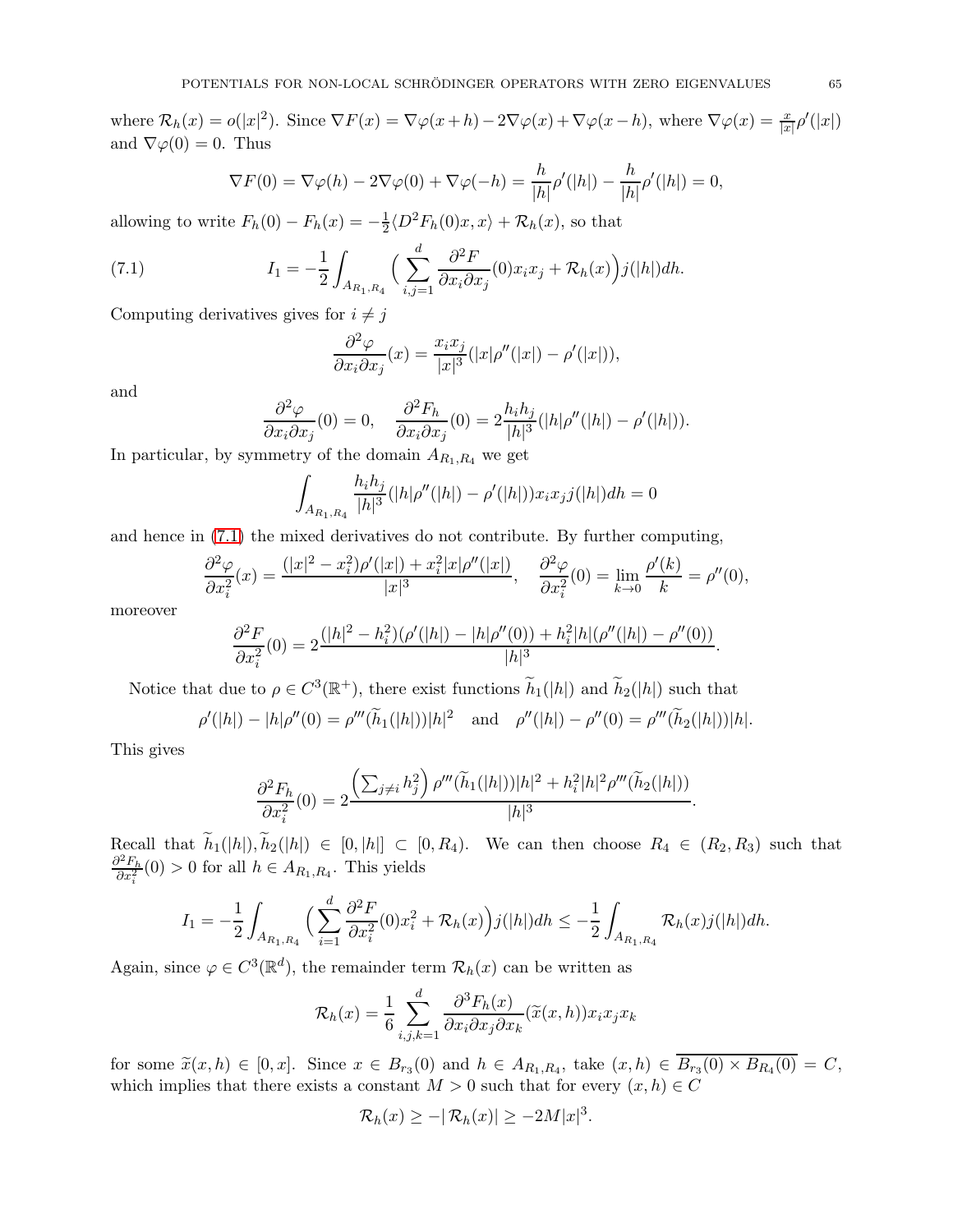Thus we have

$$
\sum_{i=1}^{d} \frac{\partial^2 F}{\partial x_i^2}(0) x_i^2 + R_h(x) \ge \sum_{i=1}^{d} \frac{\partial^2 F}{\partial x_i^2}(0) x_i^2 - 2M|x|^3,
$$

which is positive for |x| small enough. Choose then  $r_4 < r_3$  such that for every  $x \in B_{r_4}(0)$  the right-hand side above is positive, and suppose that  $R_1 < \frac{R_4}{2}$ . Then  $A_{R_1,R_4} \subset A_{R_4/2,R_4}$  and for  $x \in B_{r_4}(0)$  we have

$$
\int_{A_{R_1,R_4}} \Big(\sum_{i=1}^d \frac{\partial^2 F}{\partial x_i^2}(0) x_i^2 + \mathcal{R}_h(x)\Big) j(|h|) dh \ge \int_{A_{R_4/2,R_4}} \Big(\sum_{i=1}^d \frac{\partial^2 F}{\partial x_i^2}(0) x_i^2 + \mathcal{R}_h(x)\Big) j(|h|) dh.
$$

Hence

$$
I_1 = -\frac{1}{2} \int_{A_{R_1,R_4}} \Big( \sum_{i=1}^d \frac{\partial^2 F}{\partial x_i^2} (0) x_i^2 + \mathcal{R}_h(x) \Big) j(|h|) dh
$$
  

$$
\leq -\frac{1}{2} \int_{A_{R_4/2,R_4}} \Big( \sum_{i=1}^d \frac{\partial^2 F}{\partial x_i^2} (0) x_i^2 + \mathcal{R}_h(x) \Big) j(|h|) dh \leq -\frac{1}{2} \int_{A_{R_4/2,R_4}} \mathcal{R}_h(x) j(|h|) dh.
$$

This then leads to  $I_1 \leq M_2 |x|^3$  where  $M_2 = M\nu (A_{R_4/2,R_4}).$ 

Step 5: Using the lower bound in assumption (5) above to estimate the factor  $\frac{2(\varphi(0)-\varphi(x))}{\varphi(0)}$ , a combination of the above steps gives

$$
2(V(0) - V(x)) \le \frac{1}{\varphi(0)} M_2 |x|^3 + \frac{L_\varphi(0) + L_\varphi(x)}{\varphi(0)} \mathcal{J}(R_1)
$$
  

$$
- \frac{2|x|^{2\kappa}}{C_1(1+|x|^{2\kappa})} \nu(B_{R_4}^c(0)) - \frac{2\lambda_{\min}}{\varphi(0)} |x|^2 \nu(A_{R_4,R_5}) - \left(\frac{1}{\varphi(x)} - \frac{1}{\varphi(0)}\right) \varphi(x) V(x).
$$

The same assumption also gives on rearrangement

$$
\frac{1}{\varphi(x)} - \frac{1}{\varphi(0)} \ge \frac{|x|^{2\kappa}}{\varphi(0)(C_1(1+|x|^{2\kappa}) - |x|^{2\kappa}}.
$$

Since  $\rho$  is decreasing, we may choose  $r_3 < \min\{1, \inf_{x \in B_{r_2}(0)} R_\varphi(x)\}$  so that  $\varphi(x) \ge \rho(1)$  and thus

$$
2(V(0) - V(x)) \le \frac{M_2}{\varphi(0)} |x|^3 + \frac{(L_{\varphi}(0) + L_{\varphi}(x))}{\varphi(0)} \mathcal{J}(R_1)
$$
  

$$
- \frac{2\nu(B_{R_4}^c(0))}{C_1(1 + |x|^{2\kappa})} |x|^{2\kappa} - \frac{2\lambda_{\min}}{\varphi(0)} \nu(A_{R_4, R_5}) |x|^2
$$
  

$$
+ \rho(1) ||V||_{L^{\infty}(B_{r_3}(0))} \frac{|x|^{2\kappa}}{\varphi(0)(C_1(1 + |x|^{2\kappa}) - |x|^{2\kappa}},
$$

where in the last line we used that by assumption (1) we also know that V is bounded in  $B_{r_3}(0)$ and thus  $V(x) \ge -|V(x)| \ge -\|V\|_{L^{\infty}(B_{r_3}(0))}$ .

Step 6: To conclude, we need an estimate on  $\mathcal{J}(R_1)$  obtained in Step 3. Since  $R_1$  is featured only in J, we have the freedom to choose it x-dependent. By [\[50,](#page-76-0) Th. 3.4] we know that  $j(r) \approx r^{-d-\alpha} \ell(r^{-2})$ as  $r \to 0$ , thus we have by the monotone density theorem

$$
\mathcal{J}(R_1) = \int_{B_{R_1}(0)} |h|^2 j(|h|) dh = d\omega_d \int_0^{R_1} r^{d+1} j(r) dr
$$
  

$$
\leq C_2 d\omega_d \int_0^{R_1} r^{1-\alpha} \ell(r^{-2}) dr \leq C_3 d\omega_d R_1^{2-\alpha} \ell(R_1^{-2})
$$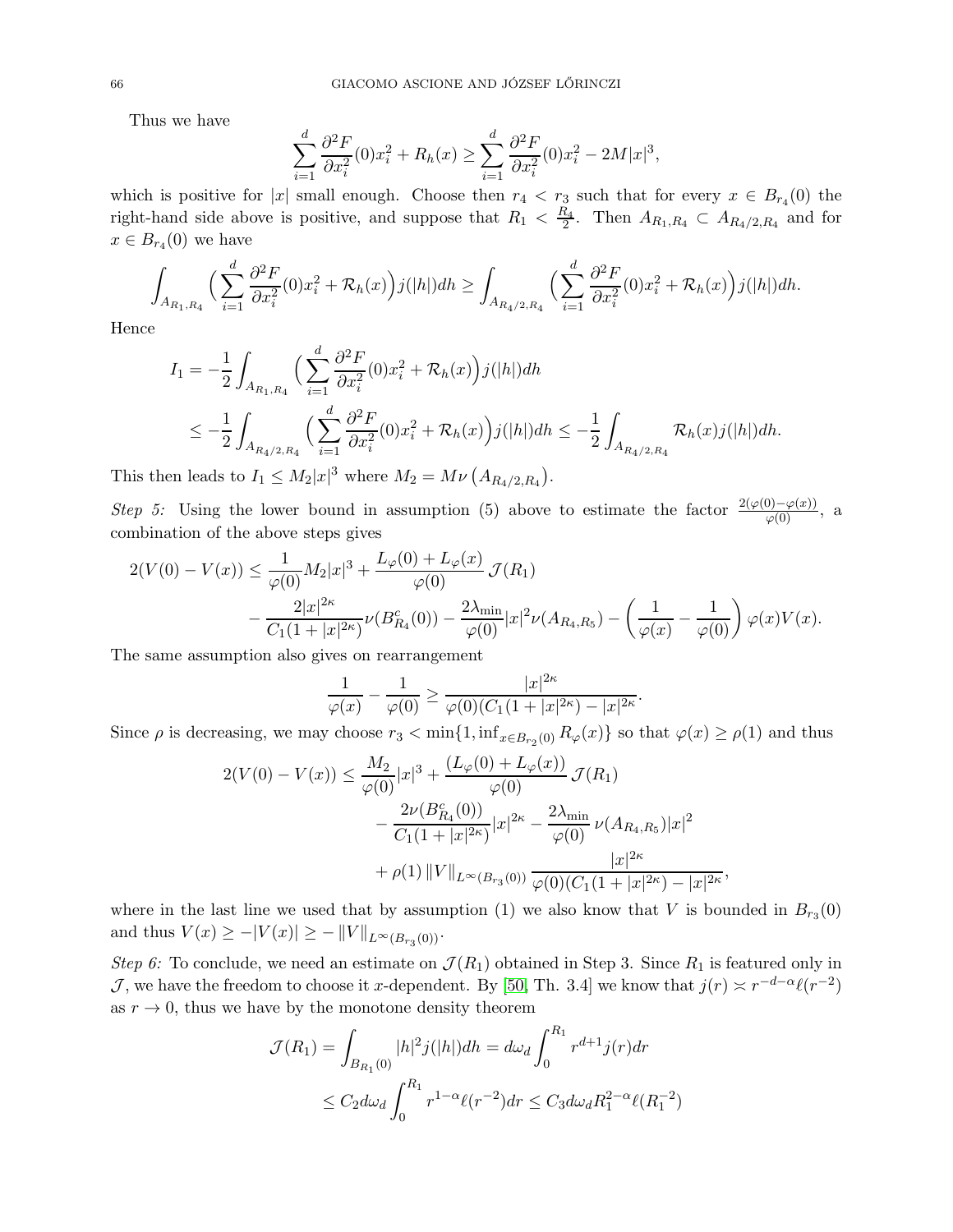

Figure 1. Sketch of domain decomposition in the proof of Theorem [7.4.](#page-61-0)

for a constant  $C_3$  and  $R_1$  small enough. Choose  $R_1(x) = |x|^p$  for some  $p > 0$ , and observe that  $|x|^p < R_2$  for small enough  $|x|$ . We then obtain

$$
2(V(0) - V(x)) \le \frac{1}{\varphi(0)} M|x|^3 + C_3 d\omega_d \frac{(f(0) + f(x))}{\varphi(0)} |x|^{p(2-\alpha)} \ell(|x|^{-2p})
$$

$$
- \frac{2|x|^{2\kappa}}{C_1(1+|x|^{2\kappa})} \nu(B_{R_4}^c(0)) - \frac{2\lambda_{\min}}{\varphi(0)} |x|^2 \nu(A_{R_4, R_5})
$$

$$
+ \frac{|x|^{2\kappa}}{\varphi(0)(C_1(1+|x|^{2\kappa}) - |x|^{2\kappa})} \rho(1) ||V||_{L^{\infty}(B_{r_3}(0))}
$$

$$
= \left(q(|x|) - \frac{2\lambda_{\min}}{\varphi(0)} \nu(A_{R_4, R_5})\right) |x|^2,
$$

where

$$
q(|x|) = \frac{M}{\varphi(0)}|x| + C_3 d\omega_d \frac{f(0) + f(x)}{\varphi(0)} |x|^{p(2-\alpha)-2} \ell(|x|^{-2p})
$$

$$
- \left( \frac{2\nu(B_{R_4}^c(0))}{C_1(1+|x|^{2\kappa})} + \frac{\rho(1) ||V||_{L^{\infty}(B_{r_3}(0))}}{\varphi(0)(C_1(1+|x|^{2\kappa}) - |x|^{2\kappa})} \right) |x|^{2\kappa-2}.
$$

Since  $\kappa > 1$ , we can choose  $p > \frac{2}{2-\alpha}$  so that  $q(|x|) \to 0$  as  $|x| \to 0$ . Since, moreover, q is a continuous function, there is  $r_5 < r_4$  such that

$$
q(|x|) \leq \frac{\lambda_{\min}}{\varphi(0)} \nu(A_{R_4,R_5}), \quad x \in B_{r_5}(0).
$$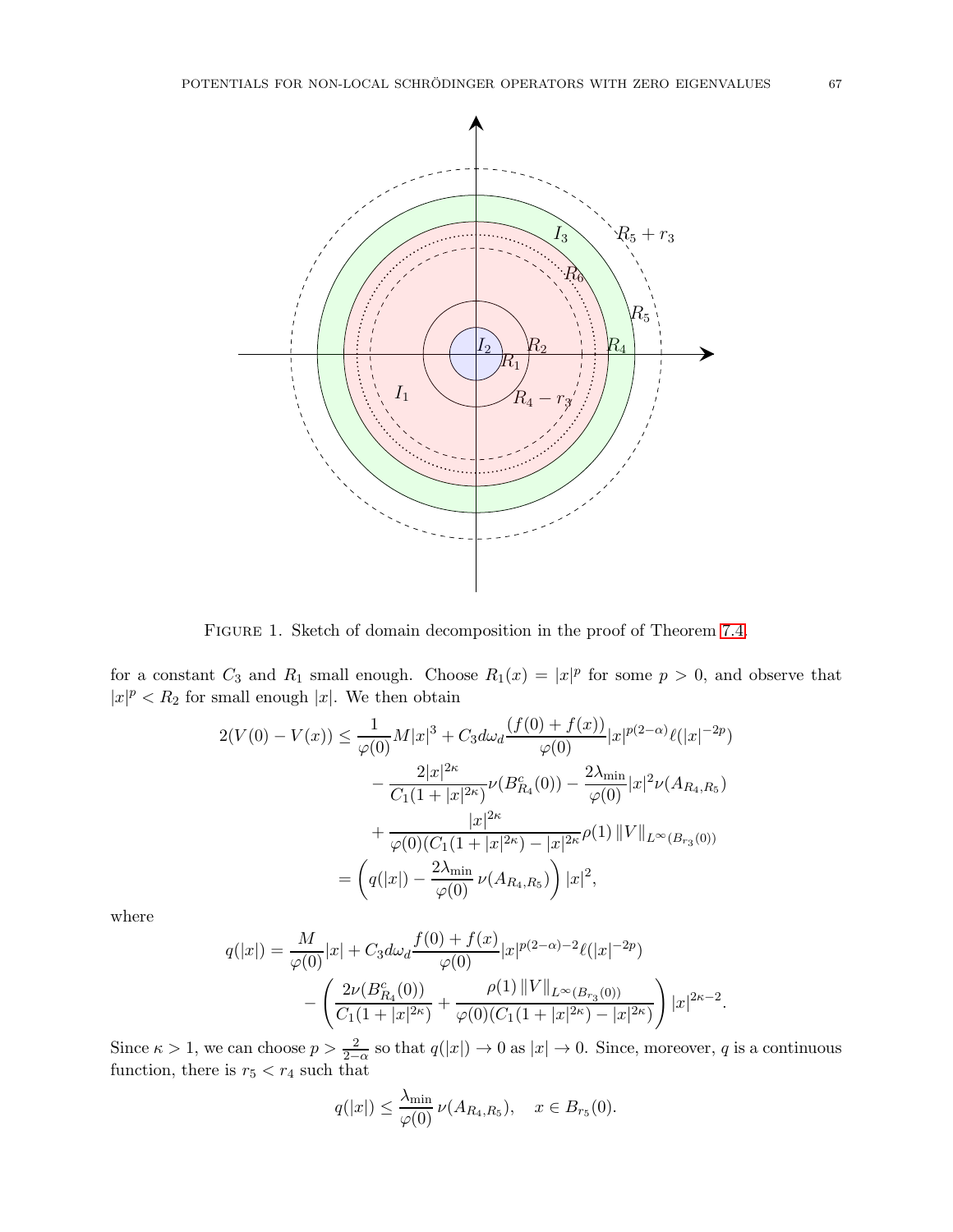Thus for every  $x \in B_{r_5}(0)$  we have

$$
V(0) - V(x) \le -\frac{\lambda_{\min}}{2\varphi(0)} \nu(A_{R_4, R_5}) < 0.
$$

<span id="page-67-0"></span>**Theorem 7.5.** Let Assumption [2.1](#page-21-0) hold with strictly positive, radial and decreasing  $\varphi \in \mathcal{Z}(\mathbb{R}^d)$ . If  $\varphi(0)$  is the global maximum of  $\varphi$ , then  $V(0) \leq 0$ .

Proof. Since

$$
V(0) = \frac{1}{2\varphi(0)} \int_{\mathbb{R}^d} (\varphi(-h) - 2\varphi(0) + \varphi(h))j(|h|) dh,
$$

and  $\varphi(0) > 0$ , we have

$$
\varphi(-h) - 2\varphi(0) + \varphi(h) = 2(\varphi(h) - \varphi(0)) \le 0,
$$

and the statement is immediate.

#### 7.3. Pinning effect

While in the above we have seen what are various properties of potentials generating an eigenvalue at zero, such as decay and sign properties at infinity, in a final count it is interesting to try to understand the mechanisms underlying the action of such potentials. From Theorem [7.5](#page-67-0) we know that the potentials create a well around zero. Intuitively it is appealing to think that for a potential which has a positive part in a neighbourhood of infinity it is "easier" to create a bound state than for a potential that is negative everywhere, and this comes down to an energetic advantage created by the positive potential barrier far out. Since we know that purely negative potentials can also create zero-energy bound states, it is reasonable to think that they will use instead a pinning force exerted from a deeper well around zero than a potential positive at infinity. We conclude this paper by an analysis of this mechanism, and how it combines with the sign and decay behaviours.

First note that the positivity – slow decay and negativity – rapid decay pattern discussed in the Introduction for classical Schrödinger operators is supported by our results for non-local cases, however, there is a grey area and the switch-over is not sharp. Indeed, from the explicit cases  $(1.4)$ and the behaviours [\(1.5\)](#page-4-1)-[\(1.7\)](#page-4-2) we see that the critical  $\kappa$  for the slow-fast transition is  $\frac{\delta}{2}$ , while for positivity-negativity it is  $\frac{\delta-\alpha}{2}$ . Proposition [6.1](#page-55-0) is further in line with these behaviours: we have positivity for  $\kappa \geq \frac{d}{2}$  $\frac{d}{2}$ , while negativity holds for small values of  $\kappa$ , though the latter appears hidden. Indeed, with a  $\kappa_1 < \frac{d}{2}$  $\frac{d}{2}$  there exists  $\alpha^*(\kappa, d)$  such that for every  $\alpha \in (0, \alpha^*(\kappa_1, d))$  we obtain a negative potential. Fixing then  $\alpha_1 \in (0, \alpha^*(\kappa_1, d))$ , we can construct  $\kappa^*(d, \alpha_1)$  such that if  $\kappa_2 \in (\kappa^*(d, \alpha_1), \frac{d}{2})$  $\frac{d}{2}$ we obtain a positive potential. This also happens in the examples in [\(1.4\)](#page-4-0). Indeed, for  $\kappa_1 < \frac{d}{2}$  (and 2  $l = 0$ , there exists  $\alpha^*$  such that  $\kappa_1 < \frac{d-\alpha}{2}$  for all  $\alpha \in (0, \alpha^*)$ . If we fix  $\alpha \in (0, \alpha^*)$ , we obtain a negative potential for  $\kappa_1$ , however, we may choose  $\kappa_2 > \frac{d-\alpha}{2} = \kappa_*(d,\alpha)$  to construct a positive one.

In Theorem [6.5](#page-57-0) for exponentially light cases this picture is more delicate to follow. Indeed positivity or negativity of the potential is expressed in terms of the excess condition, relating to the shape of the eigenfunction (cf. Remark [4.5](#page-37-1) (2)). Consider the case  $\gamma = 0$  with  $\varphi \approx |x|^{-2\kappa}$  where  $2\kappa = -\delta$ ,  $L_{\varphi} \leq C_4 |x|^{-(2\kappa + \eta)}$  and  $f(x) \geq C_5 |x|^{-(2\kappa + \eta)}$ . Then we have shown that  $V(x) \approx |x|^{-\eta}$ . As we have seen, for regular enough  $\varphi$  (e.g., satisfying the assumptions of Proposition [4.1\)](#page-33-0),  $L_{\varphi}$  is generally close to a second derivative, hence we may expect  $\eta = 2$ . For less regular functions  $L_{\varphi}$ plays the role of a Hölder constant for the gradient or Hölder-Zygmund constant for the function itself if we require  $\varphi \in \mathcal{Z}^{\beta}_{C_1}(\mathbb{R}^d)$  for  $\beta(r) = r^{\omega}$ , with some  $\omega \in (0, 2)$  and  $\beta \in L^1_{rad}(\mathbb{R}^d, \nu)$ , and then again we expect  $n \leq 2$ .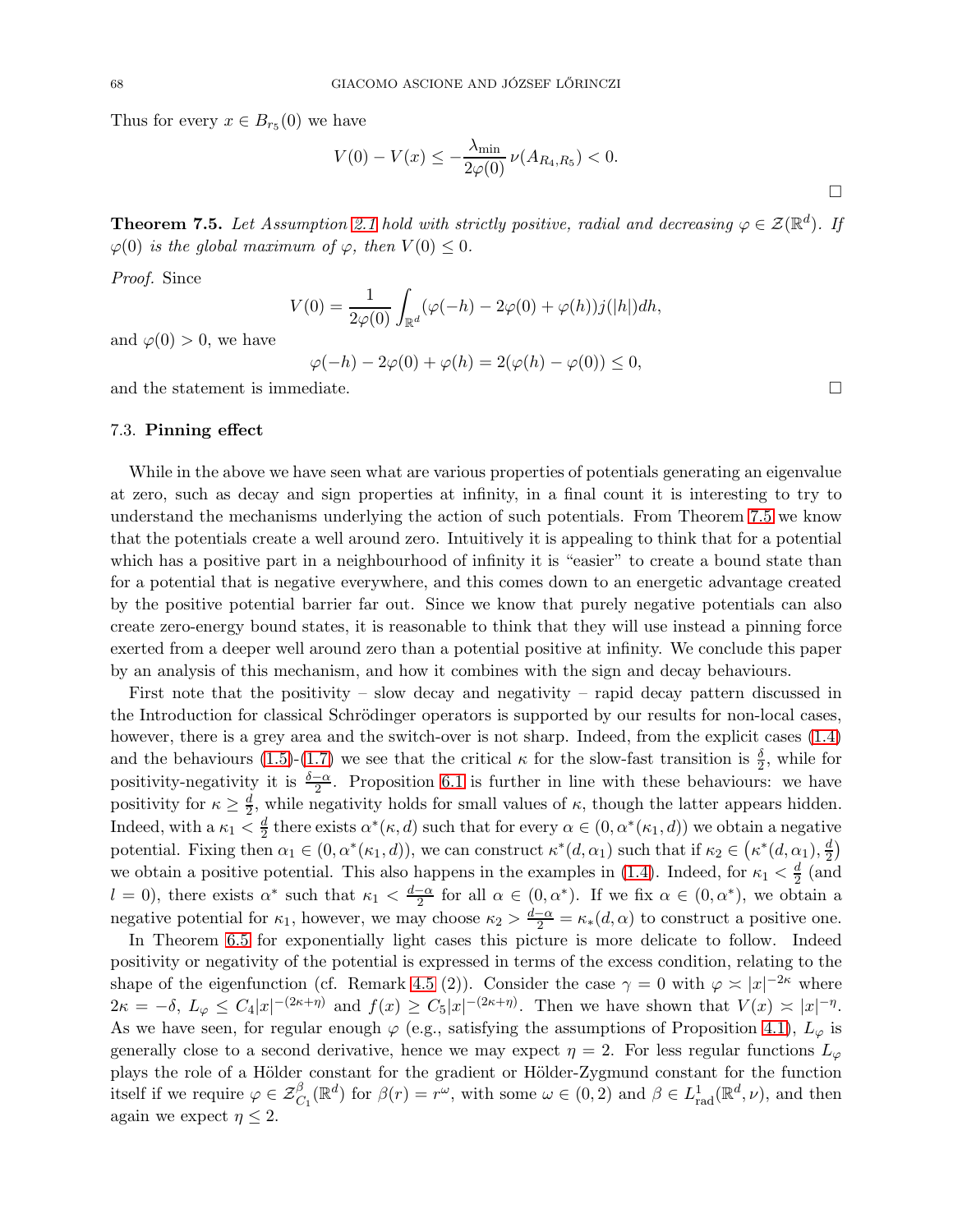Now we show how these behaviours further combine with behaviour at zero.

<span id="page-68-1"></span>**Proposition 7.1.** Let Assumption [2.1](#page-21-0) hold for two different potentials  $V_+, V_-$  with corresponding zero-energy eigenfunctions  $\varphi_+, \varphi_- \in {\cal Z}_{C_1}({\mathbb R}^d)$ . Suppose that both  $\varphi_+$  and  $\varphi_-$  are radially symmetric and decreasing, with the property that  $\varphi_+(0) = \varphi_-(0) = a$ . Suppose, furthermore, that there exists a unique  $R > 0$  such that  $\varphi_+(x) > \varphi_-(x)$  for  $0 < |x| < R$ . Denote

$$
I_{\pm}(R) = \int_0^R r^{d-1} \rho_{\pm}(r) j(r) dr, \qquad J_{\pm}(R) = \int_R^{\infty} r^{d-1} \rho_{\pm}(r) j(r) dr,
$$

where  $\varphi_{\pm}(x) = \rho_{\pm}(|x|)$ . Then  $V_{-}(0) > V_{+}(0)$  if and only if  $I_{-}(R) - I_{+}(R) > J_{+}(R) - J_{-}(R)$ .

Proof. Write

$$
V_{-}(0) - V_{+}(0) = \frac{1}{2a} \int_{\mathbb{R}^d} (D_h \varphi_{-}(0) - D_h \varphi_{+}(0)) j(|h|) dh.
$$

Notice that

 $D_h\varphi_-(0) - D_h\varphi_+(0) = \varphi_-(h) - 2a + \varphi_-(h) - \varphi_+(h) + 2a - \varphi_+(-h) = 2(\rho_-(|h|) - \rho_+(|h|)).$ Hence

$$
V_{-}(0) - V_{+}(0) = \frac{1}{a} \int_{\mathbb{R}^{d}} (\rho_{-}(|h|) - \rho_{+}(|h|))j(|h|)dh = \frac{d\omega_{d}}{a} \int_{0}^{\infty} r^{d-1}(\rho_{-}(r) - \rho_{+}(r))j(r)dh
$$
  

$$
= \frac{d\omega_{d}}{a} \int_{0}^{R} r^{d-1}(\rho_{-}(r) - \rho_{+}(r))j(r)dh + \frac{d\omega_{d}}{a} \int_{R}^{\infty} r^{d-1}(\rho_{-}(r) - \rho_{+}(r))j(r)dh
$$
  

$$
= \frac{d\omega_{d}}{a}(I_{-}(R) - I_{+}(R)) - \frac{d\omega_{d}}{a}(J_{+}(R) - J_{-}(R)).
$$

Depending on the behaviour of j (and thus of  $\Phi$ ) and  $\varphi$ , we can derive estimates on the integrals  $I_{\pm}$ ,  $J_{\pm}$ . The examples below can be further studied for cases also including extra slowly varying components.

#### <span id="page-68-0"></span>Example 7.1.

(1) If  $\Phi(u) \sim u^{\alpha/2}$  as  $u \downarrow 0$ ,  $\alpha \in (0, 2)$ , then Proposition [2.3](#page-11-0) gives  $j(r) \sim C(d, \alpha)r^{-d-\alpha}$ . Thus, if  $\varphi_{\pm}(x) \asymp |x|^{-2\kappa_{\pm}}$  as  $|x| \to \infty$  with  $\kappa_{\pm} \in (0, \frac{d+\alpha}{2})$  $\frac{+\alpha}{2}$  and  $\kappa_+ > \kappa_-,$  then

$$
J_{+}(R) < C_{+}(R)C(d, \alpha) \frac{R^{-2\kappa_{+} - \alpha}}{2\kappa_{+} + \alpha}, \qquad J_{-}(R) > C_{-}(R)C(d, \alpha) \frac{R^{-2\kappa_{-} - \alpha}}{2\kappa_{-} + \alpha},
$$

with suitable constants  $0 < C_-(R) < 1 < C_+(R)$ .

(2) If  $\Phi(u) \sim u^{\alpha/2}$  as  $u \to \infty$ ,  $\alpha \in (0, 2)$ , by [\[50,](#page-76-0) Th. 3.4] we have  $j(r) \sim C(d, \alpha)r^{-d-\alpha}$  as  $r \downarrow 0$ . Assuming

$$
\varphi(0) - \varphi_{\pm}(x) \sim \frac{\varphi(0)|x|^{2\kappa_{\pm}}}{1+|x|^{2\kappa_{\pm}}}, \quad |x| \to 0,
$$

for some  $\kappa_{\pm} \in \left(\frac{\alpha}{2}\right)$  $\frac{\alpha}{2}, \frac{d+\alpha}{2}$  $\frac{1+\alpha}{2}$  with  $\kappa_+ > \kappa_-,$  we can estimate  $I_{\pm}(R)$  to get

$$
I_{-}(R) > C_{-}(R)C(d,\alpha) \int_{0}^{R} \frac{r^{2\kappa_{-}-\alpha-1}}{1+r^{2\kappa_{-}}} dr > \frac{C_{-}(R)C(d,\alpha)R^{2\kappa_{-}-\alpha}}{(1+R^{2\kappa_{-}})(2\kappa_{-}-\alpha)},
$$

and

$$
I_{+}(R) < C_{+}(R)C(d,\alpha)\int_{0}^{R} \frac{r^{2\kappa_{+}-\alpha-1}}{1+r^{2\kappa_{+}}}dr < \frac{C_{+}(R)C(d,\alpha)R^{2\kappa_{+}-\alpha}}{2\kappa_{+}-\alpha},
$$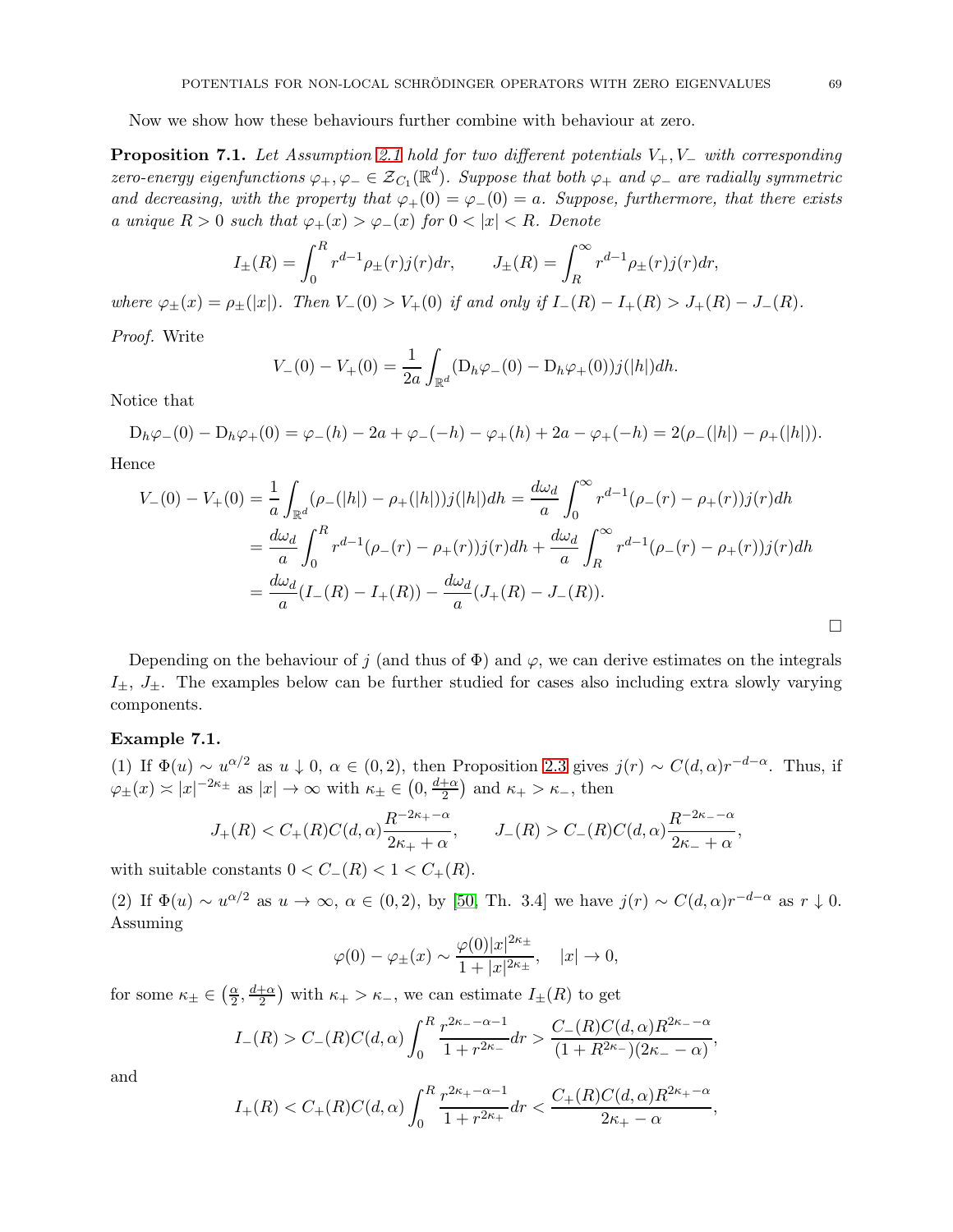with constants  $0 < C_{-}(R) < 1 < C_{+}(R)$ . If  $R < 1$ , we can also obtain tighter estimates by observing that

$$
\int_0^R \frac{r^{2\kappa_{\pm} - \alpha - 1}}{1 + r^{2\kappa_{\pm}}} dr = \frac{R^{2\kappa_{\pm} - \alpha}}{2\kappa_{\pm}} \Phi_L \left( -R^{2\kappa_{\pm}}, 1, \frac{2\kappa_{\pm} - \alpha}{2\kappa_{\pm}} \right),
$$

with Lerch's function [\[57,](#page-76-1) [38\]](#page-75-0)

$$
\Phi_L(z,\sigma,\zeta)=\sum_{n=0}^\infty\frac{z^n}{(n+\zeta)^\sigma}, \quad |z|<1, \Re(\zeta)>0, \sigma \notin -\mathbb{N}.
$$

In particular, in this case we get

$$
I_{-}(R) > C_{-}(R)C(d,\alpha)\frac{R^{2\kappa_{-}-\alpha}}{2\kappa_{-}}\Phi_{L}\left(-R^{2\kappa_{-}},1,\frac{2\kappa_{-}-\alpha}{2\kappa_{-}}\right),
$$
  

$$
I_{+}(R) < C_{+}(R)C(d,\alpha)\frac{R^{2\kappa_{+}-\alpha}}{2\kappa_{+}}\Phi_{L}\left(-R^{2\kappa_{+}},1,\frac{2\kappa_{+}-\alpha}{2\kappa_{+}}\right),
$$

with  $0 < C_-(R) < 1 < C_+(R)$ .

(3) If  $\Phi(u) \sim u^{\alpha/2}$ ,  $\alpha \in (0, 2)$ , as  $u \downarrow 0$ , Proposition [2.3](#page-11-0) gives  $j(r) \sim C(d, \alpha)r^{-d-\alpha}$ . Thus with  $\varphi_{\pm}(x) \asymp |x|^{\delta_{\pm}} e^{-\eta_{\varphi_{\pm}} |x|^{\gamma_{\pm}}}$  as  $|x| \to \infty$ , for  $\delta_{\pm} \in \mathbb{R}$  and  $\eta_{\varphi_{\pm}}, \gamma_{\pm} > 0$ , we have that

$$
J_{+}(R) < \frac{C_{+}(R)C(d,\alpha)}{\gamma_{+}\eta_{\varphi_{+}}^{\left(\delta_{+}-\alpha\right)/\gamma_{+}}} \Gamma\left(\frac{\delta_{+}-\alpha}{\gamma_{+}}, \eta_{\varphi_{+}}R^{\gamma_{+}}\right)
$$
\n
$$
J_{-}(R) > \frac{C_{-}(R)C(d,\alpha)}{\gamma_{-}\eta_{\varphi_{-}}^{\left(\delta_{-}-\alpha\right)/\gamma_{-}}} \Gamma\left(\frac{\delta_{-}-\alpha}{\gamma_{-}}, \eta_{\varphi_{-}}R^{\gamma_{-}}\right),
$$

with constants  $0 < C_-(R) < 1 < C_+(R)$ .

(4) If  $\mu(t) \sim C_{\mu} t^{-1-\frac{\alpha}{2}} e^{-\eta_{\mu} t}$  as  $t \to \infty$ , with  $\alpha \in (0, 2]$  and  $\eta_{\mu} > 0$ , we have by Proposition [2.4](#page-14-0) that  $j(r) \sim C(C_{\mu}, d, \alpha, \eta_{\mu})r^{-\frac{d+\alpha+1}{2}}e^{-\sqrt{\eta_{\mu}}r}$ . Thus with  $\varphi_{\pm} \asymp |x|^{-2\kappa_{\pm}}$  as  $|x| \to \infty$ , for  $\kappa_{\pm} \in (0, \frac{d+\alpha}{2})$  $\frac{+\alpha}{2}$  with  $\kappa_+ > \kappa_-$ , we obtain

$$
J_{+}(R) < \frac{C_{+}(R)C(C_{\mu}, d, \alpha, \eta_{\mu})}{\eta_{\mu}^{(d-\alpha-1-4\kappa_{+})/4}} \Gamma\left(\frac{d-\alpha-1-4\kappa_{+}}{4}, \sqrt{\eta_{\mu}}R\right)
$$
  

$$
J_{-}(R) > \frac{C_{-}(R)C(C_{\mu}, d, \alpha, \eta_{\mu})}{\eta_{\mu}^{(d-\alpha-1-4\kappa_{-})/4}} \Gamma\left(\frac{d-\alpha-1-4\kappa_{-}}{4}, \sqrt{\eta_{\mu}}R\right),
$$

with appropriate constants  $0 < C_-(R) < 1 < C_+(R)$ .

By using these estimates we may relate the behaviour of  $V(0)$  with the sign of V at infinity; we leave the details to the reader to see how this depends on the characteristics of the operators chosen. For illustration, suppose as in Example [7.1](#page-68-0) (1) that  $\Phi$  is regularly varying at 0 and assume that  $\varphi$ is polynomially bounded. We know that if  $\kappa < d/2$ , then  $V(x) \sim |x|^{-\alpha}$ . Taking  $R < 1$ , we have

$$
J_{+}(R) - J_{-}(R) < C(d, \alpha) \left( C_{+}^{1}(R) \frac{R^{-2\kappa_{+} - \alpha}}{2\kappa_{+} + \alpha} - C_{-}^{1}(R) \frac{R^{-2\kappa_{-} - \alpha}}{2\kappa_{-} + \alpha} \right).
$$

On the other hand, if we ask for a profile condition on  $\varphi$ , we also have

$$
I_{-}(R) - I_{+}(R) > C(d, \alpha) \left( \frac{C_{-}^{2}(R)R^{2\kappa_{-}-\alpha}}{(1+R^{2\kappa_{-}})(2\kappa_{-}-\alpha)} - \frac{C_{+}^{2}(R)R^{2\kappa_{+}-\alpha}}{2\kappa_{+}-\alpha} \right).
$$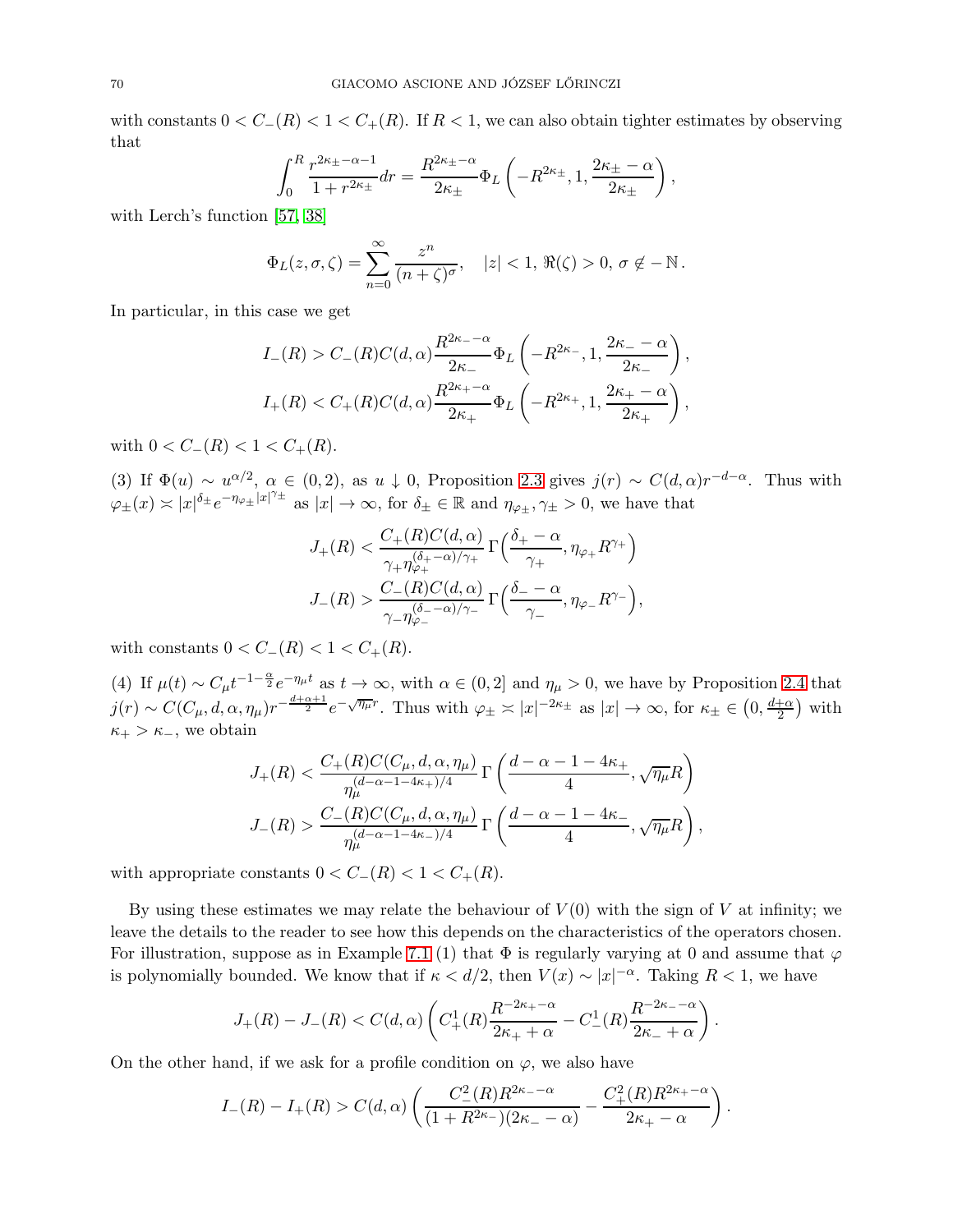Let now  $V_+$  be positive at infinity and  $V_-\$  negative everywhere, with  $\varphi_+,\varphi_-\$  polynomially bounded at infinity and near zero, and recall that  $\kappa_+ > \kappa_-$ . Consider

$$
\frac{C_{-}^{2}(R)R^{2\kappa_{-}-\alpha}}{2\kappa_{-}-\alpha} - \frac{C_{+}^{2}(R)R^{2\kappa_{+}-\alpha}}{2\kappa_{+}-\alpha} \geq C_{+}^{1}(R)\frac{R^{-2\kappa_{+}-\alpha}}{2\kappa_{+}+\alpha} - C_{-}^{1}(R)\frac{R^{-2\kappa_{-}-\alpha}}{(1+R^{2\kappa_{+}})(2\kappa_{-}+\alpha)},
$$

i.e.,

<span id="page-70-0"></span>
$$
(7.2) \qquad \frac{C_{-}^{2}(R)R^{2\kappa_{-}}}{2\kappa_{-}-\alpha} + C_{-}^{1}(R)\frac{R^{-2\kappa_{-}}}{(1+R^{2\kappa_{-}})(2\kappa_{-}+\alpha)} \geq C_{+}^{1}(R)\frac{R^{-2\kappa_{+}}}{2\kappa_{+}+\alpha} + \frac{C_{+}^{2}(R)R^{2\kappa_{+}}}{2\kappa_{+}-\alpha}
$$

Suppose, for instance, that  $\alpha < 1$  and  $\kappa_+ > \frac{d-1}{2}$ . Then provided  $\kappa_- \to \frac{\alpha}{2}$ , the left-hand side goes to infinity, thus for fixed  $\kappa_+$  we find a value of  $\kappa_-$  such that [\(7.2\)](#page-70-0) holds and so  $V_-(0) > V_+(0)$ .

Remark 7.1. We can observe this phenomenon in further detail on the example of the potentials  $V_{\kappa,\alpha}(x)$  explicitly given in [\(1.4\)](#page-4-0). These examples also show that the conditions of Proposition [7.1](#page-68-1) can be satisfied. Choose  $l = 0$ , i.e.,  $\delta = d$ . A calculation gives

$$
|V_{\kappa,\alpha}(0)| = \frac{2^{\alpha}}{\Gamma(\frac{d}{2})} \Gamma\left(\frac{d+\alpha}{2}\right) \frac{\Gamma(\frac{\alpha}{2}+\kappa)}{\Gamma(\kappa)}.
$$

Consider  $\kappa_+ > \kappa_-$ . We want to show that  $|V_{\kappa_+,\alpha}(0)| > |V_{\kappa_-, \alpha}(0)|$ , or equivalently,

$$
\Gamma(\kappa_-)\Gamma\left(\frac{\alpha}{2}+\kappa_+\right) > \Gamma(\kappa_+)\Gamma\left(\frac{\alpha}{2}+\kappa_-\right).
$$

Writing  $q = \frac{\kappa_-}{2}$ ,  $m = \frac{\kappa_-}{2}$ ,  $n = \frac{\alpha + \kappa_-}{2}$  and  $p = \kappa_+ - \frac{\kappa_-}{2}$ , we have (7.3)  $\Gamma(p+n)\Gamma(q+m) > \Gamma(p+q)\Gamma(m+n)$ .

Also,

<span id="page-70-1"></span>
$$
(p-m)(q-n) = -\frac{\alpha}{2}(\kappa_{+} - \kappa_{-}) < 0.
$$

Making use of [\[20,](#page-75-1) Th. 1], which says that for  $m, n, p, q \ge 0$  the relation  $(p - m)(q - n) < 0$  implies [\(7.3\)](#page-70-1), the result follows.

It is interesting to see how this manifests in the case of massive relativistic Schrödinger operators.

**Proposition 7.2.** Let Assumption [2.1](#page-21-0) hold for the massive relativistic Schrödinger operator for two different potentials  $V_+, V_-$  with  $\varphi_+, \varphi_- \in \mathcal{Z}_{C_1}(\mathbb{R}^d)$ . Suppose both  $\varphi_+, \varphi_-$  are radially symmetric, decreasing, and  $\varphi_+(0) = \varphi_-(0) = a$ . If  $L_{0,\alpha} \varphi_-(0) > L_{0,\alpha} \varphi_+(0)$ , then there exists a constant  $m_*(\varphi_+, \varphi_-) > 0$  such that  $V_-(0) > V_+(0)$  for all  $m < m_*(\varphi_+, \varphi_-)$ .

*Proof.* Using [\(2.28\)](#page-25-0) and that  $\varphi_{+}(0) = \varphi_{-}(0) = a$ , we obtain

$$
aV_+(0) = L_{0,\alpha}\varphi_+(0) - G_{m,\alpha}\varphi_+(0)
$$
 and  $aV_-(0) = L_{0,\alpha}\varphi_-(0) - G_{m,\alpha}\varphi_-(0)$ ,

that is

$$
a(V_{-}(0) - V_{+}(0)) = L_{0,\alpha}\varphi_{-}(0) - L_{0,\alpha}\varphi_{+}(0) + G_{m,\alpha}\varphi_{-}(0) - G_{m,\alpha}\varphi_{+}(0)
$$
  
\n
$$
\geq L_{0,\alpha}\varphi_{-}(0) - L_{0,\alpha}\varphi_{+}(0) - |G_{m,\alpha}\varphi_{-}(0)| - |G_{m,\alpha}\varphi_{+}(0)|.
$$

By Lemma [2.2](#page-25-3) we know that

 $|G_{m,\alpha}\varphi_+(0)| \leq 2ma$  and  $|G_{m,\alpha}\varphi_-(0)| \leq 2ma$ ,

and hence

 $a(V_+(0) - V_-(0)) > L_{0,\alpha} \varphi_-(0) - L_{0,\alpha} \varphi_+(0) - 4ma.$ 

Thus with  $m_*(\varphi_+, \varphi_-) = \frac{1}{4a}(L_{0,\alpha}\varphi_-(0) - L_{0,\alpha}\varphi_+(0))$  we have  $V_-(0) - V_+(0) > 0$  for every  $m <$  $m_*(\varphi_+, \varphi_-).$ 

.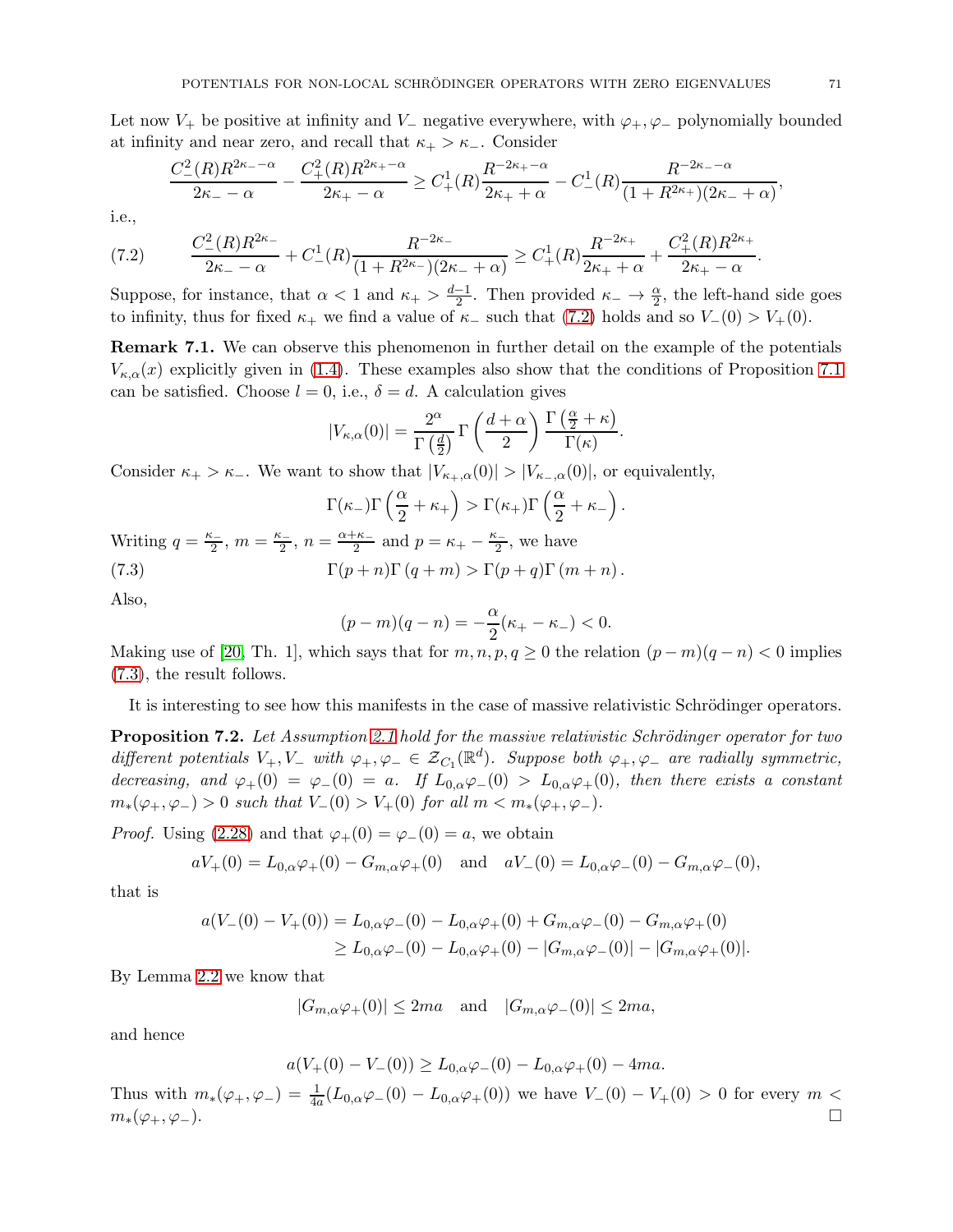#### 8. Appendix

In this appendix we provide a proof of Lemma [5.1.](#page-45-2)

*Proof.* The statement is obvious for  $C < C_1$ , thus we choose  $C > C_1$ . Consider the balls  $B_{C_1}(0)$ ,  $B_C(0)$  and the closed ring  $A_{C_1,C}(0) = \overline{B_{C_1}^c(0) \cap B_C(0)}$ . Fix  $\varepsilon, \delta > 0$  such that  $\varepsilon < C_1, \delta < 1 - C$ , denote  $S_{C_1-\varepsilon}(0) = \partial B_{C_1-\varepsilon}(0)$ , and define the family of open sets

$$
\mathcal{A} = \{B_{\varepsilon+C-C_1+\delta}(x): x \in S_{C_1-\varepsilon}\}.
$$

It is direct to check that A is a covering of the compact set  $A_{C_1,C}(0)$ , hence there exists a finite sub-covering  $\mathcal{A}$ . Consider the finite covering given by

$$
\mathcal{B}_1(0) = \{B_{\varepsilon+C-C_1+\delta}(x): B_{\varepsilon+C-C_1+\delta}(x) \in \widetilde{\mathcal{A}} \text{ or } B_{\varepsilon+C-C_1+\delta}(-x) \in \widetilde{\mathcal{A}}\}.
$$

Define

$$
\mathcal{B}_{|x|}(x) = \{x + B_{|x|(\varepsilon + C - C_1 + \delta)}(|x|y) : B_{\varepsilon + C - C_1 + \delta}(y) \in \mathcal{B}_1(0)\},
$$

which is a finite covering of  $A_{C_1|x|,C|x|}(0) = \overline{B_{C_1|x|}^c(x)} \cap B_{C|x|}(x)$ .

Choose  $x \in \mathbb{R}^d$  such that  $(1 - C)|x| > M_f$ , and  $h \in B_{C|x|}(0)$ . If  $h \in B_{C_1|x|}(0)$  we already have  $|D_h f(x)| \leq L_f(x)|h|^2$ , thus we suppose that  $C_1|x| \leq |h| < C|x|$ . There exists a ball  $B^1 \in \mathcal{B}_{|x|}(x)$  such that  $x + h_1 \in B^+$ , we denote its center by  $y_1$ . Then there exist  $h_2 \in \mathbb{R}^d$  such that  $x + h_1 = y_+ + h_2$ , and  $h_3 \in \mathbb{R}^d$  such that  $y_+ = x + h_3$ . By construction of  $\mathcal{B}_{|x|}(x)$  there exists a ball  $B^- \in \mathcal{B}_{|x|}(x)$ centered in  $y_ - = x - h_3$  such that  $x - h_1 \in B^-$  and  $x - h_1 = y_- - h_2$ . Now consider the centered difference

$$
|f(x+h_1) - 2f(x) + f(x-h_1)| \le |f(y_+ + h_2) - 2f(y_+) + f(y_+ - h_2)|
$$
  
+ 
$$
| - f(y_+ - h_2) + 2f(y_+) - 2f(x) + 2f(y_-) - f(y_- + h_2)|
$$
  
+ 
$$
|f(y_- + h_2) - 2f(y_-) + f(y_- - h_2)|
$$
  
:= 
$$
T_1 + T_2 + T_3.
$$

We estimate the three terms  $T_1, T_2, T_3$ .

Notice that  $y_-, y_+ \in B_{C_1|x|}(x)$ , in particular  $y_-, y_+ \in B_{(1-C)|x|}^c(0) \subset B_{M_f}^c(0)$ . Also, notice that the balls  $B^+, B^-$  have radius  $(\varepsilon + \delta + C - C_1)|x|$ , while we know that  $|y| \geq (1 - C_1 + \varepsilon)|x|$ . We show that  $\varepsilon$  and  $\delta$  can be chosen in such a way that  $\varepsilon + \delta + C - C_1 < C_1(1 - C_1 + \varepsilon)$ . To do that, rewrite the inequality as

$$
(1 - C_1)\varepsilon + \delta < 2C_1 - C_1^2 - C.
$$

To find a value  $C > C_1$  such that this inequality is satisfied for some  $\varepsilon$  and  $\delta$ , it is necessary that the right-hand side is positive, i.e.,

$$
C < 2C_1 - C_1^2.
$$

Note that since  $C_1 < 1$ , we have  $2C_1 - C_1^2 > C_1$ .

We choose  $C = rC_1$  with a suitable value  $r > 1$ , so that  $1 < r < 2 - C_1$  needs to be satisfied. For  $C = rC_1$  we may choose

$$
\varepsilon < \frac{2C_1 - C_1^2 - C}{1 - C_1}
$$

and thus

$$
\delta < 2C_1 - C_1^2 - C - (1 - C_1)\varepsilon.
$$

Since with  $y_{\pm} + h_2 \in B^{\pm}$  we have  $h_2 \in B_{C_1|y_{\pm}|}(0)$  as  $C_1|y_{\pm}|$  is larger than the radius of  $B^{\pm}$ , due to  $y_{\pm} \in B_{M_f}^c(0)$  we have

$$
T_1 \le L_f(y_+) |h_2|^2
$$
 and  $T_3 \le L_f(y_-) |h_2|^2$ .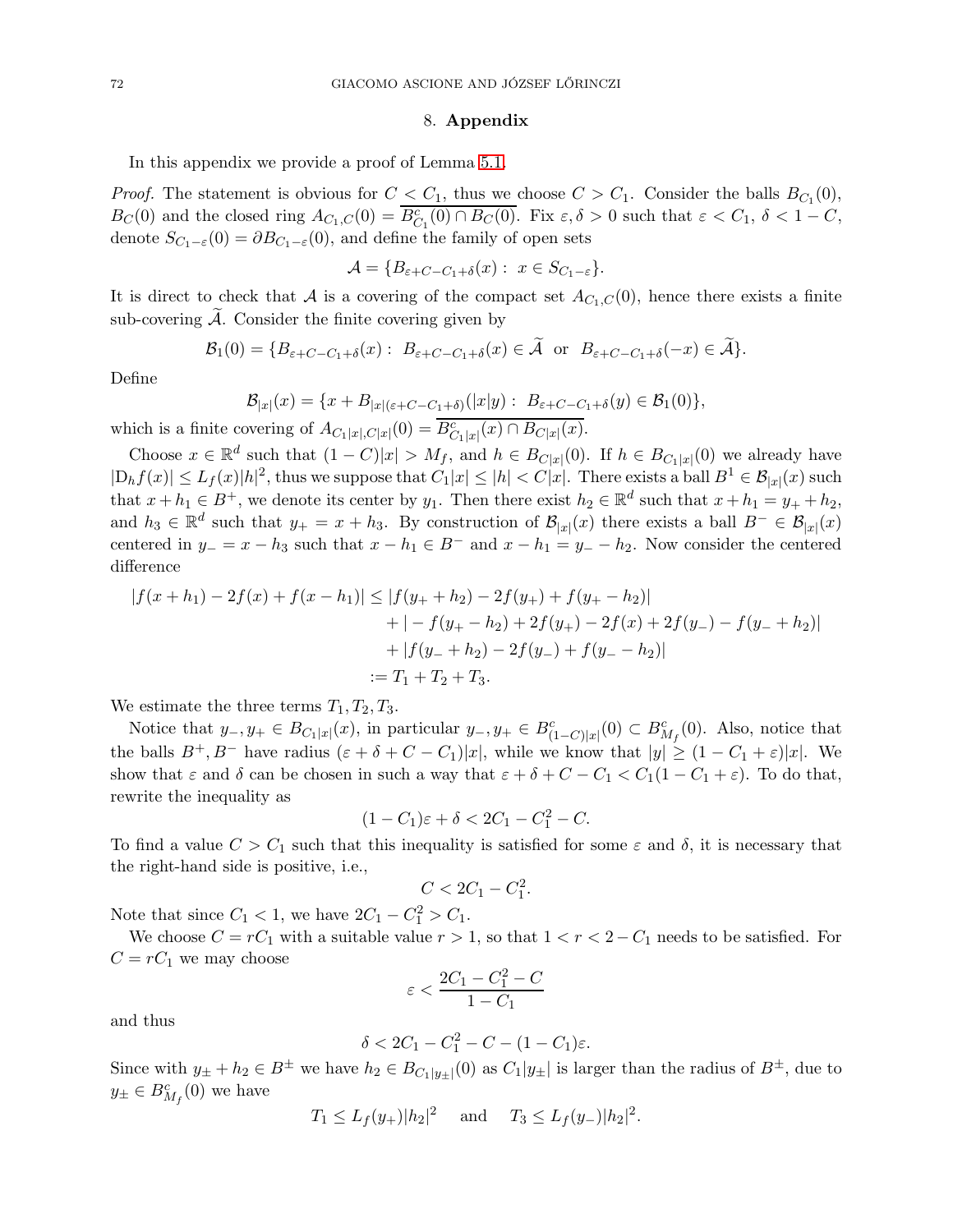Next we turn to the term  $T_2$ . For  $d = 1$  it is clear that  $y^{\pm}$  are the extrema of the interval  $B_{(C_1-\varepsilon)|x|}(x)$  and that if  $y^+ + h_2 \notin B_{C_1|x|}(x)$ , then  $y^+ - h_2 \in B_{C_1|x|}(x)$  provided  $\varepsilon < \frac{2C_1-C}{2}$  and  $\delta < 2C_1 - 2\varepsilon - C$ . The same holds for  $y^-$ .

For  $d \geq 2$  consider the hyperplane  $\pi$  tangent to  $\partial B_{(C_1-\varepsilon)|x|}(x)$  in the point  $y^+$ . This plane cuts the ball  $B^+$  in half, moreover, it is a secant plane for  $B_{C_1|x|}(x)$  and the intersection  $\pi \cap B_{C_1|x|}(x)$  is a ball  $B \subset \mathbb{R}^{d-1}$ . We determine the radius of this ball. To do this, consider a rigid shift moving the ball  $B_{C_1|x|}(x)$  in the origin and sets  $y^+$  in the  $x_d$  axis. In this way  $\pi$  is parallel to the hyperplane  $x_d = 0$ . After this rigid shift it suffices to work in the two-dimensional case by projection to  $\{(x_1,\ldots,x_d)\in\mathbb{R}^d, x_i=0, i=3,\ldots,d\}$ . By Euclid's second theorem in geometry, denoting by  $R_B$ the radius of the  $d-1$ -dimensional ball B, we have

$$
R_B^2 = (2C_1 - \varepsilon)\varepsilon|x|^2
$$

and then  $R_B = \sqrt{(2C_1 - \varepsilon)\varepsilon}|x|$ . We need this radius to be larger than the radius of  $B^+$ . To achieve this, denote  $\Delta = \delta + C - C_1$  to obtain

$$
\sqrt{(2C_1-\varepsilon)\varepsilon} > \varepsilon + \Delta.
$$

Since  $\Delta > 0$ , the inequality becomes  $2\varepsilon^2 + 2(\Delta - C_1)\varepsilon + \Delta^2 < 0$ , which admits solutions if and only if  $\Delta^2 + 2\Delta C_1 - C_1^2 < 0$ . Since  $\Delta > 0$ , we only have to require  $\Delta < (\sqrt{2} - 1)C_1$ , that is

$$
\delta < (\sqrt{2} - 1)C_1 - (C - C_1) = (\sqrt{2} - r)C_1
$$

implying  $r < \sqrt{2}$ .

Hence under the conditions  $r < \sqrt{2}$  and  $\delta < (\sqrt{2} - 1)C_1 - (C - C_1) = (\sqrt{2} - r)C_1$  we have

$$
\frac{C_1-\Delta-\sqrt{-\Delta^2-2\Delta C_1+C_1^2}}{2}<\varepsilon<\frac{C_1-\Delta+\sqrt{-\Delta^2-2\Delta C_1+C_1^2}}{2}.
$$

Notice that

$$
\frac{C_1 - \Delta + \sqrt{-\Delta^2 - 2\Delta C_1 + C_1^2}}{2} > \frac{C_1}{2}
$$

if and only if  $\Delta < \frac{\sqrt{3}-1}{2}C_1$  thus, arguing as before, we get  $r < \frac{\sqrt{3}+1}{2}$  $\frac{\overline{\delta}+1}{2}$  and  $\delta < \frac{\sqrt{3}+1-2r}{2}C_1$ , and so we may require  $\varepsilon < \frac{C_1}{2}$  to satisfy the upper bound. To get a lower bound, observe that with  $C = rC_1$ we have

$$
\frac{2C_1 - C_1^2 - C}{1 - C_1} < \frac{C_1}{2}
$$

if and only if  $r > \frac{3-C_1}{2}$ . Hence by choosing  $r \leq \frac{3-C_1}{2}$ , we have

$$
\frac{2C_1 - C_1^2 - C}{1 - C_1} \ge \frac{C_1}{2} \quad \text{and} \quad \frac{C_1 - \Delta - \sqrt{-\Delta^2 - 2\Delta C_1 + C_1^2}}{2} < \frac{C_1 - (C - C_1)}{2} < \frac{C_1}{2}.
$$

In summary, we are led to choose

(8.1) 
$$
r = \begin{cases} \frac{\sqrt{3}+3}{4} & C_1 \in \left(0, \frac{3-\sqrt{3}}{2}\right) \\ \frac{3-C_1}{2} & C_1 \in \left[\frac{3-\sqrt{3}}{2}, 1\right], \end{cases} \quad \varepsilon \in \left(\frac{2-r}{2}C_1, \frac{C_1}{2}\right),
$$

and

<span id="page-72-0"></span>
$$
0 < \delta < \min\Big\{1 - C, 2C_1 - C_1^2 - C - (1 - C_1)\varepsilon, (\sqrt{2} - r)C_1, \frac{\sqrt{3} + 1 - 2r}{2}C_1\Big\}.
$$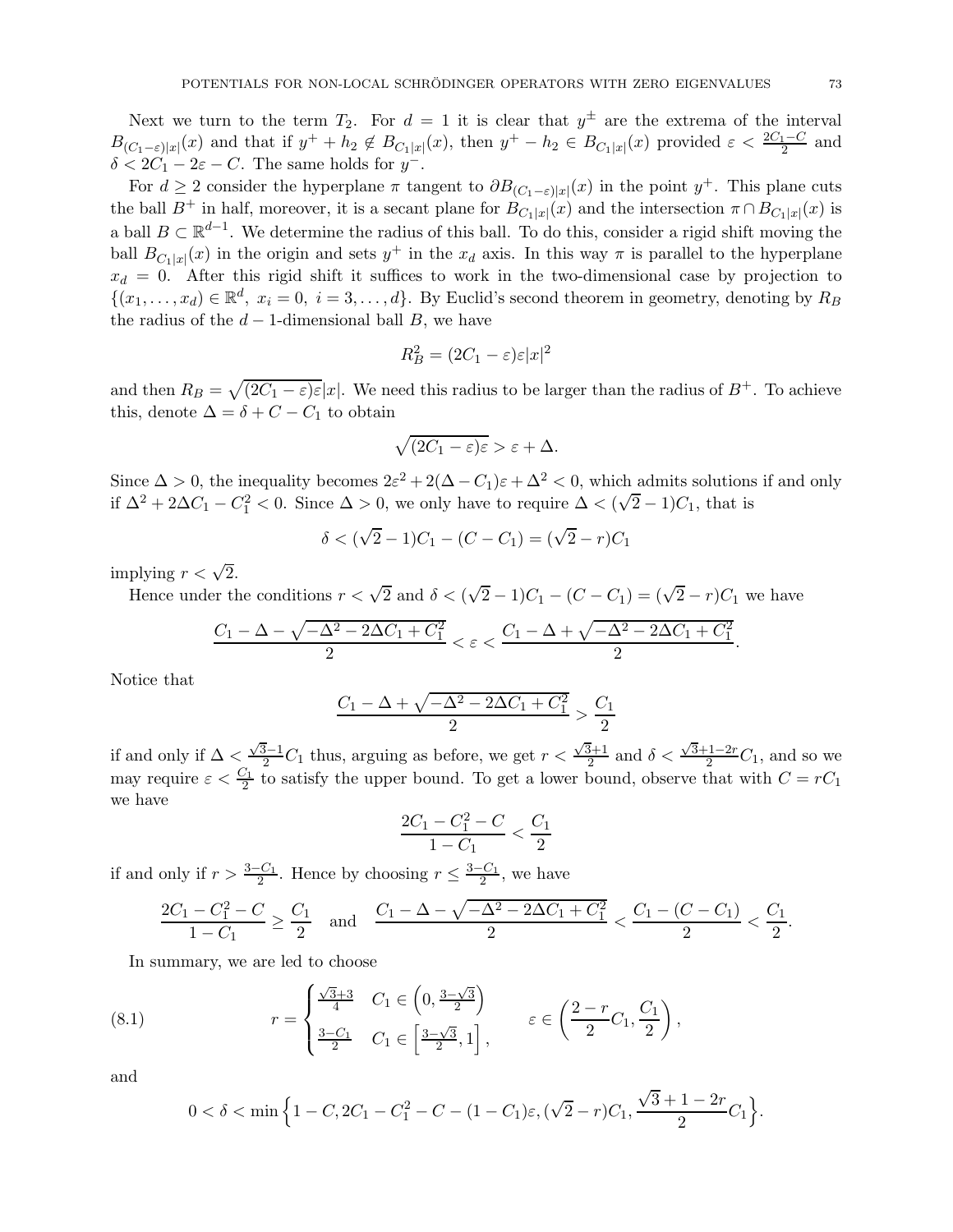With these choices it then follows that if  $y_+ + h_2 \notin B_{C_1|x|}(x)$ , then  $y_+ - h_2 \in B_{C_1|x|}(x)$  and also  $y_+ + h_2 \in B_{C_1|x|}(x)$ . Thus we have

$$
T_2 = |-f(x + h_3 - h_2) + 2f(x + h_3) - 2f(x) + 2f(x - h_3) - f(x - h_3 + h_2)|
$$
  
\n
$$
\leq |-f(x + h_3 - h_2) + 2f(x) - f(x - h_3 + h_2)|
$$
  
\n
$$
+ 2|f(x + h_3) - 2f(x) + f(x - h_3)|
$$
  
\n
$$
\leq L_f(x)|h_3 - h_2|^2 + 2L_f(x)|h_3|^2
$$

Since  $x + h_3 - h_2 \in B_{C_1|x|}(x)$ , we have  $h_3 - h_2 \in B_{C_1|x|}(0)$  and then, due to  $|h_1| > C_1|x|$ , we have  $|h_3 - h_2|^2 < |h_1|^2$ . With the same argument, we can also bound  $|h_3|^2$ . Furthermore, we have  $h_2 \in$  $B_{C_1|y^+|}(0)$  and then, using  $|y^+| \leq (1+C_1-\varepsilon)|x|$  and  $|x| < \frac{|h_1|}{C_1}$ , we obtain  $|h_2|^2 \leq \left(\frac{1+C_1-\varepsilon}{C_1}\right)$  $\Big)^2\, |h_1|^2.$ Thus we get

$$
|f(x+h_1)-2f(x)+f(x-h_1)| \leq \left(\left(\frac{1+C_1}{C_1}\right)^2 \left(L_f(y^+) + L_f(y^-)\right) + 3L_f(x)\right)|h_1|^2.
$$

Given that  $y^{\pm}$  depend on x, we can define

$$
\left(\frac{1+C_1}{C_1}\right)^2 \left(L_f(y^+) + L_f(y^-)\right) + 3L_f(x) = L_{f,C}(x).
$$

Thus in case  $L_f(x) \leq C_{g,1}g(x)$ , we have

$$
L_{f,C}(x) \leq C_{g,1}\left( \left(\frac{1+C_1}{C_1}\right)^2 \left(g(|y^+|) + g(|y^-|)\right) + 3g(|x|)\right).
$$

However,  $|y^{\pm}| \geq (1 - C_1 + \varepsilon)|x| \geq (1 - C_1)|x|$ , and since g is decreasing, we obtain

$$
L_{f,C}(x) \leq C_{g,1}\left(\left(2\frac{1+C_1}{C_1}\right)^2 + 3\right)g((1-C_1)|x|).
$$

This shows the lemma for  $C = rC_1$ , when r is defined by [\(8.1\)](#page-72-0).

Next we show that the lemma extends to all  $C \in (C_1, 1)$ . If  $C_1 < \frac{3-\sqrt{3}}{2}$  $\frac{\sqrt{3}}{2}$ , we can define  $r_1 = \frac{\sqrt{3}+3}{4}$  $\frac{3+3}{4}$ ,  $C_2 = r_1 C_1$ ,  $C_3 = r_1 C_2 = r_1^n C_1$  and so on. Thus, since  $r_1 > 1$ , there exists  $N \in \mathbb{N}$  such that  $C_N \geq \frac{3-\sqrt{3}}{2}$  $\frac{\sqrt{3}}{2}$ . Hence, starting from  $C_1 < \frac{3-\sqrt{3}}{2}$  $\frac{\sqrt{3}}{2}$ , we can extend the result to  $C \in \left(C_1, \frac{3-\sqrt{3}}{2}\right)$ 2  $\left| . \right|$  If  $C_1 \geq \frac{3-\sqrt{3}}{2}$  $\frac{\sqrt{3}}{2}$ , write  $r_1 = \frac{3-C_1}{2}$ ,  $C_2 = r_1C_1$ . Notice that setting  $r_2 = \frac{3-C_2}{2}$  and  $\tilde{C}_3 = r_2C_2$ , we get  $C_2 > C_1$  since  $r_1 > 1$ , and the property goes on to hold also for  $C_3 = r_2C_1$ . We can then proceed inductively by putting

$$
C_{n+1} = r_n C_1
$$
,  $n \ge 1$ , and  $r_1 = \frac{3 - C_1}{2}$ ,  $r_n = \frac{3 - C_n}{2}$ ,  $n \ge 2$ ,

giving

$$
r_1 = \frac{3 - C_1}{2}
$$
,  $r_n = \frac{3 - r_{n-1}C_1}{2}$ ,  $n \ge 2$ .

The recursion has the fixed point

$$
r^* = \frac{3}{2+C_1}.
$$

Then for  $q_n = r_n - r^*$  we have

$$
q_1 = \frac{C_1 - C_1^2}{2(2 + C_1)}, \quad q_n = -\frac{C_1}{2}q_{n-1}, \ n \ge 2,
$$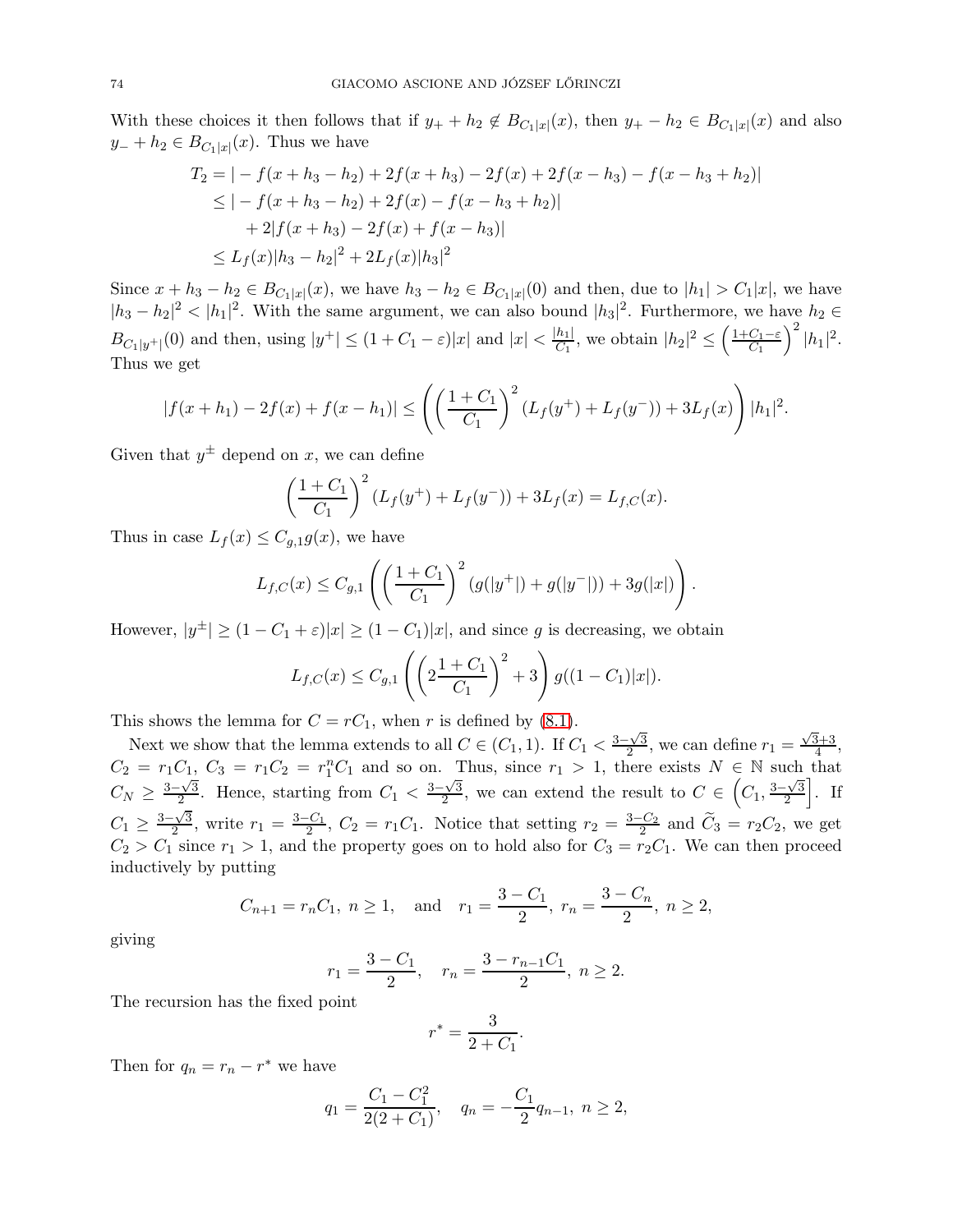and

$$
q_n = \frac{C_1 - C_1^2}{2(2 + C_1)} \left(-\frac{C_1}{2}\right)^{n-1}
$$

.

Since  $C_1/2 < 1$  we have  $q_n \to 0$  and  $r_n \to r^*$ . Moreover, since  $r_2 > r^*$ , we can extend to  $C \in (0, \frac{3}{2+6})$  $\frac{3}{2+C_1}C_1$ . Thus consider

$$
C_1 + \delta_1 = C_2 \le \frac{3}{2 + C_1} C_1
$$
,  $C_n + \delta_n = C_{n+1} \le \frac{3}{2 + C_n} C_n$ ,  $n \ge 2$ ,

with a sequence  $\delta_n > 0$  such that  $\sum_{n=1}^{\infty} \delta_n = 1 - C_1$ . We have

$$
\delta_1 \le \frac{1 - C_1}{2 + C_1} C_1
$$
,  $\delta_n \le \frac{1 - C_n}{2 + C_n} C_n$ ,  $n \ge 2$ .

Solving it for  $\delta_n = kr^n$  with some  $k > 0$  and  $r \in (0, 1)$ , in the new variable  $q = kr$  we have for  $r < 1$ 

<span id="page-74-0"></span>
$$
qr^{n-1} \leq \frac{1 - C_n}{2 + C_n}C_n
$$
,  $\frac{q}{1 - r} = 1 - C_1$ ,

leading to

(8.2) 
$$
(1 - C_1)(1 - r)r^{n-1} < \frac{1 - C_n}{2 + C_n}C_n.
$$

and

$$
C_n = C_1 + \sum_{i=1}^{n-1} \delta_i = C_1 + q \frac{1 - r^{n-1}}{1 - r} = 1 - (1 - C_1)r^{n-1}.
$$

Thus inequality [\(8.2\)](#page-74-0) becomes

$$
(1-r)(3-(1-C_1)r^{n-1}) < 1-(1-C_1)r^{n-1},
$$

or equivalently,

$$
f_n(r) := 2 - 3r + (1 - C_1)r^n < 0
$$

We see that  $f_n(r)$  is a continuous function for each n and since  $f_n(1) = -C_1 < 0$ , there exists  $r_0 \in (0,1)$  such that  $f_n(r_0) < 0$ . Then it is direct to show that  $f_n(r) \le f_1(r)$ , thus fixing  $r_0 = \frac{4+C_1}{2(2+C_1)}$  $2(2+C_1)$ gives  $f_n(r_0) < 0$  for all  $n \in \mathbb{N}$ . With this  $r_0$ , consider  $q_0 = (1 - C_1)(1 - r_0)$  and  $k_0 = \frac{q_0}{r_0}$  $\frac{q_0}{r_0}$ . With these choices  $r_0, q_0, k_0$  we find  $\delta_n = k_0 r_0^n$  such that  $\sum_{n=1}^{\infty} \delta_n = 1 - C_1$ , extending the result to the full set  $(0, 1)$  and completing the proof.

## References

- [1] L. Acuña Valverde, R. Bañuelos: Heat content and small time asymptotics for Schrödinger operators on  $\mathbb{R}^d$ , Potential Anal. 42 (2015), 457-482
- [2] S. Agmon: Lower bounds for solutions of Schrödinger equations, J. Analyse Math.  $23$  (1970), 1-25
- [3] W.O. Amrein, A.M. Berthier, V. Georgescu: Lower bounds for zero energy eigenfunctions of Schrödinger operators, Helv. Phys. Acta 57 (1984), 301-306
- [4] A. Arai: Necessary and sufficient conditions for a Hamiltonian with discrete eigenvalues to have time operators, Lett. Math. Phys. 87, 67–80, 2009,
- [5] A. Arai, F. Hiroshima: Ultra-weak time operators of Schrödinger operators, Ann. Henri Poincaré 18, 2995–3033, 2017
- [6] F. Bardou, J.P. Bouchaud, A. Aspect, C. Cohen-Tannoudji: Lévy Statistics and Laser Cooling, Cambridge University Press, 2003
- [7] R. Benguria, C. Yarur: Sharp condition on the decay of the potential for the absence of a zero-energy ground state of the Schrödinger equation, J. Phys.  $A$  23 (1990), 1513-1518
- [8] N.H. Bingham, C.M. Goldie, J. Teugels: Regular Variation, Cambridge University Press, 1989
- [9] A. Biswas, J. Lőrinczi: Universal constraints on the location of extrema of eigenfunctions of non-local Schrödinger operators, J. Diff. Equations  $267$  (2019), 267-306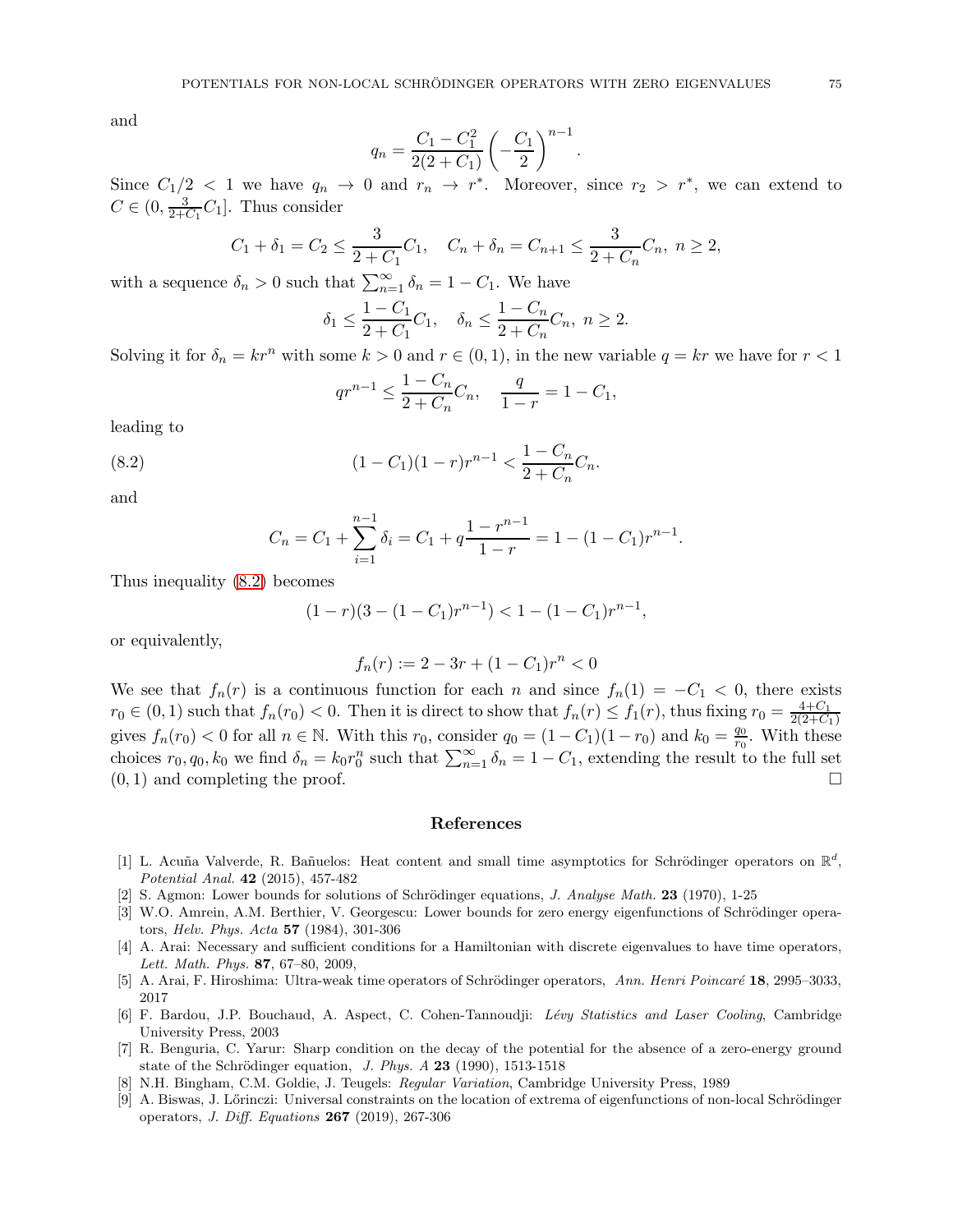- [10] A. Biswas, J. Lőrinczi: Maximum principles and Aleksandrov-Bakelman-Pucci type estimates for non-local Schrödinger equations with exterior conditions,  $SIAM J. Math. Anal. 51 (2019), 1543-1581$
- [11] K. Bogdan et al: *Potential Analysis of Stable processes and its Extensions* (ed. P. Graczyk, A. Stós), Lecture Notes in Mathematics 1980, Springer, Berlin, 2009
- [12] K. Bogdan, T. Byczkowski: Potential theory for the  $\alpha$ -stable Schrödinger operator on bounded Lipschitz domains, Studia Math. 133 (1999), 53–92
- [13] K. Bogdan, T. Byczkowski: Potential theory of Schrödinger operator based on fractional Laplacian, Probab. Math. Statist. **20** (2000), 293-335
- [14] R. Carmona, W.C. Masters, B. Simon: *Relativistic Schrödinger operators: asymptotic behaviour of the eigen*functions, J. Funct. Anal. 91 1990, 117–142
- [15] M. Christ, A. Kiselev: One-dimensional Schrödinger operators with slowly decaying potentials: spectra and asymptotics, notes to Workshop on Oscillatory Integrals and Dispersive Equations, IPAM, 2001
- [16] I. Daubechies, E.H. Lieb: One-electron relativistic molecules with Coulomb interaction, Commun. Math. Phys. 90 (1983), 497-510
- [17] C.-S. Deng, W. Liu, E. Nane: Finite time blowup of solutions to SPDEs with Bernstein functions of the Laplacian, arXiv:2001.00320
- [18] S. Denisov, A. Kiselev: Spectral properties of Schrödinger operators with decaying potentials, in: Proceedings of Symposia in Pure Mathematics (B. Simon Festschrift), Vol. 76, AMS, 2007
- [19] J. Dereziński, E. Skibsted: Quantum scattering at low energies, J. Funct. Anal. 257 (2009), 1828-1920
- [20] S.S. Dragomir, R.P. Agarwal, N.S. Barnett: Inequalities for Beta and Gamma functions via some classical and new integral inequalities, *J. lnequal. Appl.* **5** (2000), 103-165
- [21] S.O. Durugo, J. Lőrinczi: Spectral properties of the massless relativistic quartic oscillator, J. Diff. Equations 264 (2018), 3775-3809
- [22] M.S.P. Eastham, H. Kalf: Schrödinger-Type Operators with Continuous Spectra, Pitman, 1982
- [23] M.M. Fall, V. Felli: Unique continuation properties for relativistic Schrödinger operators with a singular potential, Discrete Contin. Dyn. Syst. 35 (2015), 5827-5867
- [24] R.L. Frank, E.H. Lieb, R. Seiringer: Hardy-Lieb-Thirring inequalities for fractional Schrödinger operators, J. Amer. Math. Soc. 21 (2008), 925-950
- [25] S. Fournais, E. Skibsted: Zero energy asymptotics of the resolvent for a class of slowly decaying potentials, Math. Z. 248 (2004), 593-633
- [26] I. Gradshteyn, I. Ryzhik: Table of Integrals, Series, and Products, Elsevier/Academic Press, 7th ed., 2007
- [27] I.W. Herbst: Spectral theory of the operator  $(p^2 + m^2)^{1/2} Ze^2/r$ , Commun. Math. Phys. 53 (1977), 285–294
- [28] I.W. Herbst, E. Skibsted: Decay of eigenfunctions of elliptic PDEs, I, Adv. Math. 270 (2015), 138-180
- [29] F. Hiroshima, T. Ichinose, J. Lőrinczi: Path integral representation for Schrödinger operators with Bernstein functions of the Laplacian, Rev. Math. Phys.  $24$  (2012), 1250013
- [30] F. Hiroshima, T. Ichinose, J. Lőrinczi: Probabilistic representation and fall-off of bound states of relativistic Schrödinger operators with spin  $1/2$ , *Publ. Res. Inst. Math. Sci.* 49 (2013), 189-214
- [31] F. Hiroshima, T. Ichinose, J. Lőrinczi: Kato's inequality for magnetic relativistic Schrödinger operators, Publ. RIMS 53 (2017), 79-117
- [32] F. Hiroshima, J. Lőrinczi: Lieb-Thirring bound for Schrödinger operators with Bernstein functions of the Laplacian, Commun. Stoch. Anal. 6 (2012), 589-602
- [33] F. Hiroshima, J. Lőrinczi: The spectrum of non-local discrete Schrödinger operators with a  $\delta$ -potential, Pacific J. Math. Ind. 6 (2014), 1-6
- [34] N. Jacob, F.-Y. Wang: Higher order eigenvalues for non-local Schrödinger operators, Comm. Pure Appl. Anal. 17 (2018), 191–208
- [35] C. Jäh, J. Lőrinczi: Eigenvalues at the continuum edge for fractional Schrödinger operators, work in progress, preprint, 2020
- [36] A. Jensen, T. Kato: Spectral properties of Schrödinger operators and time-decay of the wave functions, Duke Math. J. 46 (1979), 583-611
- [37] A.S. Jensen, K. Riisager, D.V. Fedorov: Structure and reactions of quantum halos, Rev. Mod. Phys. 76 (2004), 215-261
- [38] B.R. Johnson: Generalized Lerch zeta function, *Pacific J. Math.* 53 (1974), 189-193
- [39] K. Kaleta, M. Kwaśnicki, J. Małecki: Asymptotic estimate of eigenvalues of pseudo-differential operators in an interval, J. Math. Anal. Appl. 439 (2016), 896–924
- [40] K. Kaleta, M. Kwaśnicki, J. Lőrinczi: Contractivity and ground state domination properties for non-local Schrödinger operators, J. Spectr. Theory 8 (2018), 165-189
- [41] K. Kaleta, J. Lőrinczi: Fractional  $P(\phi)$ <sub>1</sub>-processes and Gibbs measures, Stoch. Proc. Appl. **122** (2012), 3580-3617
- [42] K. Kaleta, J. L˝orinczi: Pointwise estimates of the eigenfunctions and intrinsic ultracontractivity-type properties of Feynman-Kac semigroups for a class of Lévy processes, Ann. Probab. 43 (2015), 1350-1398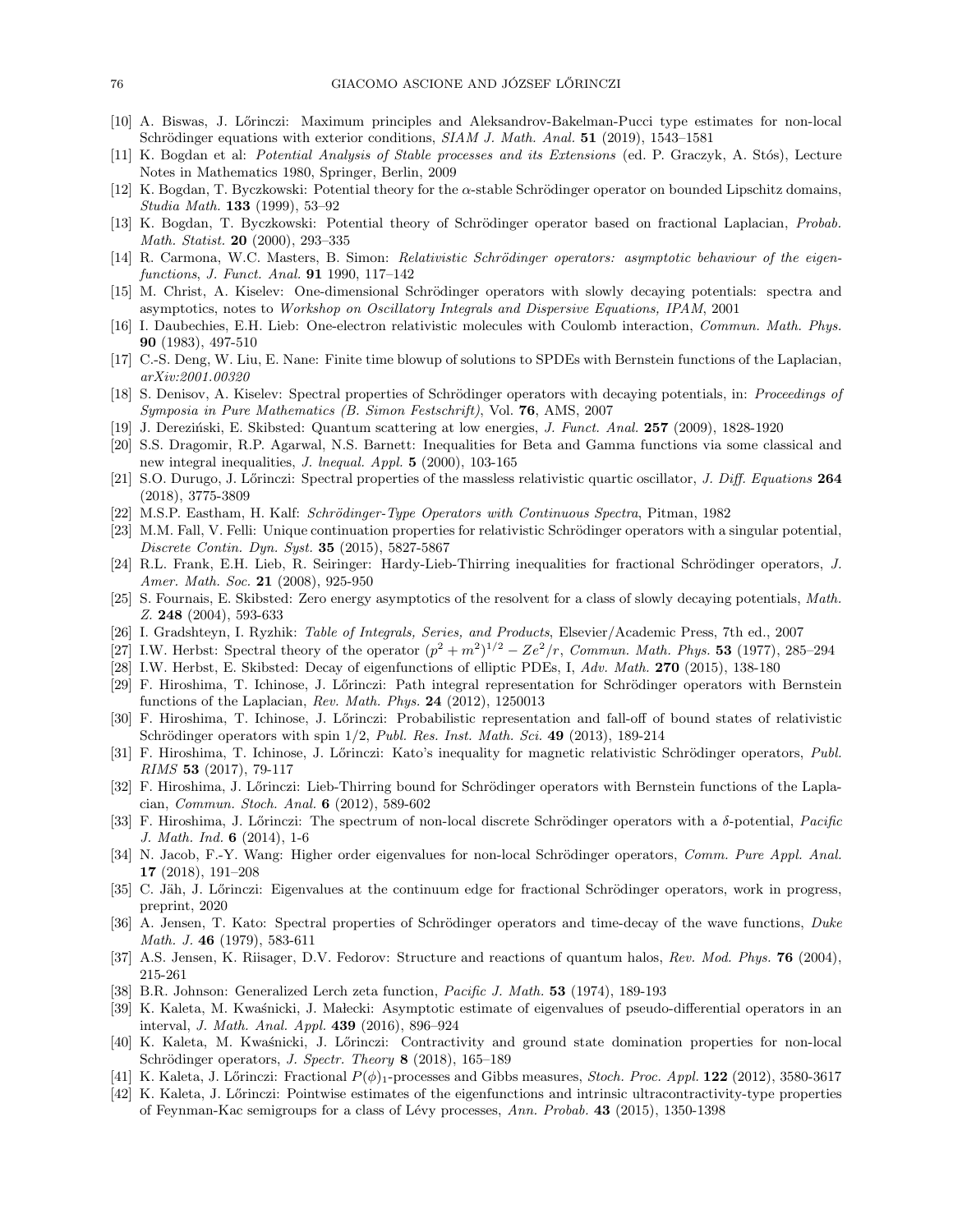- [43] K. Kaleta, J. Lőrinczi: Transition in the decay rates of stationary distributions of Lévy motion in an energy landscape, Phys. Rev. E 93 (2016), 022135
- [44] K. Kaleta, J. Lőrinczi: Fall-off of eigenfunctions for non-local Schrödinger operators with decaying potentials, Potential Anal. 46 (2017), 647-688
- [45] K. Kaleta, J. Lőrinczi: Zero-energy bound state decay for non-local Schrödinger operators, Commun. Math. Phys. 374 (2020) 2151-2191
- [46] K. Kaleta, K. Pietruska-Pałuba: Lifschitz singularity for subordinate Brownian motions in presence of the Poissonian potential on the Sierpiski gasket *Stoch. Proc. Appl.* **128** (2018), 3897–3939
- [47] K. Kaleta, K. Pietruska-Pałuba: The quenched asymptotics for nonlocal Schrdinger operators with Poissonian potentials, Potential Anal. 52 (2020), 161–202
- [48] C.E. Kenig: Restriction theorems, Carleman estimates, uniform Sobolev inequalities and unique continuation, in: Harmonic Analysis and Partial Differential Equations (El Escorial, 1987), in: Harmonic Analysis and Partial Differential Equations (J. García-Cuerva, ed.), Lecture Notes in Mathematics 1384, Springer, 1989, pp. 69-90
- [49] C.E. Kenig, N. Nadirashvili: A counterexample in unique continuation, *Math. Res. Lett.* **7** (2000), 625-630
- [50] P. Kim, R. Song, Z.Vondraček: Potential theory for subordinate Brownian motions revisited, in: Stochastic Analysis and Applications to Finance. Essays in Honour of Jia-an Yan, T. Zhang, X.Zhou (eds.), World Scientific, 2012, pp. 243-290
- [51] R. Klages, G. Radons, I.M. Sokolov: Anomalous Transport: Foundations and Applications, Wiley, 2008
- [52] M. Klaus, B. Simon: Coupling constant thresholds in nonrelativistic quantum mechanics. I. Short-range two-body case, Ann. Physics 130 (1980), 251-281; II. Two-cluster thresholds in N-body systems, Commun. Math. Phys. 78 (1980), 153-168
- [53] H. Koch, D. Tătaru: Sharp counterexamples in unique continuation for second order elliptic equations, J. reine angew. Math. 542 (2002), 133-146
- [54] Yu. Kondratiev, S. Molchanov, B. Vainberg: Spectral analysis of non-local Schrödinger operators, J. Funct. Anal. 273 (2017), 1020-1048
- [55] F. Kühn, R. Schilling: On the domain of fractional Laplacians and related generators of Feller processes, J. Funct. Anal. 276 (2019), 2397-2439
- [56] M. Kwaśnicki, J. Mucha: Extension technique for complete Bernstein functions of the Laplace operator, J. Evol. Equ. 18 (2018), 1341–1379
- [57] M. Lerch: Note sur la fonction  $\mathfrak{K}(w, x, s) = \sum_{k=0}^{\infty} \frac{e^{2k\pi ix}}{(w+k)^s}$  $\frac{e^{2k\pi ix}}{(w+k)^s}$ , Acta Math. **11** (1887), 19-24
- [58] E.H. Lieb: Thomas-Fermi and related theories of atoms and molecules, Rev. Mod. Phys. 53 (1981), 603-641
- [59] E.H. Lieb, R. Seiringer: The Stability of Matter in Quantum Mechanics, Cambridge University Press, 2010
- [60] S. Longhi: Fractional Schrödinger equation in optics,  $Opt.$  Lett. 40 (2015), 1117-1120
- [61] J. L˝orinczi, F. Hiroshima, V. Betz: Feynman-Kac-Type Theorems and Gibbs Measures on Path Space. With Applications to Rigorous Quantum Field Theory, de Gruyter Studies in Mathematics 34, Walter de Gruyter, 2011; 2nd rev. exp. ed., vol. 1, 2020
- [62] J. Lőrinczi, J. Małecki: Spectral properties of the massless relativistic harmonic oscillator, J. Diff. Equations 253 (2012), 2846-2871
- [63] J. Lőrinczi, I. Sasaki: Embedded eigenvalues and Neumann-Wigner potentials for relativistic Schrödinger operators, J. Funct. Anal. 273 (2017), 1548-1575
- [64] J. Lőrinczi, I. Sasaki: Absence of embedded eigenvalues for a class of non-local Schrödinger operators, preprint (2020)
- [65] M. Maceda: On the Birman-Schwinger principle applied to  $\sqrt{-\Delta+m^2}-m$ , J. Math. Phys. 47 (2006), 033506
- [66] M.A. Marchaud: Sur les dérivées et sur les différences des fonctions de variables réelles, Thèses de l'entre-deuxguerres, 1927 (via numdam.org)
- [67] S. Nakamura: Low-energy asymptotics for Schrödinger operators with slowly decreasing potentials, Comm. Math. Phys. 161 (1994), 63-76
- [68] E. Di Nezza, G. Palatucci, E. Valdinoci: Hitchhikers guide to the fractional Sobolev spaces, Bull. Sci. Math. 136 (2012), 521-573
- [69] A.G. Ramm: Sufficient conditions for zero not to be an eigenvalue of the Schrödinger operator, J. Math. Phys. 28 (1987), 1341-1343; J. Math. Phys. 29 (1988), 1431-1432
- [70] M. Reed, B. Simon: Methods of Modern Mathematical Physics, vols. 3-4, Academic Press, 1979
- [71] S. Richard, T. Umeda: Low energy spectral and scattering theory for relativistic Schrödinger operators, Hokkaido Math. J., 45 (2016), 141-179
- [72] L. Roncal, D. Stan, L. Vega: Carleman type inequalities for fractional relativistic operators, arXiv:1909.10065, 2019
- [73] A. Rüland: Unique continuation for fractional Schrödinger equations with rough potentials, Comm. Part. Diff. Eqs. 40 (2015), 77-114